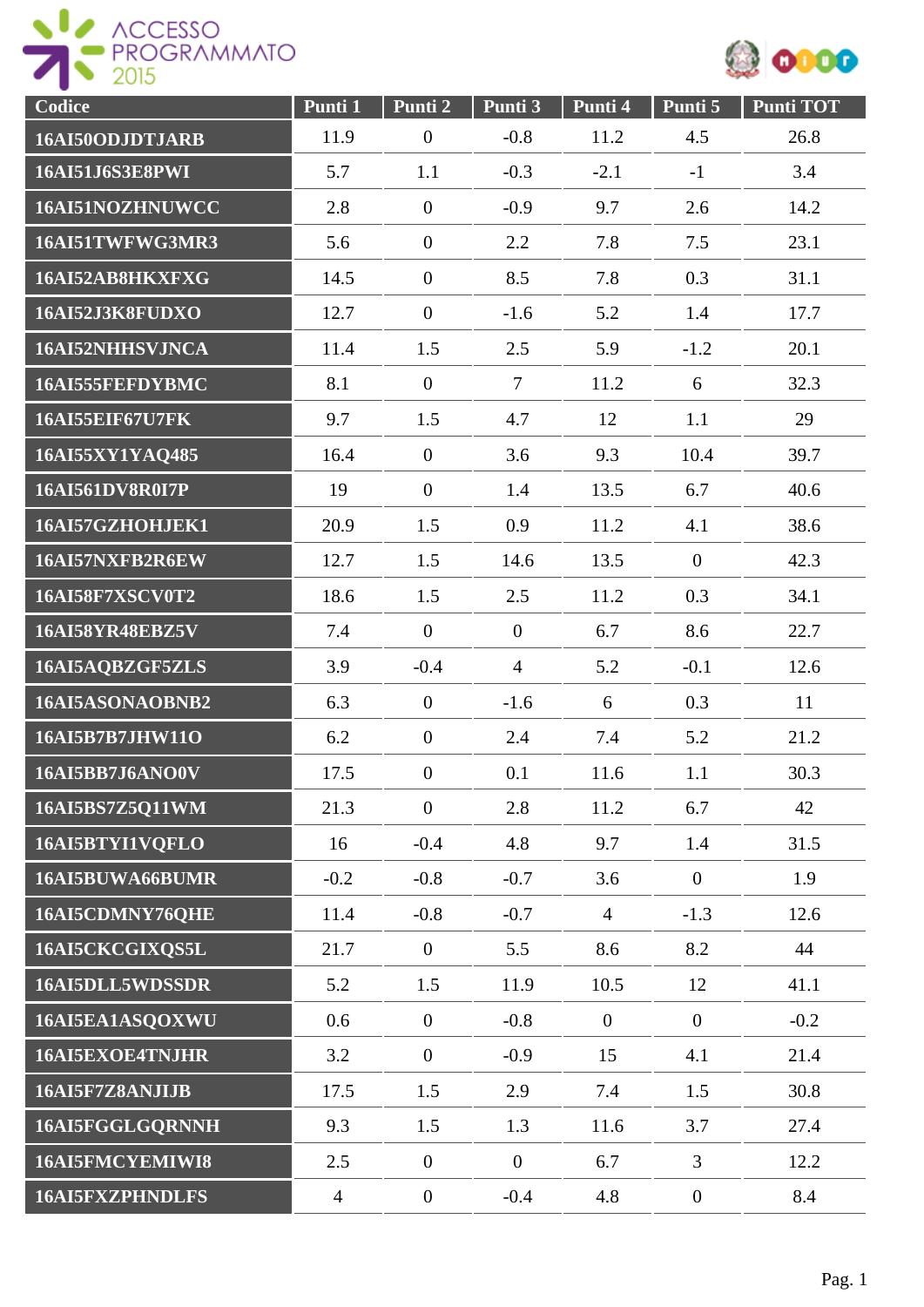



| Codice                 | Punti 1 | Punti 2          | Punti 3        | Punti 4 | Punti 5        | <b>Punti TOT</b> |
|------------------------|---------|------------------|----------------|---------|----------------|------------------|
| 16AI5GM8PJW2OJF        | 12.9    | $-0.8$           | 1.2            | 7.4     | $-4.4$         | 16.3             |
| 16AI5GRMO2DRMW0        | 6.9     | $-0.4$           | $-1$           | 3.6     | 0.3            | 9.4              |
| 16AI5GUTBXCXA2H        | 6.7     | $\mathbf{0}$     | 2.6            | 15      | 10.5           | 34.8             |
| <b>16AI5HCRLUGKCYU</b> | 1.7     | $\overline{0}$   | 1.8            | 4.8     | 5.2            | 13.5             |
| 16AI5HFSJMVUXG0        | 20.5    | 1.5              | 8.2            | 11.2    | 2.6            | 44               |
| 16AI5HH2ZK7TAFM        | 16.4    | $\overline{0}$   | 4.8            | 11.2    | 5.6            | 38               |
| 16AI5HLJ6MIF7TG        | $-0.1$  | $\boldsymbol{0}$ | $\mathbf{1}$   | 13.1    | 4.4            | 18.4             |
| 16AI5HTQJ2MNEYM        | 13.7    | 1.5              | 7.8            | 10.5    | 4.1            | 37.6             |
| 16AI5I3DEYGJDYX        | 8.2     | $\overline{0}$   | 9.3            | 11.2    | 6.7            | 35.4             |
| 16AI5ICTGEJRJDD        | 10.8    | $\overline{0}$   | 7.1            | 8.2     | 5.2            | 31.3             |
| 16AI5INVBNPUREY        | 1.4     | $-0.8$           | 7.3            | 1.7     | $-1.2$         | 8.4              |
| 16AI5IQY5U4X4KD        | 8.2     | $\overline{0}$   | 6.6            | 9.7     | 1.8            | 26.3             |
| 16AI5IXTALOACOJ        | 12.6    | 1.1              | $-0.7$         | 6.3     | 0.7            | 20               |
| 16AI5J2JODP8HUC        | 19      | 1.5              | 10.8           | 11.2    | 3.7            | 46.2             |
| 16AI5JK276HWCWX        | 5.6     | $\overline{0}$   | 6.7            | 8.2     | $\overline{3}$ | 23.5             |
| 16AI5JNZH05RHEW        | 17.5    | $-0.4$           | 1.7            | 11.2    | 7.4            | 37.4             |
| 16AI5JP6NYQJSVE        | 6.6     | 1.5              | 4.8            | 11.6    | 1.5            | 26               |
| 16AI5JVTSSZOFF4        | 16.4    | 1.5              | 6.3            | 5.6     | 4.5            | 34.3             |
| 16AI5K3AP3IJJTG        | 5.3     | $-0.8$           | $-4.5$         | 5.5     | $-0.2$         | 5.3              |
| 16AI5KHNCKBF3BC        | $-0.1$  | $-0.4$           | 3.6            | 0.6     | $\overline{0}$ | 3.7              |
| 16AI5KL8P8OG0AZ        | 3.7     | $\overline{0}$   | 4.1            | 3.3     | 5.2            | 16.3             |
| 16AI5KQTQRXXKFN        | 21.3    | 1.5              | 13.4           | 11.6    | 5.2            | 53               |
| 16AI5KUESP5XX3A        | 12.9    | $\overline{0}$   | $\overline{3}$ | 15      | 1.5            | 32.4             |
| 16AI5LCGLOMFRGK        | 11.8    | $\boldsymbol{0}$ | 8.9            | 6.3     | 2.2            | 29.2             |
| <b>16AI5LJHVWBEVBF</b> | 9.6     | $\overline{0}$   | 5.2            | 12      | 9.7            | 36.5             |
| 16AI5LK7ETO27ZD        | 22.8    | 1.5              | 11.5           | 6.3     | 1.8            | 43.9             |
| 16AI5LOKKB8EKAM        | 3.5     | $\overline{0}$   | $\tau$         | 4.4     | 1.1            | 16               |
| 16AI5LTNKSRJTFC        | 23.2    | $-0.8$           | 5.8            | 9.3     | 2.1            | 39.6             |
| 16AI5LYIT7WKVI6        | 12.9    | $-0.8$           | 6.9            | 9.7     | 0.7            | 29.4             |
| 16AI5M3YWQ8J0ZZ        | 21.7    | $\overline{0}$   | 6.3            | 8.6     | $-0.4$         | 36.2             |
| <b>16AI5MRMPIOHPPR</b> | 8.9     | $\mathbf{0}$     | 4.8            | 10.1    | 2.9            | 26.7             |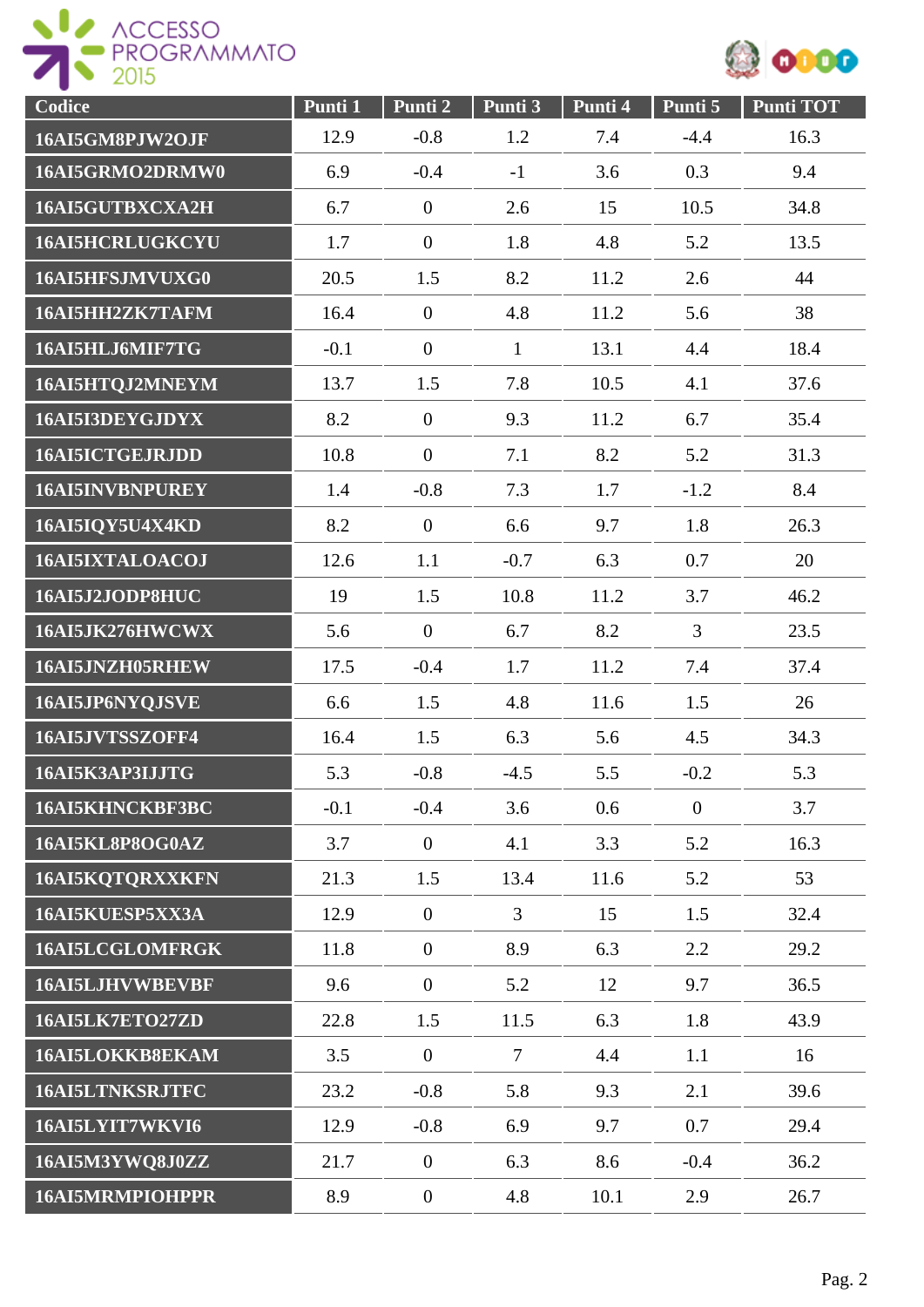



| Codice                 | Punti 1 | Punti 2          | Punti 3        | Punti 4 | Punti 5          | <b>Punti TOT</b> |
|------------------------|---------|------------------|----------------|---------|------------------|------------------|
| 16AI5MVQTK5BUMT        | 1.4     | $\boldsymbol{0}$ | 1.7            | 8.2     | $\boldsymbol{0}$ | 11.3             |
| 16AI5N4O8QSTCQ3        | 21.3    | 1.5              | 10.4           | 7.8     | 3.7              | 44.7             |
| 16AI5ND44Z5OCC7        | 2.2     | $\boldsymbol{0}$ | 3.7            | 4.8     | $-0.5$           | 10.2             |
| 16AI5NEQKJNPAQC        | 10.5    | $\boldsymbol{0}$ | 1.1            | 15      | 4.8              | 31.4             |
| 16AI5OIX6DOP1CK        | 2.5     | $\boldsymbol{0}$ | 1.1            | 6.3     | 1.4              | 11.3             |
| 16AI5ONSCFVP6LN        | 14.9    | $-0.4$           | $-0.8$         | 4.8     | 1.1              | 19.6             |
| 16AI5OWHCGLYYBS        | 12.6    | $\boldsymbol{0}$ | 9.3            | 11.2    | 0.3              | 33.4             |
| 16AI5OZLUAYGPNK        | 6.3     | $\overline{0}$   | 9.7            | 6.7     | 3.7              | 26.4             |
| 16AI5P1SNLZIAWY        | 5.8     | $-0.8$           | 1.2            | 5.9     | 0.6              | 12.7             |
| 16AI5PEUIYPQMCC        | 20.5    | $-0.4$           | 3.6            | 13.1    | $-0.1$           | 36.7             |
| 16AI5POTSWTDOYY        | 12.2    | $\boldsymbol{0}$ | 2.8            | 13.1    | 1.8              | 29.9             |
| <b>16AI5PWAWKAVPIK</b> | 19.8    | 1.5              | 4.5            | 13.5    | 7.1              | 46.4             |
| 16AI5Q01EOLTXHZ        | 12.6    | 1.5              | 10.1           | 6.3     | $-0.4$           | 30.1             |
| 16AI5QGICRWF4MT        | 11.6    | $\boldsymbol{0}$ | 2.6            | 13.5    | $\boldsymbol{0}$ | 27.7             |
| 16AI5QLRQGNOUBO        | 1.1     | $\overline{0}$   | 7.8            | 4.8     | 3.7              | 17.4             |
| 16AI5RDLSFC1K2H        | 0.3     | $\boldsymbol{0}$ | $-0.4$         | 7.8     | 13.1             | 20.8             |
| 16AI5RRQAERCWYA        | 13.4    | 1.1              | 5.1            | 9.7     | $-1.2$           | 28.1             |
| 16AI5S7QXZFQFUO        | 3.2     | $\boldsymbol{0}$ | 3.9            | 9       | $-0.8$           | 15.3             |
| 16AI5SIU7UTBJJZ        | 16      | $\boldsymbol{0}$ | 3.2            | 13.1    | $-0.4$           | 31.9             |
| 16AI5SMIBKDN73M        | 1.8     | $\overline{0}$   | $\overline{0}$ | 9.7     | 7.5              | 19               |
| 16AI5SR5C4NUKSZ        | 13      | 1.5              | 11.9           | 8.6     | 1.8              | 36.8             |
| 16AI5SWBF5EWHXT        | 3.2     | $\overline{0}$   | 5.5            | 6.3     | $-2$             | 13               |
| 16AI5T81D62BAPS        | 5.9     | $\overline{0}$   | 2.2            | 7.8     | 6                | 21.9             |
| 16AI5TAVXTKQNNQ        | 8.4     | $-0.4$           | 0.2            | 8.2     | 0.7              | 17.1             |
| 16AI5TLZVLAN45R        | 6.2     | $-0.4$           | $-1.7$         | 8.2     | 0.3              | 12.6             |
| 16AI5TZA1F7ECXL        | 9.9     | $\overline{0}$   | $-1.2$         | 5.9     | 5.2              | 19.8             |
| 16AI5U0QFFRFEOP        | 4.5     | $\overline{0}$   | $-2.8$         | 9.3     | $\overline{0}$   | 11               |
| 16AI5UGTDJQADSN        | 1.8     | $\mathbf{0}$     | 5.9            | 13.5    | 6.7              | 27.9             |
| <b>16AI5UIAREPKHT3</b> | 19.4    | 1.5              | 3.2            | 6.3     | 3.3              | 33.7             |
| 16AI5UVGQQZ4O7X        | 4.8     | $\boldsymbol{0}$ | 11.2           | 7.8     | $-0.4$           | 23.4             |
| 16AI5VAS4OBQ5TB        | 17.5    | $\boldsymbol{0}$ | 5.2            | 13.5    | 7.5              | 43.7             |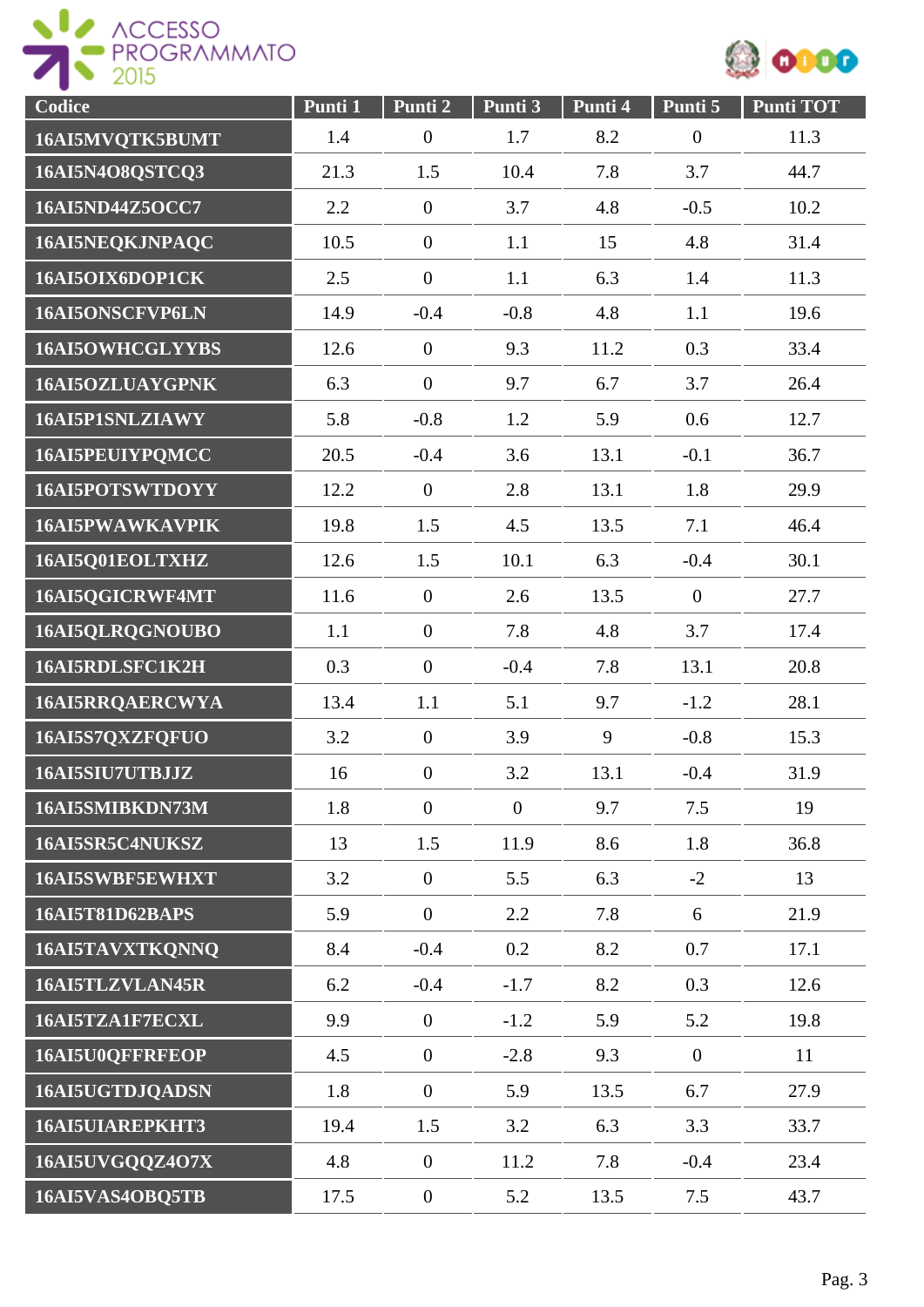

| Codice          | Punti 1 | Punti 2          | Punti 3          | Punti 4      | Punti 5          | <b>Punti TOT</b> |
|-----------------|---------|------------------|------------------|--------------|------------------|------------------|
| 16AI5VBNWK1A1PV | 3.4     | $-0.8$           | $-6.4$           | 5.5          | 0.9              | 2.6              |
| 16AI5VEZDSMCEZV | 7.5     | $\overline{0}$   | 2.5              | 6.7          | 4.1              | 20.8             |
| 16AI5VF2VNDMA3P | 4.3     | $\overline{0}$   | 2.9              | 6.7          | 5.9              | 19.8             |
| 16AI5VNK62GUGIV | 8.2     | $\overline{0}$   | $-3.2$           | 13.1         | 5.9              | 24               |
| 16AI5VSCT87IZGV | 5.1     | $\boldsymbol{0}$ | 2.5              | $\mathbf{1}$ | $-0.8$           | 7.8              |
| 16AI5VWDIUBQDA3 | 17.5    | $\boldsymbol{0}$ | 1.5              | 6.3          | 0.7              | 26               |
| 16AI5WHPXOJBRNY | 8       | $-0.4$           | $-0.2$           | 5.5          | $\overline{4}$   | 16.9             |
| 16AI5WHVXORYQWK | 19.4    | $-0.4$           | 1.7              | 11.6         | 5.9              | 38.2             |
| 16AI5WZTMSXCS4D | 16.8    | $\overline{0}$   | 14.5             | 10.1         | 5.6              | 47               |
| 16AI5XC6JHKA7AK | 3.1     | 1.5              | $-2.8$           | 7.4          | 3.6              | 12.8             |
| 16AI5XKDJ7PXFLM | 15.3    | $\overline{0}$   | 0.3              | 6.7          | $\overline{0}$   | 22.3             |
| 16AI5XNSG1QW6VL | 17.1    | $-0.4$           | 0.5              | 7.4          | 1.8              | 26.4             |
| 16AI5XUYWBFXIZD | 9.2     | $-0.4$           | 5.9              | 10.1         | $\boldsymbol{0}$ | 24.8             |
| 16AI5YAHHPRYRWM | 2.9     | $\boldsymbol{0}$ | $\boldsymbol{0}$ | 7.8          | 3                | 13.7             |
| 16AI5YBHZL5MVLL | 2.2     | $\overline{0}$   | 9                | 13.1         | 1.1              | 25.4             |
| 16AI5YIG0MVKTSA | 2.1     | $\boldsymbol{0}$ | $-1.2$           | 10.1         | 2.6              | 13.6             |
| 16AI5ZB3LQYMAGV | 5.2     | $\boldsymbol{0}$ | 4.5              | 11.6         | 7.1              | 28.4             |
| 16AI5ZDATJKZMMG | 1.4     | $\overline{0}$   | 2.2              | 2.9          | 10.5             | 17               |
| 16AI5ZIEIB3LCKM | 17.9    | $\overline{0}$   | $-0.4$           | 6.7          | 10.1             | 34.3             |
| 16AI5ZJKHYCIK1Y | 2.2     | $\overline{0}$   | $-0.1$           | 11.6         | 0.6              | 14.3             |
| 16AR501KKRBTZET | 21.3    | 1.5              | 17.2             | 8.6          | 3.7              | 52.3             |
| 16AR504Q7JNSHDI | 22.4    | 1.1              | 14.5             | 5.5          | 4.7              | 48.2             |
| 16AR506XEH6CF0Y | 27      | 1.5              | 19.5             | 10.1         | 10.5             | 68.6             |
| 16AR507WWDORIPW | 15.2    | 1.1              | 13.4             | 11.2         | $-0.1$           | 40.8             |
| 16AR50AFASOW6AE | 6.7     | $\overline{0}$   | 6.2              | 13.5         | 1.4              | 27.8             |
| 16AR50BDZYLY6LY | 19.8    | 1.1              | 16.1             | 11.2         | $-1.2$           | 47               |
| 16AR50CRQFSPJB2 | 19.8    | $-0.4$           | 6.3              | 11.2         | 2.6              | 39.5             |
| 16AR50GHOAAOVCX | 22.8    | 1.1              | 14.5             | 8.6          | 4.5              | 51.5             |
| 16AR50GJOHMSPZR | 14.5    | 1.5              | 18.7             | 8.6          | 2.2              | 45.5             |
| 16AR50HBIPP0GIF | 19.8    | 1.5              | 18.7             | 13.1         | $-0.4$           | 52.7             |
| 16AR50HEOFLF2RZ | 13.7    | 1.5              | 17.6             | 9.7          | 0.7              | 43.2             |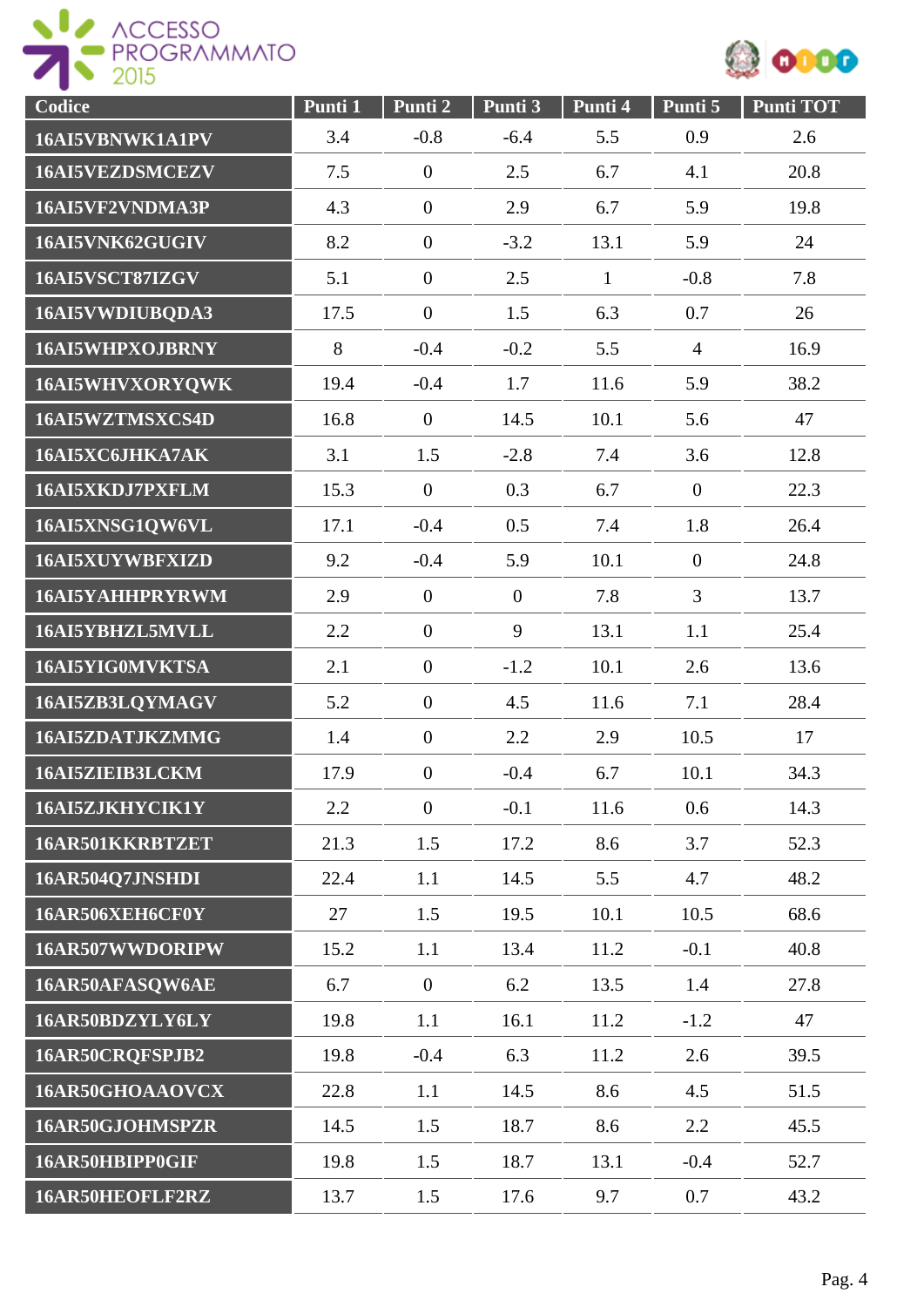



| Codice          | Punti 1      | Punti 2        | Punti 3 | Punti 4 | Punti 5          | Punti TOT |
|-----------------|--------------|----------------|---------|---------|------------------|-----------|
| 16AR50MAEOWF8J2 | 24.3         | 1.1            | 11.9    | 11.2    | $-0.1$           | 48.4      |
| 16AR50MGLZM1RGC | 11.6         | 1.5            | 6       | 10.5    | 2.6              | 32.2      |
| 16AR50OGTGUEKVR | 11.8         | 1.1            | 6.2     | 13.1    | 6.7              | 38.9      |
| 16AR50QBNDGP21T | 14.5         | 1.5            | 12.3    | 2.9     | $\overline{3}$   | 34.2      |
| 16AR50RTH61G5KK | 10.4         | 1.5            | 10.4    | 6.3     | $\boldsymbol{0}$ | 28.6      |
| 16AR50T61PPMSGZ | 16.8         | 1.5            | 4.8     | 13.1    | 12.7             | 48.9      |
| 16AR50TBXL1DZVY | 22.8         | 1.5            | 15.3    | 13.5    | 3.7              | 56.8      |
| 16AR50WELA2BJWH | 17.5         | 1.1            | 16.8    | 7.8     | $-0.4$           | 42.8      |
| 16AR50WPTTVRI5C | 24.3         | 1.1            | 11.5    | 11.6    | 11.2             | 59.7      |
| 16AR50XH3WYDTX2 | 17.5         | 3              | 12.7    | 5.9     | 0.3              | 39.4      |
| 16AR50YB1YVSNK6 | 15.7         | 1.5            | 14.9    | 6.7     | 4.8              | 43.6      |
| 16AR50Z7RWPUOV0 | $\mathbf{1}$ | $\overline{0}$ | 1.4     | 9.3     | 8.9              | 20.6      |
| 16AR512RILPNQDU | 17.1         | 1.5            | 4.7     | 9.7     | 1.4              | 34.4      |
| 16AR517FPBRSZSW | 6.2          | $\overline{0}$ | 16.5    | 12      | 8.6              | 43.3      |
| 16AR518IBHNNPLK | 19.8         | 1.5            | 8.6     | 10.1    | $\boldsymbol{0}$ | 40        |
| 16AR518WBVVZWYJ | 2.2          | $\overline{0}$ | 16.1    | 5.2     | 3                | 26.5      |
| 16AR51AYOVKBIYV | 22.8         | 1.1            | 15.3    | 11.6    | 7.1              | 57.9      |
| 16AR51BOYBCMZYZ | 8.9          | $-0.4$         | 10.4    | 9.7     | $-1.6$           | 27        |
| 16AR51C4RHARUDN | 16           | 1.5            | 14.2    | 13.5    | $-0.9$           | 44.3      |
| 16AR51CHS5XO2GQ | 17.9         | 3              | 11.2    | 6.3     | 2.6              | 41        |
| 16AR51EOMVWQAWN | 22.8         | 3              | 16.5    | 11.6    | 1.1              | 55        |
| 16AR51FQ2F4JXXL | 11.1         | 1.5            | 11.1    | 11.2    | $-0.4$           | 34.5      |
| 16AR51G48MNSVUC | 16.7         | 1.5            | 3.9     | 9.3     | $\mathbf{1}$     | 32.4      |
| 16AR51GWBIJDPWD | 17.9         | $-0.4$         | 5.2     | 11.6    | $-0.4$           | 33.9      |
| 16AR51HHABDE3XF | 13           | $\overline{0}$ | 2.6     | 6.3     | $-0.4$           | 21.5      |
| 16AR51IITOG4SOM | 12.6         | 1.5            | 14.2    | 5.6     | 4.1              | 38        |
| 16AR51JZRCWLRZ6 | 23.2         | 1.5            | 18.7    | 8.6     | $-0.8$           | 51.2      |
| 16AR51NJHBLEVD3 | 15.2         | 1.1            | 18.7    | 9.3     | $-0.8$           | 43.5      |
| 16AR51NROGPV2CT | 10.3         | 1.5            | 10.8    | 7.8     | 6.7              | 37.1      |
| 16AR51OJ6QVIJHM | 21.3         | 1.5            | 10.4    | 8.2     | 0.7              | 42.1      |
| 16AR51PBOWTJTEX | 13.7         | 1.5            | 20.2    | 5.5     | $-1.6$           | 39.3      |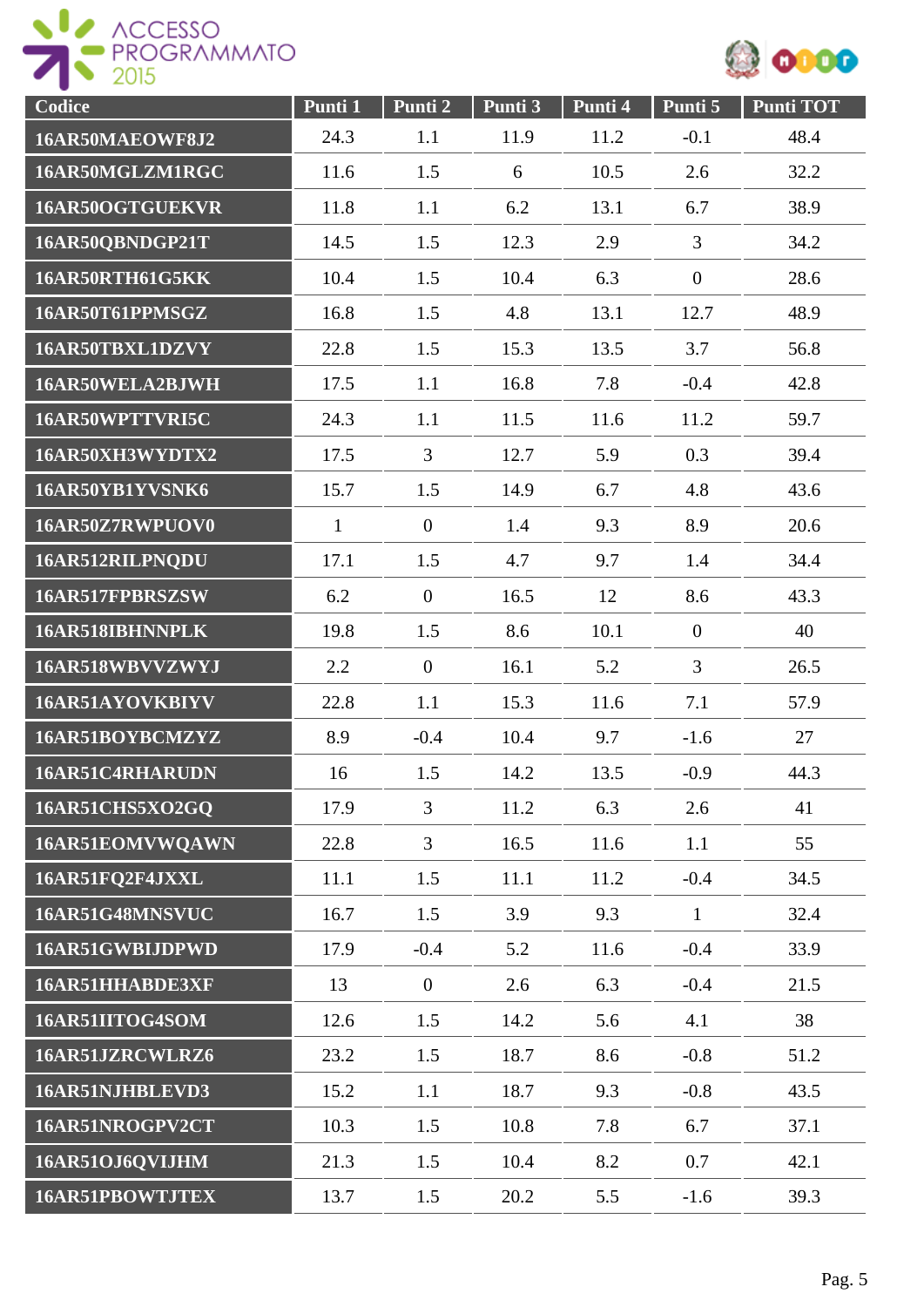



| Codice          | Punti 1        | Punti 2          | Punti 3      | Punti 4 | Punti 5          | <b>Punti TOT</b> |
|-----------------|----------------|------------------|--------------|---------|------------------|------------------|
| 16AR51PL7FS2RJP | 18.6           | 1.5              | $\mathbf{1}$ | 7.8     | 2.6              | 31.5             |
| 16AR51RVMTCU1EK | 14.6           | 1.5              | 3            | 10.1    | $\overline{0}$   | 29.2             |
| 16AR51SBZ5RM60Y | 13.3           | 1.5              | 8.5          | 6.3     | $\mathbf{1}$     | 30.6             |
| 16AR51SCS0M5ZCA | 12.3           | $\overline{0}$   | 4.1          | 6.7     | 12               | 35.1             |
| 16AR51SPPM8JGAW | 22.4           | 1.1              | 16.4         | 9.7     | $-0.4$           | 49.2             |
| 16AR51UJ3B0HLLE | 19             | $-0.4$           | 15.7         | 11.6    | $\boldsymbol{0}$ | 45.9             |
| 16AR51XJRZ0BSSF | 21.3           | 1.5              | 16.5         | 8.2     | $-0.8$           | 46.7             |
| 16AR51ZUIO2U3T3 | 24.7           | 1.1              | 11.6         | 13.1    | 2.6              | 53.1             |
| 16AR5204VRXMOTU | 26.6           | 1.5              | 0.7          | 0.3     | $\mathbf{0}$     | 29.1             |
| 16AR524OPECZCPC | 15.3           | $\overline{3}$   | 6.2          | 10.5    | 1.1              | 36.1             |
| 16AR528LWDGMQSP | 9.6            | 1.1              | 0.7          | 10.1    | 2.2              | 23.7             |
| 16AR528OY60UQ6A | 20.5           | 3                | 16.1         | 11.6    | 5.2              | 56.4             |
| 16AR52ADQQF77OU | 20.9           | 1.1              | 17.6         | 10.5    | $-0.4$           | 49.7             |
| 16AR52AS5AFNJ51 | 17.9           | $-0.4$           | 11.5         | 7.8     | $\mathbf{1}$     | 37.8             |
| 16AR52BARUKUHLM | 26.2           | 1.1              | 19.1         | 6.7     | 10.8             | 63.9             |
| 16AR52BENMHIL6R | 22.4           | $-0.8$           | 12.6         | 11.2    | $-1$             | 44.4             |
| 16AR52DC46EAJXT | 16             | 1.1              | 3.6          | 9.3     | $\mathbf{1}$     | 31               |
| 16AR52HCHF2MNT2 | $\overline{3}$ | $\mathbf{0}$     | 2.6          | 12      | 9                | 26.6             |
| 16AR52HDJJOMN8E | 16             | 3                | 16.1         | 2.9     | 2.2              | 40.2             |
| 16AR52KHLQWX8TC | 17.1           | 1.5              | 13.4         | 11.6    | 0.7              | 44.3             |
| 16AR52KXA7XDKMK | 13.8           | $\boldsymbol{0}$ | 8.6          | 9.7     | $\boldsymbol{0}$ | 32.1             |
| 16AR52O0NMXROXV | 8.1            | $\overline{0}$   | 18.7         | 13.1    | 2.2              | 42.1             |
| 16AR52PPDWESIFD | 16.1           | 1.5              | 15           | 13.5    | 6.7              | 52.8             |
| 16AR52QZEODEPHG | 26.2           | 3                | 18.3         | 13.1    | 10.8             | 71.4             |
| 16AR52ROAC2O8CN | 20.2           | 1.5              | 21           | 13.5    | 7.5              | 63.7             |
| 16AR52TSMFMRIWF | 13.1           | $\mathbf{0}$     | 11.2         | 8.6     | $\mathbf{0}$     | 32.9             |
| 16AR52TZK5WRNDG | 17.1           | 1.5              | 12.7         | 6.7     | 5.2              | 43.2             |
| 16AR52ULJ4SBNSM | 25.1           | 1.5              | 10.1         | 13.5    | 2.6              | 52.8             |
| 16AR52VGHNXRG0E | 6.9            | 1.5              | 6.3          | 4.4     | $\mathbf{0}$     | 19.1             |
| 16AR52WQHHR2UT4 | 3.7            | $\overline{0}$   | 1.1          | 13.1    | 9.7              | 27.6             |
| 16AR52WVKIA875S | 5.2            | $\mathbf{0}$     | 5.9          | 8.6     | $\overline{0}$   | 19.7             |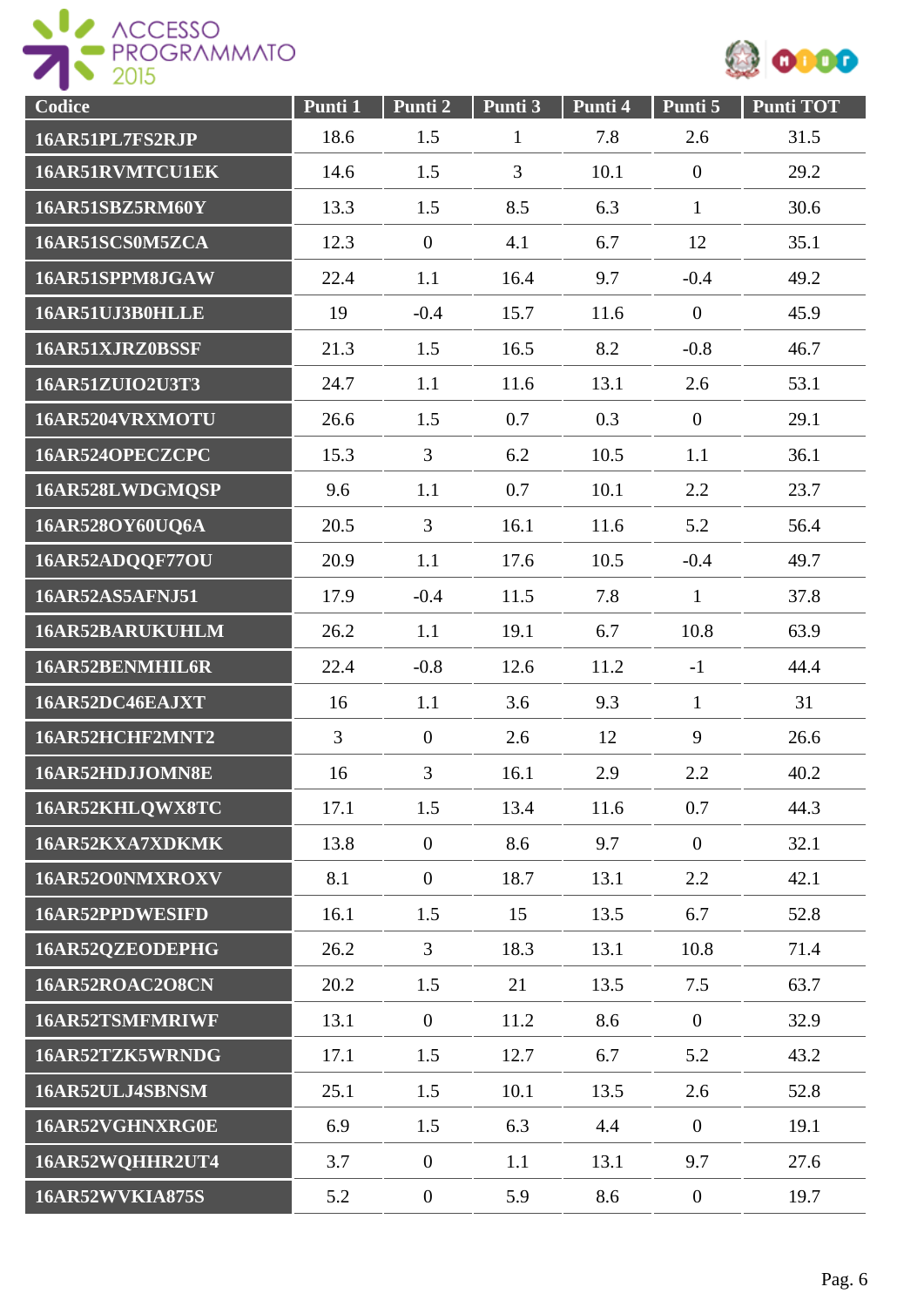



| Codice                 | Punti 1 | Punti 2          | Punti 3 | Punti 4 | Punti 5          | <b>Punti TOT</b> |
|------------------------|---------|------------------|---------|---------|------------------|------------------|
| 16AR52ZM7XOWC5K        | 7.2     | 1.1              | 12.6    | 13.1    | 3.6              | 37.6             |
| <b>16AR531XRCIV40O</b> | 18.7    | 1.5              | 14.2    | 8.2     | 2.6              | 45.2             |
| 16AR533QHTF6NRA        | 9.1     | 1.1              | 12.6    | 9.3     | $-1.6$           | 30.5             |
| <b>16AR5376ONEU64D</b> | 20.9    | 1.1              | $-1.7$  | 8.2     | $\mathbf{0}$     | 28.5             |
| 16AR538BKFLILRH        | 16.4    | 1.5              | 12.3    | 8.2     | 5.2              | 43.6             |
| 16AR53CECYSG1V7        | 20.9    | 1.5              | 17.6    | 9.7     | $\boldsymbol{0}$ | 49.7             |
| 16AR53EG8PYZ8RG        | 21.7    | 1.1              | 15.7    | 6.7     | 0.2              | 45.4             |
| 16AR53FC6SPQFRY        | 22.4    | 3                | 10.7    | 11.2    | 0.9              | 48.2             |
| 16AR53GTD8LCO0E        | 17.5    | 1.1              | 5.5     | 6.7     | 1.1              | 31.9             |
| 16AR53I3ET7W6HX        | 14.8    | $\overline{3}$   | 8.8     | 9.3     | 2.2              | 38.1             |
| 16AR53JEPAB1RZN        | 3.6     | 1.5              | 14.9    | 6.7     | 1.5              | 28.2             |
| 16AR53JYZ4SRCNQ        | 19      | 1.1              | 14.9    | 11.2    | $-0.1$           | 46.1             |
| 16AR53KBVJ0ECVW        | 22.8    | 1.5              | 10.4    | 6.3     | 2.5              | 43.5             |
| 16AR53KKKSRG44N        | 20.9    | 1.5              | 5.2     | 9.7     | 5.2              | 42.5             |
| 16AR53LDW7QZBYZ        | 21.3    | 1.5              | 14.2    | 13.1    | 2.2              | 52.3             |
| 16AR53LHBQLOASM        | 2.2     | $\boldsymbol{0}$ | 1.4     | 13.1    | 5.2              | 21.9             |
| 16AR53LO3DUOHWP        | 22.4    | 1.5              | 10.8    | 9.3     | $\boldsymbol{0}$ | 44               |
| 16AR53PCBCZ48NH        | 20.2    | 1.5              | 8.2     | 11.2    | 5.6              | 46.7             |
| 16AR53PLHDOE68E        | 7.8     | $\boldsymbol{0}$ | 7.1     | 9       | $\boldsymbol{0}$ | 23.9             |
| 16AR53PTGJ15GU2        | $-1.6$  | $\overline{0}$   | 3.9     | $-2.1$  | 6.6              | 6.8              |
| 16AR53QCS3XCDAN        | 20.9    | $-0.4$           | 5.2     | 9.3     | $-2.4$           | 32.6             |
| 16AR53QFWV3ZIVS        | 23.2    | $\overline{0}$   | 5.5     | 11.2    | $-1.2$           | 38.7             |
| 16AR53RDVKMD2WV        | 17.1    | 1.1              | 4.3     | 5.5     | $-2.4$           | 25.6             |
| 16AR53RRYCHNBXE        | 22.4    | 1.1              | 14.5    | 11.2    | 0.9              | 50.1             |
| 16AR53STDIH34HH        | 21.3    | $-0.4$           | $\tau$  | 13.1    | 8.2              | 49.2             |
| 16AR53UA4DCYIMT        | 21.3    | 1.5              | 6.6     | 11.6    | 6.3              | 47.3             |
| 16AR53VFYFKWYSW        | 18.6    | $-0.8$           | 18.3    | 11.2    | 6.7              | 54               |
| 16AR53W2PHJHS5S        | 19      | 1.1              | 16.4    | 8.2     | $-1.6$           | 43.1             |
| 16AR53WO51AKHPX        | 17.2    | 1.5              | 2.6     | 8.6     | $\mathbf{0}$     | 29.9             |
| 16AR53XFVU8SPQ7        | 26.6    | $\mathbf{0}$     | 13.5    | 13.1    | 5.6              | 58.8             |
| 16AR53YA65CYVTS        | 14.8    | $\mathfrak{Z}$   | 3.1     | 5.9     | 2.1              | 28.9             |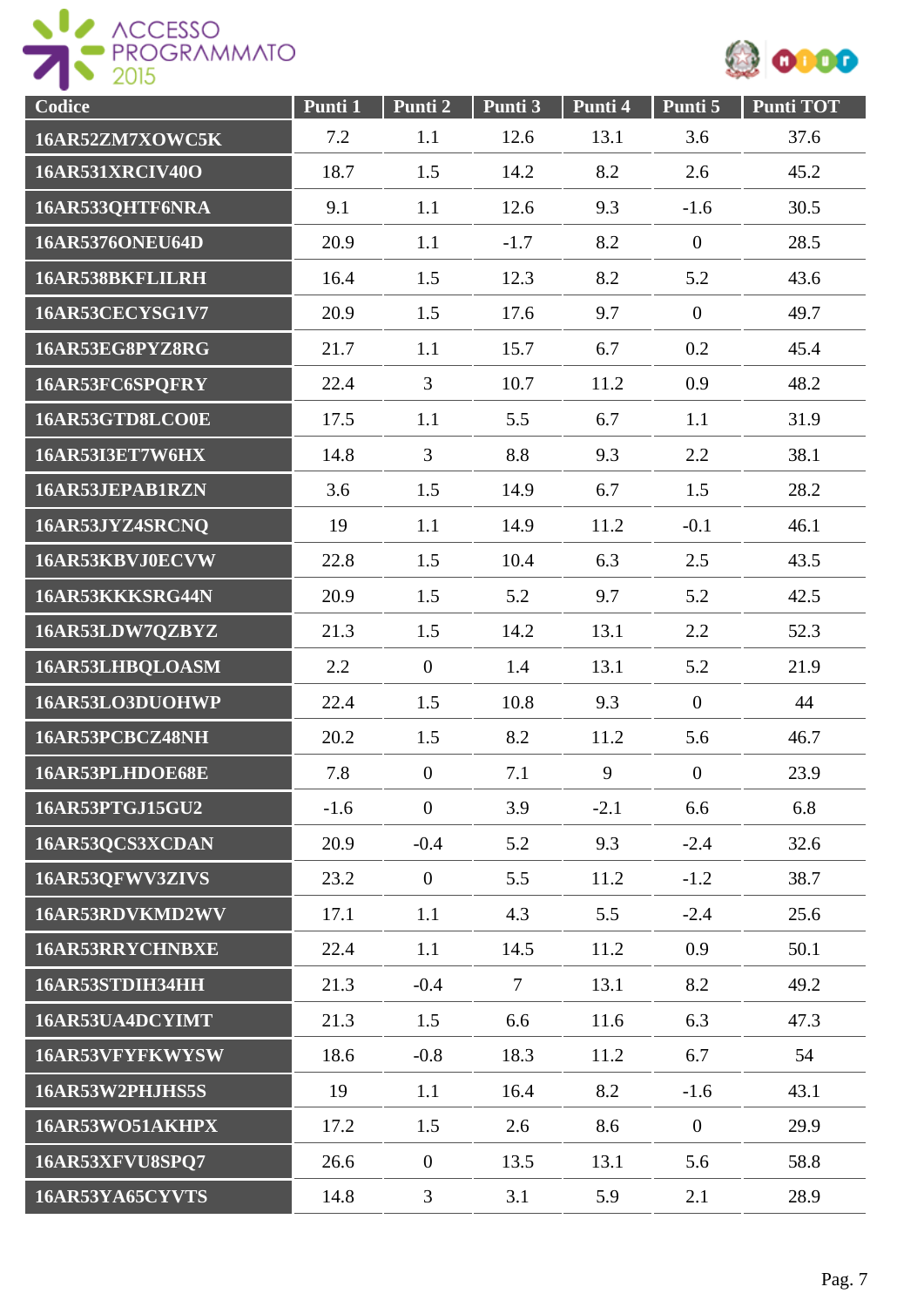



| Codice                 | Punti 1 | Punti 2        | Punti 3 | Punti 4        | Punti 5        | <b>Punti TOT</b> |
|------------------------|---------|----------------|---------|----------------|----------------|------------------|
| 16AR53YEL8YIDDN        | 22.8    | 1.1            | 17.2    | 5.9            | 0.2            | 47.2             |
| 16AR53ZH4LQUA3Y        | 22.8    | 1.1            | 6.3     | 13.1           | $-0.9$         | 42.4             |
| 16AR542KWXAKNZG        | 26.2    | 1.5            | 11.9    | 13.1           | 12.3           | 65               |
| 16AR542PZOFUNRO        | 18.7    | 1.5            | 5.2     | 11.2           | $\overline{3}$ | 39.6             |
| <b>16AR5434VNXPMC5</b> | 24.3    | 3              | 11.9    | 13.1           | 6              | 58.3             |
| 16AR544F8ATMNKX        | 20.5    | 1.1            | 12.6    | 15             | 0.9            | 50.1             |
| 16AR545CODQYIZW        | 19.4    | $-0.4$         | 3.3     | 8.2            | 1.1            | 31.6             |
| 16AR547LW3QOXXM        | 21.7    | 1.1            | 11.6    | 7.8            | 0.7            | 42.9             |
| 16AR54A0QIZ3HOM        | 12.3    | $\overline{3}$ | 12.7    | 8.2            | 2.6            | 38.8             |
| 16AR54BMT2FRP6A        | 19      | $\overline{0}$ | 3       | 3.7            | $-0.4$         | 25.3             |
| 16AR54BUAGJHS1R        | 16.4    | 1.5            | 18.7    | 7.1            | 1.8            | 45.5             |
| 16AR54CO6VBXSPC        | 18.6    | 1.5            | 12.7    | 11.2           | 4.4            | 48.4             |
| 16AR54COIWGNREJ        | 19      | 1.1            | 3.3     | 9.3            | 2.6            | 35.3             |
| 16AR54CRJO4IRHM        | $-1.4$  | 1.5            | 13      | 4.4            | $-0.8$         | 16.7             |
| 16AR54DLLUT8LAL        | 11.8    | 1.5            | 0.6     | 6.3            | $-0.8$         | 19.4             |
| 16AR54DS1ZYYO4U        | 19.8    | 1.1            | 14.9    | 5.2            | 0.3            | 41.3             |
| 16AR54ENMKRUTCN        | 24.7    | 1.1            | 19.5    | 12             | 10.8           | 68.1             |
| 16AR54IOQNKPRBZ        | 0.9     | $-0.4$         | 0.5     | 3.3            | 2.5            | 6.8              |
| 16AR54K7LS7PWUS        | 23.2    | 3              | 16.1    | 7.8            | 2.9            | 53               |
| 16AR54LDR5XPORP        | 19.4    | 1.5            | 10.8    | 11.2           | 0.7            | 43.6             |
| 16AR54LRK1IHAJX        | 21.3    | 1.5            | 4.5     | 3.3            | 1.1            | 31.7             |
| 16AR54MA7VQ6KGH        | 12.2    | 1.5            | 14.2    | $\overline{4}$ | $\overline{0}$ | 31.9             |
| 16AR54MFCQ0Y0JR        | 19.4    | 1.5            | 13.4    | 8.6            | 3.7            | 46.6             |
| 16AR54MWFGOPMZF        | 18.6    | 1.5            | 12.7    | $\overline{4}$ | $-0.4$         | 36.4             |
| 16AR54OOAEU1LUQ        | 17.1    | 1.1            | 12.6    | 1.7            | 0.6            | 33.1             |
| 16AR54PJQEDTH7M        | 18.6    | 1.5            | 12.7    | 9.7            | 1.1            | 43.6             |
| 16AR54PRHB6IRKH        | 19      | $-0.8$         | 13      | 10.1           | $-2$           | 39.3             |
| 16AR54TBWL2OUMA        | 18.7    | 1.5            | 7.5     | 6.7            | $-0.4$         | 34               |
| 16AR54TEA7SSZ5L        | 15.6    | 1.5            | 13.8    | 11.6           | 9.7            | 52.2             |
| 16AR54THUMHGMM0        | 16      | $-0.4$         | 18.3    | 13.1           | $-0.8$         | 46.2             |
| 16AR54TMYZG8NOO        | 9.9     | 1.1            | 8.9     | 7.4            | 3.3            | 30.6             |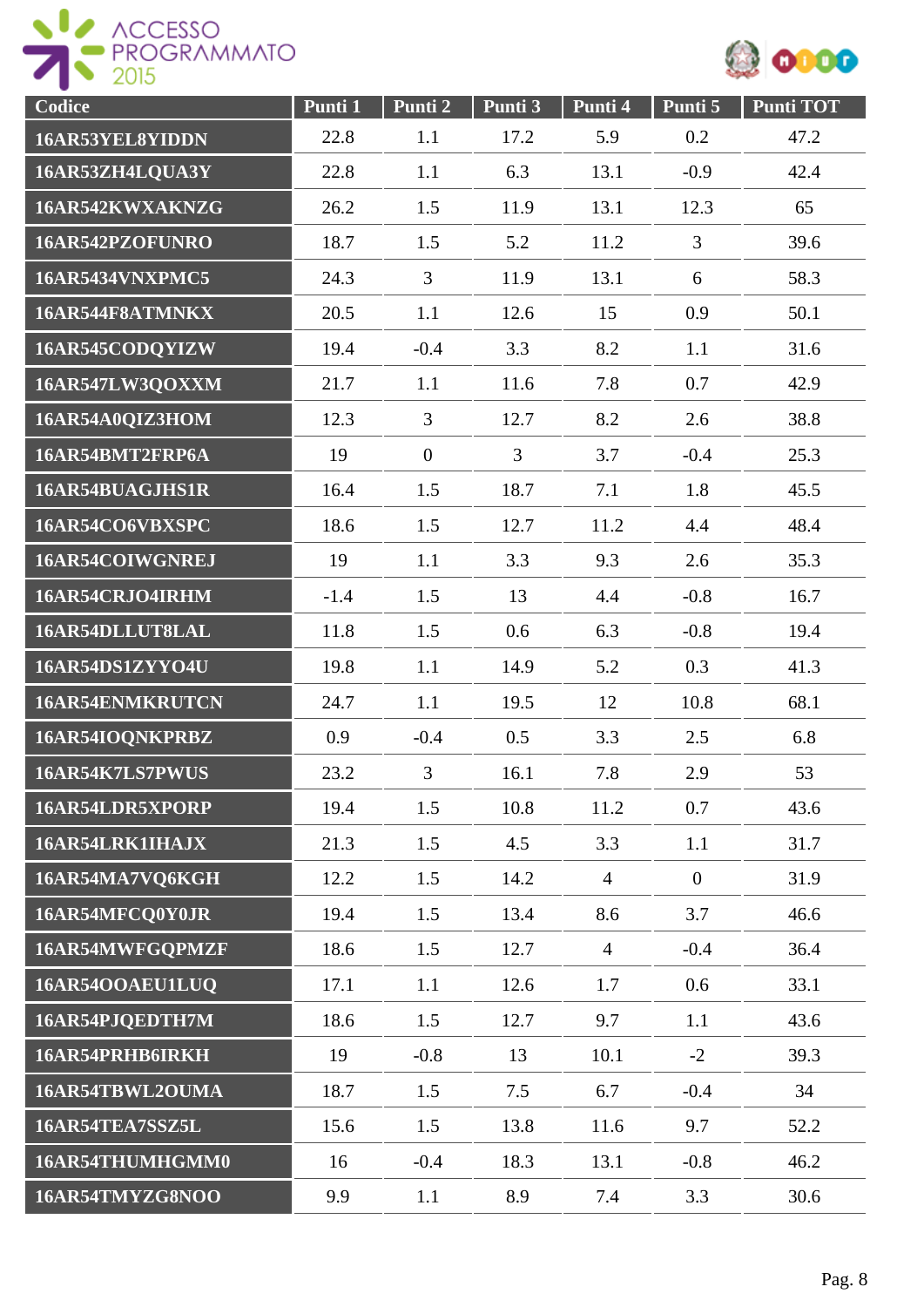



| Codice                 | Punti 1 | Punti 2        | Punti 3         | Punti 4        | Punti 5          | <b>Punti TOT</b> |
|------------------------|---------|----------------|-----------------|----------------|------------------|------------------|
| 16AR54TVNOSIQM7        | 17.1    | 1.5            | 9.7             | 11.6           | $-0.8$           | 39.1             |
| 16AR54VD7L3SNHU        | 17.1    | 1.5            | 4.1             | 11.2           | $-1.2$           | 32.7             |
| 16AR54X44CAOUEB        | 20.9    | 1.5            | $\overline{4}$  | 10.1           | $-0.8$           | 35.7             |
| 16AR54XQ4N1AM0D        | 20.9    | 1.1            | 20.6            | 9.3            | 1.1              | 53               |
| 16AR54YECOWOMFG        | 13.3    | 1.5            | 11.1            | 2.1            | 2.5              | 30.5             |
| <b>16AR551T3KMOFK6</b> | 22.8    | 1.1            | 20.2            | 5.9            | $-3.6$           | 46.4             |
| 16AR554YZG3DSYK        | 20.6    | 1.5            | 11.6            | 8.2            | $\boldsymbol{0}$ | 41.9             |
| 16AR5560OARRDHO        | 15.7    | 1.5            | 7.4             | 11.2           | $-1.2$           | 34.6             |
| 16AR557OPDOC7NN        | 24.7    | 1.1            | 20.6            | 11.6           | 2.2              | 60.2             |
| 16AR55B8WRABTCA        | 12.9    | $-0.8$         | 11.5            | 5.9            | $-2.1$           | 27.4             |
| <b>16AR55D3C03YPOX</b> | 6.7     | $\overline{0}$ | 13.1            | 9.7            | 7.1              | 36.6             |
| 16AR55IPD2PC6TK        | 13.3    | 1.1            | 13.4            | 2.9            | 1.8              | 32.5             |
| 16AR55J7CKTQXVO        | 0.3     | $\overline{0}$ | 4.8             | $\overline{4}$ | $\overline{4}$   | 13.1             |
| 16AR55M8GOMM3U0        | 25.1    | $\overline{0}$ | 14.2            | 9.7            | 7.1              | 56.1             |
| 16AR55MGXFWJF5L        | 6.7     | $\overline{0}$ | $\overline{0}$  | 15             | 13.1             | 34.8             |
| <b>16AR55NOE2AII36</b> | 19.4    | 1.5            | 5.9             | 7.8            | $-0.4$           | 34.2             |
| 16AR55OBZ8PVGO2        | 16      | 1.1            | 18.7            | 1.7            | 5.6              | 43.1             |
| 16AR55QEPFTOVO2        | 14.1    | 1.1            | 7.7             | 7.8            | 1.8              | 32.5             |
| 16AR55QIGYIFLBT        | 19.8    | $-0.4$         | 12.3            | 13.5           | 4.8              | 50               |
| 16AR55QPWCN3FWC        | 18.6    | 1.1            | 13.4            | 13.1           | 1.4              | 47.6             |
| 16AR55R42J5FDT1        | 17.5    | 1.1            | $5\overline{)}$ | $\overline{4}$ | $-4$             | 23.6             |
| 16AR55REJ6JMHSO        | 8.2     | 1.5            | 2.1             | 7.4            | $-0.8$           | 18.4             |
| 16AR55RON0WYCAU        | 13.7    | $\overline{3}$ | $\overline{7}$  | 8.6            | $\overline{0}$   | 32.3             |
| 16AR55ROXZNOADU        | 13.7    | 1.5            | 5.9             | 6.3            | 4.7              | 32.1             |
| 16AR55TMEXG5F1U        | 19.4    | 1.5            | 17.2            | 13.5           | 5.2              | 56.8             |
| 16AR55TQBN5GK7X        | 13.8    | $\overline{0}$ | 0.7             | 8.6            | $\boldsymbol{0}$ | 23.1             |
| 16AR55V8AXRFDXS        | 28.1    | 1.1            | 15              | 12             | 12.3             | 68.5             |
| 16AR55YRZGU06OU        | 2.5     | $-0.4$         | 10              | 10.1           | 1.1              | 23.3             |
| 16AR562LBPS6PXA        | 10.3    | 1.1            | 2.5             | 10.1           | $-2.8$           | 21.2             |
| 16AR564WBM7EIDK        | 17.2    | 3              | 11.6            | 8.2            | 1.5              | 41.5             |
| 16AR5653AVQSPX0        | 20.5    | 3              | 16.8            | 13.1           | $\overline{4}$   | 57.4             |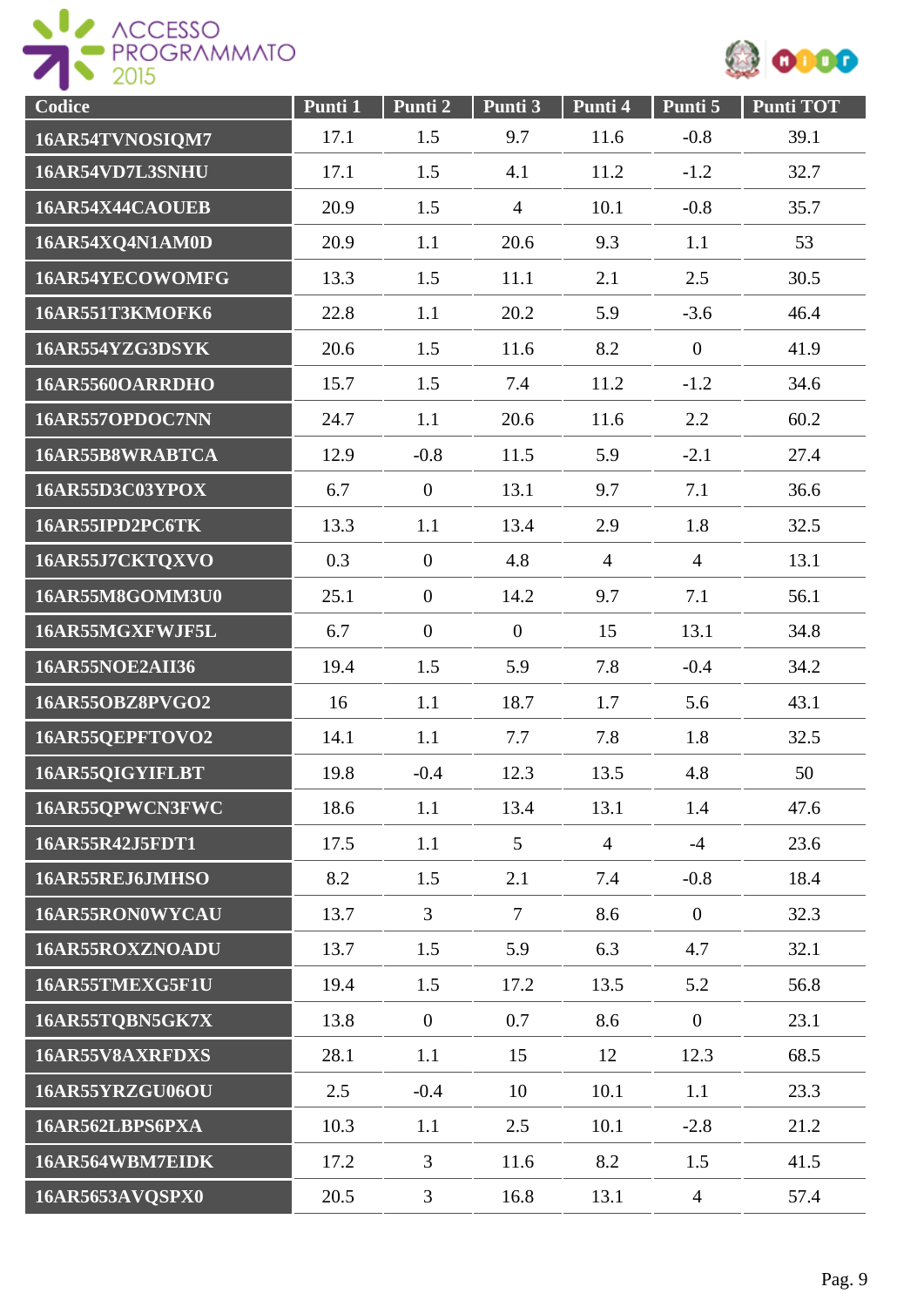



| Codice          | Punti 1 | Punti 2          | Punti 3        | Punti 4 | Punti 5        | Punti TOT |
|-----------------|---------|------------------|----------------|---------|----------------|-----------|
| 16AR565D80NJWMQ | 24.7    | $\boldsymbol{0}$ | 8.6            | 13.1    | 3              | 49.4      |
| 16AR56E8LMN3TCE | 21.3    | 1.5              | 8.5            | 6.7     | 1.5            | 39.5      |
| 16AR56EDL6HDUGN | 19.4    | 1.5              | 10.1           | 13.1    | 2.2            | 46.3      |
| 16AR56FZCBWZQGN | 17.9    | 1.5              | $\tau$         | 2.5     | $-1.2$         | 27.7      |
| 16AR56IF0EUYSTC | 20.2    | 1.5              | 7.5            | 15      | 4.8            | 49        |
| 16AR56J4JAAM4IA | 12.2    | 1.5              | 6.6            | 5.9     | 1.4            | 27.6      |
| 16AR56JOSXXP0RY | 13      | $\overline{3}$   | 13             | 9.3     | 1.4            | 39.7      |
| 16AR56LQE5LOU0L | 20.9    | 1.5              | 12.7           | 9.7     | $-0.4$         | 44.4      |
| 16AR56NFXPRWTX1 | 19.4    | 1.1              | 16.4           | 8.2     | 0.9            | 46        |
| 16AR56OJXSHXR51 | 19      | 1.1              | 3.3            | 7.8     | $-0.8$         | 30.4      |
| 16AR56ONOTFTUSL | 24.7    | 1.1              | 13.8           | 5.9     | 4.8            | 50.3      |
| 16AR56POQFQBZFR | 14.8    | $\overline{3}$   | 9.6            | 8.2     | $-1.7$         | 33.9      |
| 16AR56RUGJNABSG | 16.7    | 1.5              | 4.7            | 11.6    | 0.3            | 34.8      |
| 16AR56SUW1BI1DV | 21.3    | $\overline{3}$   | 14.6           | 8.6     | 1.4            | 48.9      |
| 16AR56TNUNCK0LF | 17.1    | 1.1              | 14.5           | 2.1     | $\overline{0}$ | 34.8      |
| 16AR56UAUZ38TYH | 21.3    | $\boldsymbol{0}$ | 9.3            | 13.5    | 11.6           | 55.7      |
| 16AR56WGJTS7VLW | 13      | 1.5              | $\overline{3}$ | 9       | $-0.4$         | 26.1      |
| 16AR56ZPPSM8GQH | 15.2    | 1.1              | 5.9            | 4.4     | 1.5            | 28.1      |
| 16AR56ZSUVJSXJC | 11.9    | 3                | 14.6           | 8.6     | 4.5            | 42.6      |
| 16AR570IHMAUSGP | 11.4    | 1.1              | 5.4            | $-1.7$  | 1.7            | 17.9      |
| 16AR5730HVCHNUR | 15.3    | 3                | 16.5           | 5.2     | 3.7            | 43.7      |
| 16AR573M5FIXNUH | 14.9    | 1.5              | $\overline{7}$ | 7.5     | $-0.5$         | 30.4      |
| 16AR573YHKUT7WU | 6       | 1.5              | 1.5            | 12      | $-0.4$         | 20.6      |
| 16AR574QQB3SFV3 | 11.4    | $-0.8$           | 0.1            | 3.6     | 0.7            | 15        |
| 16AR577A8O5GCEL | 18.6    | $\overline{3}$   | 10.4           | 11.6    | $-0.1$         | 43.5      |
| 16AR578BODCCEXJ | 22.8    | $\overline{3}$   | 15.7           | 13.1    | 9              | 63.6      |
| 16AR57A6PBYOGSC | 19.8    | 1.5              | 17.2           | 8.6     | 1.1            | 48.2      |
| 16AR57AW2QEVPY7 | 20.9    | 1.1              | 0.5            | 13.5    | 1.1            | 37.1      |
| 16AR57CJLOYB68I | 18.3    | 1.1              | 13.4           | 4.4     | 1.8            | 39        |
| 16AR57EG1WDQPYZ | 22.8    | 3                | 19.1           | 9.7     | 0.3            | 54.9      |
| 16AR57F66GEPHAR | 18.3    | 1.5              | 18.7           | 5.6     | $\mathbf{0}$   | 44.1      |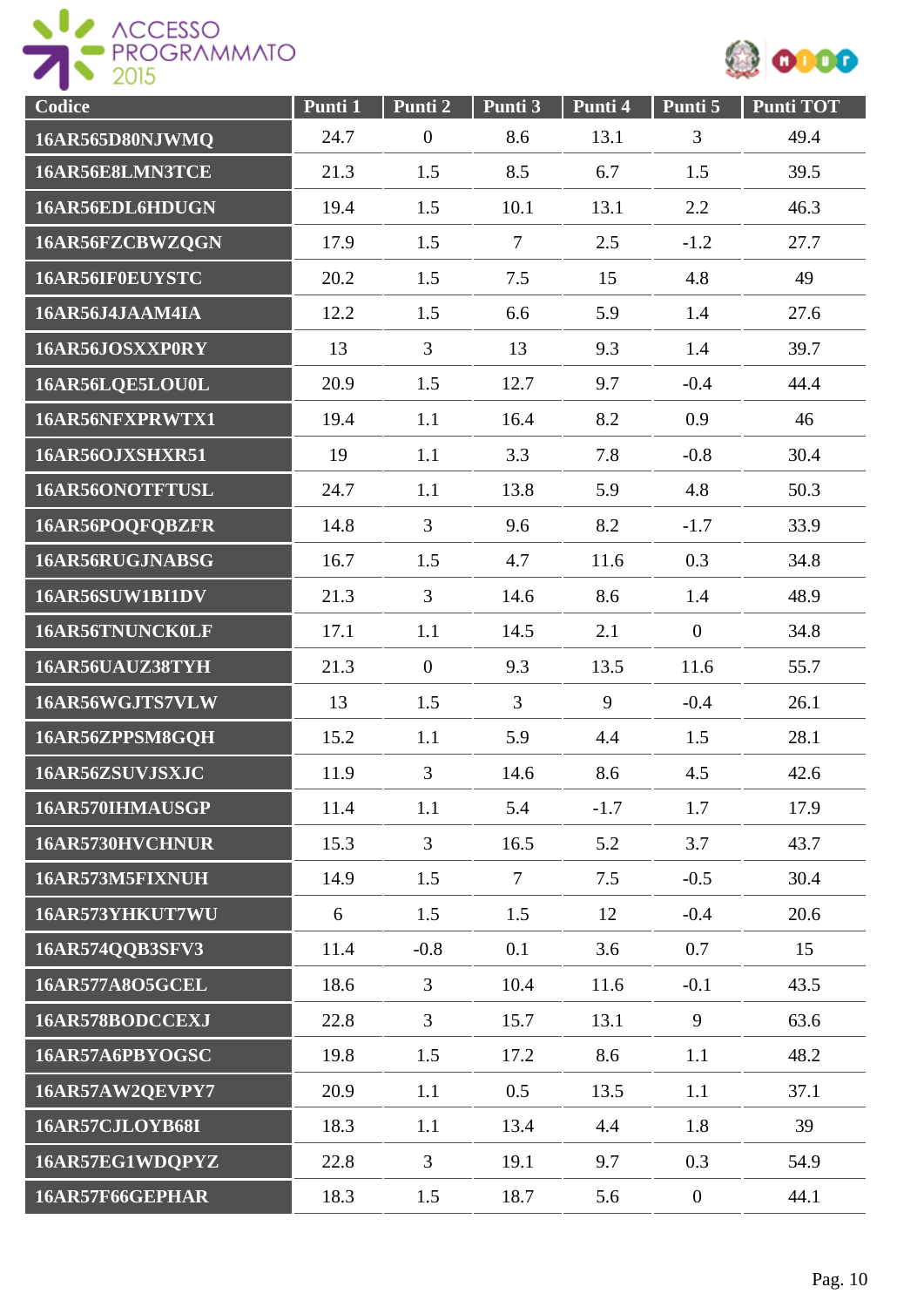



| Codice                 | Punti 1 | Punti 2          | Punti 3          | Punti 4        | Punti 5          | <b>Punti TOT</b> |
|------------------------|---------|------------------|------------------|----------------|------------------|------------------|
| 16AR57GVNRYARLL        | 3       | $\boldsymbol{0}$ | $\boldsymbol{0}$ | 13.1           | 8.6              | 24.7             |
| 16AR57HBULDUJKC        | 18.6    | 1.1              | 12.6             | 5.5            | 1.7              | 39.5             |
| 16AR57JEFW4GGBO        | 14.9    | 1.5              | 6.3              | 12             | $\mathbf{0}$     | 34.7             |
| 16AR57L52CLTABE        | 22.4    | $-0.4$           | 14.6             | 9.7            | 4.1              | 50.4             |
| 16AR57OBCTTTA2G        | 21.3    | 1.1              | 16.1             | 12             | 0.3              | 50.8             |
| 16AR57P8YEN7VEK        | 16.4    | 1.1              | $-0.8$           | $\overline{4}$ | 1.4              | 22.1             |
| 16AR57QMS6UMD3F        | 7.8     | 1.5              | 14.2             | 5.9            | $\overline{0}$   | 29.4             |
| 16AR57RJREPWDFZ        | 20.5    | $\overline{3}$   | 7.5              | 6.7            | 1.5              | 39.2             |
| 16AR57RKJZSH5HA        | 22.8    | 1.5              | 17.2             | 9.3            | 7.4              | 58.2             |
| 16AR57VAWKOPQSO        | 8.6     | $\boldsymbol{0}$ | 1.5              | 10.1           | 7.5              | 27.7             |
| 16AR57XQKBGJLQA        | 22.8    | $\overline{3}$   | 21               | 5.2            | $-1.2$           | 50.8             |
| 16AR580PYFEKASU        | 17.1    | 1.5              | 11.5             | 7.4            | 1.1              | 38.6             |
| <b>16AR581FZCF2V8O</b> | 24.7    | 1.1              | 13.5             | 10.1           | 3.7              | 53.1             |
| 16AR582FIYKR7XL        | 9.7     | 1.5              | 16.1             | 11.6           | $-0.8$           | 38.1             |
| 16AR585NKTNML3Y        | 13.8    | $-0.4$           | 3.2              | 8.2            | 4.5              | 29.3             |
| 16AR585ZL80A45K        | 2.6     | 1.5              | 11.6             | 10.1           | 10.1             | 35.9             |
| 16AR58ACGTS1DUQ        | 22.8    | 1.5              | 7.4              | 13.1           | 1.1              | 45.9             |
| 16AR58ASTWFYPVL        | 23.2    | 1.1              | 16.8             | 13.1           | $-0.8$           | 53.4             |
| 16AR58CYJZDXRI8        | 15.2    | 1.1              | 14.9             | 4.4            | $-0.9$           | 34.7             |
| 16AR58E4NUAHVIP        | 15.2    | 1.5              | 6.7              | 7.8            | 1.5              | 32.7             |
| 16AR58EDU4BEI5C        | 20.5    | $\overline{0}$   | 8.2              | 13.5           | $\boldsymbol{0}$ | 42.2             |
| 16AR58ERVNN8JTO        | 2.5     | $-0.4$           | 2.9              | 7.4            | 2.9              | 15.3             |
| 16AR58FPE7CA6JN        | 11      | $-0.8$           | 20.2             | 5.5            | 0.9              | 36.8             |
| 16AR58ILUYLS2XJ        | 3.3     | 1.1              | 16.4             | 7.4            | $-1.2$           | 27               |
| 16AR58J2Z4OTAW3        | 19.8    | 1.5              | 1.5              | 11.6           | $\overline{0}$   | 34.4             |
| 16AR58JPOBD7YEZ        | 16      | 3                | 19.1             | 11.6           | 0.3              | 50               |
| 16AR58JZMESLFNN        | 12.2    | $\overline{0}$   | 2.5              | 8.2            | $-0.8$           | 22.1             |
| 16AR58MOCTXIAEJ        | 20.9    | $\overline{3}$   | 5.9              | 11.6           | 2.2              | 43.6             |
| 16AR58NRN4CNC8K        | 13.3    | $\overline{0}$   | 8.1              | 11.6           | $-0.8$           | 32.2             |
| 16AR58NXQN5YKAT        | 22.1    | 1.5              | 18               | 12             | 9                | 62.6             |
| <b>16AR58OAS6ZCCF7</b> | 12.3    | 1.5              | 12.3             | 10.5           | 2.2              | 38.8             |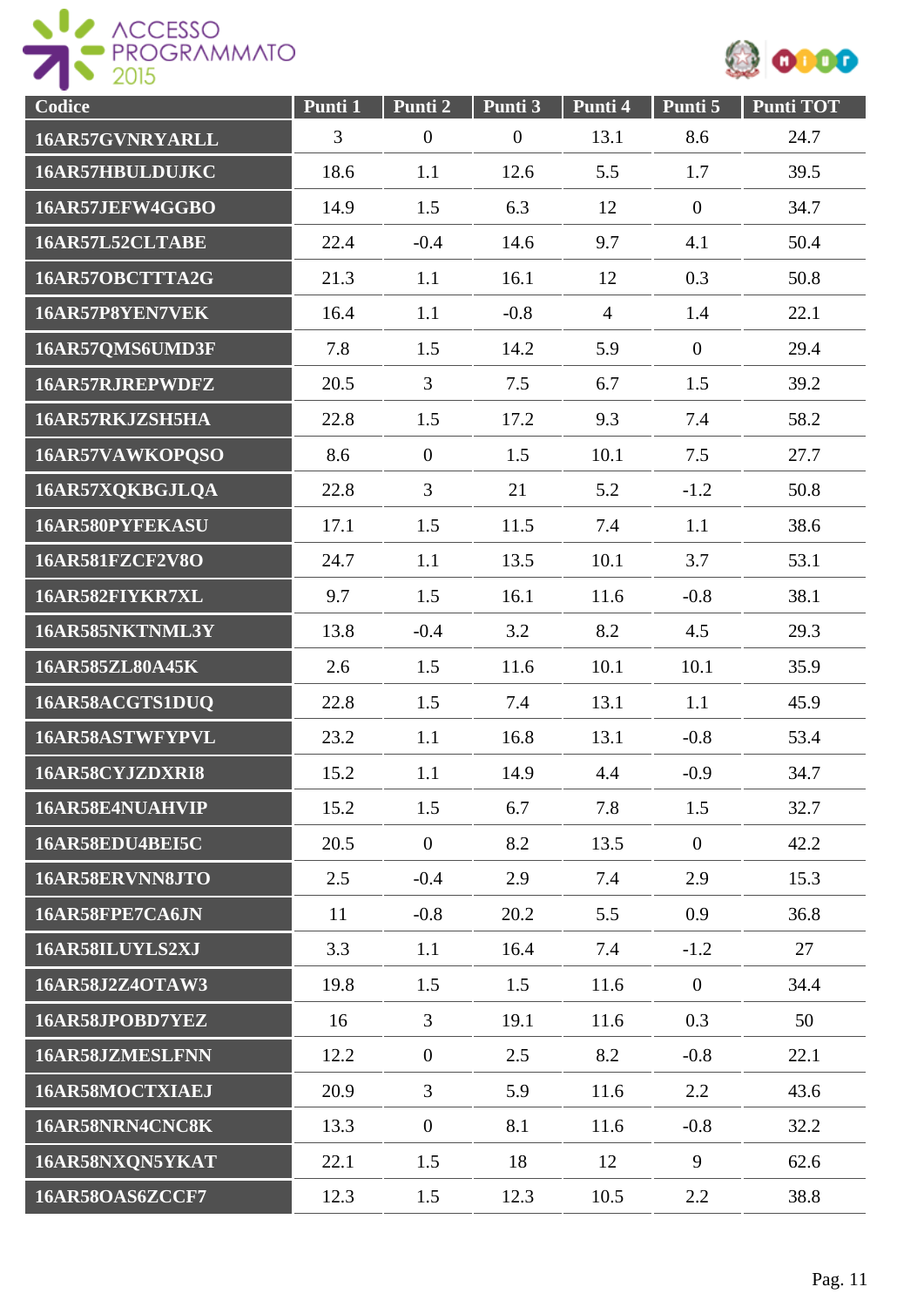



| Codice                 | Punti 1 | Punti 2          | Punti 3 | Punti 4        | Punti 5          | <b>Punti TOT</b> |
|------------------------|---------|------------------|---------|----------------|------------------|------------------|
| 16AR58OEXPLSCAU        | 13.7    | 1.1              | $-0.3$  | $\overline{4}$ | 3.3              | 21.8             |
| 16AR58OOA1FVUQP        | 13.7    | $-0.4$           | 7.8     | 9.7            | $\overline{0}$   | 30.8             |
| 16AR58QPE2MLEBK        | 17.5    | 1.5              | 1.8     | 13.1           | 0.7              | 34.6             |
| 16AR58QUYWDUW3E        | 26.2    | 1.5              | 20.6    | 11.6           | 3.7              | 63.6             |
| 16AR58ROF2CVFRP        | 15.3    | 1.5              | 15      | 12             | $\boldsymbol{0}$ | 43.8             |
| 16AR58T3GKUXZUI        | 7.7     | $\boldsymbol{0}$ | 6.7     | 6.3            | 1.5              | 22.2             |
| 16AR58VRTAWECDD        | 17.1    | 1.5              | 0.6     | 11.2           | 1.4              | 31.8             |
| 16AR58WDTMN1UQE        | 21.7    | 3                | 21      | 7.1            | 1.8              | 54.6             |
| 16AR5A0GO81UAO8        | 20.9    | 1.1              | 17.6    | 2.1            | $\overline{4}$   | 45.7             |
| 16AR5A0INX4EHPX        | 20.2    | $\overline{0}$   | $-0.8$  | 8.6            | $\boldsymbol{0}$ | 28               |
| 16AR5A0WYFAOGQ7        | 16.7    | 3                | 15.7    | 9.3            | 5.5              | 50.2             |
| 16AR5A2CCFCNQOO        | 26.6    | 1.1              | 17.6    | 9.7            | 9.7              | 64.7             |
| 16AR5A2OBRUDICM        | 19.4    | 1.5              | 15      | 13.5           | 1.1              | 50.5             |
| 16AR5A48SEVWTDC        | 17.1    | 1.5              | 17.2    | 15             | $-2.4$           | 48.4             |
| 16AR5A4N3VZGT4L        | 17.2    | $\overline{0}$   | 4.5     | 11.6           | 1.1              | 34.4             |
| 16AR5A6RKIBCJUO        | 12.9    | 1.1              | 10.7    | 11.2           | $-0.5$           | 35.4             |
| 16AR5ABJQSUYCQM        | 15.6    | 1.5              | 10      | 8.2            | $-0.8$           | 34.5             |
| 16AR5ABZIXBFL1F        | 17.9    | $\boldsymbol{0}$ | 8.9     | 9.7            | 0.3              | 36.8             |
| 16AR5ADZRZEAXT5        | 25.5    | 1.5              | 14.2    | 7.5            | 1.5              | 50.2             |
| 16AR5AEMYMHCOOO        | 17.9    | 1.5              | 17.6    | 12             | 7.1              | 56.1             |
| 16AR5AF0OVPAJFD        | 24.7    | 1.5              | 7.8     | 11.6           | 0.3              | 45.9             |
| 16AR5AFEOCCIWEG        | 21.3    | $\overline{3}$   | 17.6    | 13.5           | $\overline{0}$   | 55.4             |
| 16AR5AFMOHHYC2E        | 17.5    | 1.1              | 8.9     | 9.7            | $-0.8$           | 36.4             |
| 16AR5AGJQFVSLRN        | 22.8    | $\overline{3}$   | 9       | 11.6           | 4.5              | 50.9             |
| 16AR5AGNGLFNY8Q        | 11.8    | 1.5              | 14.5    | 7.8            | 0.3              | 35.9             |
| 16AR5AHDWSVICUM        | 6.7     | $\overline{0}$   | 9.3     | 5.6            | 1.5              | 23.1             |
| <b>16AR5AHIKRMAXVF</b> | 22.8    | 1.1              | 14.9    | 5.9            | $\overline{0}$   | 44.7             |
| 16AR5AIMESUXMB8        | 15.2    | 1.5              | 13.4    | 1.7            | 1.4              | 33.2             |
| <b>16AR5AIO7DU4UC1</b> | 22.8    | 1.5              | 16.8    | 8.2            | 3.3              | 52.6             |
| 16AR5AIPHL0TPU6        | 19.8    | 1.5              | 11.2    | 6.7            | 7.1              | 46.3             |
| 16AR5AIRCZPHBJN        | 24.7    | 1.5              | 11.6    | 11.2           | 2.2              | 51.2             |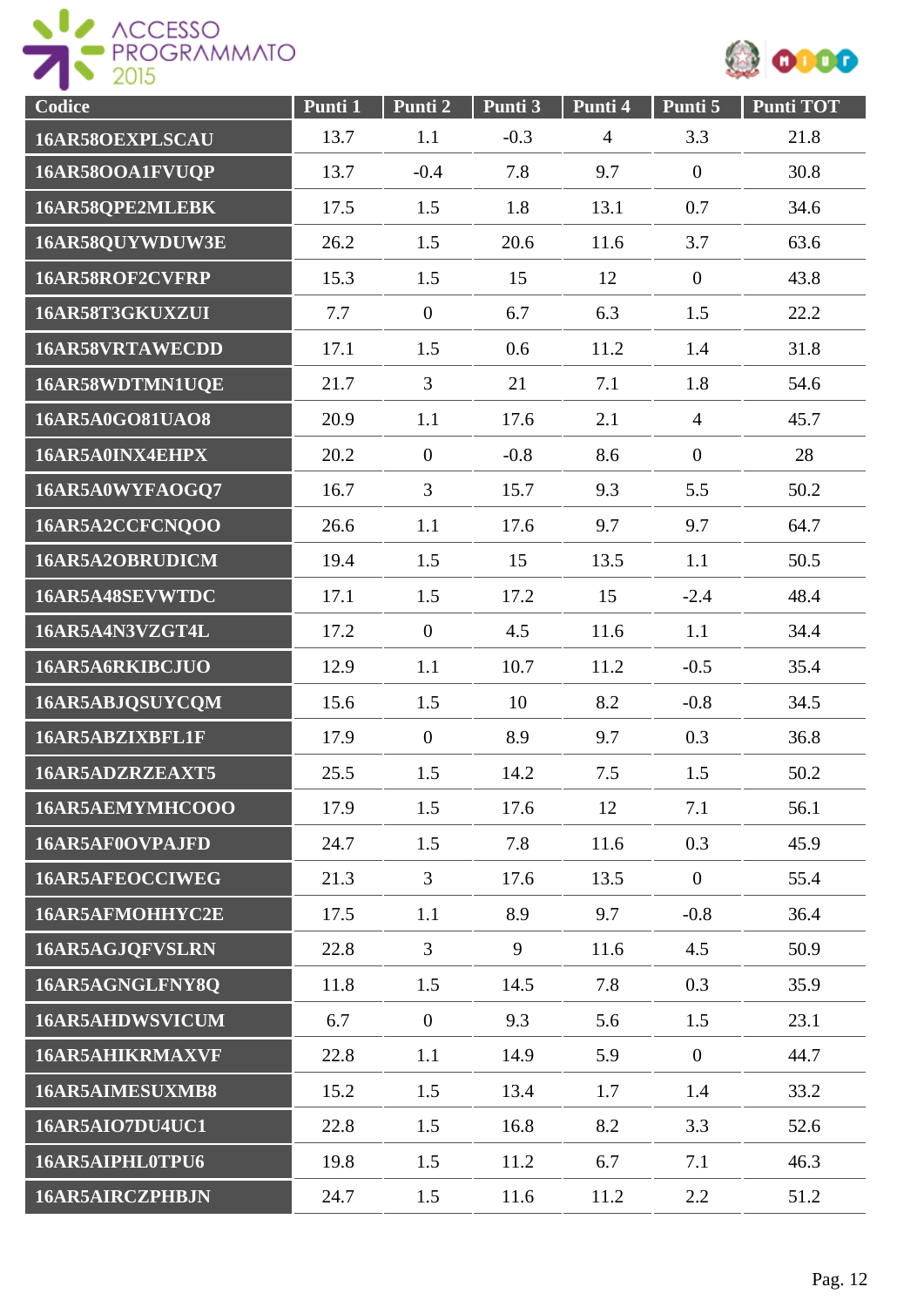



| Codice                 | Punti 1 | Punti 2        | Punti 3        | Punti 4 | Punti 5        | <b>Punti TOT</b> |
|------------------------|---------|----------------|----------------|---------|----------------|------------------|
| 16AR5AITFJHFRVB        | 17.2    | $-0.4$         | 11.6           | 11.6    | 1.1            | 41.1             |
| 16AR5AJOFGMLGMO        | 13.3    | 1.1            | 6.2            | 9.7     | $-0.9$         | 29.4             |
| 16AR5AJUCYA10KF        | 19      | 1.1            | 11.6           | 13.1    | $-1.6$         | 43.2             |
| 16AR5AKHNMXTQXP        | 19.4    | $\overline{0}$ | 0.6            | 8.2     | $\overline{0}$ | 28.2             |
| 16AR5AKKUINGIPA        | 9.2     | 1.5            | 8.2            | 8.2     | 2.2            | 29.3             |
| 16AR5AKWKEQ1QDS        | 12.2    | $\overline{0}$ | 8.9            | 9.7     | 1.8            | 32.6             |
| 16AR5AKX0TNGMVC        | 19.4    | $-0.4$         | 5.2            | 5.9     | $-0.4$         | 29.7             |
| 16AR5AKZTO5E1IZ        | 27      | 1.5            | 12.3           | 5.2     | $-1.6$         | 44.4             |
| 16AR5AL75JDH2MO        | 23.2    | $\mathbf{0}$   | 10.1           | 7.8     | $-0.4$         | 40.7             |
| 16AR5ALDK3PIIWJ        | 25.1    | 1.1            | 13.4           | 11.6    | $\mathbf{1}$   | 52.2             |
| 16AR5ALLQEQOVK5        | 26.6    | $\overline{3}$ | 20.6           | 11.2    | 3              | 64.4             |
| 16AR5ALNLSDWE6V        | 17.5    | 1.5            | 11.9           | 3.7     | $\overline{0}$ | 34.6             |
| 16AR5ALNONHHXI6        | 22.4    | $-0.4$         | 6.2            | 11.2    | $-1.2$         | 38.2             |
| 16AR5ALOCTCHXKZ        | 23.2    | $\overline{3}$ | 15.7           | 11.6    | $-0.8$         | 52.7             |
| <b>16AR5AMIFDXSIEO</b> | 15.6    | 1.5            | 1.7            | 7.4     | 7.8            | 34               |
| 16AR5AOCP8YNGOA        | 20.2    | $-0.4$         | 9.3            | 8.2     | $\overline{0}$ | 37.3             |
| 16AR5AORJBT6XLW        | 15.6    | 1.1            | 14.2           | 4.8     | 1.4            | 37.1             |
| 16AR5AORRGYODKM        | 13.7    | 1.1            | 19.1           | 2.1     | 0.3            | 36.3             |
| 16AR5AOZ0ZUIWTR        | 17.9    | 1.5            | 7.1            | 13.1    | 9.7            | 49.3             |
| 16AR5APUKZRS4OZ        | 21.3    | 1.5            | 13             | 11.2    | $\overline{7}$ | 54               |
| 16AR5AQNHOUHK0A        | 19      | $-0.4$         | 6.6            | 6.3     | $-1.6$         | 29.9             |
| 16AR5ARS7SDVNIQ        | 10.7    | 3              | 8.2            | 9.7     | 5.2            | 36.8             |
| 16AR5ARTWVGKMDT        | 10.1    | 1.5            | 5.6            | 8.2     | 10.1           | 35.5             |
| 16AR5ARUDNNCKOQ        | 3.4     | $\overline{3}$ | 10.7           | $-0.2$  | 0.2            | 17.1             |
| 16AR5AS5EDCWJOT        | 17.9    | 1.5            | 11.6           | 10.1    | 0.7            | 41.8             |
| 16AR5ASELFUXIWQ        | 2.6     | $\overline{0}$ | $\overline{0}$ | 13.1    | 9              | 24.7             |
| 16AR5ASG4T8O6L5        | 16.7    | 1.1            | 18.3           | 7.4     | $\overline{4}$ | 47.5             |
| 16AR5ASHOFCDVAE        | 22.8    | 1.5            | 6.3            | 9.7     | 1.8            | 42.1             |
| 16AR5ATG4VB3M1Z        | 24.3    | 3              | 16.4           | 11.6    | 4.4            | 59.7             |
| 16AR5AUBQGVYR8K        | 11.4    | $\overline{3}$ | 11.5           | 2.9     | $-0.8$         | 28               |
| 16AR5AUDV14FNDT        | 19.8    | 1.5            | $-2$           | 8.6     | $-0.4$         | 27.5             |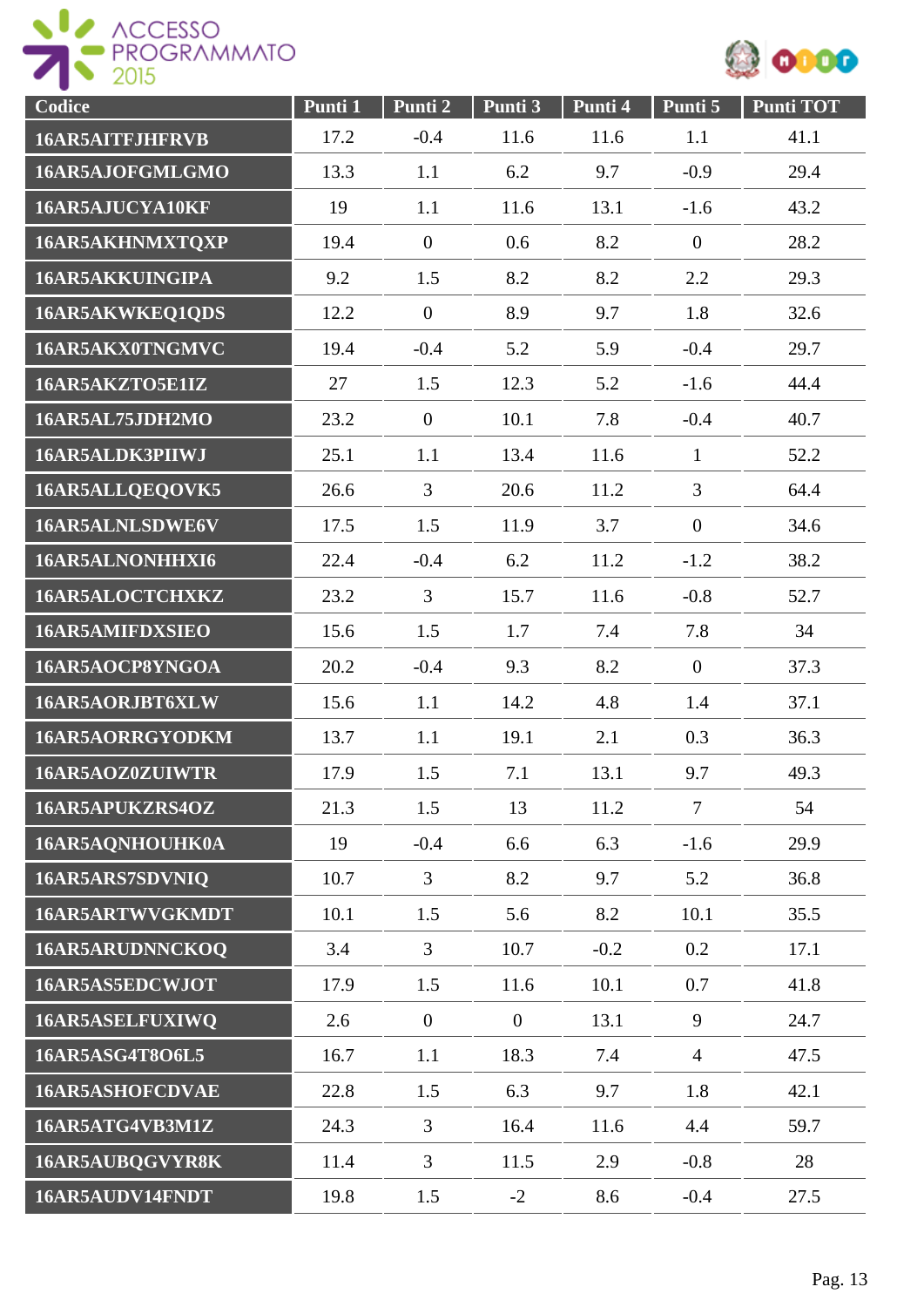



| Codice                 | Punti 1 | Punti 2          | Punti 3 | Punti 4 | Punti 5        | <b>Punti TOT</b> |
|------------------------|---------|------------------|---------|---------|----------------|------------------|
| 16AR5AULRDFNTM6        | 26.2    | 1.1              | 21      | 9.7     | 7.8            | 65.8             |
| 16AR5AUQ2UJ61FH        | 19      | 1.5              | 17.6    | 10.5    | 1.1            | 49.7             |
| 16AR5AUTGVY5YPN        | 21.3    | 1.5              | 14.2    | 4.4     | 0.6            | 42               |
| 16AR5AVGQOBAVC3        | 10.7    | 1.5              | 12.3    | 8.6     | $-0.4$         | 32.7             |
| 16AR5AVZVCL81A7        | 18.6    | 1.5              | 6.6     | 11.6    | $-0.8$         | 37.5             |
| 16AR5AXF0PGQANT        | 17.1    | 3                | 1.3     | 5.5     | 3.7            | 30.6             |
| 16AR5AXI10YMOOP        | 16      | $-0.4$           | 15.7    | 7.1     | 5.6            | 44               |
| 16AR5AXROOJFFHT        | 15.6    | $-0.8$           | 8.9     | 3.7     | $\overline{0}$ | 27.4             |
| 16AR5AYL5ZCUCBY        | 19.8    | 1.5              | 9.7     | 15      | 1.5            | 47.5             |
| 16AR5AYMD6MPMHT        | 24.7    | 1.5              | 19.1    | 6.7     | 1.8            | 53.8             |
| <b>16AR5B3HKZUTUES</b> | 19.4    | 1.1              | 15.3    | 6.7     | 2.9            | 45.4             |
| 16AR5B3KC085WA0        | 22.8    | 1.5              | 8.1     | 4.4     | 1.8            | 38.6             |
| 16AR5B50OBMHRIV        | 19.4    | 1.5              | 11.5    | 4.4     | $-1.7$         | 35.1             |
| 16AR5B5EBXNCXSR        | 17.1    | 1.5              | 15.3    | 5.5     | 1.8            | 41.2             |
| 16AR5B5LT8ROBJ7        | 14.1    | $-0.4$           | 7.4     | 1.7     | 1.8            | 24.6             |
| 16AR5B5QSQ1O0OR        | 22.8    | 1.1              | 18.3    | 9.7     | 6.3            | 58.2             |
| 16AR5B67ND1BJIW        | 22.4    | 1.5              | 18.7    | 9.3     | 7.4            | 59.3             |
| 16AR5B6ZPDGZ7RM        | 18.6    | 1.1              | 2.4     | 11.2    | $-0.9$         | 32.4             |
| 16AR5BAOXCLL7HK        | 24.3    | 1.5              | 14.6    | 11.2    | 5.9            | 57.5             |
| 16AR5BB8RHTXGG8        | 20.5    | 1.1              | 10      | 9.7     | 4.8            | 46.1             |
| 16AR5BBCE7SP2FX        | 23.6    | $-0.8$           | 9.3     | 10.5    | 2.6            | 45.2             |
| 16AR5BBIATDOAMI        | 3       | $\boldsymbol{0}$ | 2.2     | 11.2    | $-0.9$         | 15.5             |
| 16AR5BBIYOQENFY        | 21.7    | 1.5              | 16.1    | 7.4     | 2.6            | 49.3             |
| 16AR5BBNLCIWIEQ        | 21.3    | 1.1              | 10.4    | 5.6     | $\overline{0}$ | 38.4             |
| 16AR5BCRQBYM2SI        | 22.4    | $-0.4$           | 5.2     | 13.1    | $-1.2$         | 39.1             |
| 16AR5BCUGQ1NCZM        | 9.6     | $-0.4$           | 5.9     | 9.3     | 1.5            | 25.9             |
| 16AR5BDMQTOMDMX        | 17.5    | 1.1              | 10.4    | 11.6    | $-1.6$         | 39               |
| 16AR5BDUQ6FGON6        | 7.8     | 1.5              | 8.9     | 6.3     | 0.7            | 25.2             |
| 16AR5BE6Q1SUOSY        | 22.8    | 1.1              | 10.1    | 9.7     | 3.3            | 47               |
| 16AR5BEDRKNE5RD        | 20.9    | 1.1              | 15.3    | 15      | 4.4            | 56.7             |
| 16AR5BEHBY3HXBU        | 13.4    | 1.1              | 14.6    | 11.6    | 2.2            | 42.9             |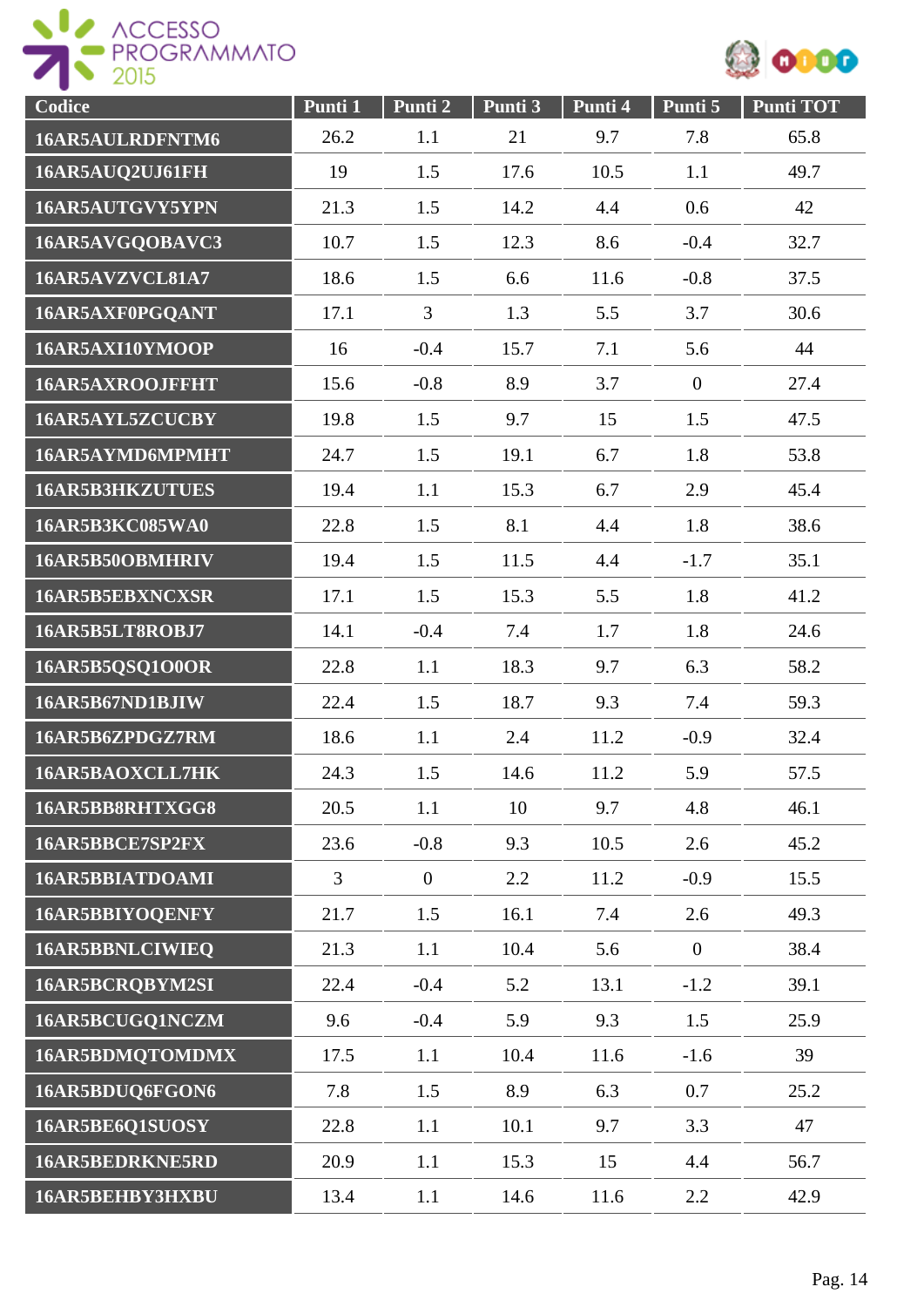



| Codice                 | Punti 1 | Punti 2          | Punti 3 | Punti 4 | Punti 5          | <b>Punti TOT</b> |
|------------------------|---------|------------------|---------|---------|------------------|------------------|
| 16AR5BFEW0MLZAF        | 16.4    | 1.5              | 11.2    | 3.7     | $-0.8$           | 32               |
| 16AR5BGDEWQTY5N        | 22.8    | 1.5              | 8.5     | 9.7     | 11.6             | 54.1             |
| 16AR5BGVKUUAJXZ        | 17.9    | 1.1              | 7.4     | 10.1    | 2.2              | 38.7             |
| 16AR5BHJ6FJKBQZ        | 2.6     | $\overline{0}$   | 1.1     | 12      | 12               | 27.7             |
| 16AR5BHKOSQVIKZ        | 28.1    | $-0.4$           | 11.9    | 7.1     | 4.5              | 51.2             |
| 16AR5BHL6H06QGV        | 11.8    | $-0.4$           | 3.3     | 9.7     | $-0.1$           | 24.3             |
| 16AR5BI5UFTXANF        | 20.5    | 1.5              | 7.8     | 11.6    | 1.8              | 43.2             |
| 16AR5BIA5O4KU8Y        | 22.4    | $\overline{3}$   | $\tau$  | 13.1    | 2.9              | 48.4             |
| 16AR5BIOILHDHKC        | 6       | 1.5              | 12      | 9       | $\overline{0}$   | 28.5             |
| 16AR5BJIOGTOU4V        | 17.5    | 1.5              | 11.9    | 8.2     | $\boldsymbol{0}$ | 39.1             |
| 16AR5BJWDBYOEDE        | 15.3    | 1.5              | 5.9     | 11.2    | $\overline{0}$   | 33.9             |
| 16AR5BJWIGKJBFD        | 14.1    | 3                | 10.1    | 9       | 4.5              | 40.7             |
| 16AR5BLQYJZFYFL        | 19.8    | $\overline{3}$   | 10      | 5.2     | 0.7              | 38.7             |
| 16AR5BM1RJAUGHZ        | 25.1    | 1.5              | 15.7    | 4.4     | 10.5             | 57.2             |
| 16AR5BNLEIPGKLZ        | 2.4     | $-0.4$           | 2.1     | 9.3     | 0.7              | 14.1             |
| 16AR5BNOPJJXVTH        | 24.7    | 1.5              | 14.2    | 10.1    | 5.9              | 56.4             |
| 16AR5BO7HOYTRTO        | 24.3    | 1.1              | 2.8     | 11.2    | 3.6              | 43               |
| 16AR5BP20WRPV08        | 13      | $\overline{3}$   | 17.6    | 7.1     | 4.8              | 45.5             |
| 16AR5BPRKO7RIJP        | 18.7    | 1.5              | 12.7    | 9       | 2.2              | 44.1             |
| 16AR5BQ0TBK484R        | 2.2     | $\overline{0}$   | 9.3     | 13.1    | 7.5              | 32.1             |
| 16AR5BQCKABDPYI        | $-0.8$  | $\boldsymbol{0}$ | 0.2     | 7.5     | $\boldsymbol{0}$ | 6.9              |
| 16AR5BQOJM21ILK        | 7.1     | $\overline{0}$   | 6.7     | 13.5    | 9                | 36.3             |
| 16AR5BRN0ND6SZ6        | 13.5    | $-0.4$           | 15.7    | 13.5    | 1.8              | 44.1             |
| <b>16AR5BRTRFPNSRU</b> | 15.6    | 1.5              | 13      | 7.4     | 6.3              | 43.8             |
| 16AR5BTNDUNGYLY        | 14.5    | 1.5              | 0.6     | 5.2     | $\overline{0}$   | 21.8             |
| 16AR5BU2JT6QWJO        | 1.5     | $\boldsymbol{0}$ | $-0.1$  | 7.8     | 2.6              | 11.8             |
| <b>16AR5BUTORW8HZB</b> | 13.8    | 1.5              | 11.6    | 2.6     | 3.7              | 33.2             |
| <b>16AR5BVMNRCYHAZ</b> | 9.9     | $\overline{0}$   | 8.9     | 8.2     | 0.7              | 27.7             |
| 16AR5BW1ZUHVGWL        | 20.9    | 1.5              | 15      | 7.8     | 9                | 54.2             |
| 16AR5BWZORGIHYY        | 21.3    | 1.1              | $-0.7$  | 8.2     | $\boldsymbol{0}$ | 29.9             |
| 16AR5BXJFGD7VVA        | 19      | 3                | 15.7    | 13.1    | $\mathfrak{Z}$   | 53.8             |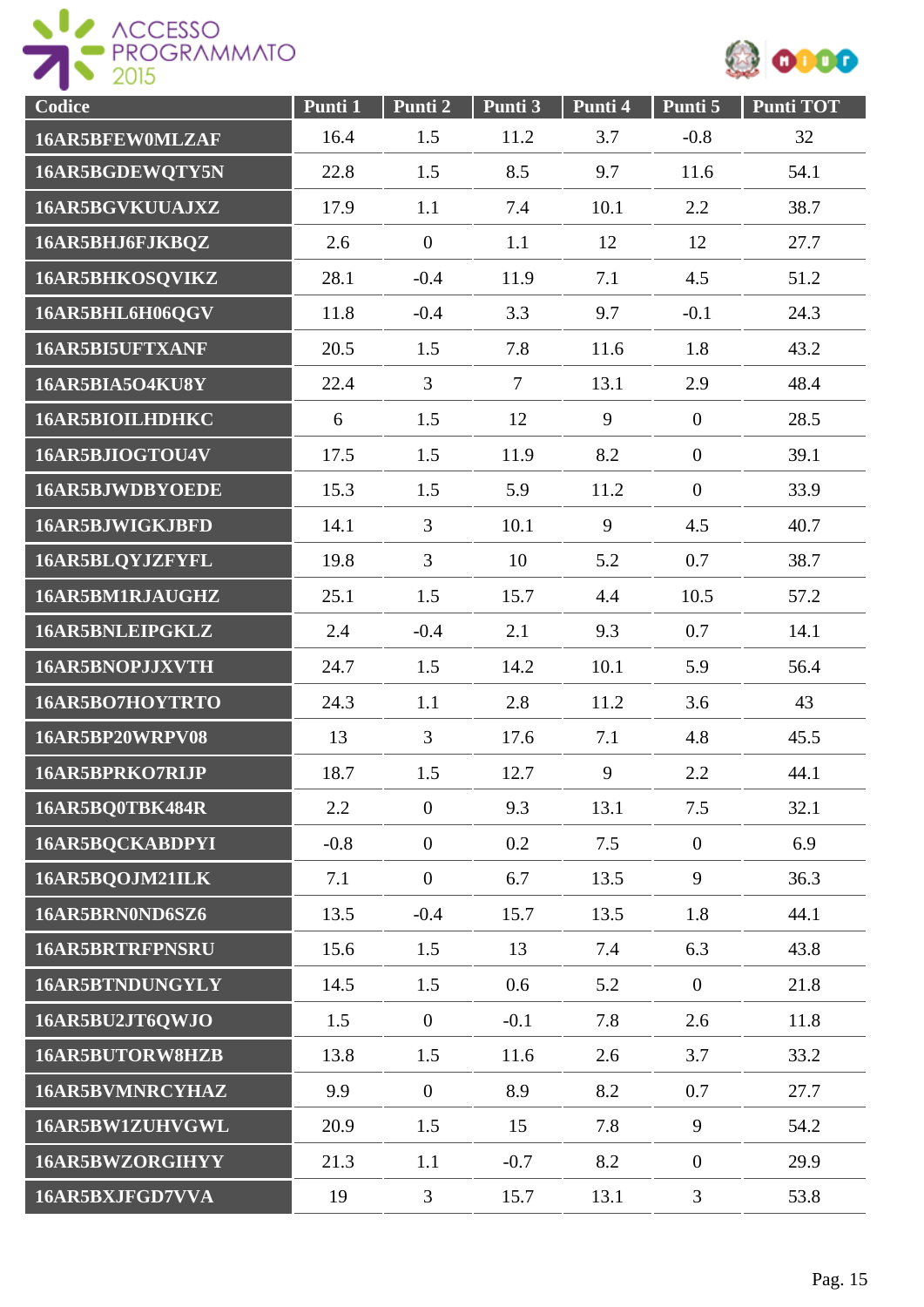



| Codice                 | Punti 1 | Punti 2          | Punti 3        | Punti 4 | Punti 5          | <b>Punti TOT</b> |
|------------------------|---------|------------------|----------------|---------|------------------|------------------|
| 16AR5BXNIQLFI8X        | 19.4    | 1.5              | 15             | 11.6    | $-0.5$           | 47               |
| 16AR5BYSDIDTPOL        | 19      | $-0.4$           | 11.9           | 9.3     | $-2$             | 37.8             |
| 16AR5BZCAI0FOSJ        | 28.5    | 1.5              | 5.5            | 9.7     | 5.6              | 50.8             |
| 16AR5BZSNYGNUXF        | 4.7     | $\boldsymbol{0}$ | 5.6            | 5.9     | 0.7              | 16.9             |
| 16AR5BZT6KJEJMM        | 16.4    | 3                | 16.8           | 15      | 5.2              | 56.4             |
| 16AR5C0TC3KDAXF        | 14.9    | 1.5              | 7.8            | 5.2     | 2.9              | 32.3             |
| 16AR5C1E6TBM6P6        | 18.3    | 1.5              | 19.1           | 7.5     | 1.5              | 47.9             |
| 16AR5C2PYFQMWYG        | 20.9    | 3                | 8.5            | 8.2     | 5.2              | 45.8             |
| <b>16AR5C3U0L31SUZ</b> | 23.2    | 1.1              | 9.3            | 4.8     | 1.8              | 40.2             |
| 16AR5C41RPIYTPR        | 15.2    | 1.1              | 13             | 7.8     | $-0.4$           | 36.7             |
| 16AR5C5JH7TJ7MV        | 15.3    | 1.1              | 14.6           | 10.1    | 3.7              | 44.8             |
| 16AR5C5RODXYFKL        | 15.3    | $\overline{0}$   | 18.7           | 9.3     | $-0.4$           | 42.9             |
| 16AR5C7D5QZSQLJ        | 14.9    | 1.1              | 3.3            | 8.2     | $\mathbf{0}$     | 27.5             |
| 16AR5CBBFCMSKOI        | 16      | 1.5              | $\overline{7}$ | 10.1    | $-0.1$           | 34.5             |
| 16AR5CBMDVUSNQW        | 24.3    | $-0.4$           | 9.7            | 11.6    | $\boldsymbol{0}$ | 45.2             |
| 16AR5CCHLOIXMCV        | 22.8    | 1.5              | 10.8           | 13.5    | 5.6              | 54.2             |
| 16AR5CCOXFE7EEY        | 0.8     | 3                | 5.4            | 5.9     | $\mathbf{1}$     | 16.1             |
| 16AR5CCQAGK3HXW        | 17.2    | $-0.4$           | $-1.2$         | 5.9     | 2.2              | 23.7             |
| 16AR5CCXOPOU1QX        | 23.6    | $\boldsymbol{0}$ | 1.8            | 15      | 0.3              | 40.7             |
| 16AR5CDOGTD5Z0D        | 0.7     | $\overline{0}$   | 4.8            | 7.4     | 4.1              | 17               |
| 16AR5CDS0YJRXDL        | 19.8    | 1.5              | 7.8            | 9.3     | 2.1              | 40.5             |
| 16AR5CDY4BILQF5        | 20.9    | 1.5              | 7.7            | 4.8     | 0.6              | 35.5             |
| <b>16AR5CIATOHLFFE</b> | 12.9    | 1.1              | 6.9            | 3.6     | $-2.1$           | 22.4             |
| 16AR5CIIQRRTLOQ        | 19      | 1.1              | 19.5           | 13.5    | 0.3              | 53.4             |
| 16AR5CJE63IXOIH        | 18.7    | $-0.4$           | $\tau$         | 10.5    | 2.2              | 38               |
| 16AR5CJTRUMK0TM        | 12.2    | 1.1              | 12.3           | 2.5     | $-0.8$           | 27.3             |
| 16AR5CJZFL4CNU6        | 19.4    | 3                | 16.8           | 7.1     | $-0.4$           | 45.9             |
| 16AR5CK4RUJTSLP        | 24.3    | 1.5              | 15.3           | 5.9     | 2.9              | 49.9             |
| 16AR5CKLNTBFS56        | 23.2    | 1.1              | 9.7            | 4.1     | 7.1              | 45.2             |
| 16AR5CL3GOXPOAO        | 23.2    | 1.5              | 22.1           | 11.6    | 4.1              | 62.5             |
| 16AR5CLQ0SJIDFF        | 17.5    | 1.1              | 8.9            | 7.4     | 2.5              | 37.4             |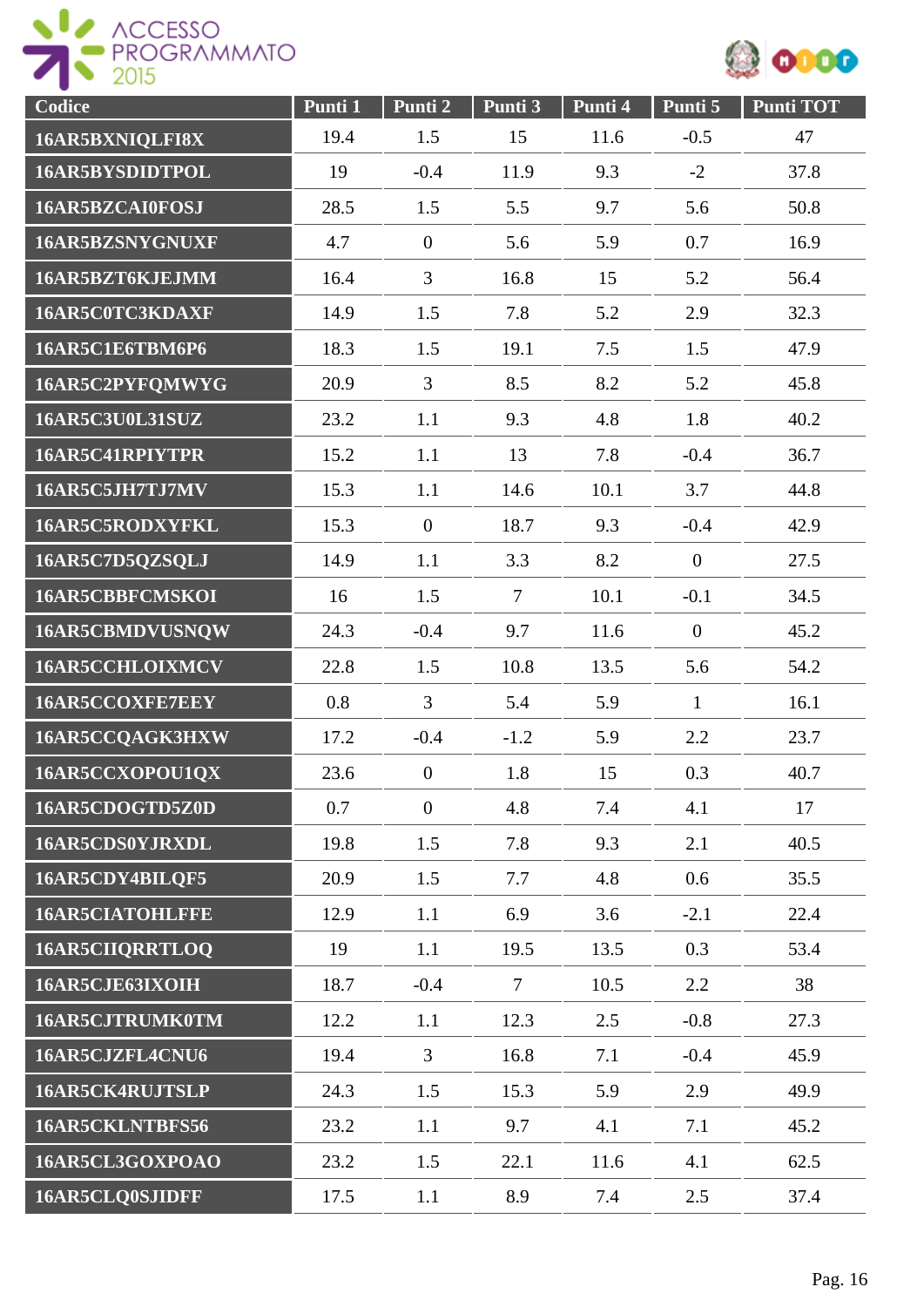

| Codice                 | Punti 1 | Punti 2          | Punti 3        | Punti 4 | Punti 5          | <b>Punti TOT</b> |
|------------------------|---------|------------------|----------------|---------|------------------|------------------|
| <b>16AR5CMIERUXNTX</b> | 5.1     | 3                | 5.1            | 11.6    | 0.3              | 25.1             |
| 16AR5CMVVYGHZSY        | 30      | 3                | 13             | 13.1    | 12.7             | 71.8             |
| 16AR5CMXEGD8V6W        | 22.4    | 3                | 14.9           | 4.4     | 5.5              | 50.2             |
| 16AR5CNMRXUCQ3J        | 24.7    | 1.5              | 10             | 10.1    | 0.3              | 46.6             |
| 16AR5COOTHNGRJX        | 8.9     | $-0.4$           | 8.6            | 5.2     | 3                | 25.3             |
| 16AR5COSNCWRMSI        | 17.5    | 1.1              | 16.8           | 7.4     | 1.8              | 44.6             |
| 16AR5COUBVK41TQ        | 16.7    | 3                | 9.6            | 13.1    | 1.4              | 43.8             |
| <b>16AR5CPFEFMNJSH</b> | 19.4    | 1.1              | 15.7           | 8.6     | $\boldsymbol{0}$ | 44.8             |
| 16AR5CQFUEOZMPG        | 16.4    | $-0.4$           | 17.6           | 15      | 0.3              | 48.9             |
| 16AR5CQZ0QXOETF        | 19.4    | 1.5              | 10.4           | 11.6    | 0.3              | 43.2             |
| 16AR5CROMMLW5RW        | 20.5    | 1.5              | 14.9           | 13.1    | 9.3              | 59.3             |
| <b>16AR5CSWSKCFAWP</b> | 23.2    | 1.5              | 7.4            | 11.2    | 5.2              | 48.5             |
| 16AR5CTCTYVWU2F        | 22.4    | 3                | 11.2           | 13.1    | 7.8              | 57.5             |
| 16AR5CTSBDZVPXO        | 14.1    | 3                | 16.1           | 6.7     | $\overline{3}$   | 42.9             |
| 16AR5CTU43V2PSB        | 21.3    | $-0.4$           | 13.1           | 13.1    | 10.1             | 57.2             |
| 16AR5CUXQAIXHTX        | 14.1    | 1.5              | 3.6            | 7.4     | $-1.3$           | 25.3             |
| <b>16AR5CVCIDAEBAF</b> | 24.3    | $-0.8$           | 13.8           | 4.4     | 3.7              | 45.4             |
| <b>16AR5CWFBWUIENK</b> | 16.8    | $\boldsymbol{0}$ | 19.5           | 11.2    | 8.6              | 56.1             |
| 16AR5CXQCJJA2WS        | 15.3    | 1.5              | 7.4            | 9.7     | 1.5              | 35.4             |
| 16AR5CYDUHDOJZ2        | 20.9    | 1.1              | 17.6           | 8.2     | 9                | 56.8             |
| 16AR5CYOTM85QWR        | 19      | $-0.8$           | $\overline{7}$ | 9.7     | $-0.1$           | 34.8             |
| 16AR5CZ60DWBP8Q        | 11      | 1.1              | 8.1            | 7.4     | $-2.4$           | 25.2             |
| 16AR5CZMQKSVV6W        | 15.2    | 1.1              | 6.6            | 11.2    | 0.7              | 34.8             |
| 16AR5CZQVTMKMSJ        | 22.4    | 1.5              | 6.6            | 11.6    | $-0.4$           | 41.7             |
| 16AR5CZRP0CUMOP        | 22.8    | 1.5              | 15.3           | 9.7     | $\tau$           | 56.3             |
| 16AR5CZWSHCRYOJ        | 11.4    | 1.1              | 5.8            | 5.9     | $-2.4$           | 21.8             |
| 16AR5D2AIC3N7UV        | 22.4    | $-0.8$           | 9.3            | 7.4     | 1.8              | 40.1             |
| 16AR5D5WCRGGE8Z        | 26.2    | 1.1              | 10.8           | 6.7     | 7.1              | 51.9             |
| <b>16AR5DACBYKVTXE</b> | 20.5    | 3                | 16.4           | 5.2     | 5.2              | 50.3             |
| 16AR5DCASRHWQWG        | 22.8    | $\boldsymbol{0}$ | 10.1           | 11.2    | $-0.5$           | 43.6             |
| 16AR5DCVWT0LGVD        | 15.2    | 1.1              | 3.2            | 6.3     | 0.6              | 26.4             |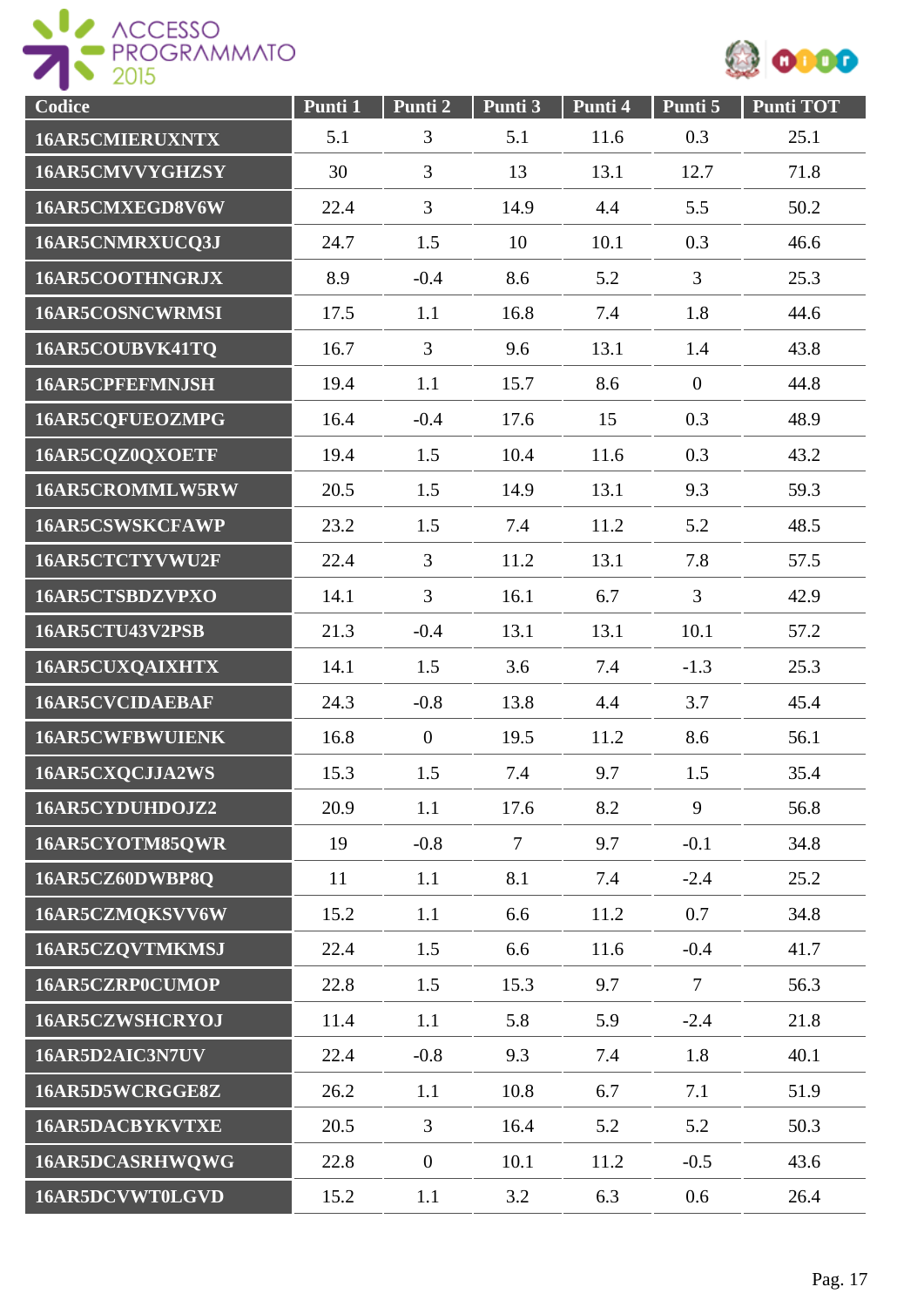

| Codice                 | Punti 1        | Punti 2        | Punti 3 | Punti 4 | Punti 5        | <b>Punti TOT</b> |
|------------------------|----------------|----------------|---------|---------|----------------|------------------|
| 16AR5DEHOAOEJCD        | 15.2           | 1.1            | 12.6    | 9.3     | $\overline{4}$ | 42.2             |
| 16AR5DEQPMWCDOJ        | 15.2           | $-0.8$         | 10.8    | 13.1    | 7.1            | 45.4             |
| 16AR5DFN2VVNNLS        | 6.2            | $\overline{0}$ | 5.6     | 10.5    | $\overline{0}$ | 22.3             |
| 16AR5DG4WJVA4FW        | 26.2           | 3              | 20.6    | 9.7     | 0.3            | 59.8             |
| 16AR5DGEAEKDOD6        | 25.1           | $\overline{0}$ | 13.4    | 5.5     | $-0.8$         | 43.2             |
| <b>16AR5DGTBXAHELT</b> | 11.4           | 1.1            | 2.4     | 7.4     | $-1.3$         | 21               |
| 16AR5DGZDGE0MC2        | 18.6           | 1.1            | 13      | 2.5     | 8.2            | 43.4             |
| <b>16AR5DHONPEZMBH</b> | 11.5           | $\overline{0}$ | 3.3     | 15      | $\overline{0}$ | 29.8             |
| <b>16AR5DKVFTK5BRK</b> | 26.2           | 1.5            | 4.1     | 13.1    | $-0.4$         | 44.5             |
| 16AR5DLEUJNFFPG        | 20.9           | $-0.4$         | 15.3    | 9.7     | 4.1            | 49.6             |
| 16AR5DN8UORIXED        | 22.1           | 1.5            | 5.6     | 9       | 3              | 41.2             |
| 16AR5DNB1WQQXHP        | 19.8           | 1.1            | 14.6    | 2.6     | 3              | 41.1             |
| 16AR5DNK0FR7BHR        | 24.3           | 1.1            | 15.3    | 7.8     | 4.1            | 52.6             |
| 16AR5DNQKOVTEYG        | 23.6           | 1.5            | 20.6    | 12      | $-0.4$         | 57.3             |
| <b>16AR5DNVBHPOMBC</b> | 21.3           | 1.5            | 7.1     | 11.6    | 1.4            | 42.9             |
| 16AR5DOCTG5IQZJ        | 23.2           | 1.5            | 10.8    | 9.7     | 7.8            | 53               |
| 16AR5DOEVGJVYUU        | 20.9           | 1.1            | 11.9    | 2.9     | 2.1            | 38.9             |
| 16AR5DOFJ05ZFVD        | 22.8           | 1.5            | 6.3     | 7.4     | 3.3            | 41.3             |
| <b>16AR5DOMDWFIIGA</b> | 4.1            | $\overline{0}$ | 6       | 13.5    | 5.6            | 29.2             |
| 16AR5DOOZGSMOPJ        | 17.1           | $-0.4$         | 14.2    | 11.2    | 1.1            | 43.2             |
| 16AR5DOVE20RU30        | 26.2           | $\mathfrak{Z}$ | 16.8    | 9.3     | 2.5            | 57.8             |
| 16AR5DP2ZNWBDEW        | 18.3           | 1.5            | 14.2    | 10.1    | 2.6            | 46.7             |
| 16AR5DPF7HPR0NS        | 23.2           | 1.5            | 22.1    | 10.5    | $\overline{3}$ | 60.3             |
| 16AR5DPM4LBRNEA        | $\overline{0}$ | $\overline{0}$ | 8.6     | 7.5     | 6              | 22.1             |
| 16AR5DQCN8YDUX5        | 8.4            | 1.1            | 15.7    | 9.3     | 4.8            | 39.3             |
| 16AR5DSPGOCYHZU        | 19             | 1.1            | 6.9     | 4.1     | $-0.4$         | 30.7             |
| 16AR5DSVNZRUQW2        | 12.7           | 1.1            | 11.6    | 10.1    | 6.3            | 41.8             |
| 16AR5DTPJMTRXTI        | 21.3           | $-0.4$         | 9.3     | 10.1    | $-0.1$         | 40.2             |
| 16AR5DTRHA0SGCX        | 23.6           | 1.1            | 19.1    | 7.8     | 7.1            | 58.7             |
| 16AR5DVO156PPJQ        | 1.3            | $-0.4$         | 8.1     | 5.9     | 4.8            | 19.7             |
| <b>16AR5DVWRCLHWUF</b> | 20.2           | 1.5            | 16.5    | 8.2     | 4.8            | 51.2             |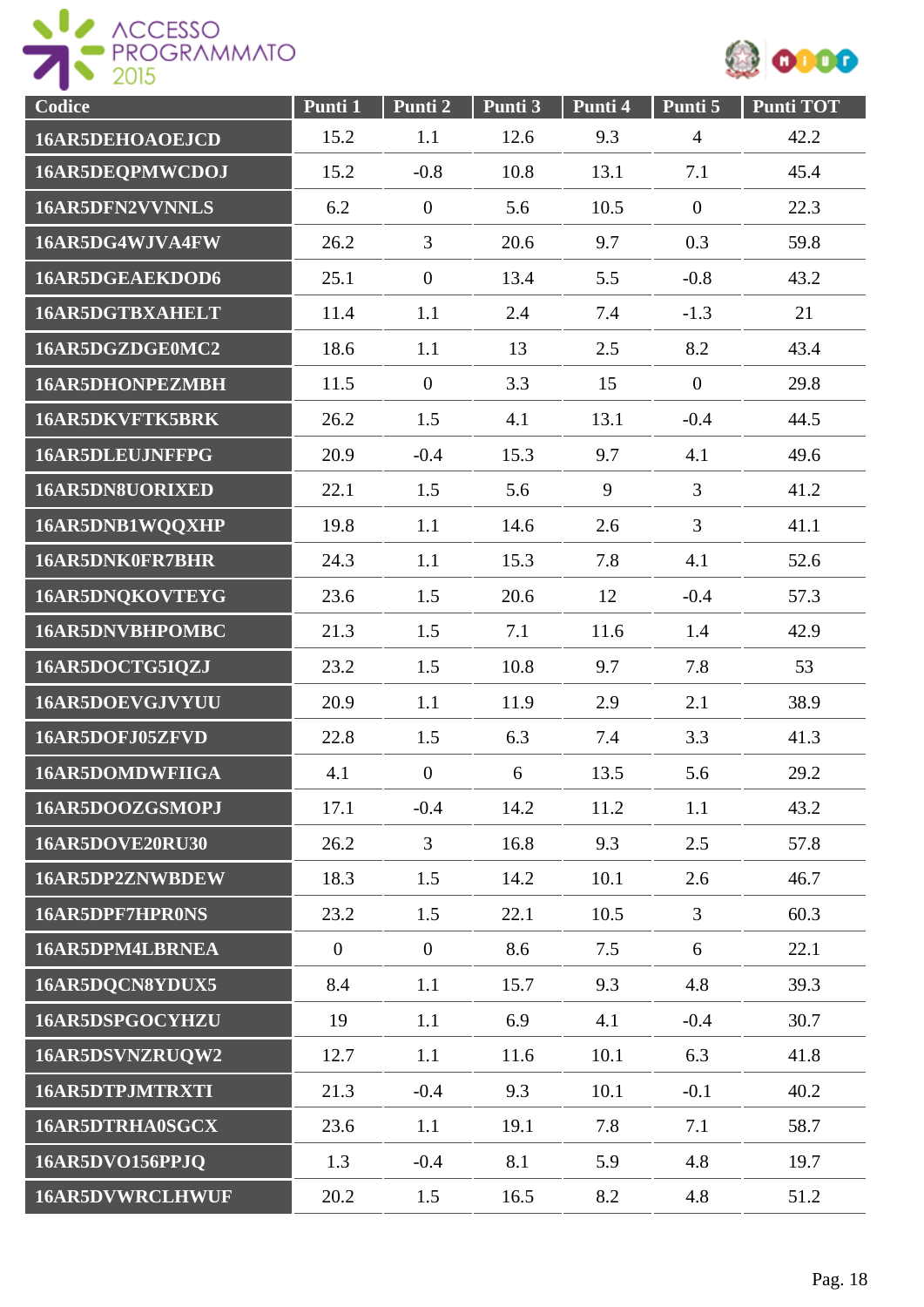



| Codice                 | Punti 1        | Punti 2          | Punti 3      | Punti 4        | Punti 5          | <b>Punti TOT</b> |
|------------------------|----------------|------------------|--------------|----------------|------------------|------------------|
| 16AR5DXCV1QJJA6        | 8.8            | $-0.4$           | 1.4          | 7.8            | $-0.9$           | 16.7             |
| 16AR5DXEPGEPRXW        | 26.2           | 1.5              | 15.3         | 10.1           | 2.9              | 56               |
| 16AR5DYD8IF0TEX        | 25.1           | 1.5              | 15.7         | 12             | 2.6              | 56.9             |
| 16AR5DZ7D3PSAI7        | $-0.9$         | $\boldsymbol{0}$ | $\mathbf{1}$ | 3.3            | $-0.5$           | 2.9              |
| 16AR5DZFAX3M0HA        | 12.9           | $-0.8$           | 12.3         | 9.3            | 4.8              | 38.5             |
| 16AR5E0FBD1SAKS        | 23.6           | 1.5              | 14.2         | 11.6           | 3.3              | 54.2             |
| 16AR5E0YHA5ASB4        | 18.3           | 1.5              | 13.1         | 10.1           | 4.8              | 47.8             |
| 16AR5E1PWFITUQM        | 19.4           | 1.5              | 18.7         | 6.3            | 1.1              | 47               |
| 16AR5E2ORBUBEYS        | 15.2           | 1.1              | 8.9          | 5.5            | $-1.6$           | 29.1             |
| 16AR5E3VGVE60NU        | 28.1           | 1.5              | 10.8         | 13.1           | 6.7              | 60.2             |
| 16AR5E4R0OXWAWR        | 1.4            | $\overline{0}$   | 2.9          | 8.2            | 8.6              | 21.1             |
| 16AR5EAOBKBKLLG        | 16.4           | $\overline{0}$   | 7.8          | 8.6            | 10.1             | 42.9             |
| <b>16AR5ECUR731P86</b> | 20.9           | 1.5              | 4.4          | 13.1           | 4.4              | 44.3             |
| 16AR5ED2FPBEZAF        | 14.9           | $-0.4$           | 6.3          | 5.2            | $\boldsymbol{0}$ | 26               |
| 16AR5EDJOJRP4PQ        | 25.1           | 1.5              | 17.2         | 8.6            | 8.6              | 61               |
| 16AR5EDOSQJVDBV        | 16.8           | 1.5              | 10.1         | 7.1            | 2.2              | 37.7             |
| 16AR5EDZ4NWOZO8        | 13.3           | 3                | 20.2         | 7.4            | 6.3              | 50.2             |
| 16AR5EEHXTST2QW        | $\overline{7}$ | $\overline{0}$   | 13.5         | 12             | $\overline{0}$   | 32.5             |
| 16AR5EEIATYP5JU        | 17.2           | $\boldsymbol{0}$ | 8.9          | 11.6           | 1.5              | 39.2             |
| 16AR5EF8KL8OCKV        | 13.3           | $\overline{3}$   | 8.1          | $\overline{4}$ | 4.4              | 32.8             |
| 16AR5EFCMV1S4O8        | 12.2           | 1.5              | 11.9         | 5.9            | $-0.5$           | 31               |
| 16AR5EFGGCFGZS1        | 16.8           | 1.5              | 6.3          | 2.5            | $\overline{0}$   | 27.1             |
| 16AR5EGB6UR8VZS        | 2.9            | 1.5              | 5.6          | 6.7            | 1.1              | 17.8             |
| 16AR5EGFSVQ3GNM        | 2.1            | 1.1              | 4.8          | 3.7            | $-2.4$           | 9.3              |
| 16AR5EGGKGQDXVB        | 14.5           | $\overline{0}$   | 9.3          | 11.6           | $-0.8$           | 34.6             |
| 16AR5EGLDSWPFY4        | 11.6           | $\overline{0}$   | 9            | 12             | 7.5              | 40.1             |
| 16AR5EH8FOGJZRL        | 20.6           | 1.5              | 9.7          | 12             | 1.8              | 45.6             |
| 16AR5EHL2HFK22N        | 21.7           | 1.5              | 10.1         | 9              | $\mathbf{0}$     | 42.3             |
| 16AR5EJAGWRGMTF        | 20.9           | 1.5              | 20.2         | 15             | 0.7              | 58.3             |
| 16AR5EKGMY6AET5        | 15.2           | $-0.4$           | 8.1          | 7.8            | 0.3              | 31               |
| 16AR5EKIU8TBX5P        | 14.9           | 1.5              | 15.7         | 12             | 4.4              | 48.5             |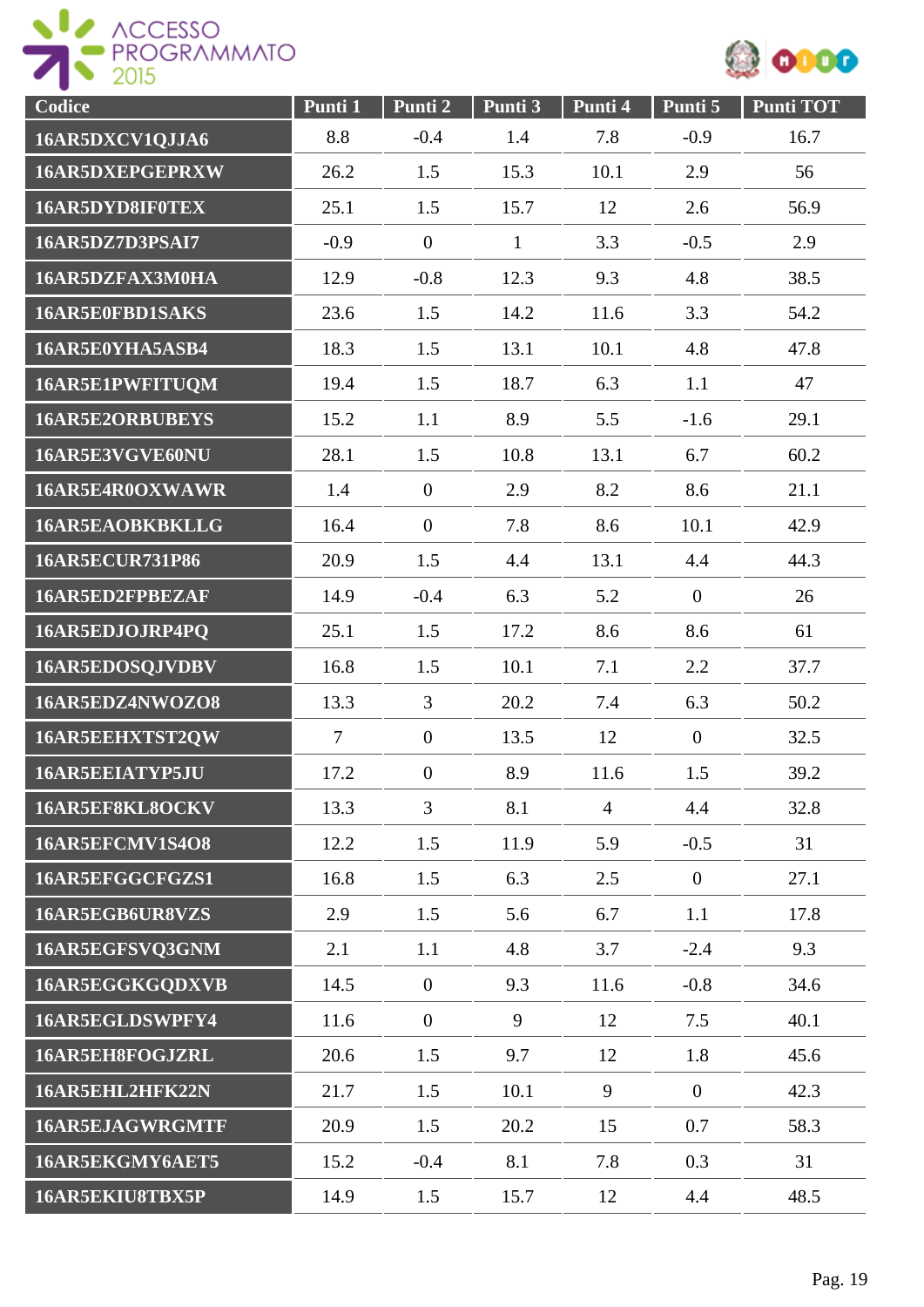



| Codice                 | Punti 1 | Punti 2          | Punti 3 | Punti 4        | Punti 5          | <b>Punti TOT</b> |
|------------------------|---------|------------------|---------|----------------|------------------|------------------|
| 16AR5EKVXU2K7MF        | 7.7     | 1.5              | 9.3     | 8.2            | $\boldsymbol{0}$ | 26.7             |
| 16AR5ELMKGYQ5SZ        | 19.8    | 1.1              | 14.6    | 13.5           | $\boldsymbol{0}$ | 49               |
| 16AR5ELV5AIDJUD        | 25.5    | 1.5              | 16.5    | 7.5            | 4.5              | 55.5             |
| 16AR5EMNMBJ6CN5        | 11.5    | $\mathbf{0}$     | 10.8    | 5.6            | $-0.4$           | 27.5             |
| 16AR5ENOW0QYVLO        | 20.5    | 1.5              | 11.9    | 11.6           | 6.7              | 52.2             |
| 16AR5ENUPYPKDST        | 15.6    | 1.1              | 18.3    | 7.4            | 5.2              | 47.6             |
| 16AR5ENVETHF6ZC        | 23.2    | 1.1              | 11.2    | 5.2            | 1.1              | 41.8             |
| 16AR5EOAZWTHNQ3        | 28.1    | 1.1              | 19.1    | 11.6           | $-1.2$           | 58.7             |
| 16AR5EQ4UGZIAR5        | 19      | 1.1              | 7.8     | 6.3            | $\overline{0}$   | 34.2             |
| 16AR5EQFPOXUS4I        | 14.9    | 1.1              | 8.1     | 7.1            | 4.4              | 35.6             |
| 16AR5EROASUUYQV        | 11      | 1.5              | 11.9    | 11.2           | 0.7              | 36.3             |
| 16AR5ET4OFSVRQT        | 16.7    | 3                | 9.2     | 13.1           | 1.7              | 43.7             |
| 16AR5ETNTONWWPG        | 23.2    | 1.5              | 15.7    | 13.1           | 3.7              | 57.2             |
| 16AR5ETVMJMIFWK        | 17.5    | 1.5              | 16.8    | 15             | 6                | 56.8             |
| 16AR5ETX28IV1G4        | 13.7    | $\mathbf{0}$     | 2.5     | 9.7            | 0.7              | 26.6             |
| 16AR5ETXSBR6U2V        | 15.6    | 1.5              | 10.4    | 5.9            | 5.6              | 39               |
| 16AR5EUZ3POKNDH        | 21.3    | 1.5              | 9.7     | 13.5           | 1.5              | 47.5             |
| 16AR5EVFQAEEWDY        | 26.2    | 1.5              | 11.9    | 11.2           | 1.8              | 52.6             |
| 16AR5EVJXKAKQL7        | 17.1    | 3                | 5.8     | 3.7            | $-1.3$           | 28.3             |
| 16AR5EWRRVE6PD7        | 24.7    | 1.5              | 10.1    | 10.1           | 1.5              | 47.9             |
| <b>16AR5EWWVICBIGS</b> | 25.1    | 1.5              | 17.2    | 11.6           | 6.7              | 62.1             |
| 16AR5EYEBLSIALX        | 20.5    | 1.1              | 14.5    | 12             | 6.3              | 54.4             |
| 16AR5EYN6DQSZVM        | 15.3    | 1.5              | 1.5     | 11.6           | 1.1              | 31               |
| 16AR5EYUTK1SPGB        | 17.1    | $-0.4$           | 17.6    | 11.2           | $\overline{4}$   | 49.5             |
| 16AR5F00V4Y4NIE        | 10.3    | 1.1              | 4.3     | 2.9            | 1.8              | 20.4             |
| <b>16AR5F03NLLG238</b> | 22.8    | $\overline{0}$   | 3.6     | 15             | 6.7              | 48.1             |
| 16AR5F3C26JTMNL        | 17.5    | 1.1              | 12.3    | 9.7            | 10.5             | 51.1             |
| 16AR5F3JCGICKTG        | 13.3    | 1.5              | 11.9    | $\overline{4}$ | $-3.2$           | 27.5             |
| 16AR5F3TEYAZYFT        | 12.9    | $-0.8$           | 7.7     | 4.4            | 0.3              | 24.5             |
| 16AR5F4YVCSGUUB        | 4.8     | $\boldsymbol{0}$ | 1.1     | 10.1           | 3.7              | 19.7             |
| <b>16AR5F7421VTIXX</b> | 22.4    | 1.5              | 21      | 15             | 4.4              | 64.3             |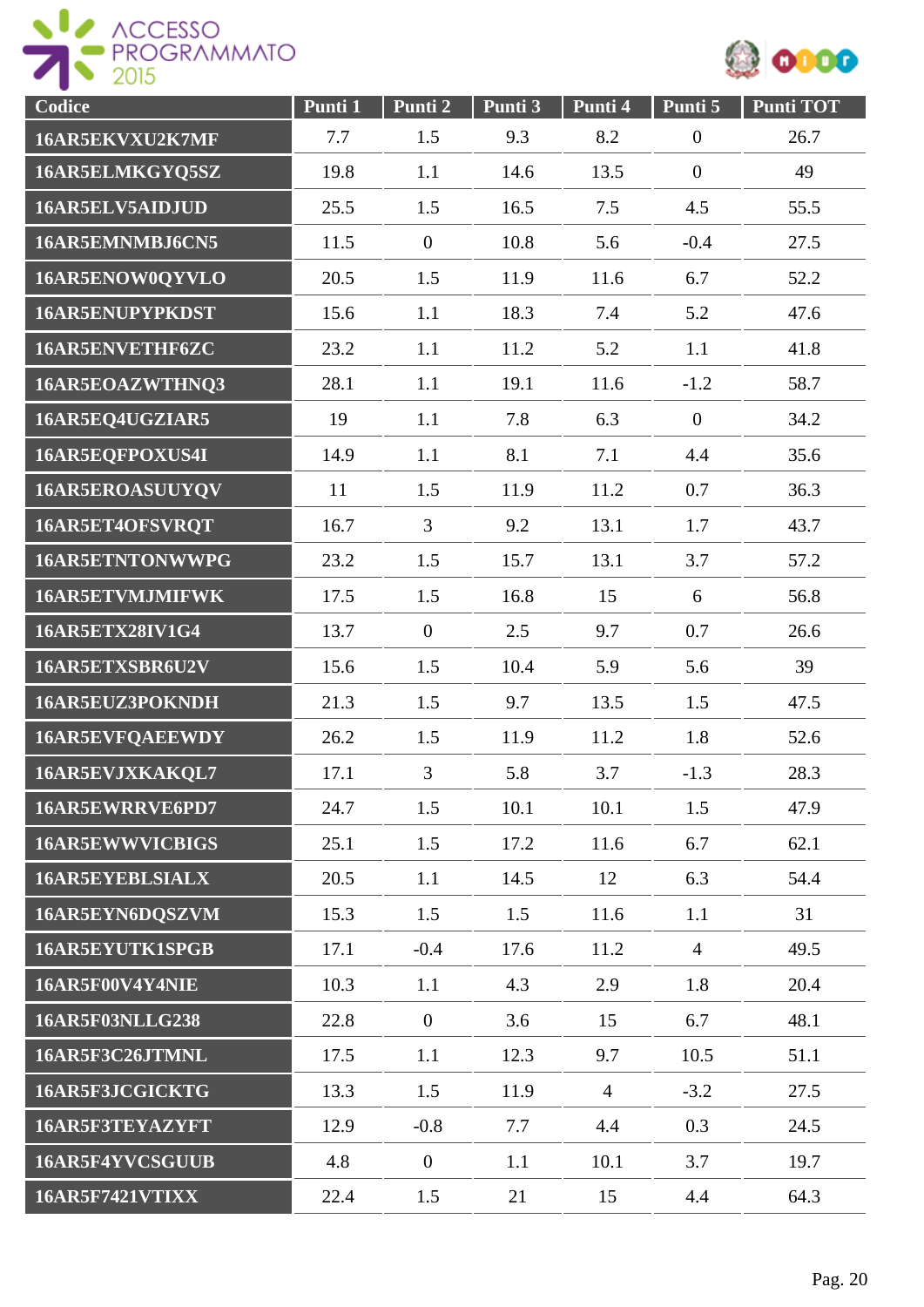



| Codice                 | Punti 1 | Punti 2          | Punti 3          | Punti 4 | Punti 5        | <b>Punti TOT</b> |
|------------------------|---------|------------------|------------------|---------|----------------|------------------|
| 16AR5FART4OP4XX        | 28.1    | $-0.4$           | 15.7             | 11.2    | $-2.4$         | 52.2             |
| 16AR5FAZICQQEJM        | 13.3    | 1.5              | 8.2              | 5.9     | $\overline{7}$ | 35.9             |
| 16AR5FBFHARIX35        | 14.8    | 1.1              | 4.3              | 11.2    | 2.9            | 34.3             |
| 16AR5FCEQ7JX3IG        | 17.9    | 1.1              | 10.8             | 13.5    | $-3.2$         | 40.1             |
| 16AR5FCXIZAOGBM        | 22.1    | 1.5              | 19.1             | 10.1    | $-0.4$         | 52.4             |
| 16AR5FCXSHXVTIW        | 2.6     | $\boldsymbol{0}$ | $\boldsymbol{0}$ | 7.4     | 4.1            | 14.1             |
| 16AR5FCZFPFMWGX        | 17.2    | 1.5              | 18               | 6.7     | 1.1            | 44.5             |
| 16AR5FEM3V7MUQO        | 22.8    | 1.5              | 6.6              | 0.6     | 4.8            | 36.3             |
| 16AR5FEVRSYP4AN        | 9.9     | $\overline{3}$   | 8.1              | 11.2    | 0.7            | 32.9             |
| 16AR5FF1KWUPAVB        | 28.1    | 3                | 18.7             | 15      | 12             | 76.8             |
| 16AR5FFP4LW7UTS        | 19.8    | $\overline{0}$   | 16.1             | 5.9     | 1.8            | 43.6             |
| <b>16AR5FFTCOMHOPP</b> | 23.6    | 1.1              | 15.7             | 13.1    | $\overline{0}$ | 53.5             |
| 16AR5FHJYONBSWR        | 19      | 1.1              | 14.2             | 9.7     | $-1.6$         | 42.4             |
| 16AR5FHLSZ8J1KH        | 23.6    | 1.5              | 6.7              | 5.6     | 6              | 43.4             |
| 16AR5FI7WOOXBCD        | 20.9    | $-0.4$           | 13.8             | 9.7     | $-2.4$         | 41.6             |
| 16AR5FK2PQTHIMV        | 21.7    | 1.5              | 14.6             | 7.1     | 1.5            | 46.4             |
| 16AR5FKE6QNDZBM        | 14.8    | $-0.4$           | 5.5              | 11.2    | 6.7            | 37.8             |
| 16AR5FKZGZ2YKUU        | 9.9     | 3                | 6.6              | 8.6     | $-0.8$         | 27.3             |
| 16AR5FNLOTNJNDK        | 16.8    | 1.1              | 5.9              | 1.1     | 1.5            | 26.4             |
| 16AR5FNOOOR1IEU        | 24      | 1.5              | 15.7             | 8.2     | 1.5            | 50.9             |
| 16AR5FNTVXSAU1I        | 17.5    | 3                | 15.7             | 11.2    | 2.6            | 50               |
| 16AR5FNVPLFH3O6        | 16.4    | $\boldsymbol{0}$ | 8.5              | 15      | 5.2            | 45.1             |
| 16AR5FPQLSXBI8H        | 17.9    | 1.1              | 16.8             | 2.9     | 1.1            | 39.8             |
| 16AR5FQASKOQTNU        | 21.7    | 1.1              | 15               | 7.8     | 4.5            | 50.1             |
| 16AR5FQDC7D6IDA        | 19      | 1.5              | 6.3              | 11.6    | 7.5            | 45.9             |
| 16AR5FQPNNKAJNR        | 22.8    | 1.1              | 14.2             | 10.1    | 5.9            | 54.1             |
| 16AR5FQWWQ2RHJ2        | 26.2    | 1.5              | 20.6             | 13.1    | 5.2            | 66.6             |
| 16AR5FRZNZR720X        | 15.6    | 1.5              | 15.3             | 6.7     | $-0.4$         | 38.7             |
| 16AR5FSIB1AXDOI        | 17.5    | 1.5              | 11.6             | 9.7     | $-1.2$         | 39.1             |
| 16AR5FTFAZUYDYC        | 6.6     | 1.5              | 12.3             | 1.4     | 3.3            | 25.1             |
| 16AR5FTOWZVS2PV        | 14.1    | 1.5              | 9.7              | 4.4     | 1.1            | 30.8             |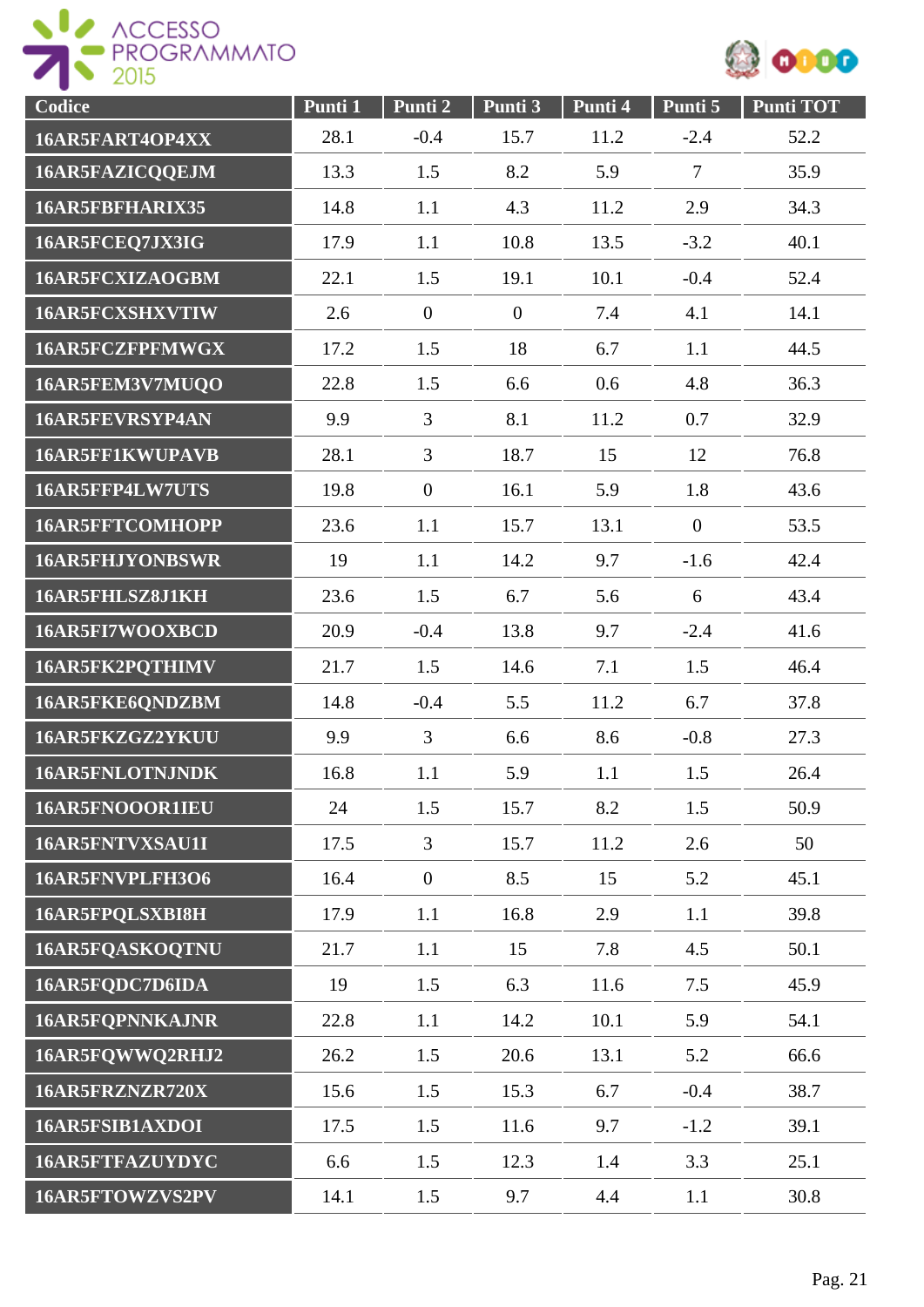

| Codice                 | Punti 1 | Punti 2          | Punti 3 | Punti 4 | Punti 5          | <b>Punti TOT</b> |
|------------------------|---------|------------------|---------|---------|------------------|------------------|
| <b>16AR5FUFRRTGIC8</b> | 17.1    | $-0.4$           | 4.4     | 7.4     | 3                | 31.5             |
| 16AR5FURALMN5OE        | 24      | 1.5              | 18      | 7.1     | 10.1             | 60.7             |
| <b>16AR5FUSSYOEUBO</b> | 15.6    | 3                | 15.7    | 5.2     | 1.8              | 41.3             |
| 16AR5FWGQOJ6PX6        | 18.7    | $-0.4$           | 2.5     | 1.1     | $\boldsymbol{0}$ | 21.9             |
| <b>16AR5FWKMCZH3EA</b> | 4.2     | $-0.4$           | 9.6     | 9.3     | 1.4              | 24.1             |
| 16AR5FX3MC8IH1F        | 15.6    | $-0.4$           | 0.5     | 13.1    | $-0.9$           | 27.9             |
| 16AR5FXIOTDSGTO        | 26.2    | 1.1              | 0.9     | 7.8     | 1.7              | 37.7             |
| 16AR5FY7NDOQVUF        | 20.9    | 1.5              | 8.6     | 9       | 7.1              | 47.1             |
| 16AR5FYD6BCOSLY        | 23.6    | 1.1              | 16.5    | 12      | 9                | 62.2             |
| 16AR5FYFM42KNTH        | 18.6    | $\overline{3}$   | 16.8    | 9.7     | $-0.5$           | 47.6             |
| <b>16AR5FYIIFLBPRH</b> | 19      | 1.1              | 12.7    | 9.7     | 7.8              | 50.3             |
| 16AR5FYKAIAF72B        | 20.9    | 1.5              | 13.8    | 13.1    | 1.1              | 50.4             |
| 16AR5FYVI2TMWEG        | 18.6    | $\overline{3}$   | 14.5    | 7.8     | 1.8              | 45.7             |
| 16AR5FZQWIT0ZNS        | 9.2     | 1.1              | 11.1    | 5.2     | 0.3              | 26.9             |
| 16AR5G05CFDBXCI        | 19      | $-0.8$           | 11.9    | 8.2     | 0.7              | 39               |
| 16AR5G2QSSE48DH        | 19      | 3                | 16.4    | 13.5    | 7.8              | 59.7             |
| 16AR5G4U7FPQPCA        | 8.9     | $\boldsymbol{0}$ | 10.4    | 11.6    | 1.4              | 32.3             |
| 16AR5G5FOLOWGGM        | 2.2     | $-0.4$           | 9.3     | 5.2     | $\overline{0}$   | 16.3             |
| 16AR5GAFLAM1MDQ        | 14.2    | 1.1              | 16.4    | 10.1    | 0.7              | 42.5             |
| 16AR5GASLOUDUOP        | 19.4    | $\overline{3}$   | 12.7    | 7.8     | $\overline{0}$   | 42.9             |
| 16AR5GCOJ2VMHW1        | 19.8    | 1.5              | 15.7    | 7.4     | $-1.2$           | 43.2             |
| 16AR5GCQ1MNUXEG        | 1.5     | 1.5              | 0.6     | 4.8     | 7.5              | 15.9             |
| 16AR5GDVUZ17G7K        | 8.9     | 1.1              | 16.1    | 2.6     | 4.5              | 33.2             |
| 16AR5GE4WSMOCTO        | 21.7    | 1.5              | 2.8     | 8.2     | 1.4              | 35.6             |
| 16AR5GEUYWKLRJQ        | 22.8    | $\overline{3}$   | 8.9     | 7.4     | 4.4              | 46.5             |
| 16AR5GFGVFPBJHH        | 20.5    | $\overline{3}$   | 11.5    | 13.5    | 10.5             | 59               |
| 16AR5GFJSVYISRI        | 26.2    | 1.5              | 22.1    | 13.5    | 1.4              | 64.7             |
| 16AR5GFKIWSDBGA        | 3.4     | 1.1              | 14.5    | 13.1    | 6.6              | 38.7             |
| 16AR5GGCMIGXGHG        | 2.5     | $\overline{0}$   | 7.4     | 7.4     | 8.5              | 25.8             |
| 16AR5GGSBO4LYZS        | 16.4    | 3                | 14.6    | 11.6    | $\overline{0}$   | 45.6             |
| 16AR5GHGILRZOHI        | 19.8    | 1.1              | 16.8    | 9.7     | 0.2              | 47.6             |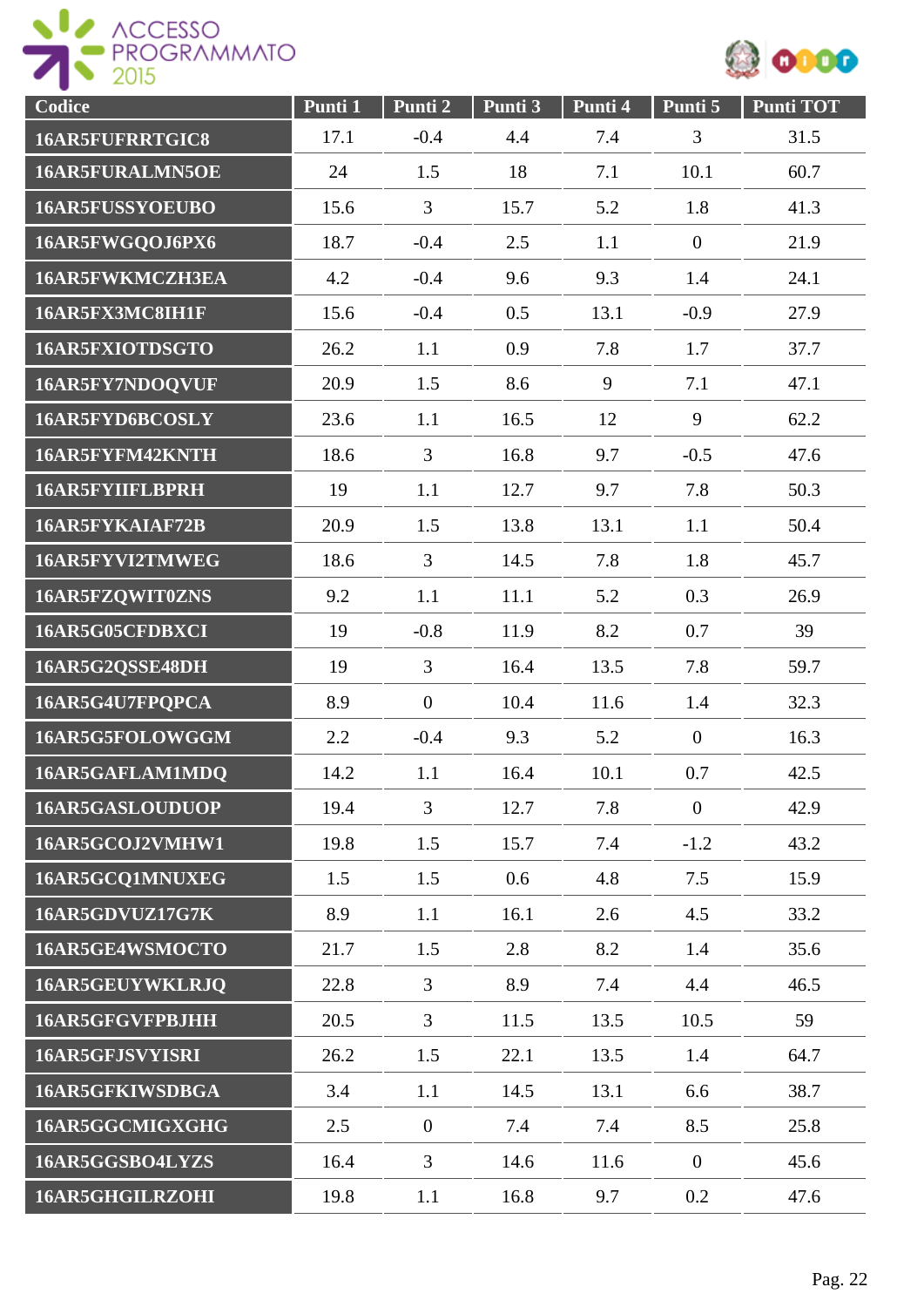



| Codice                 | Punti 1 | Punti 2          | Punti 3        | Punti 4        | Punti 5          | <b>Punti TOT</b> |
|------------------------|---------|------------------|----------------|----------------|------------------|------------------|
| 16AR5GIE18BZDLU        | 14.9    | $-0.4$           | $\overline{7}$ | 6.7            | 2.9              | 31.1             |
| 16AR5GJKDBTQPX7        | 24.7    | 1.5              | 17.2           | 6.3            | 8.9              | 58.6             |
| 16AR5GJVOMOT8NC        | 10.7    | $\overline{0}$   | 7.5            | 8.2            | 9                | 35.4             |
| 16AR5GKJM01JA4Q        | 22.4    | 1.5              | 20.6           | 7.4            | $-1.2$           | 50.7             |
| 16AR5GKQGQDQWNA        | 20.9    | 1.5              | 15.3           | 7.8            | 2.9              | 48.4             |
| 16AR5GKTKTB8M64        | 26.6    | 1.5              | 16.1           | 9.7            | $-0.8$           | 53.1             |
| 16AR5GL0GL7SBGC        | 18.6    | 1.1              | 13.8           | 11.6           | 2.5              | 47.6             |
| 16AR5GLMZYOEZXE        | 18.6    | 1.5              | 5.1            | $\overline{4}$ | $-0.4$           | 28.8             |
| 16AR5GLX5OV5RAG        | 13      | 1.5              | 5.9            | 7.8            | 4.1              | 32.3             |
| 16AR5GMGR6RDPF0        | 16.7    | $-0.8$           | 10.7           | 11.6           | 3.3              | 41.5             |
| 16AR5GMJWANW6XV        | 15.6    | 1.5              | 12.3           | 13.5           | 1.5              | 44.4             |
| 16AR5GNKGOQQRPM        | 13      | 1.5              | 5.5            | 8.6            | $-0.4$           | 28.2             |
| 16AR5GNQ3D1QYWO        | 19      | $-0.8$           | $\overline{4}$ | $\overline{4}$ | $-1.6$           | 24.6             |
| 16AR5GNZJ0FX1VK        | 18.6    | 1.5              | 2.2            | 4.4            | 0.7              | 27.4             |
| 16AR5GQPVFOPTCC        | 23.2    | 1.5              | 12.3           | 10.1           | 2.6              | 49.7             |
| 16AR5GQSWYITVGH        | 16.8    | 1.5              | 3.7            | 13.1           | 2.6              | 37.7             |
| 16AR5GRHSP7WFLP        | 22.4    | 3                | 14.9           | 7.8            | 1.8              | 49.9             |
| 16AR5GRS76WSJOR        | 24.7    | 3                | 20.2           | 11.6           | 5.9              | 65.4             |
| 16AR5GSKOHFJS61        | 8.2     | 3                | 12.3           | 1.8            | $\boldsymbol{0}$ | 25.3             |
| 16AR5GTAUP0RBKV        | 20.9    | 3                | 10.4           | 8.2            | $-0.4$           | 42.1             |
| 16AR5GU0ZWOBKEU        | 9.6     | 1.1              | $-1.3$         | 6              | $\boldsymbol{0}$ | 15.4             |
| <b>16AR5GULNFKNHBN</b> | 20.9    | 3                | 11.2           | 9              | 7.4              | 51.5             |
| 16AR5GURBYBJLT5        | 20.5    | 1.1              | 9.6            | 9.7            | 6.7              | 47.6             |
| 16AR5GVAIJ7YEKU        | 2.2     | $\boldsymbol{0}$ | 1.8            | 8.6            | $\boldsymbol{0}$ | 12.6             |
| 16AR5GWBNQYGHUW        | 21.3    | $\overline{3}$   | 16.1           | 7.8            | $-0.5$           | 47.7             |
| 16AR5GWG4GZVFOP        | 6.3     | 1.5              | 8.8            | 11.2           | 0.7              | 28.5             |
| 16AR5GWKZUWJ00F        | 17.1    | 1.1              | 4.5            | 6.7            | $-0.8$           | 28.6             |
| 16AR5GWLZVASPLR        | 12.9    | 1.5              | 8.9            | 4.4            | 3.7              | 31.4             |
| 16AR5GWQSUOYPI3        | 25.1    | 1.1              | 13.1           | 13.5           | 5.2              | 58               |
| 16AR5GWR33D4CPF        | 13.8    | 3                | 15.3           | 4.1            | 0.7              | 36.9             |
| 16AR5GXXABNGAM4        | 17.5    | $\mathbf{0}$     | 11.5           | 7.8            | $\boldsymbol{0}$ | 36.8             |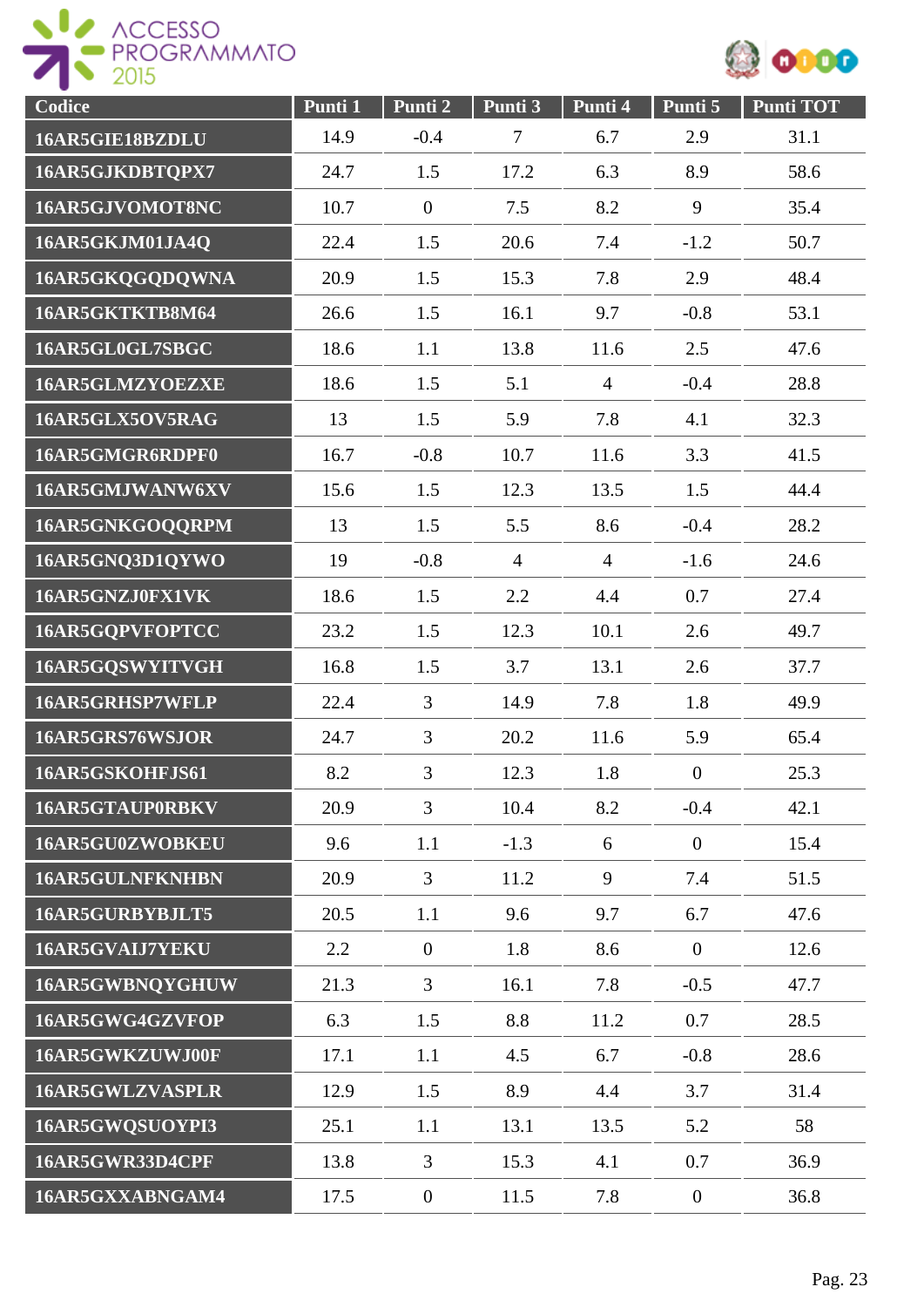



| Codice          | Punti 1 | Punti 2        | Punti 3 | Punti 4 | Punti 5          | <b>Punti TOT</b> |
|-----------------|---------|----------------|---------|---------|------------------|------------------|
| 16AR5GYHGJPSVP5 | 13.3    | $-0.4$         | 3.2     | 5.5     | $-1.2$           | 20.4             |
| 16AR5GZ3GRSQQUL | 20.2    | 1.5            | 17.2    | 7.8     | 6                | 52.7             |
| 16AR5H3LZTEOWGZ | 20.5    | 1.1            | 10      | 9.3     | 4.8              | 45.7             |
| 16AR5H4CWLQWDOD | 20.2    | 1.5            | 8.2     | 9.7     | $\overline{3}$   | 42.6             |
| 16AR5H4KPIOHLKI | 21.7    | $-0.4$         | 7.4     | 7.8     | 4.1              | 40.6             |
| 16AR5H5U8SVKAZ2 | 19      | 1.5            | 15.7    | 7.8     | 1.5              | 45.5             |
| 16AR5H68EAJE7A3 | 22.4    | 1.5            | 10      | 11.2    | $-0.4$           | 44.7             |
| 16AR5H6GXLMZLRJ | 24.7    | $\overline{0}$ | 5.5     | 13.1    | 2.9              | 46.2             |
| 16AR5H7UORFJ6OU | 3.9     | $-0.4$         | 6.9     | 1.7     | 1.1              | 13.2             |
| 16AR5H8FE72OA13 | 9.9     | 1.1            | 17.2    | 2.9     | $-2$             | 29.1             |
| 16AR5HAU1ETRILY | 19      | $\overline{3}$ | 12.7    | 8.2     | $-0.4$           | 42.5             |
| 16AR5HAUMFJFFNY | 21.7    | 1.5            | 16.1    | 12      | 2.6              | 53.9             |
| 16AR5HBJKLALN6U | 17.9    | 1.5            | 21      | 10.1    | 1.5              | 52               |
| 16AR5HBJPJHQOXE | 20.5    | $-0.4$         | 0.7     | 11.6    | 1.8              | 34.2             |
| 16AR5HBOSBBBKPN | 21.7    | 1.5            | 10.1    | 11.6    | 7.1              | 52               |
| 16AR5HBOTWFLEZP | 23.2    | $\overline{0}$ | 7.8     | 9.3     | 3.7              | 44               |
| 16AR5HBRUL3FO2S | 22.8    | 1.5            | 13.4    | 13.1    | $-0.1$           | 50.7             |
| 16AR5HBZRPELQ1D | 22.8    | $\overline{3}$ | 18      | 6.3     | $\overline{3}$   | 53.1             |
| 16AR5HCWO0ECX2V | 16.4    | 1.5            | 14.5    | 9.7     | $-0.1$           | 42               |
| 16AR5HDAQ6IQSYN | 21.7    | 1.5            | 21      | 11.6    | 4.8              | 60.6             |
| 16AR5HDLHCGFT21 | 18.6    | 1.5            | 3.2     | 5.5     | 9.7              | 38.5             |
| 16AR5HDPDFS6BTU | 12.3    | 1.1            | 12.3    | 8.6     | 4.5              | 38.8             |
| 16AR5HDXHN6TMQ3 | 21.3    | 1.1            | 9.3     | 13.1    | 3.3              | 48.1             |
| 16AR5HE3JCBI8QL | 7.6     | 3              | 8.8     | 5.5     | 0.7              | 25.6             |
| 16AR5HE6R7AWKPF | 24.7    | 1.5            | 13.4    | 11.2    | 5.6              | 56.4             |
| 16AR5HEO0KIX5RZ | 22.4    | 1.5            | 13.4    | 9.3     | 1.5              | 48.1             |
| 16AR5HEZA2WFXNO | 24.7    | 1.1            | 11.5    | 9.3     | $-0.9$           | 45.7             |
| 16AR5HFIZUVVP5E | 4.8     | 1.1            | 9.2     | 6.7     | $-0.8$           | 21               |
| 16AR5HFVS2LPFHU | 18.6    | 3              | 13.4    | 13.1    | $-0.8$           | 47.3             |
| 16AR5HGJSCVN0UA | 22.4    | 1.1            | 9.6     | 9.7     | $-2.4$           | 40.4             |
| 16AR5HGL4Z8HN5O | 24.7    | $\mathbf{0}$   | 8.2     | 7.1     | $\boldsymbol{0}$ | 40               |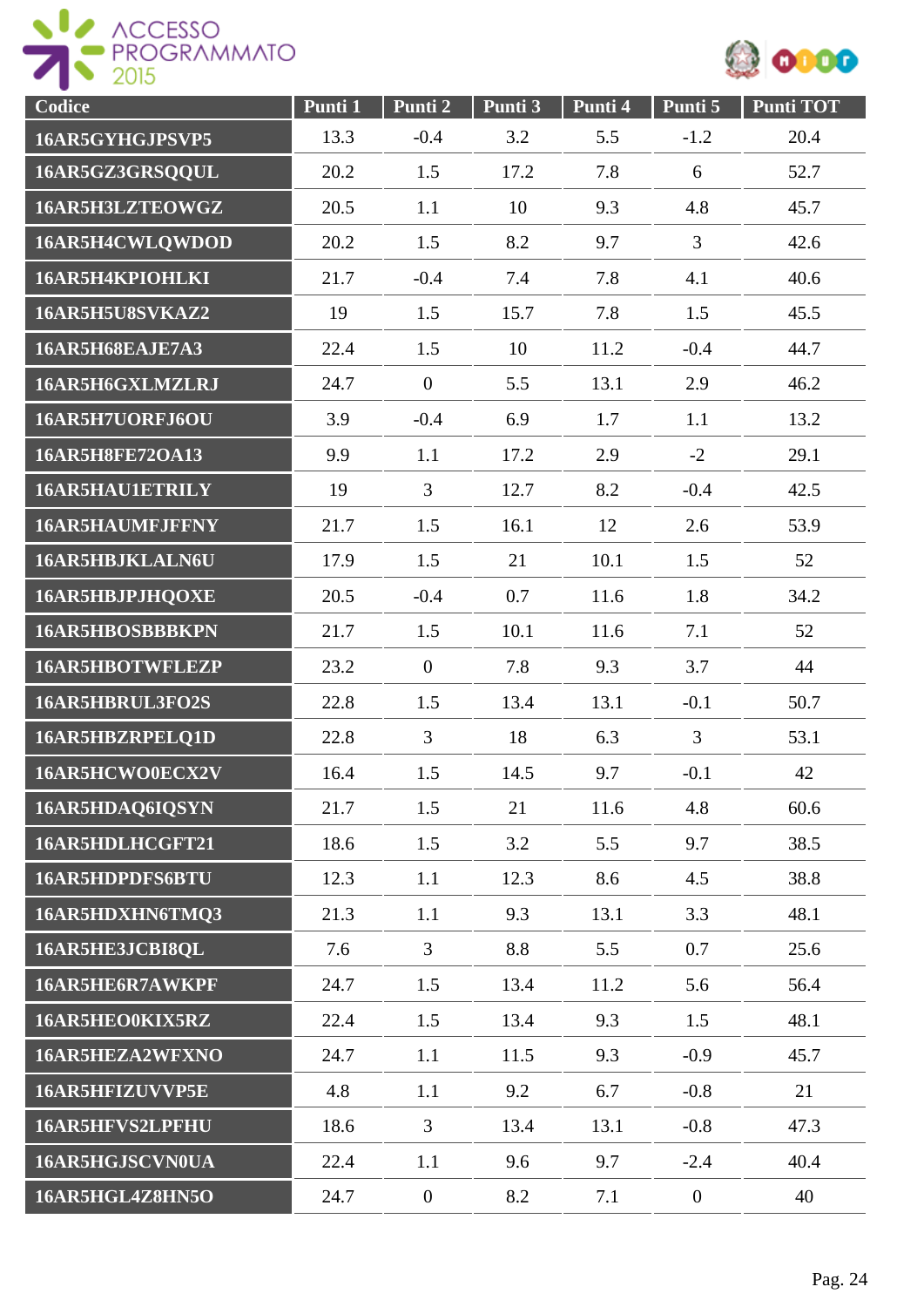



| Codice                 | Punti 1        | Punti 2        | Punti 3 | Punti 4 | Punti 5          | <b>Punti TOT</b> |
|------------------------|----------------|----------------|---------|---------|------------------|------------------|
| 16AR5HGTIWZB8J1        | 17.5           | 1.5            | 16.1    | 11.2    | 14.2             | 60.5             |
| 16AR5HGZXIOCOTW        | $\overline{7}$ | 1.5            | 8.1     | 9.7     | 2.5              | 28.8             |
| <b>16AR5HHAOGPBSRJ</b> | 14.1           | 1.5            | 10.8    | 9.7     | 2.2              | 38.3             |
| 16AR5HHTASEYA4L        | 19.4           | 1.5            | 11.6    | 6.7     | $\mathfrak{Z}$   | 42.2             |
| 16AR5HI35QJ5WYD        | 20.5           | 1.1            | 19.5    | 9.7     | 4.4              | 55.2             |
| 16AR5HI5LOABY6O        | 21.3           | 1.5            | 8.9     | 6.7     | 1.5              | 39.9             |
| 16AR5HIP5CYFBTN        | 19             | 1.5            | 15.3    | 11.6    | $-0.9$           | 46.5             |
| 16AR5HIRLX1PRTN        | $\overline{7}$ | 1.5            | 5.2     | 13.1    | 5.6              | 32.4             |
| 16AR5HISL8I5TRT        | 17.5           | $\overline{0}$ | 11.2    | 7.8     | $-1.6$           | 34.9             |
| 16AR5HIUKWOGR3J        | 22.4           | $\overline{3}$ | 7.4     | 13.1    | $\overline{0}$   | 45.9             |
| 16AR5HIVIL3FWEN        | 21.3           | 1.5            | 10      | 10.5    | 1.5              | 44.8             |
| 16AR5HJ6EZDSNUU        | 12.9           | 1.1            | 16.8    | 3.6     | $-0.9$           | 33.5             |
| 16AR5HJLFNODV7S        | 19.4           | $\overline{3}$ | 5.1     | 8.2     | 2.6              | 38.3             |
| 16AR5HJOOYE2OJM        | 20.6           | 1.5            | 19.1    | 10.1    | $\boldsymbol{0}$ | 51.3             |
| 16AR5HJQWUZ1SYC        | 14.8           | 1.1            | 10.7    | $-4$    | $-1$             | 21.6             |
| 16AR5HK2VAS53FZ        | 20.5           | 1.1            | 14.5    | 11.2    | 9.3              | 56.6             |
| 16AR5HKUHIXK0TX        | 15.2           | 1.1            | 14.9    | 11.2    | $-1.7$           | 40.7             |
| 16AR5HLOABOODQ2        | 28.5           | 1.5            | 18      | 12      | 9                | 69               |
| 16AR5HLOOMTZGGX        | 15.3           | $-0.4$         | 2.9     | 11.2    | 1.8              | 30.8             |
| 16AR5HLWPNQNHLO        | 17.5           | 1.5            | 17.2    | 11.6    | $-0.9$           | 46.9             |
| 16AR5HMXK35E6IS        | 7.7            | 1.1            | 2.2     | 10.1    | $-0.4$           | 20.7             |
| 16AR5HMZF7P4WPF        | 27             | 1.5            | 18.3    | 13.5    | 0.7              | 61               |
| <b>16AR5HNFLGAGUEV</b> | 22.8           | 1.1            | 8.5     | 6.7     | $-0.4$           | 38.7             |
| 16AR5HNGATJMAGN        | 24.3           | $\overline{3}$ | 12      | 13.5    | 7.1              | 59.9             |
| 16AR5HO1W6PHFCJ        | 13             | $-0.8$         | 5.1     | 7.8     | 0.3              | 25.4             |
| 16AR5HO7KSBIUOF        | 12.2           | 3              | 6.6     | 7.4     | 1.1              | 30.3             |
| 16AR5HOQOJA0PMD        | 18.3           | $\overline{0}$ | 5.5     | 6.7     | 1.1              | 31.6             |
| 16AR5HP0TG4ZU32        | 28.1           | 1.5            | 20.6    | 15      | 12.7             | 77.9             |
| 16AR5HP8QHFIAEG        | 14.1           | 1.5            | 10.4    | 10.1    | 4.1              | 40.2             |
| 16AR5HPWJOOUIO4        | 19.4           | 1.5            | 18.3    | 8.6     | $\overline{0}$   | 47.8             |
| 16AR5HQF0Q30PBF        | 17.6           | 1.5            | 4.8     | 2.2     | 5.6              | 31.7             |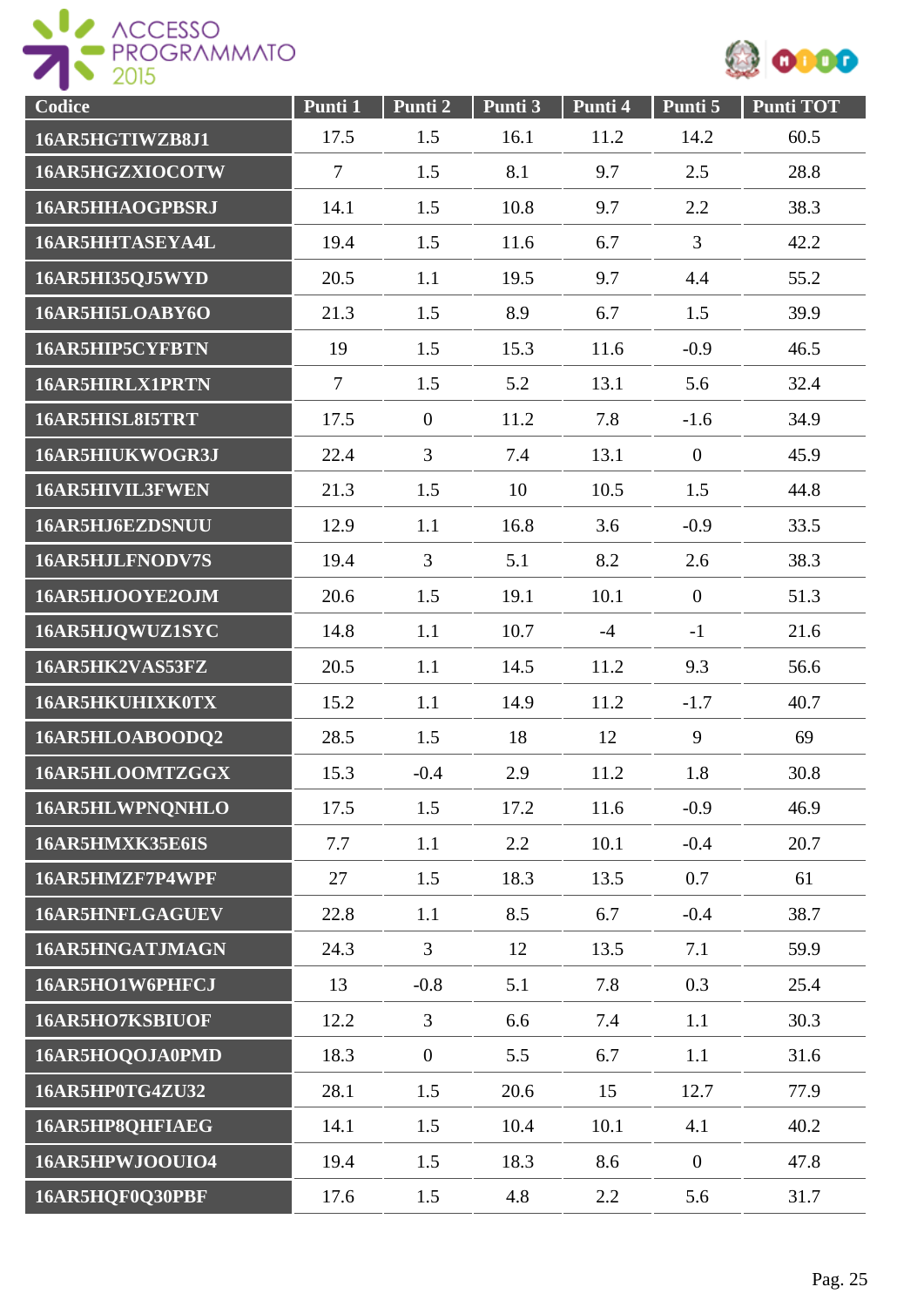

| Codice                 | Punti 1 | Punti <sub>2</sub> | Punti 3         | Punti 4 | Punti 5          | <b>Punti TOT</b> |
|------------------------|---------|--------------------|-----------------|---------|------------------|------------------|
| 16AR5HQIU52IOHH        | 16.4    | 3                  | 6.2             | 5.5     | 5.6              | 36.7             |
| 16AR5HRKHOM2HWF        | 19      | 1.5                | 11.9            | 9.7     | 4.5              | 46.6             |
| <b>16AR5HSDOHSPLRR</b> | 26.2    | 3                  | 14.2            | 9.7     | 5.9              | 59               |
| <b>16AR5HTHXEFOCLF</b> | 15.3    | $\overline{0}$     | 6.3             | 10.5    | $\boldsymbol{0}$ | 32.1             |
| 16AR5HTQVKSDL5U        | 18.6    | 1.1                | 12.6            | 7.4     | 8.9              | 48.6             |
| 16AR5HUEVL8MCVZ        | 22.8    | 1.1                | 18.7            | 4.8     | $\boldsymbol{0}$ | 47.4             |
| 16AR5HUSY1E5KNI        | 11.5    | 1.5                | 6.7             | 6.3     | $\boldsymbol{0}$ | 26               |
| 16AR5HVYLVHTKBJ        | 17.5    | $-0.4$             | 8.6             | 15      | 3.3              | 44               |
| 16AR5HVYSACBQAI        | 21.7    | 1.1                | 6.7             | 10.1    | $-0.8$           | 38.8             |
| 16AR5HW2IHW5DIL        | 13.8    | $\overline{0}$     | 6.3             | 6.7     | $-0.8$           | 26               |
| 16AR5HXFDWOUNU3        | 10      | $\overline{0}$     | 7.4             | 4.8     | $\overline{0}$   | 22.2             |
| 16AR5HYEI3BA0MX        | 7.4     | 1.1                | 9.3             | 12      | $\overline{3}$   | 32.8             |
| 16AR5HYOCTRJX5Y        | 19      | 1.5                | 21              | 11.2    | 1.1              | 53.8             |
| 16AR5HYQ8BWIMBA        | 22.4    | $-0.4$             | 14.9            | 9.7     | 2.2              | 48.8             |
| 16AR5HYW4PQXKZZ        | 6.2     | 1.5                | 2.5             | 4.8     | 2.6              | 17.6             |
| 16AR5HZBHAMAZ0Z        | 24.3    | $\overline{3}$     | 14.9            | 9.3     | 5.5              | 57               |
| 16AR5HZCQOXCQCZ        | 17.1    | 1.1                | 1.7             | 15      | 5.2              | 40.1             |
| 16AR5I0DC26EPRI        | 23.2    | $\overline{3}$     | 15.3            | 6       | $\overline{0}$   | 47.5             |
| 16AR5I0V5YPN8DJ        | 19.8    | 1.5                | 20.6            | 15      | 2.9              | 59.8             |
| 16AR5I2ASSZWLFI        | 18.3    | 1.1                | 16.1            | 10.5    | 2.6              | 48.6             |
| 16AR5I2BF382ZC2        | 22.4    | 1.5                | 10.8            | 11.2    | 5.9              | 51.8             |
| 16AR5I2IO3AFZPU        | 15.2    | $-0.8$             | 3.2             | 3.6     | 3.3              | 24.5             |
| 16AR5I7WOF08NWY        | 14.8    | 1.5                | 0.1             | 3.6     | $-1.6$           | 18.4             |
| 16AR5IA8VQRPZQJ        | 22.4    | 1.5                | 14.9            | 11.2    | 4.7              | 54.7             |
| <b>16AR5IBNCXXYLNK</b> | 22.4    | 3                  | 18.7            | 11.2    | 2.5              | 57.8             |
| 16AR5IDDPMBU4MB        | 20.9    | 1.5                | 5.5             | 11.2    | 1.4              | 40.5             |
| 16AR5IDHPAWLLXG        | 17.9    | $-0.4$             | 5.5             | 7.8     | $-0.1$           | 30.7             |
| 16AR5IDNYDYWOOL        | 18.3    | $-0.4$             | 9.3             | 6.7     | $\mathbf{0}$     | 33.9             |
| 16AR5IDWJCS305D        | 24.3    | 1.5                | 15.7            | 13.1    | 9.3              | 63.9             |
| 16AR5IE0GSIEGDG        | 18.7    | 1.5                | 11.2            | 2.2     | 1.1              | 34.7             |
| <b>16AR5IFKTVRBX1H</b> | 10      | $-0.4$             | $7\phantom{.0}$ | 11.6    | $-0.8$           | 27.4             |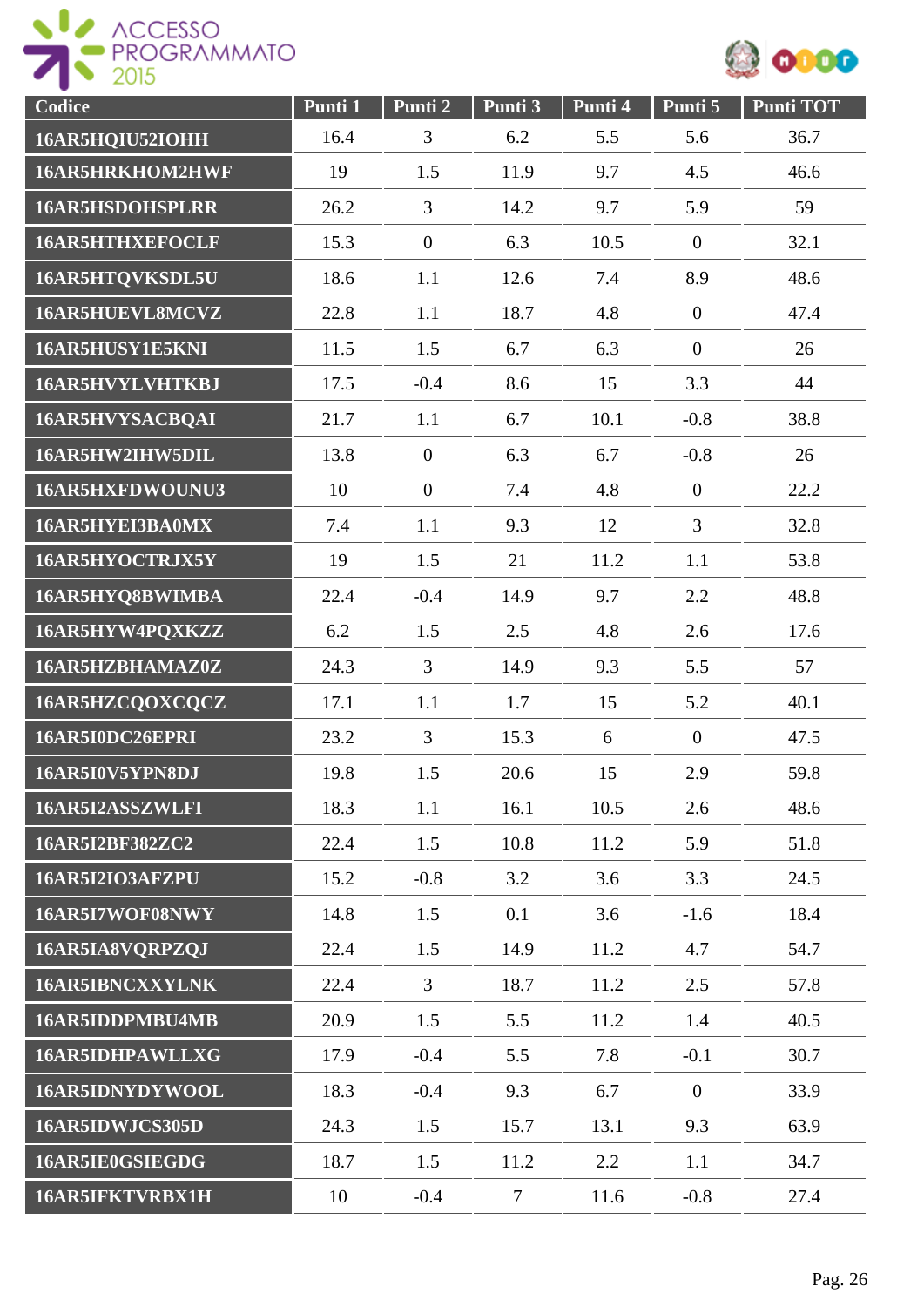



| Codice                 | Punti 1 | Punti 2          | Punti 3        | Punti 4 | Punti 5          | <b>Punti TOT</b> |
|------------------------|---------|------------------|----------------|---------|------------------|------------------|
| 16AR5IFUA0LOWT2        | 8.2     | $\boldsymbol{0}$ | 13.1           | 5.9     | 4.1              | 31.3             |
| 16AR5IHCTQKR2CS        | 10.4    | 1.5              | $\overline{4}$ | 3.7     | $-0.4$           | 19.2             |
| 16AR5IHITEP6IVS        | 16      | $-0.4$           | 20.2           | 7.5     | 1.4              | 44.7             |
| 16AR5IHNZRGU1S0        | 10.3    | 1.1              | 6.2            | 10.1    | $-2$             | 25.7             |
| 16AR5IJ3NIXWWPO        | 10.3    | $\overline{0}$   | 6.3            | 13.1    | 2.6              | 32.3             |
| 16AR5IJVFYZHU7R        | 18.6    | 1.5              | 20.6           | 7.4     | $-0.6$           | 47.5             |
| 16AR5IJXSZFDW0P        | 13.1    | 1.5              | 0.2            | 4.1     | $-0.4$           | 18.5             |
| 16AR5ILZCKJMIRQ        | 14.8    | 1.5              | 16.4           | 11.6    | 3.3              | 47.6             |
| 16AR5IM0YVTW0QJ        | 24.7    | $\overline{3}$   | 9.6            | 9.7     | $-1.3$           | 45.7             |
| 16AR5INJVKJCQKF        | 17.9    | $-0.4$           | 10.4           | 5.9     | $-0.1$           | 33.7             |
| 16AR5IOBWO2HVKS        | 12.2    | $\overline{0}$   | $-0.1$         | 4.4     | $-1.6$           | 14.9             |
| 16AR5IONEMD2LGS        | 17.5    | 1.5              | 7.8            | 13.5    | 6.3              | 46.6             |
| 16AR5IPFK22UXUF        | 19.4    | 1.5              | 8.1            | 4.4     | $\mathbf{1}$     | 34.4             |
| 16AR5IPMNKYK4OG        | 18.6    | $\overline{3}$   | 18.7           | 11.6    | $-2$             | 49.9             |
| 16AR5IPTETHRZE5        | 17.1    | $-0.8$           | 17.2           | 11.2    | $-0.4$           | 44.3             |
| 16AR5IPXHOQJHHH        | 17.5    | 1.1              | 16.8           | 11.6    | 6.3              | 53.3             |
| 16AR5IQBYLNLP82        | 9.6     | 3                | 4.3            | 10.1    | 2.6              | 29.6             |
| 16AR5IQDQFDOZOX        | 22.8    | 3                | 14.5           | 11.2    | 8.9              | 60.4             |
| <b>16AR5IRAYPRCWYS</b> | 22.8    | 3                | 15.3           | 5.5     | $\mathbf{1}$     | 47.6             |
| 16AR5IRQXGQROIJ        | 28.5    | $\overline{3}$   | 13.4           | 15      | 6.3              | 66.2             |
| <b>16AR5ISBTFFEIVJ</b> | 22.4    | $-0.4$           | 3.9            | 5.9     | $-0.4$           | 31.4             |
| 16AR5ISBZZZHXBZ        | 21.3    | 1.5              | 13.8           | 10.1    | 1.4              | 48.1             |
| 16AR5ISLL4BU5TU        | 0.7     | $\overline{0}$   | 2.6            | 11.2    | 9.7              | 24.2             |
| 16AR5ITVP2GBPTY        | 17.5    | $-0.4$           | $\overline{4}$ | 9.7     | $-0.4$           | 30.4             |
| 16AR5IVE4EE1VBJ        | 8.9     | 1.5              | 5.5            | 9.3     | 1.8              | 27               |
| 16AR5IW4ABSWMMD        | 24.3    | 1.1              | 3.2            | 13.1    | 1.4              | 43.1             |
| 16AR5IWT1ISXAKP        | 20.9    | $\overline{0}$   | 7.4            | 6.7     | 1.5              | 36.5             |
| 16AR5IWTBNPNGJM        | 18.6    | 3                | 17.2           | 9.3     | $\overline{0}$   | 48.1             |
| 16AR5IWZED8MVZP        | 20.2    | 1.1              | $\tau$         | 4.8     | $\boldsymbol{0}$ | 33.1             |
| 16AR5IXARD5YWWN        | 17.1    | $-0.8$           | 7.7            | 8.6     | 0.3              | 32.9             |
| <b>16AR5IXBWWSJRET</b> | 11.5    | 1.5              | 10.8           | 15      | 2.2              | 41               |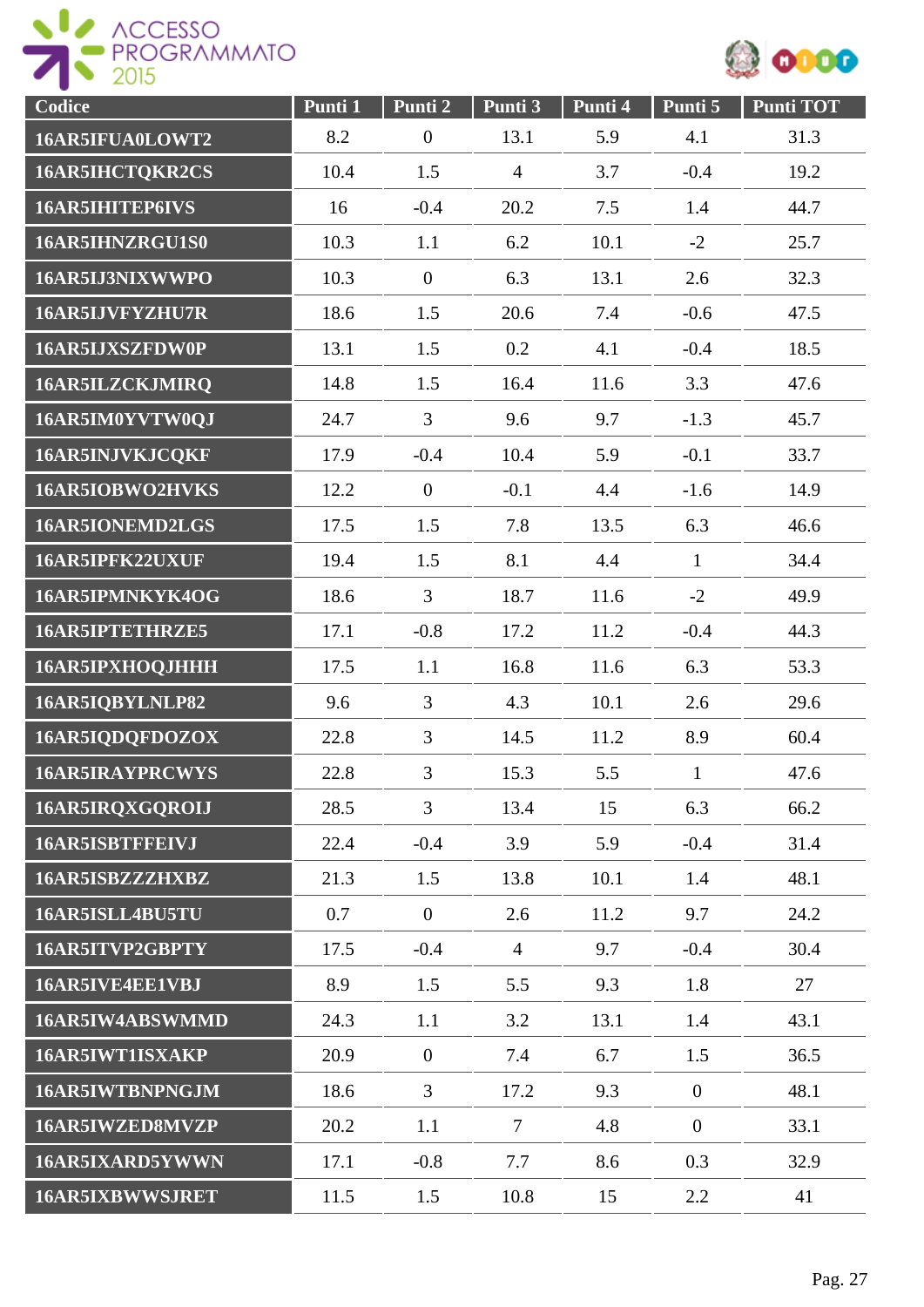



| Codice                 | Punti 1 | Punti 2          | Punti 3        | Punti 4 | Punti 5          | <b>Punti TOT</b> |
|------------------------|---------|------------------|----------------|---------|------------------|------------------|
| 16AR5IXKGJC7LKT        | 1.5     | 1.1              | $-4.5$         | 9.3     | 0.3              | 7.7              |
| <b>16AR5IXRLCHYYKR</b> | 18.6    | 1.1              | 16.4           | 7.4     | $-2.5$           | 41               |
| 16AR5IXTU6OHOIO        | 20.9    | 1.5              | 12.3           | 5.2     | $\mathbf{0}$     | 39.9             |
| 16AR5IXUAZTHI2U        | 15.2    | 3                | 10.4           | 5.9     | $-1.6$           | 32.9             |
| 16AR5IXYXPJRNAX        | 21.3    | 1.5              | 13.1           | 8.6     | 2.2              | 46.7             |
| 16AR5IYCFSY7V2S        | 16.4    | 1.1              | 3.2            | 7.8     | $\overline{3}$   | 31.5             |
| 16AR5IYRJHOFF7O        | 19      | 1.5              | 16.5           | 7.8     | 5.6              | 50.4             |
| 16AR5IYYQAZ8W7H        | 14.8    | 1.1              | 11.5           | 11.2    | $-1.6$           | 37               |
| 16AR5IZ0QXMYDQM        | 16.7    | 1.5              | 14.6           | 8.2     | 5.9              | 46.9             |
| 16AR5IZ4MNC8RXP        | 2.9     | $\overline{0}$   | 6.7            | 3.6     | 13.5             | 26.7             |
| 16AR5IZHV74PGYS        | 16.8    | 1.5              | 19.1           | 10.1    | 7.1              | 54.6             |
| 16AR5J0EFUDBRKF        | 18.6    | $\overline{0}$   | 10.1           | 11.6    | 7.5              | 47.8             |
| 16AR5J1KAWL7IQJ        | 25.1    | 1.5              | 11.5           | 8.6     | 4.4              | 51.1             |
| 16AR5J1TFUQORQM        | 12.3    | 1.5              | 15.3           | 13.5    | $-0.4$           | 42.2             |
| 16AR5J55KNHXXRB        | 26.6    | 1.5              | 6.6            | 15      | 14.6             | 64.3             |
| 16AR5J5NFPDPNRY        | 19.4    | $\overline{0}$   | 4.3            | 11.2    | 0.7              | 35.6             |
| 16AR5J87JICQKMY        | 14.5    | $-0.4$           | 13.5           | 12      | 0.3              | 39.9             |
| 16AR5J8PHVYZKLM        | $-0.1$  | $\overline{0}$   | $-0.4$         | 7.8     | 5.6              | 12.9             |
| 16AR5J8ZEOYZWN0        | 12.3    | $\boldsymbol{0}$ | 13.5           | 4.8     | $\boldsymbol{0}$ | 30.6             |
| 16AR5JCJLZSC3CP        | 19.8    | $\overline{3}$   | $\overline{3}$ | 12      | $-0.4$           | 37.4             |
| 16AR5JCUKZCSCMO        | 25.1    | 1.5              | 12             | 1.5     | 1.1              | 41.2             |
| 16AR5JE6CGZUGCL        | 22.4    | 1.1              | 20.6           | 11.2    | 1.8              | 57.1             |
| 16AR5JELYJLNN0N        | 18.6    | 1.5              | $\overline{2}$ | 5.5     | 1.4              | 29               |
| <b>16AR5JF75VOL4Y1</b> | 20.9    | 1.5              | 14.2           | 15      | 1.1              | 52.7             |
| <b>16AR5JFGUIPNNJB</b> | 23.2    | 1.5              | 9.7            | 11.2    | 3.7              | 49.3             |
| 16AR5JG0LACPIYB        | 22.8    | $-0.4$           | 4.8            | 13.1    | $\overline{3}$   | 43.3             |
| 16AR5JGAJ5GHQKQ        | 21.7    | $\overline{0}$   | 11.2           | 4.4     | 0.7              | 38               |
| 16AR5JGKQYHX1PE        | 13.1    | $\overline{0}$   | 3.7            | 10.1    | 2.6              | 29.5             |
| 16AR5JHDK5J4R6B        | 21.3    | 1.5              | 14.2           | 6.3     | 2.2              | 45.5             |
| 16AR5JHTF8FP7GY        | 22.8    | $\mathfrak{Z}$   | 17.2           | 7.8     | $-0.1$           | 50.7             |
| 16AR5JILAQ8Z0OO        | 19      | 1.5              | 9.3            | 9       | 1.1              | 39.9             |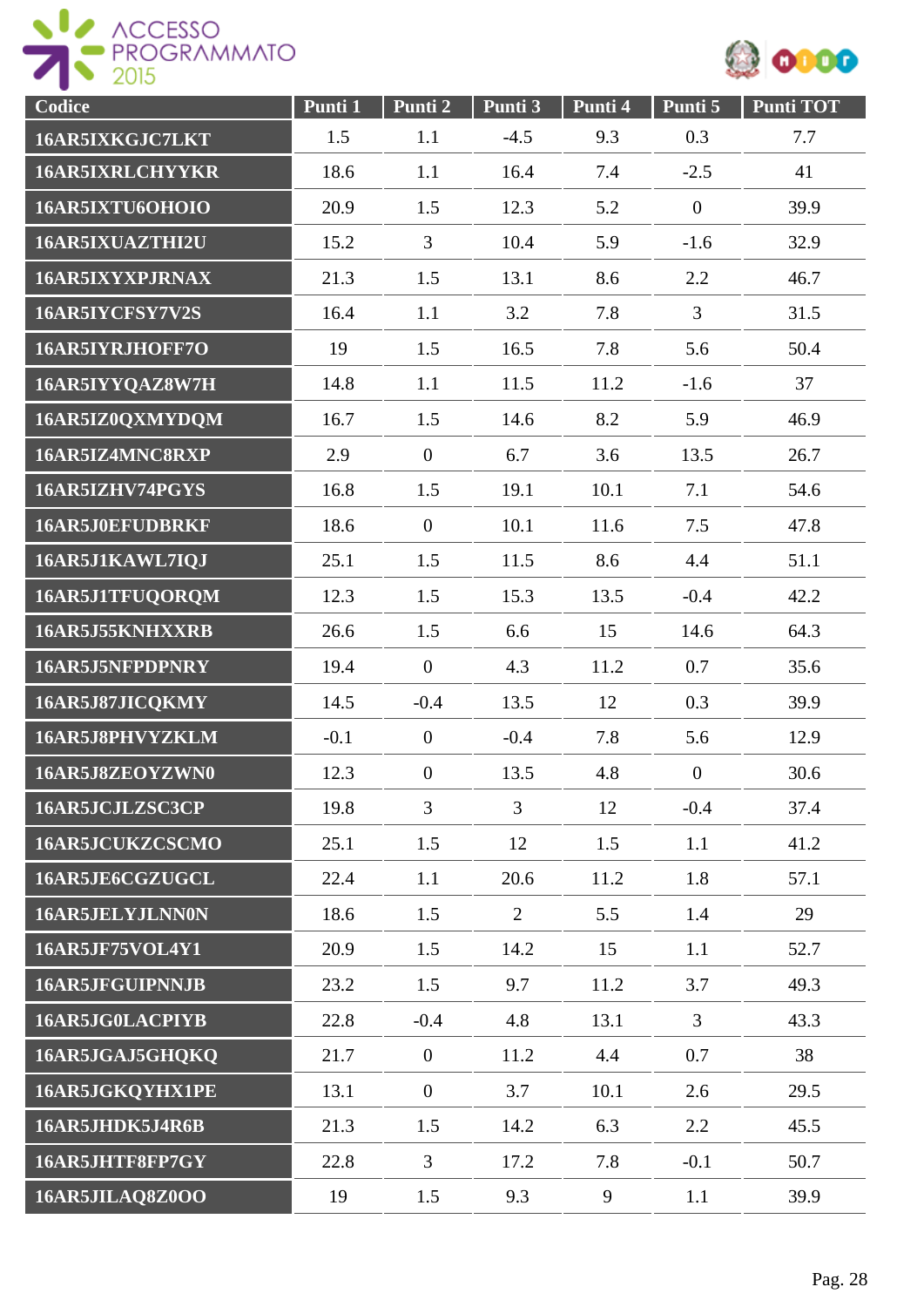



| Codice                 | Punti 1 | Punti 2          | Punti 3        | Punti 4        | Punti 5          | <b>Punti TOT</b> |
|------------------------|---------|------------------|----------------|----------------|------------------|------------------|
| 16AR5JIYCQ5EZGS        | 13.7    | 3                | 8.5            | 0.6            | $-1.6$           | 24.2             |
| 16AR5JJD6GQGZCI        | 15.6    | 3                | 8.6            | 4.8            | 1.5              | 33.5             |
| 16AR5JJSILXA4GH        | 1.1     | $\overline{0}$   | $\overline{4}$ | 5.9            | 4.1              | 15.1             |
| 16AR5JM47ACOT8W        | 24.3    | $\overline{3}$   | 11.9           | 13.1           | 1.7              | 54               |
| 16AR5JM53IBTYTX        | 20.2    | 1.5              | 13.1           | 7.5            | 3                | 45.3             |
| 16AR5JN3CTBN8LO        | 16      | 1.5              | 11.5           | 8.2            | 3.7              | 40.9             |
| 16AR5JN8PBAHHEJ        | 18.7    | 1.5              | 11.6           | 12             | $\boldsymbol{0}$ | 43.8             |
| 16AR5JNKDEZRZJC        | 12.6    | 1.1              | 10.4           | 2.5            | $\overline{0}$   | 26.6             |
| 16AR5JO6N4OSLGQ        | 26.6    | $\overline{3}$   | 4.4            | 13.1           | 4.1              | 51.2             |
| 16AR5JOBHQOGSNH        | 23.2    | 1.5              | 17.6           | 13.5           | 6.7              | 62.5             |
| 16AR5JOLMAFFD7B        | 14.5    | 1.1              | 18.7           | $\overline{4}$ | 3.7              | 42               |
| 16AR5JOUVXDJAHX        | 7.4     | 3                | 5.1            | 6.7            | 1.1              | 23.3             |
| 16AR5JQ4Q5QHUQC        | 7.8     | 1.1              | 13.8           | 13.5           | $\overline{0}$   | 36.2             |
| 16AR5JQE3UIBGVQ        | 19      | 1.5              | 13.8           | 13.1           | $\boldsymbol{0}$ | 47.4             |
| 16AR5JQKSLKJMCR        | 12.9    | 1.1              | 7.8            | 2.1            | $-0.8$           | 23.1             |
| 16AR5JQKSNL01IL        | 18.6    | 1.1              | 18.7           | 13.1           | 2.1              | 53.6             |
| 16AR5JRAKS1IBTM        | 21.7    | 1.5              | 9              | 7.5            | 7.5              | 47.2             |
| 16AR5JRG4J6WNXT        | 3.3     | 1.5              | 7.5            | 10.5           | $\overline{0}$   | 22.8             |
| 16AR5JROLU7QQAE        | 23.2    | 1.5              | 14.2           | 8.6            | $\boldsymbol{0}$ | 47.5             |
| 16AR5JSC6UKYXFC        | 22.4    | 3                | 16.1           | 9.3            | 4.8              | 55.6             |
| 16AR5JTIT0BVPHY        | 14.5    | $\boldsymbol{0}$ | 2.5            | 7.1            | 1.4              | 25.5             |
| 16AR5JTJMVGGJIA        | 20.5    | 1.1              | 6.9            | 13.1           | $-1$             | 40.6             |
| <b>16AR5JTM1K08UX4</b> | 15.6    | 1.5              | 13.4           | 13.1           | 1.8              | 45.4             |
| 16AR5JTMMHZEJMK        | 22.1    | $\overline{0}$   | 5.6            | 9              | $\overline{0}$   | 36.7             |
| 16AR5JTU2L3DMH2        | 16      | $\overline{3}$   | 11.5           | 11.6           | $-1.6$           | 40.5             |
| 16AR5JTUUGZNHSE        | 17.9    | $-0.4$           | 2.1            | 8.6            | $-0.8$           | 27.4             |
| 16AR5JUTRTKN2JO        | 26.2    | 3                | 17.2           | 10.1           | 2.1              | 58.6             |
| 16AR5JUXRF3U2OW        | 22.4    | 1.1              | 5.4            | 11.2           | $-0.9$           | 39.2             |
| <b>16AR5JUXXDBRSDH</b> | 13      | 3                | 5.5            | 4.4            | 1.4              | 27.3             |
| 16AR5JV2UFV3Z3Q        | 14.8    | $\mathfrak{Z}$   | 16.4           | 9.3            | 2.2              | 45.7             |
| 16AR5JVJOHRNOEF        | 20.2    | $-0.4$           | 14.9           | 6.3            | 0.3              | 41.3             |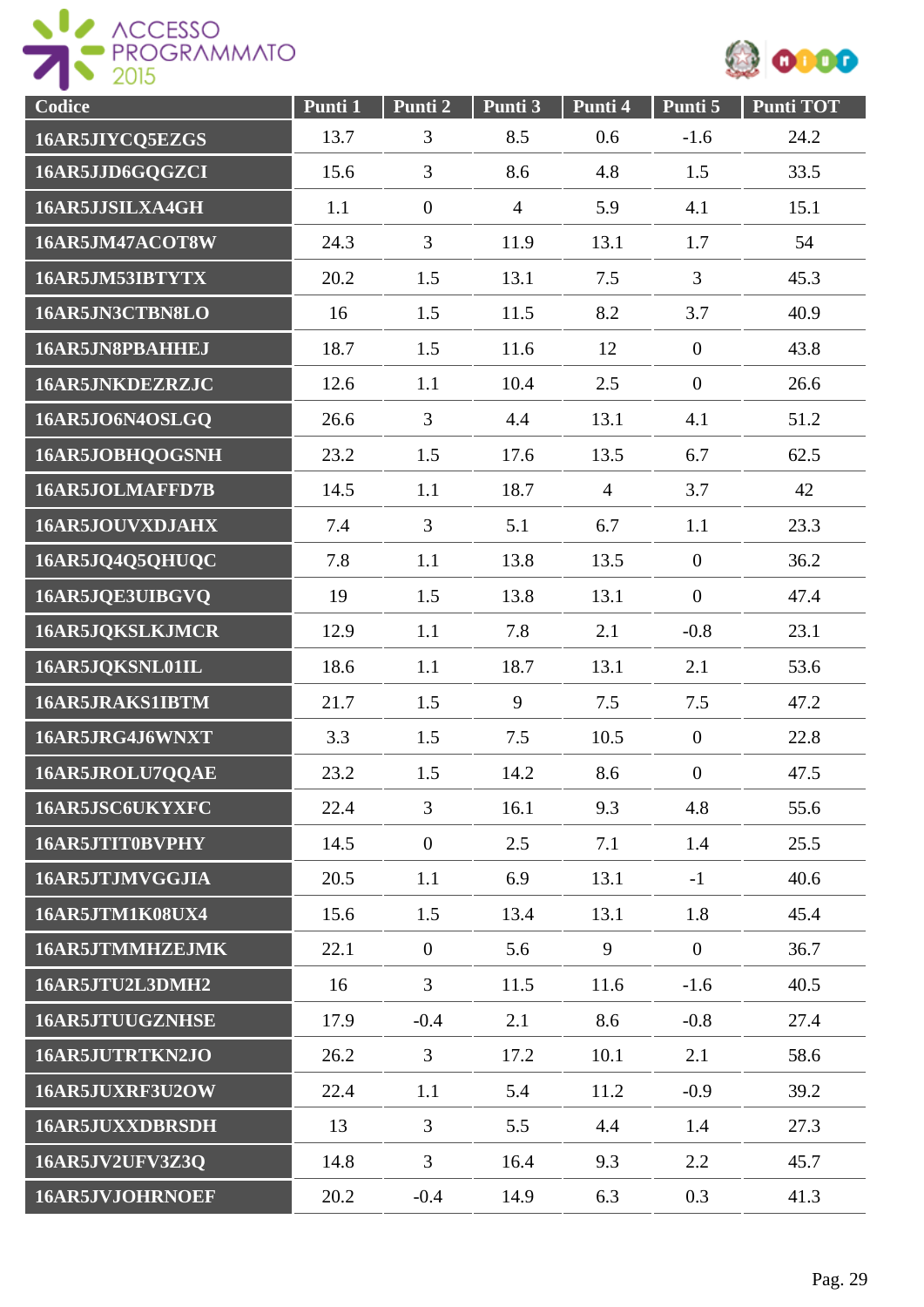

| Codice                 | Punti 1        | Punti <sub>2</sub> | Punti 3        | Punti <sub>4</sub> | Punti 5        | <b>Punti TOT</b> |
|------------------------|----------------|--------------------|----------------|--------------------|----------------|------------------|
| 16AR5JW3FUSHRFE        | 24             | 3                  | 10.1           | 15                 | 6              | 58.1             |
| 16AR5JXY6DIP0ZK        | 18.7           | 1.1                | 19.1           | 13.5               | 4.1            | 56.5             |
| 16AR5JYOIE6QON7        | 6.6            | $\boldsymbol{0}$   | 6.3            | 9.7                | $-1.6$         | 21               |
| 16AR5JZUXMIDAA5        | 19             | 3                  | 2.8            | 7.8                | 0.3            | 32.9             |
| 16AR5JZUYIOWTCI        | 14.1           | 1.5                | 17.6           | 5.5                | 2.2            | 40.9             |
| 16AR5K0FCIAL5G8        | 5.7            | 3                  | 10.7           | 7.4                | $-1.7$         | 25.1             |
| 16AR5K0RAMZ7X7J        | 12.2           | 3                  | 15.3           | $\overline{4}$     | $-0.8$         | 33.7             |
| 16AR5K2DKCXMU5B        | 20.9           | $-0.8$             | $\overline{7}$ | 7.8                | $-0.4$         | 34.5             |
| 16AR5K2NIOXROFL        | 21.3           | 1.1                | 20.6           | 15                 | 3.6            | 61.6             |
| 16AR5K35NBLCSH0        | 10.8           | $\overline{0}$     | $\overline{7}$ | 3                  | $\overline{0}$ | 20.8             |
| 16AR5K7UI2BSXYJ        | 25.1           | 1.5                | 16.8           | 13.5               | 12.3           | 69.2             |
| 16AR5K8N7NCVXXS        | 14.5           | 1.5                | 16.8           | 9.7                | $-0.5$         | 42               |
| 16AR5K8VEXDTBKF        | 20.2           | 1.1                | 12.7           | 8.6                | 7.5            | 50.1             |
| 16AR5KAGKVHAULQ        | 20.5           | 1.5                | 13.4           | 11.2               | 1.8            | 48.4             |
| 16AR5KBPZKTJXJD        | $\overline{3}$ | $\overline{0}$     | $\mathbf{0}$   | 13.1               | 9              | 25.1             |
| 16AR5KDDKLJLJ60        | 19.4           | 3                  | 13.4           | 3.7                | 7.8            | 47.3             |
| 16AR5KETEYIXRZW        | 14.5           | 1.5                | 5.9            | $\overline{4}$     | 2.9            | 28.8             |
| 16AR5KFP4ZITZBJ        | 9.6            | 1.5                | 8.9            | 5.2                | 0.7            | 25.9             |
| 16AR5KFXDEDB5ZH        | 19.4           | 1.1                | 15.7           | 10.1               | 3.3            | 49.6             |
| 16AR5KG2VCZAVQZ        | 19             | $\overline{3}$     | 7.4            | 9.3                | 2.9            | 41.6             |
| 16AR5KGCFQJPOOZ        | 6.3            | 1.1                | 14.9           | 13.1               | $-2$           | 33.4             |
| 16AR5KGFGRPNOOF        | 18.3           | 1.5                | 15.7           | 7.1                | 1.4            | 44               |
| 16AR5KIZQHVSTLW        | 30             | $\overline{3}$     | 21             | 13.1               | 10.1           | 77.2             |
| <b>16AR5KJSPETGPVR</b> | 19.8           | 1.1                | 20.6           | 10.1               | 0.3            | 51.9             |
| 16AR5KK5FBKRVXL        | 23.2           | 1.5                | 9.6            | 10.5               | 1.7            | 46.5             |
| 16AR5KNYU8A1G3Z        | 18.3           | 1.5                | 7.5            | 12                 | 8.9            | 48.2             |
| 16AR5KOEMQOAI1C        | 22.8           | 1.1                | 11.9           | 7.4                | $-0.5$         | 42.7             |
| 16AR5KOQTTZOGKZ        | 13.3           | 1.1                | 15.7           | 7.8                | $-0.4$         | 37.5             |
| 16AR5KOTQWBZE0O        | 17.1           | $-0.8$             | 10             | 11.2               | 1.5            | 39               |
| 16AR5KPELY2MCGR        | 22.8           | 1.5                | 14.6           | 11.6               | 6.7            | 57.2             |
| 16AR5KPGJBWJBAU        | 19.4           | $-0.4$             | 8.6            | 15                 | $-1.6$         | 41               |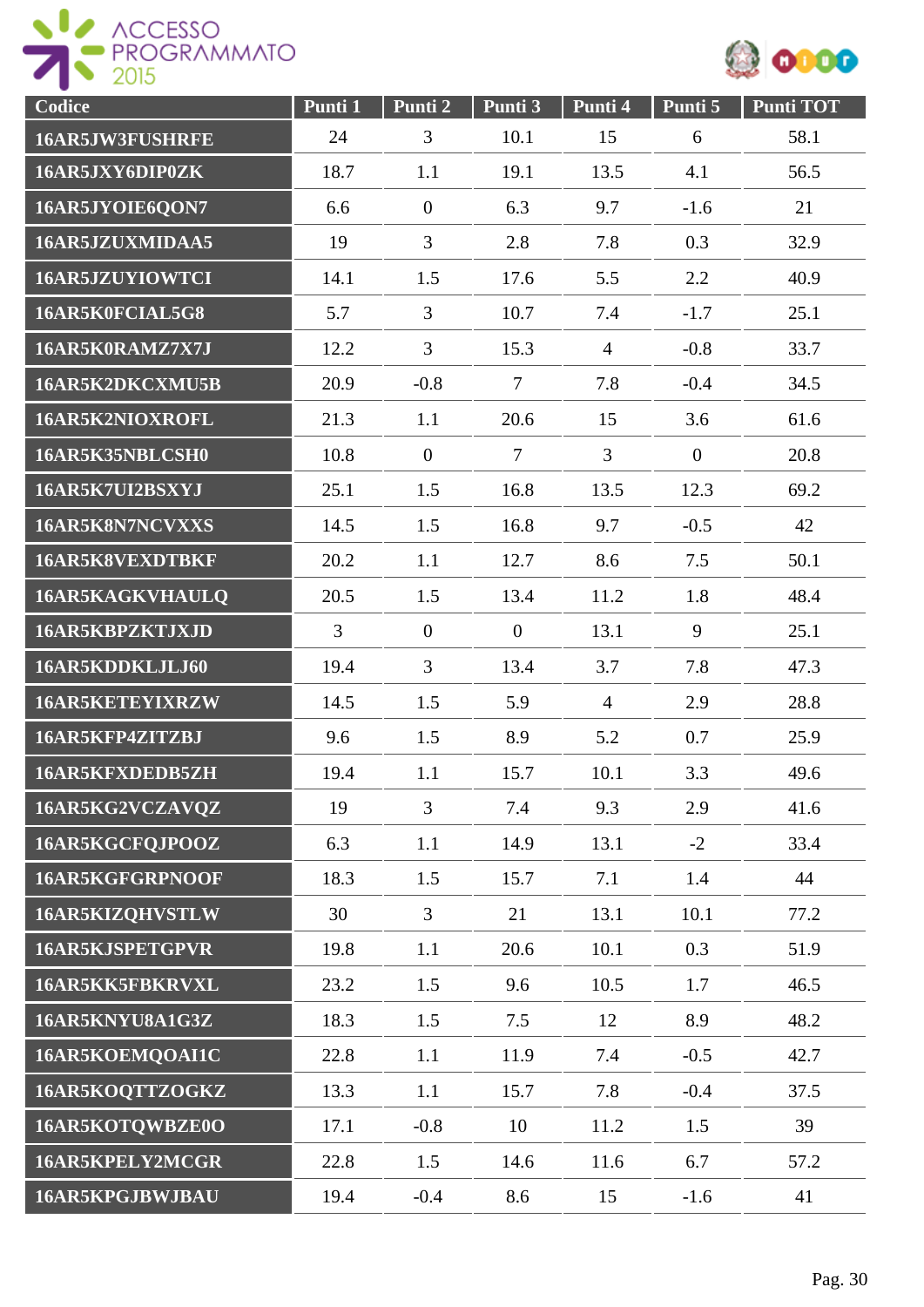



| Codice                 | Punti 1 | Punti 2        | Punti 3 | Punti 4        | Punti 5          | <b>Punti TOT</b> |
|------------------------|---------|----------------|---------|----------------|------------------|------------------|
| 16AR5KPYOYM0VQH        | 17.9    | 1.5            | 21      | 8.2            | 4.5              | 53.1             |
| 16AR5KQEGEIJWRC        | 24.3    | 1.5            | 8.9     | 11.2           | 3.7              | 49.6             |
| 16AR5KQP1YTCMLF        | 26.6    | 1.1            | 11.5    | 10.1           | 5.5              | 54.8             |
| 16AR5KQQJOPPA3Q        | 7.2     | 1.1            | 15.3    | 3.6            | $\overline{7}$   | 34.2             |
| 16AR5KQVBHEIQSP        | 10.7    | $-0.4$         | 10      | 11.6           | $-0.5$           | 31.4             |
| 16AR5KQXB3YRTK3        | 19.8    | 1.5            | 9.3     | 4.8            | 1.5              | 36.9             |
| 16AR5KR0QFWLINQ        | 18.6    | 3              | 14.6    | 9.7            | 0.7              | 46.6             |
| <b>16AR5KRLOVMTF6R</b> | 20.5    | 1.1            | 2.9     | 1.1            | $\overline{3}$   | 28.6             |
| 16AR5KRST3M21EC        | 19.4    | $\overline{3}$ | 7.3     | 9.3            | $-2$             | 37               |
| 16AR5KS4DCSGYGD        | 13.4    | 1.1            | 6.2     | 3.6            | 6                | 30.3             |
| 16AR5KSNFFGX6LW        | 15.6    | $-0.4$         | 6.7     | 5.2            | $-0.1$           | 27               |
| 16AR5KT8WEQBS46        | 28.5    | 1.1            | 13      | 10.5           | 1.5              | 54.6             |
| 16AR5KTQRQL3IH6        | 13.3    | 1.5            | 13.4    | 8.2            | 4.5              | 40.9             |
| 16AR5KTXKDLFQC8        | 10.7    | 1.5            | 15.7    | 13.1           | $-0.4$           | 40.6             |
| 16AR5KTY73PTDDP        | 13.1    | $\overline{0}$ | 20.2    | 7.1            | 7.5              | 47.9             |
| 16AR5KU17RLJSMU        | 20.6    | 1.1            | 13.8    | 10.1           | 8.6              | 54.2             |
| <b>16AR5KU56S75XDS</b> | 19.4    | 1.1            | 16.8    | 9.3            | $-2.4$           | 44.2             |
| 16AR5KULGONEPH6        | 5.3     | $\overline{0}$ | 5.9     | 9.3            | $\boldsymbol{0}$ | 20.5             |
| 16AR5KVD8H8ESPX        | 25.1    | 1.5            | 19.5    | 11.6           | 6.7              | 64.4             |
| 16AR5KVI7HXRXGV        | 16.8    | $-0.4$         | 8.9     | 8.2            | 5.6              | 39.1             |
| 16AR5KVNAET022L        | 23.2    | 3              | 17.6    | 10.1           | $-0.4$           | 53.5             |
| 16AR5KW045AGLT5        | 14.9    | 1.5            | 15.7    | 15             | 1.5              | 48.6             |
| 16AR5KWZOHE0OBL        | 22.8    | 1.5            | 6       | 13.1           | 0.7              | 44.1             |
| 16AR5KXXUEUPLVY        | 26.6    | $\overline{3}$ | 17.6    | 10.5           | 9.7              | 67.4             |
| 16AR5KYWC8YYBR6        | 22.5    | $\overline{0}$ | 16.1    | 13.1           | $-0.1$           | 51.6             |
| 16AR5L5QHYAGWIR        | 18.6    | 1.1            | 2.4     | 10.1           | $\mathbf{1}$     | 33.2             |
| 16AR5L6ND8W2BYL        | 20.5    | $-0.4$         | 13.4    | 9.3            | $\overline{3}$   | 45.8             |
| 16AR5L7PR3XXF6T        | 18.6    | 1.5            | 17.2    | 11.6           | 6.7              | 55.6             |
| 16AR5L7WWW2OS5R        | 25.1    | $\overline{0}$ | 5.6     | 11.6           | 7.5              | 49.8             |
| 16AR5L8LTYPLGMB        | 22.8    | 1.1            | 10.8    | 1.4            | $\overline{0}$   | 36.1             |
| 16AR5L8Q3JUKXHG        | 11.4    | $-0.8$         | 2.8     | $\overline{4}$ | $-1.6$           | 15.8             |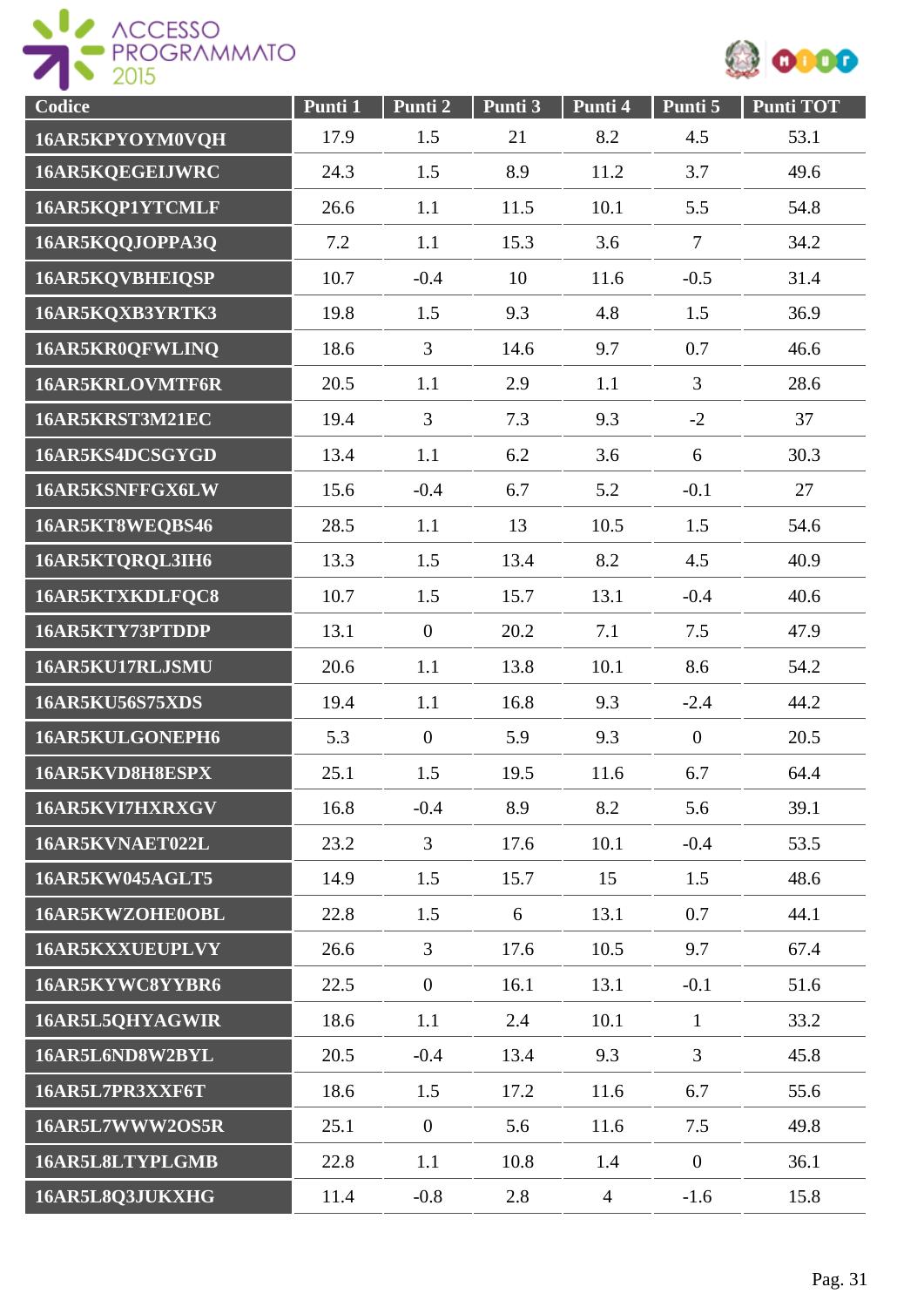

| Codice                 | Punti 1 | Punti 2          | Punti 3 | Punti 4 | Punti 5        | <b>Punti TOT</b> |
|------------------------|---------|------------------|---------|---------|----------------|------------------|
| 16AR5L8T16YT3KW        | 22.8    | $\overline{3}$   | 13.4    | 5.9     | 10.1           | 55.2             |
| 16AR5LAEJKZMGLU        | 12.2    | 1.5              | 1.7     | 6.7     | $-1.2$         | 20.9             |
| 16AR5LB74YEORBY        | 8       | 1.5              | 18      | 10.5    | $-1.6$         | 36.4             |
| 16AR5LBHLCFH2NK        | 24.7    | 1.5              | 10.4    | 13.1    | 10.1           | 59.8             |
| 16AR5LBIORE1CPM        | 5.7     | $-0.4$           | 4.3     | 7.4     | $-3.2$         | 13.8             |
| 16AR5LBZJWRCZ8V        | 22.4    | 1.5              | 18.7    | 11.6    | $-0.1$         | 54.1             |
| 16AR5LCCAIZCPWM        | 11.1    | 1.5              | 11.1    | 11.6    | $-0.8$         | 34.5             |
| 16AR5LCI6YZSJWG        | 15.6    | $\overline{0}$   | 17.2    | 6.7     | $-0.4$         | 39.1             |
| 16AR5LCXA5R04US        | 16.8    | $-0.4$           | 2.9     | 7.5     | $\overline{0}$ | 26.8             |
| 16AR5LD5WQS2NEB        | 19.4    | 1.5              | 3.3     | 8.6     | 1.8            | 34.6             |
| <b>16AR5LDCREEQTLL</b> | 21.7    | $-0.8$           | 11.5    | 5.9     | $\overline{0}$ | 38.3             |
| 16AR5LE17ZU4OJY        | 14.1    | 1.5              | 3.3     | 6.7     | 3              | 28.6             |
| 16AR5LGUQJUJIR1        | 5.9     | 1.1              | 8.2     | 8.2     | 2.2            | 25.6             |
| 16AR5LGZOXNMS6P        | 13.1    | $\mathbf{0}$     | 8.2     | 9.7     | $\overline{0}$ | 31               |
| 16AR5LHL65KQPKQ        | 24.7    | 1.5              | 13.8    | 10.1    | 4.5            | 54.6             |
| 16AR5LIS6INSDGT        | 17.1    | $\overline{3}$   | 11.5    | 7.8     | 1.8            | 41.2             |
| 16AR5LJRCO0HQYV        | 17.2    | $-0.4$           | 14.2    | 7.8     | 0.7            | 39.5             |
| 16AR5LK2XFVOJYR        | 7.6     | $-0.4$           | 8.5     | 5.5     | $-1.2$         | 20               |
| 16AR5LKXAIGAIXN        | 17.1    | 1.5              | 15.7    | 5.5     | 2.2            | 42               |
| 16AR5LLBKLGW7CY        | 11.8    | 1.5              | $-4$    | 2.1     | 2.5            | 13.9             |
| 16AR5LLRFNCGOLN        | 18.6    | 1.1              | 13.4    | 13.1    | 2.1            | 48.3             |
| 16AR5LM7AK8FCZQ        | 14.2    | 1.5              | 2.6     | 9.7     | $-0.4$         | 27.6             |
| 16AR5LMSH8YD6YJ        | 23.6    | $\overline{3}$   | 18.7    | 11.6    | $\overline{0}$ | 56.9             |
| 16AR5LND8OKPWM1        | 15.2    | 1.5              | 11.1    | 7.8     | $-1.3$         | 34.3             |
| <b>16AR5LNYX6PFOUS</b> | 7.7     | $\overline{3}$   | 2.4     | 9.3     | 1.8            | 24.2             |
| 16AR5LO48OU4AFS        | 9.9     | 1.5              | 3.5     | 2.1     | $-0.5$         | 16.5             |
| 16AR5LOKRUHUKYO        | 13.7    | 1.1              | 14.6    | 10.1    | 3.7            | 43.2             |
| 16AR5LOVKFTWUOC        | 8.6     | $\mathbf{0}$     | 7.5     | 8.2     | $-0.8$         | 23.5             |
| 16AR5LPPQBLJZNR        | 24.3    | 1.1              | 12.3    | 13.1    | $-1.7$         | 49.1             |
| 16AR5LQ7OK6JSOM        | 17.5    | 1.5              | 8.9     | 15      | 2.2            | 45.1             |
| 16AR5LQOFCRNI0F        | 1.1     | $\boldsymbol{0}$ | 10.5    | 9.7     | 2.2            | 23.5             |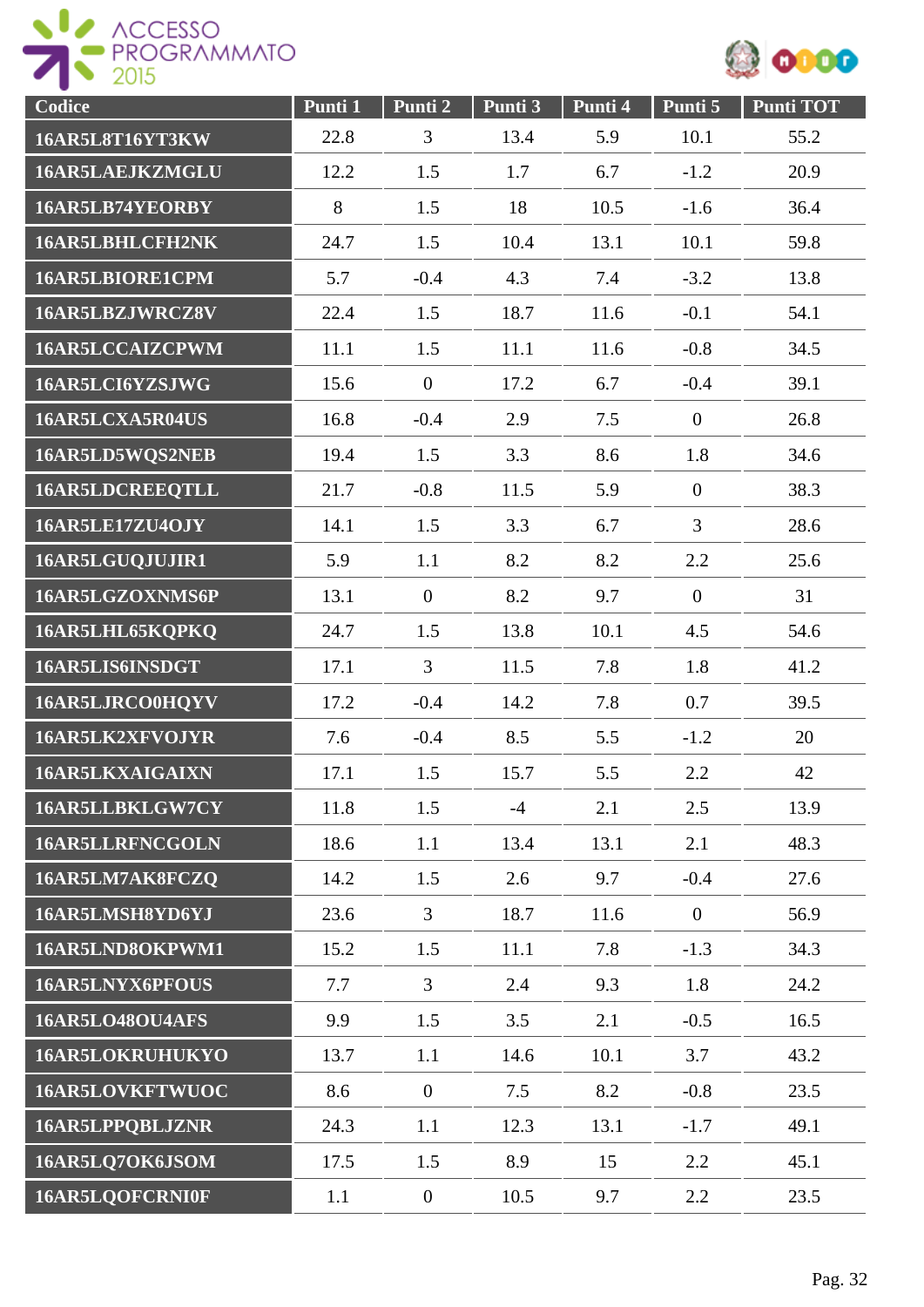



| Codice                 | Punti 1 | Punti 2        | Punti 3 | Punti 4 | Punti 5        | <b>Punti TOT</b> |
|------------------------|---------|----------------|---------|---------|----------------|------------------|
| 16AR5LR5DSNSHD4        | 23.2    | 1.1            | 15.3    | 7.8     | 1.4            | 48.8             |
| 16AR5LSTOKCTSBS        | 18.7    | 1.5            | 20.6    | 9.3     | 1.5            | 51.6             |
| 16AR5LUGNSYM8SH        | 17.1    | 1.1            | 17.2    | 5.9     | $\overline{4}$ | 45.3             |
| 16AR5LUGW1AEEGA        | 22.8    | 1.5            | 10.4    | 5.2     | 0.7            | 40.6             |
| 16AR5LUJAOQLAQM        | 24.3    | $\overline{0}$ | 19.5    | 9.7     | 12             | 65.5             |
| 16AR5LUMISF1IJH        | 11.8    | 1.5            | 15.3    | 9.7     | 0.7            | 39               |
| <b>16AR5LURFJVCWPK</b> | 20.5    | 1.1            | 1.7     | 5.9     | 1.4            | 30.6             |
| 16AR5LUVQ80N0EV        | 12.6    | 1.5            | 21      | 5.9     | 0.7            | 41.7             |
| 16AR5LV5MQJJ1JS        | 21.3    | 1.5            | 8.2     | 6.3     | $-0.4$         | 36.9             |
| 16AR5LVPWYFGKT1        | 24.3    | $-0.8$         | 0.9     | 11.6    | 6.7            | 42.7             |
| 16AR5LW1GYTWWSN        | 7.6     | $-0.8$         | 1.7     | 8.2     | 0.6            | 17.3             |
| 16AR5LXIO4DHUPD        | 8.9     | 1.5            | 2.5     | 11.2    | 12             | 36.1             |
| 16AR5M1R8VLZFUZ        | 16      | 1.5            | 15.3    | 8.2     | 2.6            | 43.6             |
| 16AR5M57JKO6QBE        | 21.3    | 1.5            | 12.3    | 10.1    | 7.5            | 52.7             |
| 16AR5MA5FUOZA3H        | 24.3    | 1.1            | 12.3    | 9.3     | $-1.2$         | 45.8             |
| 16AR5MACQGSNORE        | 8.8     | 1.5            | 16.5    | 8.2     | $\overline{3}$ | 38               |
| 16AR5MADQBV5I2G        | 21.3    | $-0.4$         | 14.2    | 7.8     | 3.7            | 46.6             |
| 16AR5MAI61BYMTL        | 4.3     | 1.5            | 4.8     | 6.7     | 2.6            | 19.9             |
| 16AR5MAILTDKVZO        | 2.3     | $-0.4$         | 5.4     | 7.4     | 1.4            | 16.1             |
| 16AR5MAR2UYDY0N        | 16.7    | 1.5            | 11.5    | 13.1    | 5.6            | 48.4             |
| 16AR5MAYN0FY4PS        | 13.3    | 1.5            | 7.4     | 11.6    | 2.6            | 36.4             |
| 16AR5MB3GOSCOTV        | 25.5    | 1.5            | 18      | 4.1     | 13.5           | 62.6             |
| 16AR5MDNYD6UH6O        | 16.8    | 1.5            | 12.3    | 10.1    | $\mathfrak{Z}$ | 43.7             |
| 16AR5ME0G6RJTXL        | 24.3    | 1.1            | 15.3    | 11.2    | $-0.5$         | 51.4             |
| 16AR5MF4D6ADO7G        | 22.4    | $\mathfrak{Z}$ | 13      | 15      | 4.4            | 57.8             |
| 16AR5MFTM6WTSKC        | 24      | 1.5            | 12.3    | 9.7     | 6.7            | 54.2             |
| 16AR5MGALOLX5UI        | 20.9    | 1.1            | 12.6    | 11.6    | 0.7            | 46.9             |
| 16AR5MGJIEJIXDG        | 11.9    | $-0.4$         | 1.4     | 10.1    | 2.6            | 25.6             |
| 16AR5MGYWWKRPLL        | 23.2    | 1.5            | 11.2    | 8.2     | 7.4            | 51.5             |
| 16AR5MHOBOV6UVX        | 21.7    | 1.5            | 3.2     | 7.5     | $\mathfrak{Z}$ | 36.9             |
| 16AR5MIELZJQZYA        | 10.4    | 1.5            | 10      | 13.1    | 1.5            | 36.5             |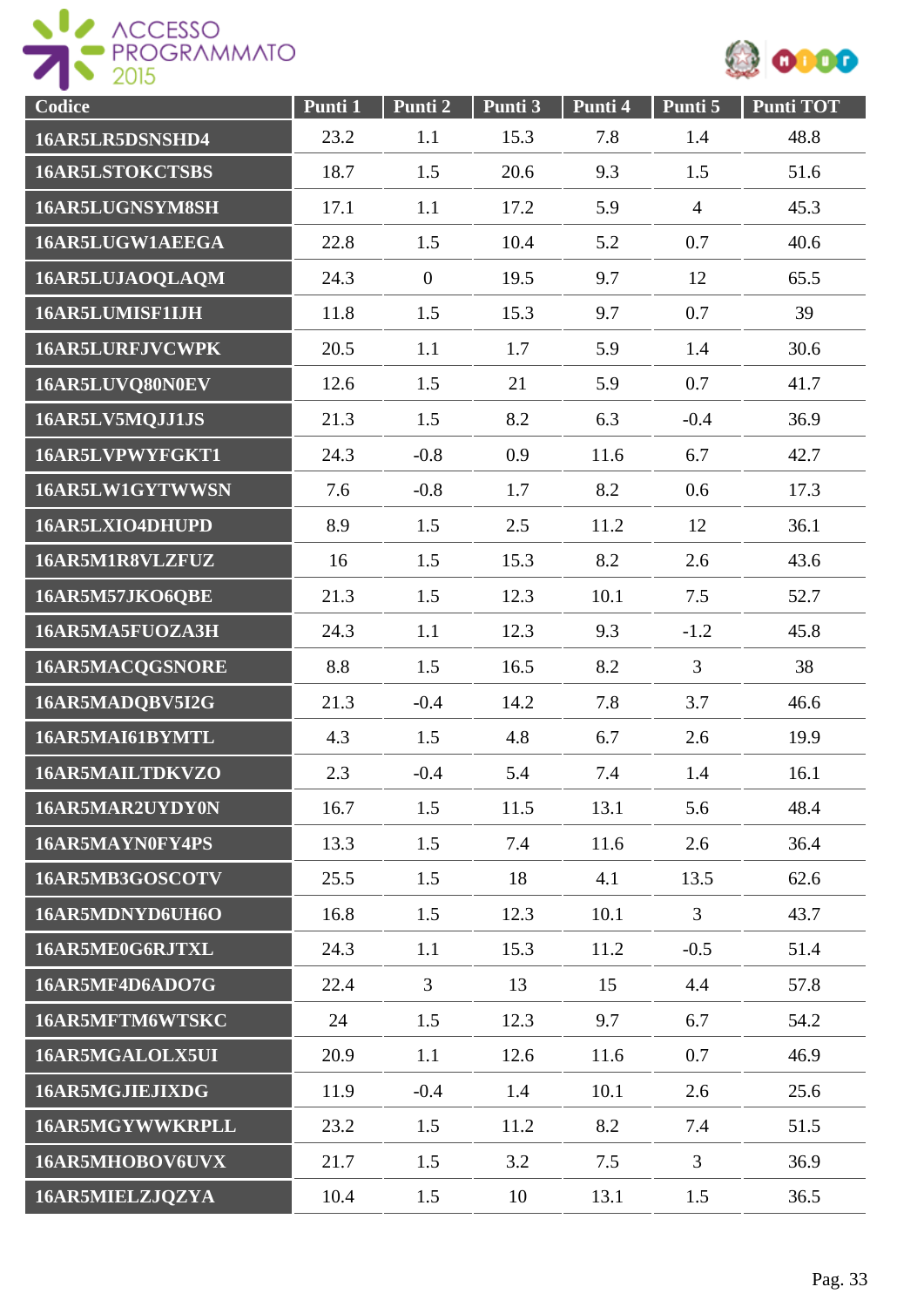



| Codice                 | Punti 1 | Punti 2          | Punti 3 | Punti 4 | Punti 5          | <b>Punti TOT</b> |
|------------------------|---------|------------------|---------|---------|------------------|------------------|
| 16AR5MJNTHMFQA4        | 14.8    | $-0.8$           | 16.8    | 10.1    | 0.7              | 41.6             |
| 16AR5MJSARZLAU8        | 14.8    | 1.1              | 6.9     | 7.4     | 2.8              | 33               |
| 16AR5MLS7AHYT6O        | 9.3     | 1.5              | 11.6    | 12      | $\boldsymbol{0}$ | 34.4             |
| 16AR5MLYFNYUE3O        | 9.9     | 3                | 18.3    | 8.6     | $\boldsymbol{0}$ | 39.8             |
| 16AR5MN3TK6NOKY        | 24.3    | 1.5              | 10      | 11.2    | $\mathbf{1}$     | 48               |
| 16AR5MNPJOBDTYP        | 22.8    | 1.1              | 13.5    | 7.4     | 5.6              | 50.4             |
| 16AR5MNRQ465QDV        | 19      | 1.5              | 17.2    | 11.2    | $\mathbf{1}$     | 49.9             |
| 16AR5MNTGS0QLRA        | 16.4    | 1.5              | 13.1    | 7.1     | 5.6              | 43.7             |
| 16AR5MO8HIMYYKC        | 21.7    | 1.5              | 9.7     | 10.5    | 10.1             | 53.5             |
| 16AR5MOIONJO4JZ        | 28.1    | 1.1              | 15.3    | 9.7     | 2.6              | 56.8             |
| 16AR5MOSKDZX11S        | 22.4    | $-0.8$           | 15.3    | 10.1    | $-0.1$           | 46.9             |
| 16AR5MP6PLJ8ZQJ        | 17.9    | $\overline{3}$   | 17.6    | 6.7     | 4.1              | 49.3             |
| 16AR5MPZ4NPPWEP        | 22.8    | 1.1              | 18.3    | 13.1    | 3.7              | 59               |
| 16AR5MQXBJFZ64C        | 23.2    | 1.5              | 14.6    | 11.2    | 6.3              | 56.8             |
| 16AR5MRE58CQVEJ        | 22.8    | 1.5              | 10.8    | 13.5    | 4.4              | 53               |
| 16AR5MRYYHXWDFH        | 20.2    | 1.5              | 16.5    | 12      | 1.5              | 51.7             |
| 16AR5MSHUIGNOXR        | 13.3    | 1.5              | 4.3     | 5.9     | 2.5              | 27.5             |
| 16AR5MSYLYSARZZ        | 24.7    | $\overline{3}$   | 2.8     | 11.6    | 1.1              | 43.2             |
| 16AR5MTQG8HCV2G        | 13.3    | 3                | 7.7     | 7.4     | $\boldsymbol{0}$ | 31.4             |
| 16AR5MUEAQK2YMI        | 13.8    | 1.5              | 11.2    | 13.5    | 4.1              | 44.1             |
| 16AR5MUFDYABVJJ        | 16      | 1.5              | 13.4    | 5.2     | 5.6              | 41.7             |
| 16AR5MUI08EHOC0        | $-0.3$  | 1.1              | 7.4     | 11.6    | $-1.6$           | 18.2             |
| 16AR5MW773BX782        | 20.9    | 1.5              | 14.2    | 9.3     | 0.7              | 46.6             |
| 16AR5MWOPC1GQOO        | 22.8    | $-0.4$           | 12.3    | 13.5    | 5.2              | 53.4             |
| 16AR5MWTSO0ARQA        | 19.4    | 1.5              | 8.9     | 10.1    | 8.2              | 48.1             |
| 16AR5MXAONSVICQ        | 19.8    | $\boldsymbol{0}$ | 1.4     | 9.7     | $\overline{4}$   | 34.9             |
| 16AR5MXZ7VODL1T        | 15.6    | 1.1              | $-0.8$  | 4.8     | 1.1              | 21.8             |
| 16AR5MYAJUCDS3W        | 16.4    | 1.1              | 11.2    | 3.3     | $-1.6$           | 30.4             |
| 16AR5MYDOOHCIA7        | 5.9     | $-0.8$           | 8.9     | 10.1    | $-0.5$           | 23.6             |
| <b>16AR5MYSPHDRKAS</b> | 18.6    | 3                | 22.1    | 15      | $\mathbf{1}$     | 59.7             |
| 16AR5MZLIVHWMQR        | 17.5    | $-0.4$           | 12      | 3.3     | $-0.4$           | 32               |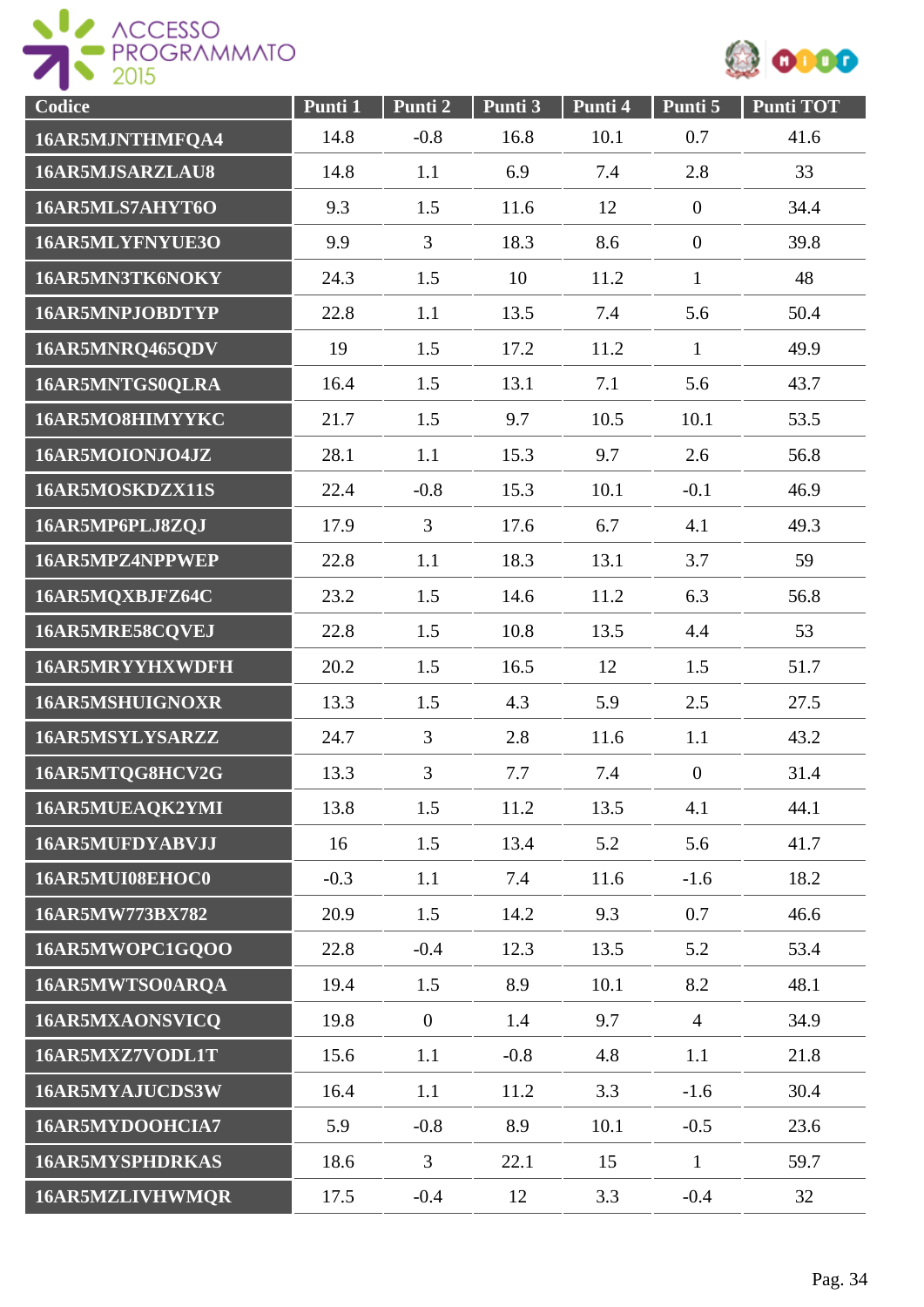



| Codice                 | Punti 1 | Punti 2          | Punti 3 | Punti 4 | Punti 5          | <b>Punti TOT</b> |
|------------------------|---------|------------------|---------|---------|------------------|------------------|
| <b>16AR5N0ETAORFKO</b> | 18.6    | $-0.4$           | 15.7    | 5.9     | 6.3              | 46.1             |
| 16AR5N0R1T1KTLL        | 3.7     | $\boldsymbol{0}$ | 8.1     | 8.2     | $-0.4$           | 19.6             |
| 16AR5N1IKDGXKZ5        | 16      | 1.5              | 4.8     | 10.5    | 1.1              | 33.9             |
| 16AR5N2EZQOBFOX        | 10.7    | 1.1              | 3.9     | 6.7     | $-0.1$           | 22.3             |
| 16AR5N4YOIJMWEO        | 17.1    | 1.1              | 5.1     | 11.2    | $\mathbf{1}$     | 35.5             |
| 16AR5N5MQ0SXJDW        | 24.7    | 1.5              | 21      | 10.1    | 8.2              | 65.5             |
| 16AR5N5OTUNXAQ7        | 20.9    | 3                | 13.4    | 7.4     | 0.2              | 44.9             |
| 16AR5N7CDAQXK1E        | 8.5     | 1.5              | 5.8     | 11.2    | 5.9              | 32.9             |
| 16AR5N7JJSHFFGY        | 17.9    | $\overline{3}$   | 11.2    | 7.1     | $\overline{0}$   | 39.2             |
| 16AR5N8Q8TQTOQG        | 19.4    | 1.5              | 10.8    | 7.5     | 1.1              | 40.3             |
| 16AR5NAIFUGE5I4        | 19      | 1.5              | 15.3    | 8.2     | 2.2              | 46.2             |
| 16AR5NBU2J1KFHF        | 26.6    | $\overline{3}$   | 20.2    | 13.1    | 0.6              | 63.5             |
| <b>16AR5NBWPRJBHFG</b> | 18.3    | 1.5              | 16.1    | 7.1     | 5.2              | 48.2             |
| 16AR5NEDA7OX1TO        | 17.1    | $-0.4$           | 13.4    | 9.7     | $-0.9$           | 38.9             |
| 16AR5NEJIQ5OPBA        | 18.6    | 1.1              | 6.9     | 13.1    | 2.9              | 42.6             |
| 16AR5NEKALAWJCO        | 5.2     | 1.5              | 6.3     | 10.1    | 3.7              | 26.8             |
| 16AR5NF6QXMGTN5        | 19.4    | 3                | 10      | 8.6     | $\boldsymbol{0}$ | 41               |
| 16AR5NFIOI67KI8        | 13.7    | 3                | 20.6    | 4.4     | $-0.4$           | 41.3             |
| 16AR5NFMALVVL5V        | 13.3    | 1.5              | 4.7     | 10.1    | $\boldsymbol{0}$ | 29.6             |
| <b>16AR5NHII210V5A</b> | 23.6    | 1.5              | 10.8    | 4.4     | $\overline{0}$   | 40.3             |
| 16AR5NHQICSLIDJ        | 16      | 1.5              | 11.6    | 11.2    | 3.7              | 44               |
| 16AR5NI5OGPWONO        | 12.6    | 3                | 11.2    | 6.7     | 1.1              | 34.6             |
| 16AR5NI7FQJ1H02        | 25.1    | 1.5              | 15.7    | 8.6     | $-0.8$           | 50.1             |
| 16AR5NIZPS4AIGE        | 4.1     | 1.5              | 4.1     | 7.4     | $-0.4$           | 16.7             |
| 16AR5NJ0USUFBDP        | 11.8    | $\overline{3}$   | 9.2     | 5.9     | 0.6              | 30.5             |
| 16AR5NJNAUGCEGK        | 10.1    | 1.1              | 8.9     | 9.7     | 0.3              | 30.1             |
| 16AR5NK0PDDKHIP        | 24.7    | 1.1              | 14.5    | 10.1    | 1.4              | 51.8             |
| 16AR5NLCO0IN4MD        | 17.5    | $\overline{3}$   | 15.7    | 6.3     | 7.4              | 49.9             |
| <b>16AR5NM4OJ7OVI0</b> | 18.3    | $\overline{0}$   | 18      | 6.7     | 7.5              | 50.5             |
| 16AR5NMRGIS2DSB        | 11.5    | $\overline{0}$   | 13.8    | 11.2    | 5.6              | 42.1             |
| 16AR5NMYJFODKHY        | 9.3     | $\mathbf{0}$     | 5.9     | $-1.6$  | 4.1              | 17.7             |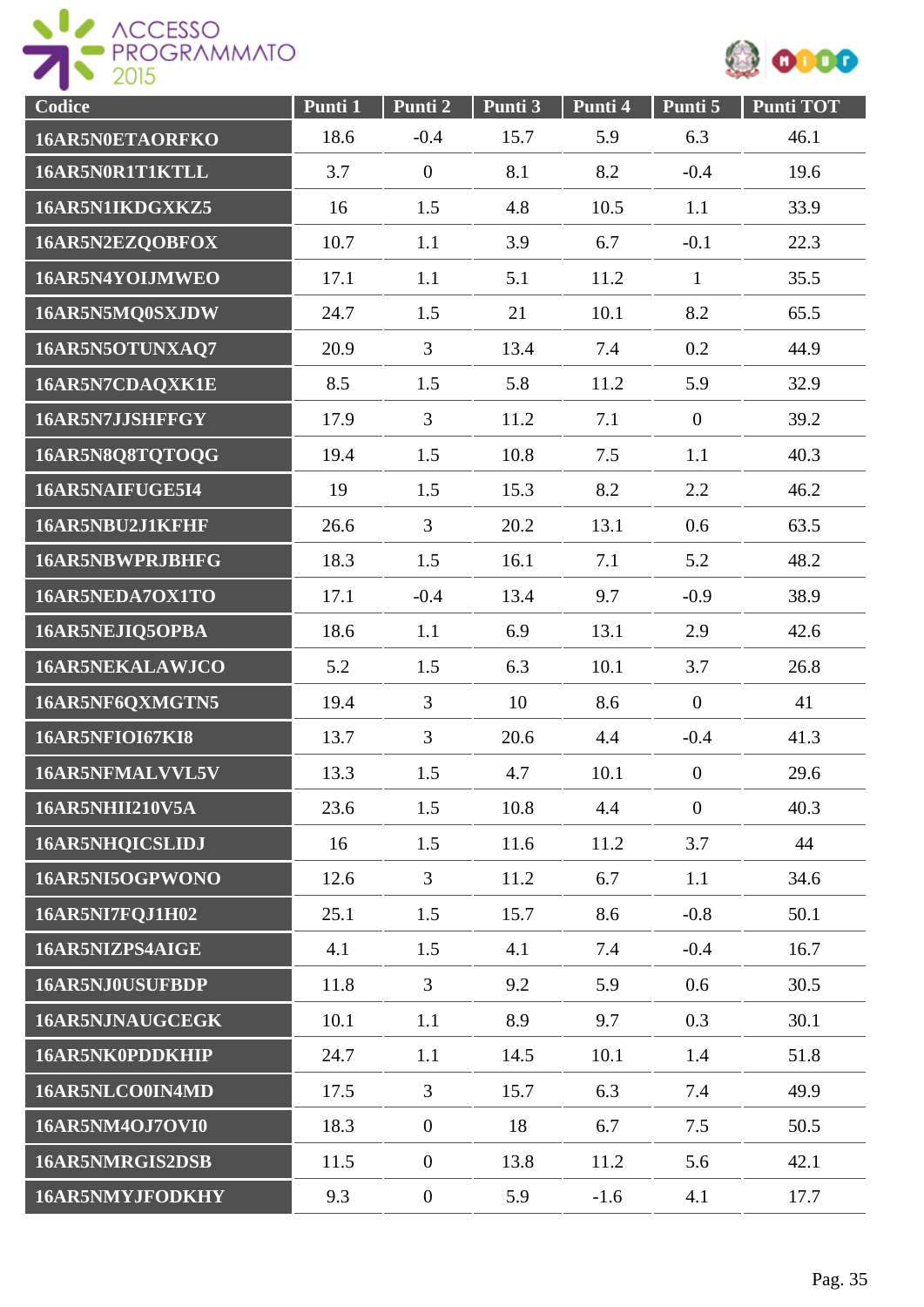

| Codice                 | Punti 1 | Punti 2          | Punti 3 | Punti 4 | Punti 5          | Punti TOT |
|------------------------|---------|------------------|---------|---------|------------------|-----------|
| 16AR5NO1YWMCICB        | 16.4    | 1.5              | 6.6     | 5.9     | $\mathbf{1}$     | 31.4      |
| 16AR5NOBGENSOPU        | 20.5    | $-0.4$           | 12.3    | 11.6    | 2.2              | 46.2      |
| 16AR5NOL5FYQ8E5        | 18.6    | 1.5              | 4.7     | 9.3     | 2.9              | 37        |
| 16AR5NOO5ONEDV4        | 24      | 1.5              | 17.6    | 9       | 7.1              | 59.2      |
| <b>16AR5NOSTLNWOAD</b> | 24.3    | 3                | 8.1     | 9.7     | $\mathbf{1}$     | 46.1      |
| 16AR5NOYOBNHJKP        | 22.8    | 1.5              | 4.7     | 6.7     | $-0.4$           | 35.3      |
| 16AR5NQMWO6CGV4        | 21.3    | 1.5              | 15.3    | 4.8     | $\mathbf{0}$     | 42.9      |
| 16AR5NR1Q0SSHWQ        | 13.7    | 1.5              | 4.4     | 11.2    | 4.5              | 35.3      |
| 16AR5NR3KFF0PJO        | 17.9    | 1.1              | 16.8    | 11.6    | 4.4              | 51.8      |
| 16AR5NS6MY74RWT        | 12.7    | 1.5              | 16.1    | 6.3     | 1.5              | 38.1      |
| 16AR5NSDSFX1JRH        | 11      | 1.1              | 0.1     | 3.6     | $-1$             | 14.8      |
| 16AR5NSDVIRAKGS        | 14.5    | 1.1              | 15.7    | 8.6     | $\overline{0}$   | 39.9      |
| 16AR5NTBAE7JT6F        | 11.2    | $\mathbf{0}$     | 5.9     | 7.8     | $\overline{0}$   | 24.9      |
| 16AR5NTI76MDO6H        | 24.3    | 3                | 18.3    | 13.5    | 6.6              | 65.7      |
| 16AR5NTUO71XVVX        | 8.8     | 1.1              | 1.7     | 7.4     | $-0.5$           | 18.5      |
| 16AR5NUAL6LJFUS        | 16.1    | 1.5              | 17.6    | 2.5     | $\boldsymbol{0}$ | 37.7      |
| 16AR5NUYZB1KTJ8        | 18.7    | 3                | 16.1    | 15      | 1.5              | 54.3      |
| 16AR5NV1R5SUQET        | 18.3    | 1.1              | 0.6     | 8.2     | $-0.8$           | 27.4      |
| 16AR5NV5VOEKGZH        | 23.2    | 1.5              | 14.2    | 4.8     | 2.2              | 45.9      |
| 16AR5NVFOWFMGU6        | 14.1    | 3                | 3.9     | 5.9     | $-1.7$           | 25.2      |
| 16AR5NW2MM8UGBA        | 0.7     | $\boldsymbol{0}$ | 3.3     | 5.9     | $\overline{4}$   | 13.9      |
| 16AR5NWH1WE0JIJ        | 28.1    | 1.1              | 19.5    | 13.1    | 3.3              | 65.1      |
| 16AR5NXZ3FUHSHL        | 22.1    | 1.1              | 15.7    | 6.3     | $-0.1$           | 45.1      |
| 16AR5NY1X0P2A1T        | 25.5    | $-0.4$           | 18      | 12      | 7.8              | 62.9      |
| 16AR5NYFE2WNKQK        | 19.8    | 1.5              | 12.7    | 9.3     | 3.3              | 46.6      |
| <b>16AR5O07SV4Y5FF</b> | 16.4    | 1.5              | 8.1     | 6.3     | 7.1              | 39.4      |
| 16AR5O0IRZAFDED        | 11      | $-0.8$           | $-4.5$  | 11.2    | 0.9              | 17.8      |
| 16AR5O0QCH0J5B6        | 24.3    | 1.5              | 17.6    | 8.2     | 9                | 60.6      |
| 16AR5O2GPTFZH5L        | 22.8    | $\mathbf{0}$     | 9       | 8.6     | $\overline{0}$   | 40.4      |
| 16AR5O2NLFUW2A1        | 6.7     | 1.1              | 19.1    | 11.2    | 4.8              | 42.9      |
| 16AR5O2QZWPFXII        | 26.2    | $-0.8$           | 7.4     | 11.2    | $-0.5$           | 43.5      |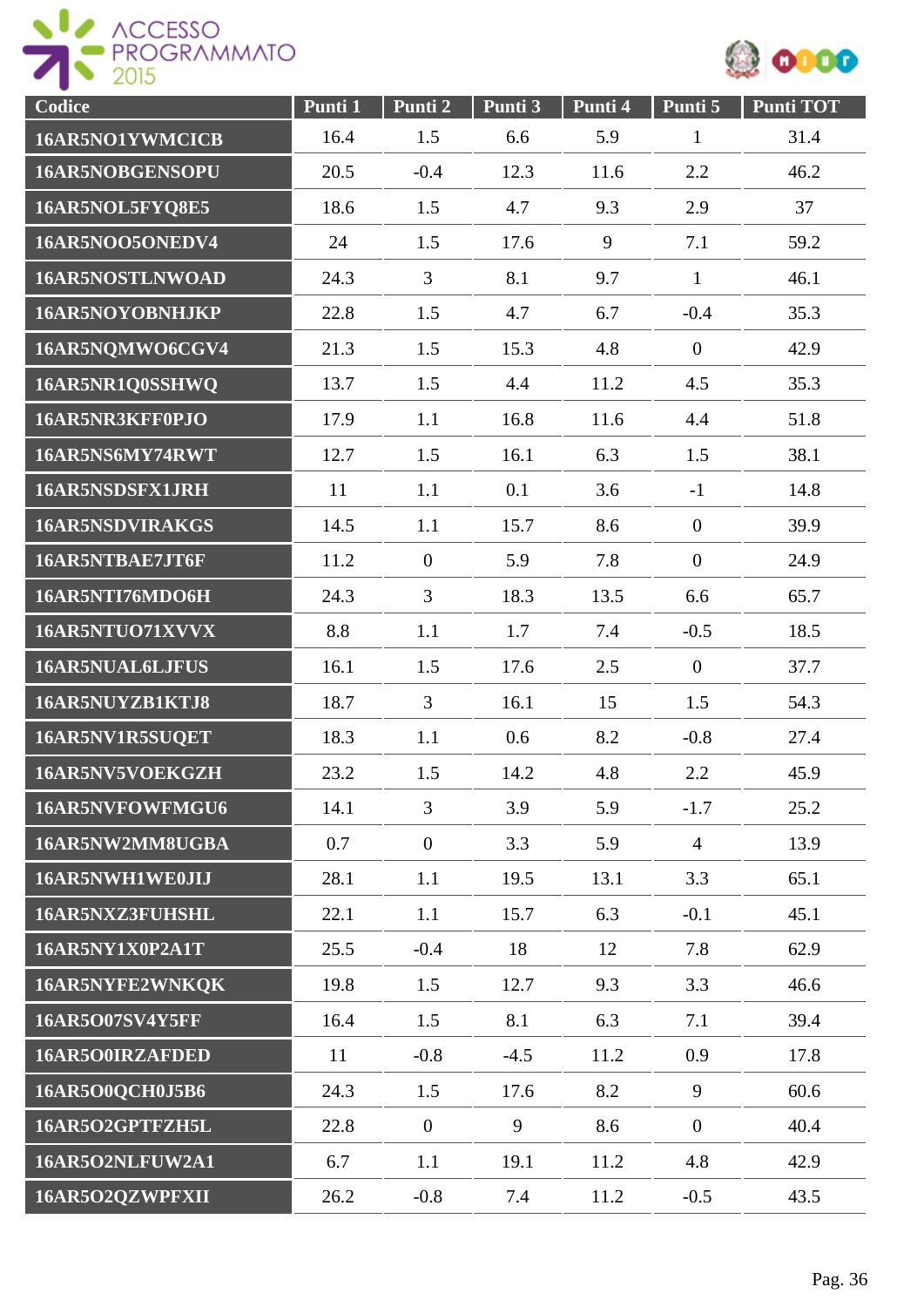



| Codice                 | Punti 1 | Punti 2          | Punti 3 | Punti 4 | Punti 5      | <b>Punti TOT</b> |
|------------------------|---------|------------------|---------|---------|--------------|------------------|
| 16AR5O3NE0DGNCH        | 11.1    | 1.5              | 4.8     | 8.2     | $-1.6$       | 24               |
| 16AR5O3YGAEWXF8        | 13.7    | 1.5              | 13.8    | 10.1    | 0.3          | 39.4             |
| 16AR5O4R5MEYXMR        | 22.1    | 1.5              | 12      | 12      | 7.1          | 54.7             |
| 16AR5O4T5XWMDDO        | 23.2    | 1.5              | 5.2     | 6.7     | $-1.2$       | 35.4             |
| 16AR5O5D4Y5NQAS        | 24.3    | 1.5              | 11.2    | 7.1     | 2.6          | 46.7             |
| 16AR5O5ODDB3WYI        | 5.7     | 1.1              | 11.1    | 9.3     | $-0.4$       | 26.8             |
| 16AR5O6MS3C6CDB        | 19.8    | 1.1              | 1.4     | 7.8     | $-0.8$       | 29.3             |
| 16AR5O7DOUCUGHL        | 20.5    | 1.1              | 11.5    | 11.2    | $-0.2$       | 44.1             |
| 16AR5O7XKLYZFTL        | 19.4    | 1.5              | 10.8    | 7.4     | 2.2          | 41.3             |
| <b>16AR5O84BEWH3N6</b> | 20.5    | $-0.8$           | 13.8    | 11.6    | $-1.6$       | 43.5             |
| 16AR5O8FTB8GGLV        | 8.8     | 1.1              | 2.9     | $-1.7$  | 2.2          | 13.3             |
| 16AR5O8YORQQD3O        | 21.3    | $-0.4$           | 17.6    | 8.2     | $\mathbf{0}$ | 46.7             |
| 16AR5OAWVIWCGY8        | 24.7    | $-0.8$           | 18.3    | 15      | 6.3          | 63.5             |
| <b>16AR5OAXCWLARHV</b> | 22.8    | 1.5              | 7.4     | 11.2    | $-1.3$       | 41.6             |
| 16AR5OBHVPOR0FI        | 19.8    | $\overline{0}$   | 14.2    | 8.2     | $-0.4$       | 41.8             |
| 16AR5OBYOGFMUBZ        | 17.1    | 3                | 11.1    | 13.1    | 1.8          | 46.1             |
| 16AR5OBZNCJTWKA        | 14.9    | $\overline{0}$   | 10.8    | 4.1     | 1.5          | 31.3             |
| 16AR5OCN1JCORFK        | 24.3    | 1.1              | 12.7    | 11.6    | 3.3          | 53               |
| <b>16AR5OCNBO62Y28</b> | 16      | 3                | 6.2     | 9.3     | 4.5          | 39               |
| 16AR5OCPGSYCL2P        | 21.7    | 1.5              | 14.6    | 5.2     | 5.2          | 48.2             |
| 16AR5OD6A6YP2WT        | 12.6    | 1.5              | 1.8     | 9.7     | 2.2          | 27.8             |
| 16AR5ODZWSNCJPM        | 17.1    | $\overline{0}$   | 15.7    | 13.1    | 7.1          | 53               |
| 16AR5OEMF3ULIYZ        | 5.9     | $\overline{0}$   | $-0.4$  | 10.5    | 6            | 22               |
| 16AR5OF5ZUWOYUZ        | 23.6    | 1.1              | 22.5    | 5.2     | 6.7          | 59.1             |
| 16AR5OFBG4BV8OD        | 26.6    | 1.5              | 16.8    | 8.2     | 6.3          | 59.4             |
| 16AR5OFTMX8FAX0        | 22.1    | 1.5              | 17.6    | 7.1     | 3            | 51.3             |
| 16AR5OH0OV0OUGW        | 19.1    | 1.5              | 15      | 6.7     | 1.5          | 43.8             |
| 16AR5OHBLWORYNQ        | 19.8    | 1.1              | 14.6    | 12      | 2.5          | 50               |
| 16AR5OHOUNVB3QP        | 17.5    | $\overline{3}$   | 5.6     | 15      | 2.2          | 43.3             |
| 16AR5OHV4MIFRMR        | 22.8    | 1.5              | 13.8    | 9.7     | 3.6          | 51.4             |
| 16AR5OI23KRIDOU        | 15.2    | $\boldsymbol{0}$ | 18      | 13.5    | 1.1          | 47.8             |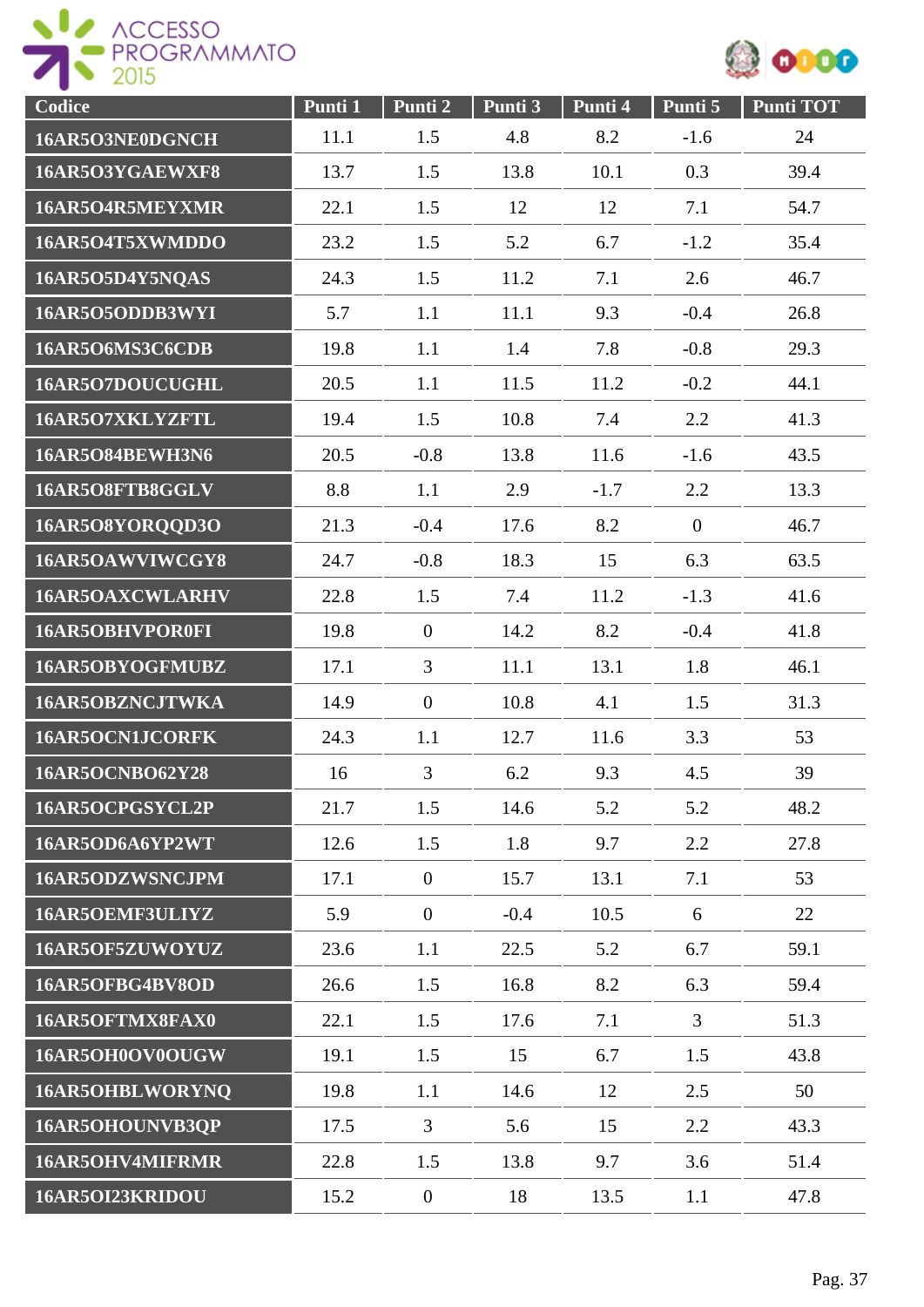



| Codice                 | Punti 1 | Punti 2        | Punti 3        | Punti 4        | Punti 5      | <b>Punti TOT</b> |
|------------------------|---------|----------------|----------------|----------------|--------------|------------------|
| 16AR5OIIG2TSHX1        | 22.4    | 3              | 18.7           | 11.2           | 1.5          | 56.8             |
| 16AR5OIUGEMQ3DF        | 11.8    | 1.5            | 15.3           | 11.6           | 2.2          | 42.4             |
| 16AR5OJHVOINEMA        | 19      | 1.5            | 7.8            | 10.5           | 1.5          | 40.3             |
| 16AR5OJOIZOZXYA        | 19.4    | 1.5            | 14.2           | $\overline{4}$ | 6.3          | 45.4             |
| <b>16AR5OLHZVU2I42</b> | 22.8    | 1.1            | $\overline{3}$ | 13.1           | 2.2          | 42.2             |
| 16AR5OLND7EGON3        | 17.1    | 1.1            | 13.4           | 11.2           | $-1.3$       | 41.5             |
| 16AR5OLNKR6MFZP        | 17.1    | 3              | 7.3            | 11.2           | 2.5          | 41.1             |
| 16AR5OLOCORKKCQ        | 14.8    | 1.5            | 3.9            | 8.6            | $\mathbf{1}$ | 29.8             |
| 16AR5OMEHTNOOTU        | 22.8    | 1.1            | 14.9           | 11.6           | $\mathbf{1}$ | 51.4             |
| 16AR5OMTSC2FZ0S        | 20.5    | 1.5            | 9.3            | 13.1           | 9.7          | 54.1             |
| 16AR5OMYQEXQCK4        | 24.7    | 3              | 14.5           | 6.3            | 12.7         | 61.2             |
| 16AR5ONRQPKSLQ7        | 20.9    | $\overline{3}$ | 10.7           | 7.8            | $-0.8$       | 41.6             |
| 16AR5ONWKWSOVWE        | 14.5    | 1.5            | $-1.7$         | 11.6           | 2.6          | 28.5             |
| 16AR5OO8OYEPWUF        | 24.7    | 1.5            | 10.5           | 11.6           | 6.7          | 55               |
| 16AR5OOQ4LUO8HM        | 6.7     | 1.5            | 9.3            | 6.7            | 1.1          | 25.3             |
| 16AR5OOTJ3NQV66        | 13.4    | 1.5            | 4.1            | 6.7            | 3            | 28.7             |
| 16AR5OOVKIFDBBQ        | 18.3    | 1.5            | 14.6           | 9.7            | 5.6          | 49.7             |
| 16AR5OP28ZINXJ2        | $-1.9$  | $-0.4$         | 3.6            | 5.9            | $-0.1$       | 7.1              |
| 16AR5OP3B6ACQKC        | 20.9    | 1.5            | 12.7           | 10.1           | $-0.8$       | 44.4             |
| <b>16AR5OPAVUSEAKE</b> | 19      | 1.5            | 12.3           | 5.9            | 4.8          | 43.5             |
| 16AR5OPRCOJ061V        | 21.3    | 1.5            | 17.6           | 12             | 7.1          | 59.5             |
| 16AR5OQ2WSJPCWV        | 26.2    | 1.5            | 15.3           | 9.3            | 5.5          | 57.8             |
| 16AR5OQBITPY8HL        | 19      | $\overline{3}$ | 20.6           | 11.6           | 0.6          | 54.8             |
| 16AR5OQCJOLI2RN        | 24.7    | 1.5            | 9.6            | 3.3            | 4.5          | 43.6             |
| 16AR5OQF5OBXAXR        | 17.5    | 1.1            | 14.2           | 7.4            | 3.7          | 43.9             |
| 16AR5OQL2TNMZBH        | 16      | 1.5            | 10.4           | 11.6           | $-0.8$       | 38.7             |
| 16AR5OQRZTH7RVY        | 16.4    | $-0.4$         | $\tau$         | 9.3            | $\mathbf{0}$ | 32.3             |
| 16AR5OQTH3GH7YA        | 13.3    | 3              | 10.7           | 7.4            | $-4$         | 30.4             |
| 16AR5OQUPNMA4YX        | 18.6    | 1.5            | 12.7           | 8.2            | 1.5          | 42.5             |
| 16AR5OR8MVOXBJI        | 10.4    | $\overline{0}$ | 8.1            | 8.6            | 1.1          | 28.2             |
| 16AR5OSCGFJ12WW        | 17.2    | $\overline{0}$ | 7.1            | 8.6            | 1.8          | 34.7             |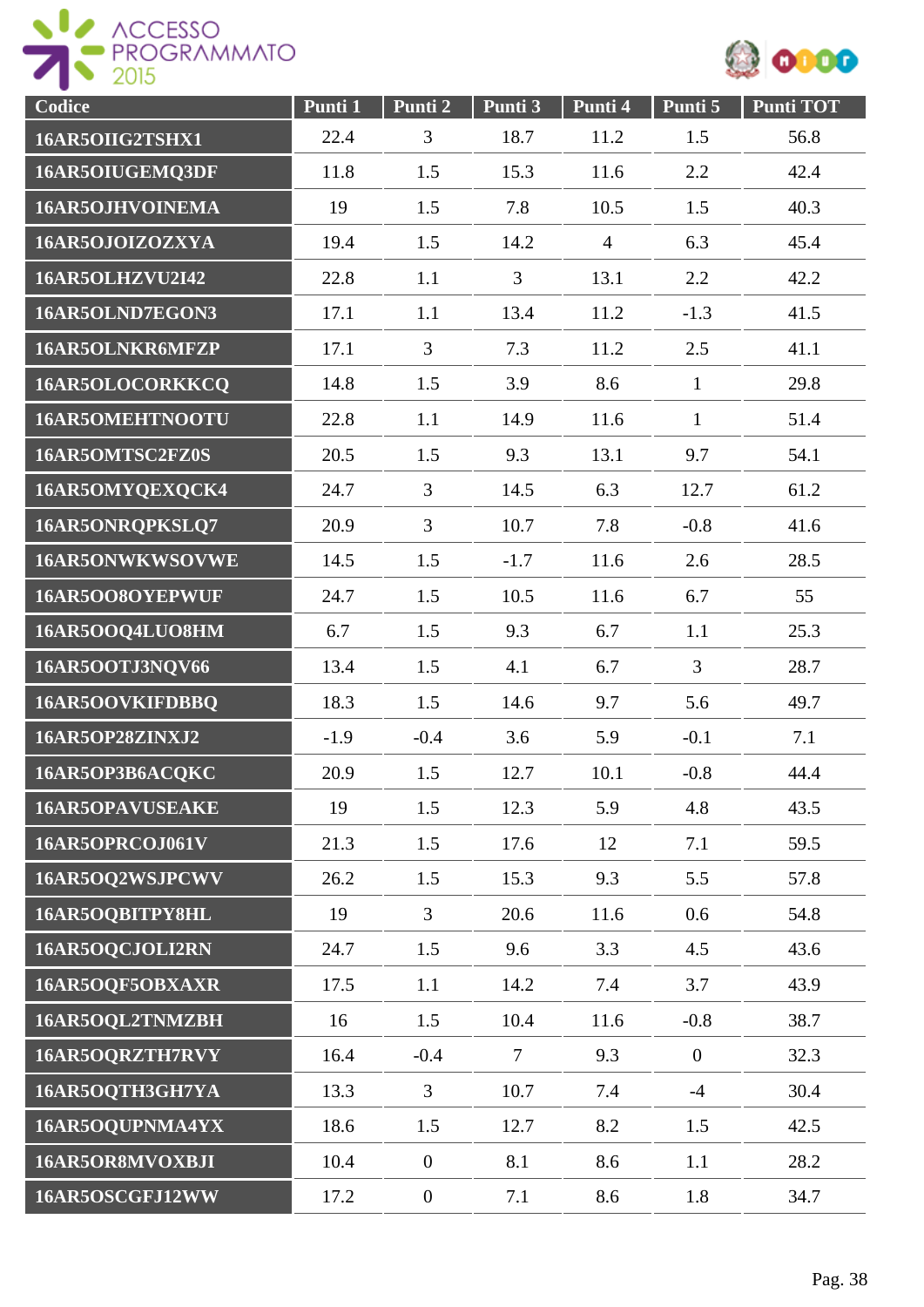



| Codice                 | Punti 1 | Punti 2          | Punti 3        | Punti 4        | Punti 5          | Punti TOT |
|------------------------|---------|------------------|----------------|----------------|------------------|-----------|
| 16AR5OSVY6RSOIA        | 19.8    | $\boldsymbol{0}$ | 8.9            | 12             | $-0.4$           | 40.3      |
| 16AR5OTHEWVL46G        | 11.9    | 1.1              | 11.9           | 3.6            | 2.2              | 30.7      |
| 16AR5OTTOWLBG5A        | $-0.4$  | $\overline{0}$   | $\mathbf{0}$   | 4.8            | 7.1              | 11.5      |
| 16AR5OTZ3GL23O4        | 17.5    | 1.5              | 15.7           | 8.2            | 1.1              | 44        |
| 16AR5OURQNOMSUO        | 14.1    | 1.1              | 2.1            | 5.5            | $\mathbf{1}$     | 23.8      |
| 16AR5OV0ABWDHAB        | 11      | $-0.8$           | 3.9            | $-0.2$         | 0.9              | 14.8      |
| 16AR5OVWVRCMQON        | 24.3    | 1.5              | 10.1           | 13.5           | 3                | 52.4      |
| 16AR5OWHY7D5TNW        | 19      | 1.1              | 15.3           | 9.7            | 7.8              | 52.9      |
| 16AR5OWW20SACSU        | 12.7    | $\overline{3}$   | 12.7           | 7.8            | $\overline{0}$   | 36.2      |
| 16AR5OZ6LHB53DD        | 11      | 1.5              | 12.7           | 13.1           | 0.3              | 38.6      |
| 16AR5OZETMKODPI        | 17.9    | $\overline{0}$   | 8.9            | 4.8            | 3.7              | 35.3      |
| 16AR5OZM4ID7ZEK        | 16.7    | 1.5              | 8.1            | 15             | 1.8              | 43.1      |
| 16AR5OZMOVKHBQC        | 5       | 1.5              | 11.1           | 11.6           | $\mathbf{1}$     | 30.2      |
| 16AR5OZQ6BAR8AU        | 17.2    | 1.5              | 16.5           | 11.6           | 11.2             | 58        |
| 16AR5OZYDC5OWNO        | 19      | 1.5              | 2.1            | 9.7            | 0.7              | 33        |
| 16AR5P1D2CQAWKG        | 11.6    | $\overline{0}$   | 11.6           | 7.5            | 1.5              | 32.2      |
| 16AR5P2C6MDLWTI        | 13.8    | 1.1              | 2.9            | 4.4            | 1.5              | 23.7      |
| 16AR5P2DYIIUQWK        | 24.7    | 1.1              | 22.1           | 12             | 6.3              | 66.2      |
| 16AR5P4JNB5TSJ7        | 16      | $\boldsymbol{0}$ | 4.5            | 10.1           | 1.5              | 32.1      |
| 16AR5P6SJALFUN7        | 19      | 1.1              | 9.7            | 5.9            | 3.7              | 39.4      |
| 16AR5P7AKVRX17N        | 19      | 1.5              | $-0.4$         | 13.1           | 0.7              | 33.9      |
| 16AR5P8SUBZUCOJ        | 14.8    | 1.5              | 7.3            | 5.9            | 0.6              | 30.1      |
| 16AR5PB1YC6LW7E        | 19.4    | $\overline{0}$   | 0.7            | 9.7            | 1.5              | 31.3      |
| 16AR5PBKTAKXV2Q        | 17.1    | 1.1              | 18.3           | 11.2           | 6.3              | 54        |
| <b>16AR5PCDNRLAOYR</b> | 26.2    | 1.1              | 14.9           | 13.1           | 1.4              | 56.7      |
| 16AR5PCRIQZWN8R        | 17.9    | $\overline{0}$   | $\overline{4}$ | 10.1           | $\overline{0}$   | 32        |
| 16AR5PD15KO7PLT        | 18.7    | 1.5              | $\mathbf{1}$   | $\overline{4}$ | 1.5              | 26.7      |
| 16AR5PDES7LHGIT        | 17.1    | $-0.4$           | 14.2           | 13.5           | 0.7              | 45.1      |
| 16AR5PE8WK7LWWC        | $-0.2$  | 1.1              | $-2.8$         | 6.3            | $-1.6$           | 2.8       |
| 16AR5PFBOXGBTCO        | 22.8    | 1.1              | 5.9            | 11.2           | $\mathbf{1}$     | 42        |
| 16AR5PG3MJHDTA6        | 15.2    | $-0.4$           | 2.9            | 1.4            | $\boldsymbol{0}$ | 19.1      |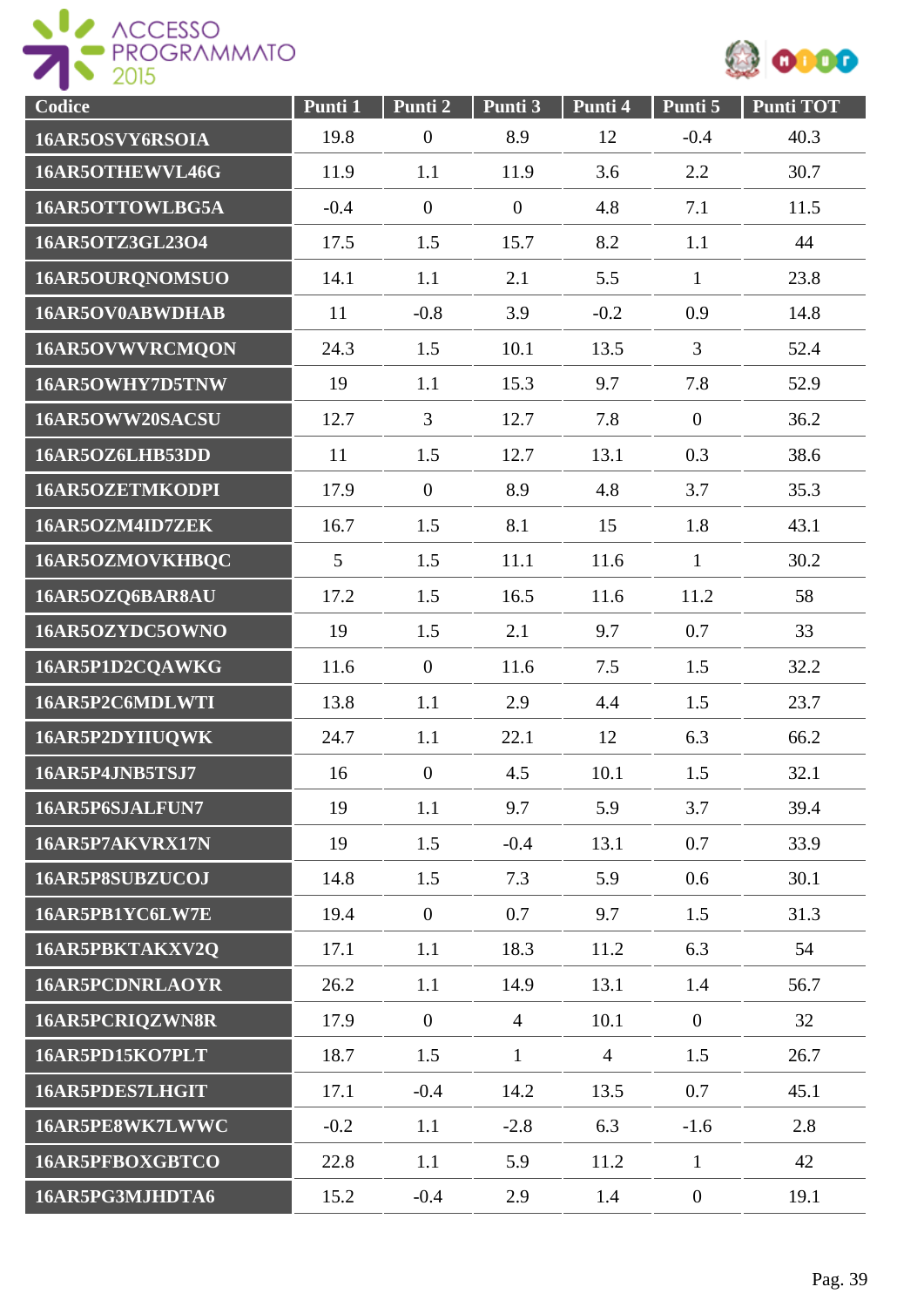



| Codice                 | Punti 1 | Punti 2        | Punti 3 | Punti 4        | Punti 5      | <b>Punti TOT</b> |
|------------------------|---------|----------------|---------|----------------|--------------|------------------|
| 16AR5PGERVEVJXD        | 21.7    | 1.5            | 15.7    | 8.2            | 7.1          | 54.2             |
| 16AR5PH6DJDEV3P        | 21.3    | 1.5            | 19.5    | 12             | 2.9          | 57.2             |
| 16AR5PHGCGH4VOF        | 14.9    | 1.5            | 14.2    | 10.5           | $\mathbf{0}$ | 41.1             |
| <b>16AR5PHIEMZSORN</b> | 18.6    | 1.1            | 12.3    | 15             | 0.7          | 47.7             |
| 16AR5PHMGJ3BIQZ        | 11      | 1.5            | 8.8     | 2.5            | $-0.5$       | 23.3             |
| 16AR5PIDLCQYN2I        | 19.4    | 1.1            | 17.6    | 11.2           | $-1.6$       | 47.7             |
| <b>16AR5PIEEBFLONE</b> | 17.5    | 3              | 17.2    | 8.2            | 0.7          | 46.6             |
| 16AR5PJN0AU6Q1D        | 20.9    | 1.1            | 11.6    | 8.2            | 7.1          | 48.9             |
| 16AR5PJUCPX0NBW        | 24.3    | 1.1            | 10.7    | 15             | 8.5          | 59.6             |
| 16AR5PLLLIC8UHE        | 5.5     | 1.5            | 6.9     | 7.4            | $-2$         | 19.3             |
| 16AR5PLNCELDI4K        | 18.3    | 1.5            | 14.9    | 5.6            | 1.4          | 41.7             |
| 16AR5PLSRNQJRYO        | 22.8    | $\overline{3}$ | 21      | 11.6           | 6.7          | 65.1             |
| 16AR5PMKEM3O7LW        | 14.1    | 1.5            | 9.2     | 2.5            | 2.2          | 29.5             |
| 16AR5PMMXAI4WAC        | 21.3    | 1.5            | 15.3    | 9.7            | 0.3          | 48.1             |
| 16AR5PMRLIUN2RV        | 15.6    | $\overline{0}$ | 12.3    | 11.6           | 2.2          | 41.7             |
| 16AR5PNO5EDDPPT        | 9.9     | 1.5            | 3.2     | 8.2            | $-0.1$       | 22.7             |
| 16AR5POFOGKTL1U        | 20.6    | 1.5            | 18      | 10.1           | 5.6          | 55.8             |
| 16AR5POPODQ1EID        | 22.4    | 1.1            | 11.9    | 13.5           | $-2.8$       | 46.1             |
| 16AR5PQK65SWQ4T        | 13.3    | 1.1            | 13      | 11.2           | $-0.1$       | 38.5             |
| 16AR5PQNOUC276K        | 21.3    | 1.1            | 15.3    | 11.2           | 1.4          | 50.3             |
| 16AR5PQS7WTBQAF        | 23.6    | 1.5            | 10.8    | 9.7            | $-0.8$       | 44.8             |
| 16AR5PR3DGXFWGJ        | 21.7    | 1.5            | 13.4    | 4.8            | $-1.6$       | 39.8             |
| 16AR5PTMULDKLWN        | 19      | 1.1            | 20.6    | 11.2           | 0.6          | 52.5             |
| 16AR5PTN5OWBW3D        | 18.3    | 1.5            | 10.5    | 10.1           | 1.5          | 41.9             |
| 16AR5PTOCYAUNIE        | 14.9    | $-0.4$         | 5.6     | 6.7            | $\mathbf{0}$ | 26.8             |
| 16AR5PTOHD1MISR        | 15.3    | 1.5            | 18      | 4.4            | 3.7          | 42.9             |
| 16AR5PV2NOKLNO6        | 16.4    | $-0.4$         | 2.8     | 9.7            | 2.2          | 30.7             |
| 16AR5PVUNHO3IQI        | 17.5    | 1.1            | 13.4    | 13.1           | 2.9          | 48               |
| 16AR5PWSTD3DRRW        | 13.4    | 1.5            | 7.4     | 5.2            | 1.5          | 29               |
| 16AR5PXEA02DXKA        | 3.4     | $-0.8$         | $-1.6$  | 4.4            | $-0.5$       | 4.9              |
| 16AR5PXECLBQOUW        | 14.1    | 1.1            | $-0.2$  | $\overline{4}$ | 1.8          | 20.8             |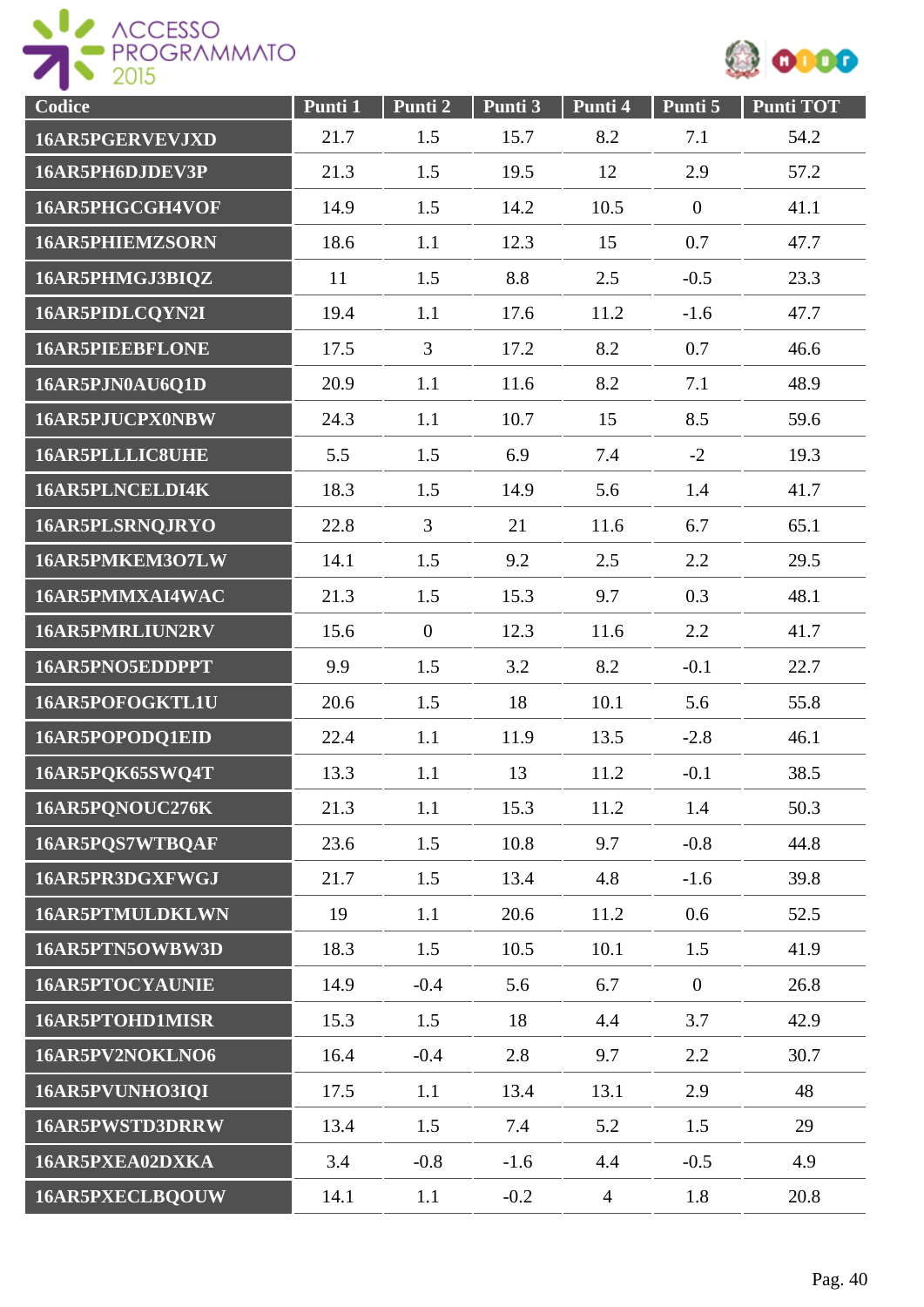



| Codice          | Punti 1 | Punti 2          | Punti 3 | Punti 4        | Punti 5        | <b>Punti TOT</b> |
|-----------------|---------|------------------|---------|----------------|----------------|------------------|
| 16AR5PYBYYXNYLU | 14.8    | 1.1              | 10      | 2.5            | 1.4            | 29.8             |
| 16AR5PZBPQVUTY0 | 21.7    | 1.5              | 8.2     | 9              | $\overline{7}$ | 47.4             |
| 16AR5Q1XUQTZJUJ | 14.5    | $-0.8$           | 5.1     | 6.3            | $-2.8$         | 22.3             |
| 16AR5Q2GKEATR2X | 14.2    | 1.5              | 6       | 8.6            | $-0.4$         | 29.9             |
| 16AR5Q3DUAAUBHB | 14.5    | 1.5              | 15.3    | 2.1            | 3.3            | 36.7             |
| 16AR5Q3WMV4WGLR | 20.9    | 1.5              | 11.2    | 15             | 6.3            | 54.9             |
| 16AR5Q41KDWLZKO | 7.7     | 1.5              | 5.1     | $\overline{4}$ | 5.9            | 24.2             |
| 16AR5Q4PEDAIAUD | 22.4    | 1.5              | 10      | 11.2           | 3.3            | 48.4             |
| 16AR5Q4XKMBOMIZ | 28.1    | 1.5              | 14.6    | 11.2           | $-0.8$         | 54.6             |
| 16AR5Q5ESL1Y3WM | 17.1    | 1.5              | 13      | 9.7            | $-2.4$         | 38.9             |
| 16AR5Q7QK1PR6CM | 24.3    | $\overline{3}$   | 14.9    | 11.2           | 7.8            | 61.2             |
| 16AR5QBXDL2P7MR | 4.1     | $\overline{0}$   | 15      | 12             | 10.1           | 41.2             |
| 16AR5QCFEXA8F67 | 16.4    | $\overline{0}$   | 13.1    | 10.1           | $-1.2$         | 38.4             |
| 16AR5QEBK1ZG4T5 | 16.4    | 1.5              | 10.5    | 13.1           | 1.1            | 42.6             |
| 16AR5QEJDLYB7BP | 20.5    | $\overline{3}$   | $-0.3$  | 9.7            | 0.3            | 33.2             |
| 16AR5QFOWKBAXSM | 12.7    | 1.1              | 12.3    | 11.6           | $-2$           | 35.7             |
| 16AR5QI5TKGFVL7 | 16      | $\boldsymbol{0}$ | 8.6     | 5.9            | 3              | 33.5             |
| 16AR5QIDOUK07CO | 20.9    | 1.1              | 16.1    | 10.5           | 1.1            | 49.7             |
| 16AR5QJM8TYMCGN | 11.5    | 1.5              | 10.4    | 9.3            | $-1.6$         | 31.1             |
| 16AR5QKYG7RQMWL | 23.2    | 1.1              | 16.4    | 5.9            | 0.7            | 47.3             |
| 16AR5QLQ77URHGY | 6.1     | $\boldsymbol{0}$ | 0.3     | $\overline{4}$ | 1.1            | 11.5             |
| 16AR5QMMU467ZWD | 19.8    | 1.5              | 5.5     | 11.2           | 1.8            | 39.8             |
| 16AR5QN0VZFCAAH | 1.4     | $\overline{3}$   | 12.3    | 10.5           | 2.2            | 29.4             |
| 16AR5QNFT3PAICK | 11.8    | 1.5              | 15.7    | 11.2           | 0.3            | 40.5             |
| 16AR5QNM7LUQJR3 | 15.3    | 1.1              | 15.7    | 6.7            | $\overline{3}$ | 41.8             |
| 16AR5QO680Q1AEX | 8.6     | 1.5              | 15      | 12             | 1.5            | 38.6             |
| 16AR5QOFEK1CLBE | 10.4    | 1.5              | 10.1    | 15             | $-0.8$         | 36.2             |
| 16AR5QOJYCXVBMO | 19.4    | 1.1              | 14.6    | 9.3            | 3.7            | 48.1             |
| 16AR5QOWWXLZHKB | 21.7    | 1.5              | 10      | 10.1           | 2.2            | 45.5             |
| 16AR5QPCOHC4DPH | 20.9    | $-0.4$           | 3.7     | 11.2           | 8.2            | 43.6             |
| 16AR5QPOODHWCB5 | 20.6    | 1.5              | 15.7    | 10.1           | 2.6            | 50.5             |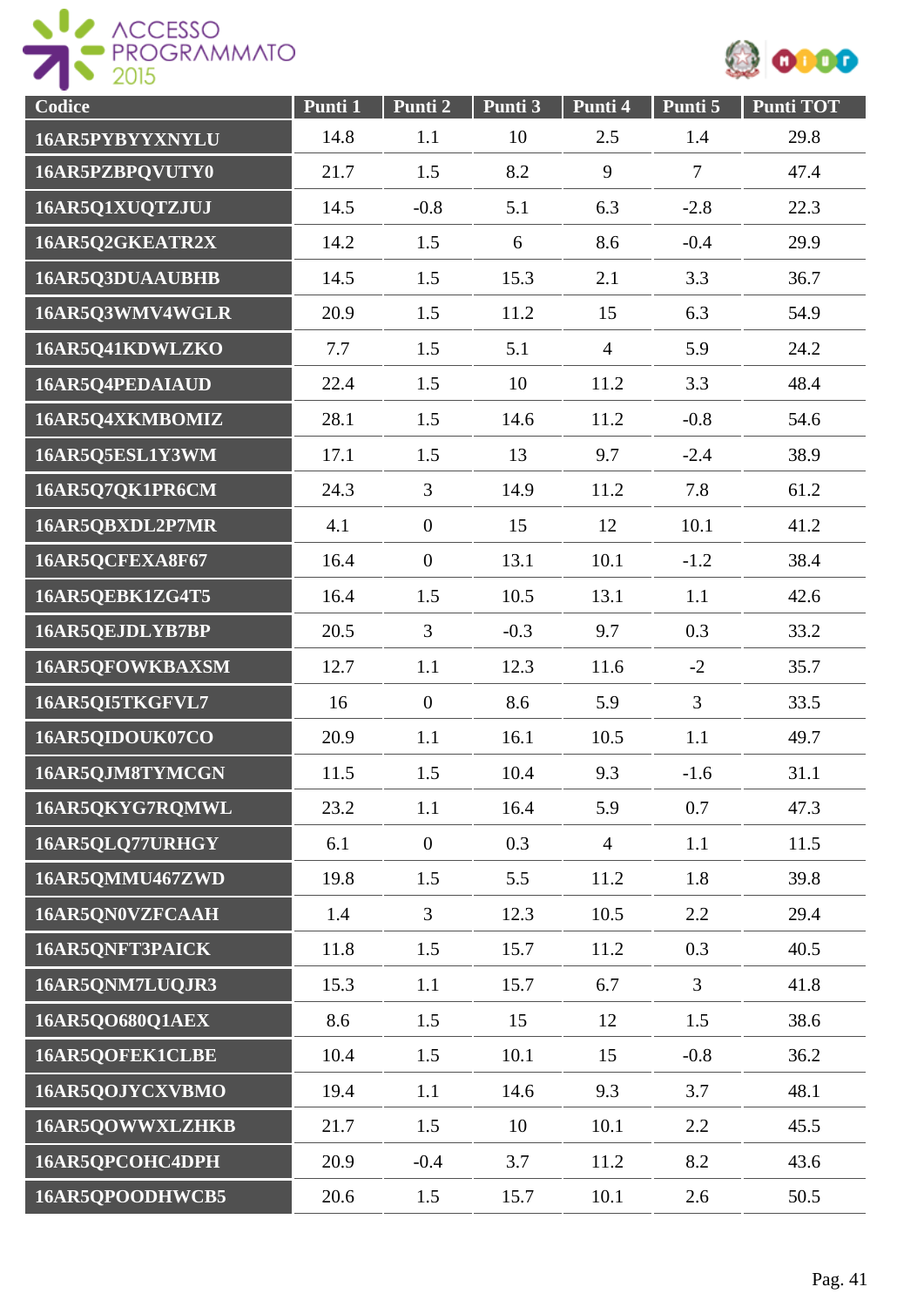



| Codice                 | Punti 1 | Punti 2          | Punti 3 | Punti 4 | Punti 5          | <b>Punti TOT</b> |
|------------------------|---------|------------------|---------|---------|------------------|------------------|
| 16AR5QPOY8YUXVP        | 22.4    | 1.5              | 7.7     | 7.8     | 3.2              | 42.6             |
| 16AR5QPW5EVLDKE        | 23.2    | 1.5              | 8.5     | 13.1    | 1.1              | 47.4             |
| 16AR5QQGRZ8RILU        | 9.1     | 1.5              | 3.9     | 13.1    | $-0.2$           | 27.4             |
| 16AR5QREMSV7X4T        | 12.2    | 1.5              | 10.4    | 5.9     | 5.6              | 35.6             |
| 16AR5QS1PBOZADW        | 23.2    | 1.5              | 13      | 9       | 0.7              | 47.4             |
| 16AR5QSJU6FRRR4        | 10.4    | $-0.4$           | 6       | 7.5     | $\boldsymbol{0}$ | 23.5             |
| 16AR5QTBSLLBCEY        | 16.7    | 3                | 16.8    | 7.8     | 1.8              | 46.1             |
| 16AR5QTYDFW085Q        | 9.2     | $\overline{0}$   | 8.5     | 3.7     | $-1.2$           | 20.2             |
| 16AR5QVC1ZOXJG3        | 24.3    | $\overline{3}$   | 14.5    | 7.4     | 0.9              | 50.1             |
| 16AR5QVMBSHE7PY        | 24.3    | 1.5              | 10      | 11.2    | 3.7              | 50.7             |
| 16AR5QVW2CGZBYQ        | 26.2    | $\overline{0}$   | 16.8    | 11.2    | 9.3              | 63.5             |
| 16AR5QWIA1DQBFV        | 21.7    | 1.5              | 9       | 12      | 1.1              | 45.3             |
| 16AR5QWLYGEBIHW        | 6.6     | 1.1              | 14.2    | 4.8     | 2.6              | 29.3             |
| 16AR5QWZFNTFMUS        | 22.8    | 1.5              | 6.3     | 9       | 4.1              | 43.7             |
| 16AR5QXSMSZNXGV        | 15.2    | 1.1              | 4.8     | 7.1     | $\mathbf{0}$     | 28.2             |
| 16AR5QYAF80PXCO        | 25.5    | 1.5              | 11.6    | 11.6    | 7.5              | 57.7             |
| 16AR5QYHBERWBDY        | 16      | 3                | 14.6    | 8.2     | 2.2              | 44               |
| 16AR5QYXZBEFC7F        | 22.1    | 1.5              | 14.6    | 7.1     | $-0.8$           | 44.5             |
| 16AR5QZDF8NPAWV        | 12.2    | $\boldsymbol{0}$ | 10.4    | 3.3     | $-0.4$           | 25.5             |
| 16AR5QZRZZ1OBGV        | 20.9    | 3                | 18.7    | 11.6    | 4.1              | 58.3             |
| 16AR5R0GBWU3S3L        | 19      | 1.1              | 15      | 10.1    | 12               | 57.2             |
| 16AR5R0ORPO6IMQ        | 18.6    | 1.1              | 3.5     | 11.2    | 0.2              | 34.6             |
| 16AR5R1SDN71YGC        | 5.6     | $\overline{0}$   | 9       | 11.6    | 8.6              | 34.8             |
| 16AR5R1XWUURW6V        | 21.3    | 1.5              | 13.4    | 10.1    | 8.2              | 54.5             |
| 16AR5R2QQCEACTB        | 23.6    | 1.5              | 10.1    | 10.1    | 4.1              | 49.4             |
| 16AR5R2UIFFODCP        | 2.8     | $-0.4$           | $-2.9$  | 2.5     | $-0.5$           | 1.5              |
| 16AR5R3WZYECTHE        | 16.7    | 1.1              | 12.6    | 3.6     | 4.7              | 38.7             |
| 16AR5R5EAEXENBX        | 24.3    | $\overline{3}$   | 13.1    | 12      | 4.5              | 56.9             |
| 16AR5R5KRRYKQKO        | 21.7    | $-0.4$           | 15.7    | 13.1    | 7.1              | 57.2             |
| 16AR5R5UHRC3J6G        | 21.3    | 1.1              | 10.8    | 7.8     | $\mathbf{0}$     | 41               |
| <b>16AR5R6LEFI341I</b> | 20.5    | 1.1              | 14.2    | 9.3     | 8.6              | 53.7             |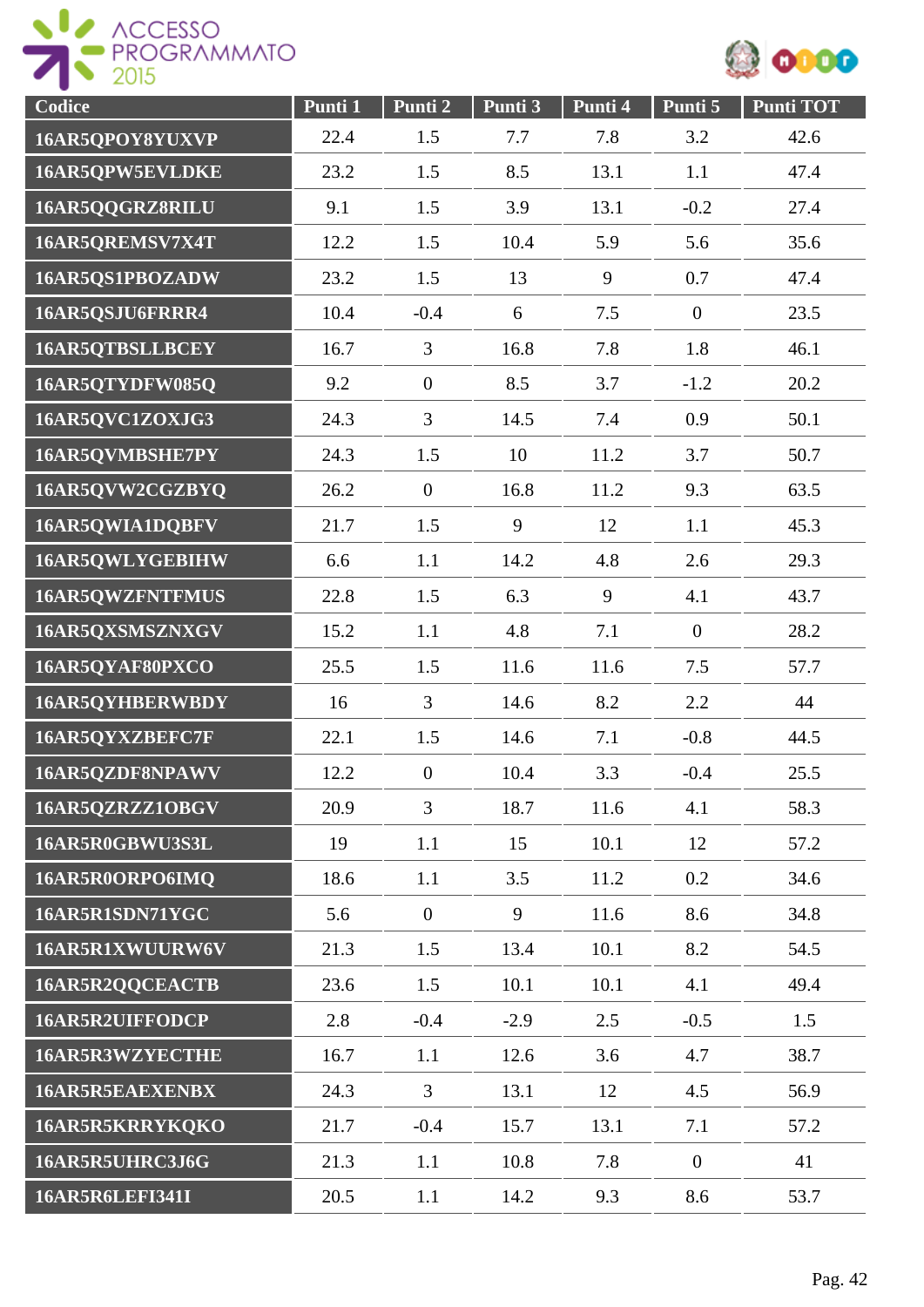



| Codice                 | Punti 1 | Punti <sub>2</sub> | Punti 3 | Punti 4        | Punti 5          | <b>Punti TOT</b> |
|------------------------|---------|--------------------|---------|----------------|------------------|------------------|
| 16AR5R8WVSKXH26        | 24.3    | 3                  | 15.7    | 7.8            | 8.6              | 59.4             |
| 16AR5RAQF6NMTDO        | 19      | 1.1                | 18.7    | 8.6            | 0.6              | 48               |
| 16AR5RAYNGOVIK6        | 19      | 1.1                | 16.1    | 13.5           | 6.7              | 56.4             |
| 16AR5RBE7CXZ1LB        | 22.1    | 1.5                | 6.7     | 7.5            | 2.6              | 40.4             |
| 16AR5RC5CPZ6FLH        | 5.7     | 1.5                | 22.5    | 9.7            | $\boldsymbol{0}$ | 39.4             |
| <b>16AR5RCINNFWRLA</b> | 17.5    | 1.5                | 18      | 8.6            | 1.8              | 47.4             |
| 16AR5RCPCT2CZQ5        | 11      | 3                  | 6.6     | 8.2            | $\mathbf{1}$     | 29.8             |
| 16AR5RCQBQ8ZR8M        | 24.7    | $\boldsymbol{0}$   | 11.2    | 10.1           | $\boldsymbol{0}$ | 46               |
| 16AR5RDMBZN265Z        | 10      | $\overline{0}$     | $-1$    | 15             | $\overline{7}$   | 31               |
| 16AR5RENKEQ3WH7        | 15.3    | 3                  | 6.7     | 8.6            | 6.7              | 40.3             |
| 16AR5REVRJVL3FX        | 25.1    | 1.1                | 15.7    | 8.6            | $\overline{0}$   | 50.5             |
| 16AR5RFYJJIO5ZF        | 18.6    | 1.1                | 16.4    | 7.4            | $-2$             | 41.5             |
| 16AR5RFYT7KGCIA        | 17.1    | $\mathbf{0}$       | 17.6    | 9.7            | 7.8              | 52.2             |
| 16AR5RGOMQOJR0T        | 14.1    | 1.1                | 10.7    | 3.3            | 1.1              | 30.3             |
| 16AR5RGPB2VYNEA        | 26.6    | 1.5                | 14.2    | $\overline{4}$ | $-0.9$           | 45.4             |
| 16AR5RGRFU1UQ6Y        | 15.6    | 1.1                | 3.6     | $-0.5$         | $-1.2$           | 18.6             |
| <b>16AR5RGYYRUFTTR</b> | 16.8    | 1.1                | 9.7     | 7.8            | 4.8              | 40.2             |
| 16AR5RICVH2O17W        | $-2.3$  | $-0.8$             | 3.1     | 15             | 0.9              | 15.9             |
| 16AR5RJAWIJYTX0        | 20.5    | 3                  | 24      | 9.7            | 7.4              | 64.6             |
| 16AR5RJWXHYSHVF        | 14.8    | $-0.8$             | 7.7     | $\overline{4}$ | $\overline{4}$   | 29.7             |
| 16AR5RKPQUI4XYG        | 15.3    | 1.5                | 14.2    | 11.2           | 4.1              | 46.3             |
| 16AR5RKTGUDHTGO        | 21.3    | 1.1                | $-0.8$  | 9.3            | $-0.8$           | 30.1             |
| 16AR5RKWOT4JE8L        | 15.2    | 1.1                | 14.5    | 9.7            | 4.7              | 45.2             |
| 16AR5RL4IKC01IR        | 22.4    | 1.5                | 15.3    | 11.6           | $-1.3$           | 49.5             |
| <b>16AR5RLAEORBLFH</b> | 22.8    | $\overline{3}$     | 14.2    | 11.2           | 14.2             | 65.4             |
| 16AR5RLJOOP3HOE        | 17.9    | 1.1                | 16.1    | 2.6            | 3                | 40.7             |
| 16AR5RLXP3SJ4KN        | 19      | 1.1                | 10      | 5.2            | 2.2              | 37.5             |
| 16AR5RLZKVX5K50        | 2.5     | 1.5                | 2.1     | 11.6           | $-2$             | 15.7             |
| 16AR5RMV5TUHMRF        | 26.6    | 3                  | 16.8    | 7.1            | 2.2              | 55.7             |
| 16AR5RNMSSZM2DM        | 0.7     | $\boldsymbol{0}$   | 5.1     | 6.3            | 1.1              | 13.2             |
| 16AR5RNPEBIMOD4        | 18.3    | $\boldsymbol{0}$   | 14.2    | 13.5           | 0.7              | 46.7             |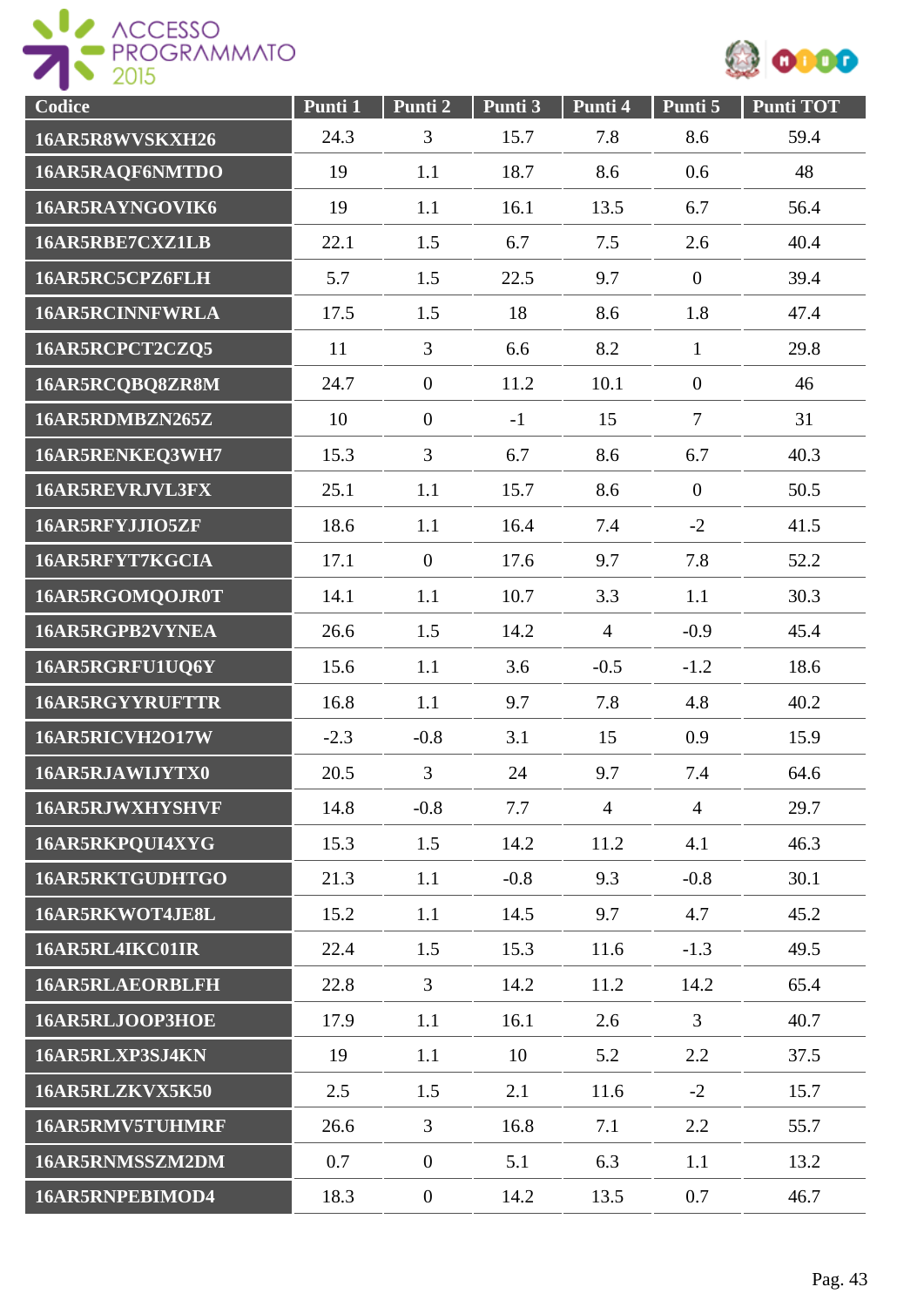

| Codice                 | Punti 1 | Punti 2          | Punti 3 | Punti 4 | Punti 5          | <b>Punti TOT</b> |
|------------------------|---------|------------------|---------|---------|------------------|------------------|
| 16AR5RNULLWSVX8        | 8.5     | $-0.4$           | $\tau$  | 5.6     | 0.3              | 21               |
| 16AR5RNWODLGT6Q        | 14.5    | 1.5              | 11.9    | 7.4     | 1.5              | 36.8             |
| <b>16AR5RNYBOSVRMI</b> | 21.3    | 1.1              | 14.2    | 9.3     | 0.7              | 46.6             |
| 16AR5ROGBYYMYYY        | 5.2     | $\overline{0}$   | 1.5     | 10.5    | 10.5             | 27.7             |
| 16AR5ROKSPIRNMQ        | 19.8    | 1.1              | 11.6    | 3.3     | $-0.4$           | 35.4             |
| 16AR5ROQYNSXPIR        | 22.8    | 1.5              | 15.7    | 8.6     | $\boldsymbol{0}$ | 48.6             |
| 16AR5ROYKKHKVG3        | 21.3    | 1.1              | 14.2    | 8.6     | 6.3              | 51.5             |
| 16AR5RPKJQSWY0E        | 4.1     | 1.1              | 11.2    | 5.9     | 2.6              | 24.9             |
| 16AR5RQ0ODTBOIC        | 11.5    | 1.5              | 6.6     | 5.5     | 2.2              | 27.3             |
| <b>16AR5RQIKIXIKPS</b> | 20.5    | 1.1              | 19.1    | 11.6    | 8.6              | 60.9             |
| 16AR5RRQTC4RNOB        | 22.4    | $\overline{3}$   | 13.8    | 13.5    | 3.7              | 56.4             |
| 16AR5RSAT4CNY75        | 21.3    | 1.1              | 15.3    | 4.1     | 9                | 50.8             |
| 16AR5RSQA4O7ZXX        | 22.8    | 1.5              | 7.8     | 11.6    | $\overline{0}$   | 43.7             |
| 16AR5RSY7ASPFNN        | 19      | $-0.4$           | 19.5    | 5.9     | 1.1              | 45.1             |
| 16AR5RT52FRGOVV        | 24.7    | 1.1              | 14.9    | 7.8     | 6.3              | 54.8             |
| 16AR5RTOZEK0FGO        | 14.1    | 1.1              | 4.3     | 9.3     | $\mathbf{1}$     | 29.8             |
| 16AR5RTTZ3KZBRH        | $-0.8$  | $\boldsymbol{0}$ | 3.2     | 9.7     | $\overline{0}$   | 12.1             |
| 16AR5RTZYXXTTQ8        | 19.8    | 1.1              | 12.6    | 7.4     | $-0.1$           | 40.8             |
| 16AR5RUGMJKFIQY        | 12.3    | 1.1              | 7.4     | 8.6     | 1.5              | 30.9             |
| <b>16AR5RULYJPHMFB</b> | 1.8     | $-0.4$           | 22.1    | 3.6     | 2.2              | 29.3             |
| 16AR5RV7Q28YQHJ        | 19      | $-0.4$           | 13.4    | 13.1    | 2.2              | 47.3             |
| 16AR5RVJG2DJK3D        | 10.4    | 1.1              | 16.8    | 7.8     | 1.8              | 37.9             |
| 16AR5RWYAYNMU5H        | $-2$    | 1.5              | $-1.6$  | 3.6     | 0.7              | 2.2              |
| 16AR5RXVVPEPMAO        | 14.5    | $-0.4$           | $\tau$  | 8.2     | $\mathbf{0}$     | 29.3             |
| 16AR5RY8YNRQIAU        | 21.7    | $\overline{0}$   | 16.1    | 12      | 1.4              | 51.2             |
| 16AR5S06MYGCKIX        | 22.4    | 1.5              | 10      | 7.4     | $-0.1$           | 41.2             |
| 16AR5S0ZQFPGFRF        | 15.3    | 1.5              | 18      | 9       | 1.1              | 44.9             |
| 16AR5S2OSXZMIGN        | 15.6    | 1.1              | 14.5    | 6.7     | 0.7              | 38.6             |
| 16AR5S2XG2JYKFG        | 24.7    | 3                | 19.1    | 13.1    | 9.7              | 69.6             |
| 16AR5S3DOBS8IDW        | 11.1    | $-0.8$           | 11.2    | 9.7     | $-0.8$           | 30.4             |
| 16AR5S4J8VSVOVM        | 13.1    | $\mathfrak{Z}$   | 11.2    | 7.1     | $\overline{0}$   | 34.4             |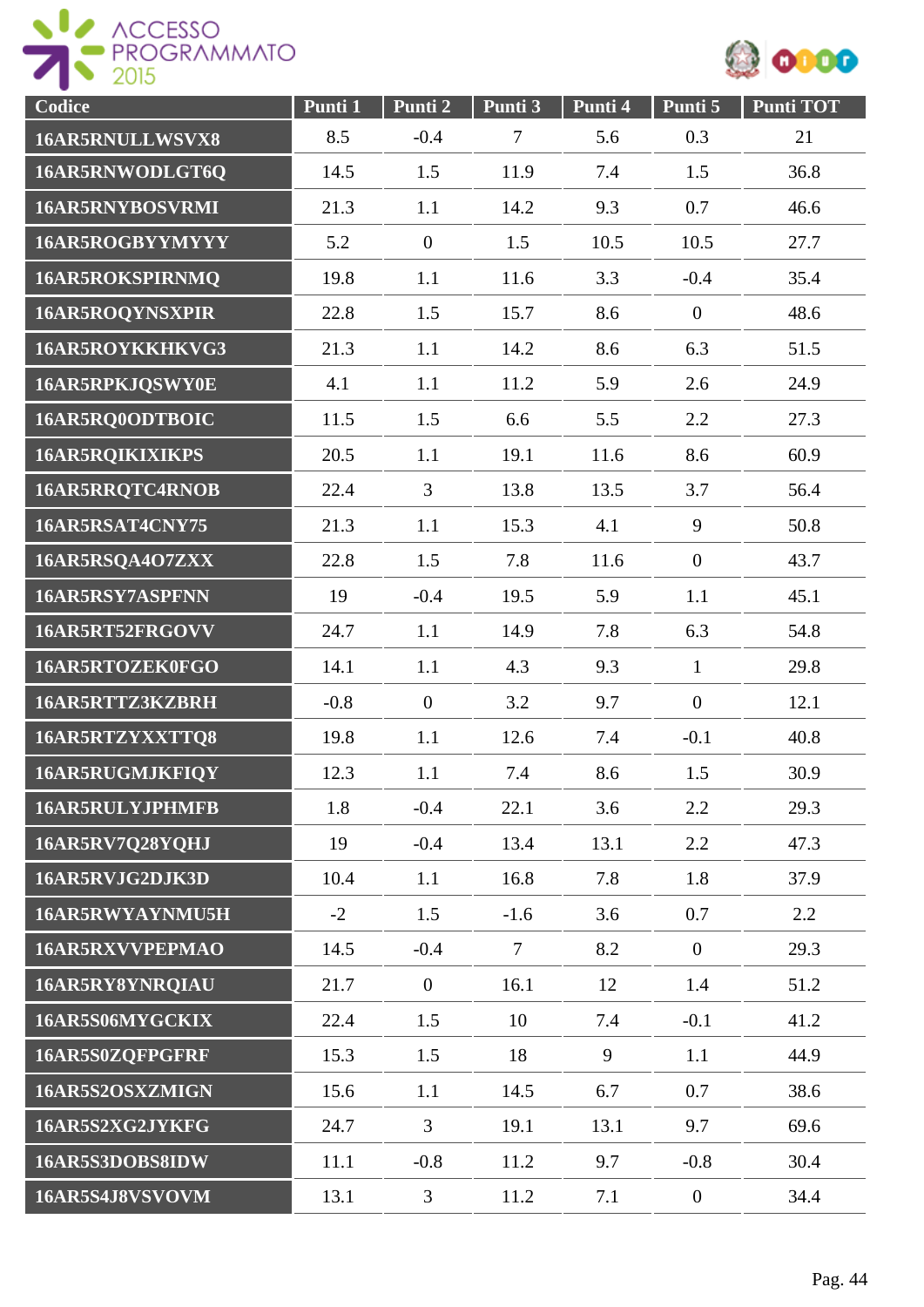

| Codice                 | Punti 1 | Punti 2          | Punti 3        | Punti 4        | Punti 5          | Punti TOT |
|------------------------|---------|------------------|----------------|----------------|------------------|-----------|
| 16AR5S4LEITBIYN        | 0.6     | 1.1              | 11.5           | 10.5           | $\boldsymbol{0}$ | 23.7      |
| 16AR5S8KJMCHHNE        | 13.3    | $-0.4$           | 5.6            | 13.1           | 0.3              | 31.9      |
| 16AR5SAMJMX6KHN        | 23.2    | 1.5              | 13.5           | 6.3            | 2.2              | 46.7      |
| 16AR5SBHALVPCC3        | 30      | $\overline{0}$   | 2.2            | 13.1           | 3.7              | 49        |
| 16AR5SBPZMR214F        | 13.4    | 1.5              | 5.2            | 10.5           | 3                | 33.6      |
| 16AR5SBUKPACKYZ        | 14.1    | 1.1              | 4.3            | 2.5            | $-2.4$           | 19.6      |
| <b>16AR5SCHQOFUUPR</b> | 4.1     | $\boldsymbol{0}$ | 6.7            | 13.5           | 8.6              | 32.9      |
| 16AR5SDA8MC2CSK        | 14.8    | $\overline{3}$   | 13.4           | 9.3            | $-1.2$           | 39.3      |
| <b>16AR5SDUDXMMNEE</b> | 3.7     | $\overline{0}$   | $-0.8$         | 11.6           | 1.5              | 16        |
| 16AR5SEBBY0HGDG        | 15.3    | 1.1              | 11.6           | $\overline{4}$ | $-2$             | 30        |
| 16AR5SF0TVGWJSE        | 20.9    | 1.1              | 9.3            | 11.2           | 1.8              | 44.3      |
| 16AR5SFWF6RVH1Q        | 14.5    | 1.5              | 19.1           | 8.2            | 1.1              | 44.4      |
| 16AR5SGF0RNCFHB        | 16      | 1.5              | 12.3           | 9.7            | 0.7              | 40.2      |
| <b>16AR5SGUXRGWFRS</b> | 7.8     | 1.1              | 12.7           | 13.1           | $-1.2$           | 33.5      |
| <b>16AR5SHUWVLEOPP</b> | 18.6    | 1.1              | 0.6            | 7.4            | 3.7              | 31.4      |
| <b>16AR5SIEGRIPOEU</b> | 11      | 1.5              | 10             | $\overline{4}$ | $-2.5$           | 24        |
| 16AR5SILPULBPTZ        | 18.7    | 1.1              | 19.1           | 9              | $\overline{0}$   | 47.9      |
| 16AR5SJ3FEXZJJU        | 15.2    | 1.5              | 10             | 8.2            | 1.8              | 36.7      |
| 16AR5SJNYZTBFNC        | 20.5    | 1.5              | $\overline{7}$ | 11.2           | $-1.6$           | 38.6      |
| 16AR5SK6FESROCE        | 24.3    | 1.5              | 6.3            | 11.6           | 0.7              | 44.4      |
| 16AR5SLHNW0JJOB        | 20.5    | 1.1              | 18.7           | 8.6            | 11.2             | 60.1      |
| 16AR5SM4JIQNGH6        | 19      | 1.1              | 12.3           | $\overline{4}$ | 0.7              | 37.1      |
| 16AR5SM4TGHCMTH        | 15.6    | 3                | 9.6            | 11.2           | 0.3              | 39.7      |
| 16AR5SMAUW4UHZT        | 16      | 3                | 11.2           | 6.7            | 7.1              | 44        |
| 16AR5SN3IC47KJF        | 18.6    | 1.1              | 16.4           | 13.1           | 0.3              | 49.5      |
| 16AR5SN7OSJRIUO        | 21.7    | 1.5              | 12.3           | 5.2            | 1.5              | 42.2      |
| 16AR5SN7VZAGGYL        | 20.2    | $\overline{0}$   | 7.8            | 9.7            | 1.8              | 39.5      |
| <b>16AR5SNHBPMOJXH</b> | 16.7    | 1.1              | 10.4           | 5.5            | 2.5              | 36.2      |
| 16AR5SNHIMH3PAF        | 15.6    | 1.1              | 20.2           | 13.5           | 2.9              | 53.3      |
| 16AR5SNYX8NYSGK        | 25.1    | 1.5              | 17.6           | 15             | 7.1              | 66.3      |
| 16AR5SO6DOAE5OK        | 14.5    | $-0.4$           | 8.2            | 7.4            | 2.6              | 32.3      |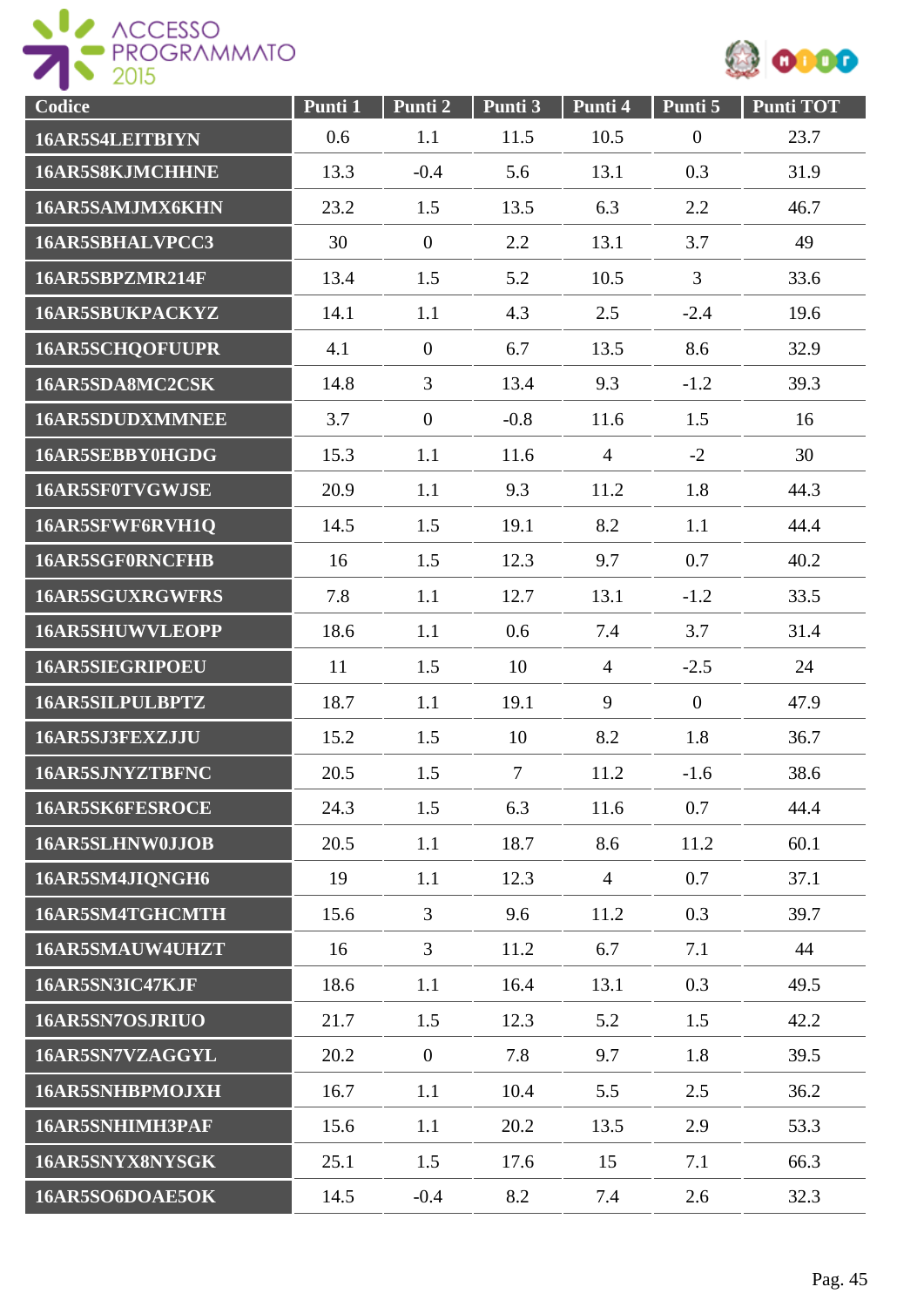

| Codice                 | Punti 1 | Punti 2          | Punti 3          | Punti 4        | Punti 5          | <b>Punti TOT</b> |
|------------------------|---------|------------------|------------------|----------------|------------------|------------------|
| 16AR5SOKE7GSLBM        | 24.3    | 3                | 15.7             | 11.2           | 1.1              | 55.3             |
| 16AR5SPYFBZKPNZ        | 19.4    | $\boldsymbol{0}$ | 6.2              | 10.1           | $-0.4$           | 35.3             |
| 16AR5SPZ8D3VIK0        | 23.6    | 3                | 11.2             | 8.2            | 2.6              | 48.6             |
| 16AR5SQITQYAGDU        | 19.4    | $\overline{0}$   | 3.3              | 11.6           | 1.1              | 35.4             |
| 16AR5SRCTNVHFBC        | 14.8    | $-0.4$           | 8.8              | 5.2            | 1.4              | 29.8             |
| <b>16AR5SRVOAQHLFT</b> | 10.4    | $-0.8$           | $-1.4$           | $\overline{4}$ | 2.9              | 15.1             |
| 16AR5SSADGWRPJD        | 17.9    | 1.5              | 19.1             | 10.1           | $-0.4$           | 48.2             |
| 16AR5SSDW3C7F7S        | 11.8    | $-0.4$           | $-0.6$           | $-2.1$         | 0.7              | 9.4              |
| <b>16AR5SVBLAHKHCX</b> | 16.8    | $\overline{0}$   | 10.1             | 10.1           | 0.7              | 37.7             |
| 16AR5SVCVOUOGCW        | 18.6    | 1.5              | 12.7             | 7.4            | $-1.2$           | 39               |
| 16AR5SVGYCI7FN2        | 24.7    | 1.1              | 6.3              | 13.1           | 8.2              | 53.4             |
| 16AR5SW6FCOI5IS        | 24.7    | 1.1              | 12.3             | 8.6            | 7.5              | 54.2             |
| 16AR5SWFCDYQLRF        | 22.4    | 1.1              | 13               | 9.3            | $\overline{4}$   | 49.8             |
| 16AR5SWJUUFUSAH        | 30      | $\mathbf{0}$     | 6.7              | 12             | $\boldsymbol{0}$ | 48.7             |
| 16AR5SX4JUNGMKK        | 24.3    | 1.1              | 10.8             | 8.6            | 0.3              | 45.1             |
| 16AR5SXBWGAH1UF        | 28.1    | 3                | 15               | 11.2           | 2.6              | 59.9             |
| 16AR5SXIHQE2FLV        | 15.6    | 3                | 12.3             | 7.1            | $-1.2$           | 36.8             |
| 16AR5SXQSNSVFMF        | 19.4    | 1.5              | 11.2             | 15             | 11.2             | 58.3             |
| 16AR5SYSOHXKTIJ        | 13      | 1.5              | 10               | 4.4            | 1.8              | 30.7             |
| 16AR5SZW8DLFKA5        | 14.2    | 1.5              | 9                | 8.6            | $\overline{0}$   | 33.3             |
| 16AR5T1GWCZRDO4        | 16.4    | 1.5              | 2.9              | 7.8            | $-0.4$           | 28.2             |
| 16AR5T1PR1PAA7X        | 19.4    | 1.1              | 17.2             | 7.8            | 4.4              | 49.9             |
| 16AR5T3G3DCR3MN        | 19.8    | $\overline{3}$   | 11.5             | 13.1           | 3.7              | 51.1             |
| 16AR5T42FTWCWUQ        | 17.1    | 1.5              | 3.6              | 0.6            | 0.7              | 23.5             |
| 16AR5T44KGYRSOY        | 20.5    | $\overline{3}$   | 14.2             | 8.2            | 2.6              | 48.5             |
| 16AR5T5ZL7QILZR        | 16      | 1.5              | 6.7              | 10.1           | $-0.4$           | 33.9             |
| 16AR5T8XR2GYYFM        | 15.2    | 1.5              | 15               | 3.7            | 3                | 38.4             |
| 16AR5TAGDOKEWT6        | 19      | 1.1              | 6.6              | 4.8            | 3.3              | 34.8             |
| 16AR5TAQPTMQFCU        | 1.5     | $\overline{0}$   | $\boldsymbol{0}$ | 4.4            | $\overline{3}$   | 8.9              |
| 16AR5TBGH03PUUP        | 5.6     | $\boldsymbol{0}$ | 13.1             | 13.1           | 4.5              | 36.3             |
| 16AR5TDQ6BUTXSJ        | 19.4    | 1.1              | 7.1              | 5.9            | 0.3              | 33.8             |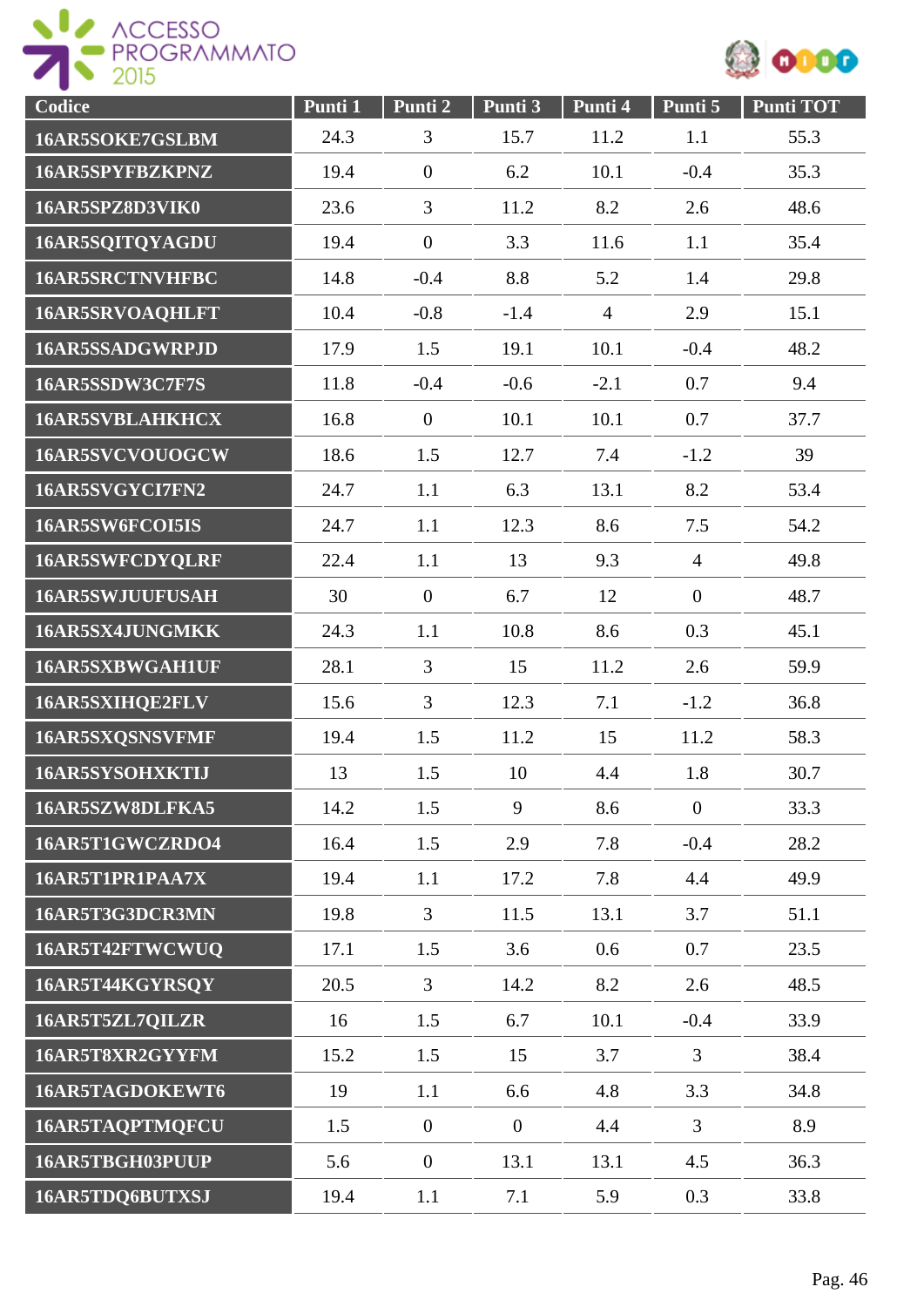



| Codice                 | Punti 1 | Punti 2          | Punti 3        | Punti 4        | Punti 5          | <b>Punti TOT</b> |
|------------------------|---------|------------------|----------------|----------------|------------------|------------------|
| 16AR5TEDTA514WI        | 20.9    | $\overline{3}$   | 17.2           | 1.1            | $-0.1$           | 42.1             |
| 16AR5TFE3DSBWCS        | 20.9    | 1.5              | 6.7            | 6.3            | $\boldsymbol{0}$ | 35.4             |
| 16AR5TFKNNPHT6H        | 19.8    | $\overline{0}$   | $\overline{4}$ | 10.1           | $-0.5$           | 33.4             |
| 16AR5TFOUYVNDZL        | 13.4    | 1.1              | 4.8            | 4.8            | 1.5              | 25.6             |
| 16AR5TFZPNOWAJD        | 20.5    | 1.5              | 18.7           | 7.4            | $\boldsymbol{0}$ | 48.1             |
| 16AR5TGNYQWJYHK        | 16.7    | 1.1              | 10.8           | 4.4            | 5.9              | 38.9             |
| 16AR5THF2PKEPR3        | 9.1     | 1.1              | 1.2            | $\overline{4}$ | $-1.2$           | 14.2             |
| 16AR5THZY2Z7UEZ        | 15.6    | 1.1              | 6.6            | 7.8            | 0.7              | 31.8             |
| 16AR5TI82MILPQL        | 11.9    | 1.5              | 16.4           | 12             | $-0.8$           | 41               |
| 16AR5TIAC2VOKEG        | 17.5    | 3                | 11.9           | 8.2            | $-1.6$           | 39               |
| 16AR5TIQKBMY0ST        | 19.4    | 1.5              | 14.2           | 5.9            | 1.4              | 42.4             |
| 16AR5TKGC21Y4CD        | 8.6     | $\overline{0}$   | 10.5           | 12             | $-0.8$           | 30.3             |
| 16AR5TKHRSO6F16        | 20.9    | 1.5              | 13.4           | 13.1           | 2.5              | 51.4             |
| <b>16AR5TKKLCHBHHL</b> | 2.5     | $\overline{0}$   | 16.5           | 9.3            | 2.1              | 30.4             |
| <b>16AR5TLFTJSJRRL</b> | 22.4    | $-0.4$           | 1.4            | 4.4            | $-0.4$           | 27.4             |
| 16AR5TLOCUAOWV3        | 20.5    | 1.5              | 10             | 4.4            | 1.4              | 37.8             |
| 16AR5TM2Z1U3FYI        | 19.4    | $-0.4$           | 9.6            | 7.8            | 2.9              | 39.3             |
| 16AR5TMZHZEAUVN        | 16.4    | 1.5              | 7.8            | $\overline{4}$ | 0.7              | 30.4             |
| 16AR5TNAKJBANWP        | 11.4    | $\overline{3}$   | 0.2            | 6.3            | 3.3              | 24.2             |
| 16AR5TNAVWQ8YTA        | 16.8    | 1.1              | 10.4           | 13.5           | 8.2              | 50               |
| 16AR5TO0HMRW2WK        | 17.1    | $-0.8$           | 16.8           | 13.1           | $-0.8$           | 45.4             |
| 16AR5TOMGYJLVLL        | 4.4     | $-0.4$           | 13.4           | 7.4            | $-0.8$           | 24               |
| 16AR5TOOXOGUYWD        | 14.8    | $\overline{3}$   | 12.6           | 11.2           | 0.9              | 42.5             |
| 16AR5TQBNMUXTV1        | 23.6    | $\boldsymbol{0}$ | 14.6           | 11.2           | 2.6              | 52               |
| 16AR5TQGGFJPAKT        | 13.8    | $\overline{3}$   | 5 <sup>5</sup> | 9.3            | 1.5              | 32.6             |
| 16AR5TQGUNTWDVX        | 11.8    | 1.1              | $-2.6$         | 13.1           | 2.9              | 26.3             |
| 16AR5TQOOBCI0H0        | 15.3    | $\overline{0}$   | 14.6           | 9.7            | 2.2              | 41.8             |
| 16AR5TRFFKNGHIQ        | 16.4    | 1.5              | 14.6           | 11.6           | 1.4              | 45.5             |
| 16AR5TRK8OVE5NL        | 18.6    | $-0.4$           | 11.5           | 11.2           | 0.2              | 41.1             |
| 16AR5TS15FFIQBH        | 21.3    | 1.1              | 16.4           | 11.2           | 6.7              | 56.7             |
| 16AR5TTKTIN6ZX0        | 18.6    | $\mathfrak{Z}$   | 4.3            | 11.2           | 0.2              | 37.3             |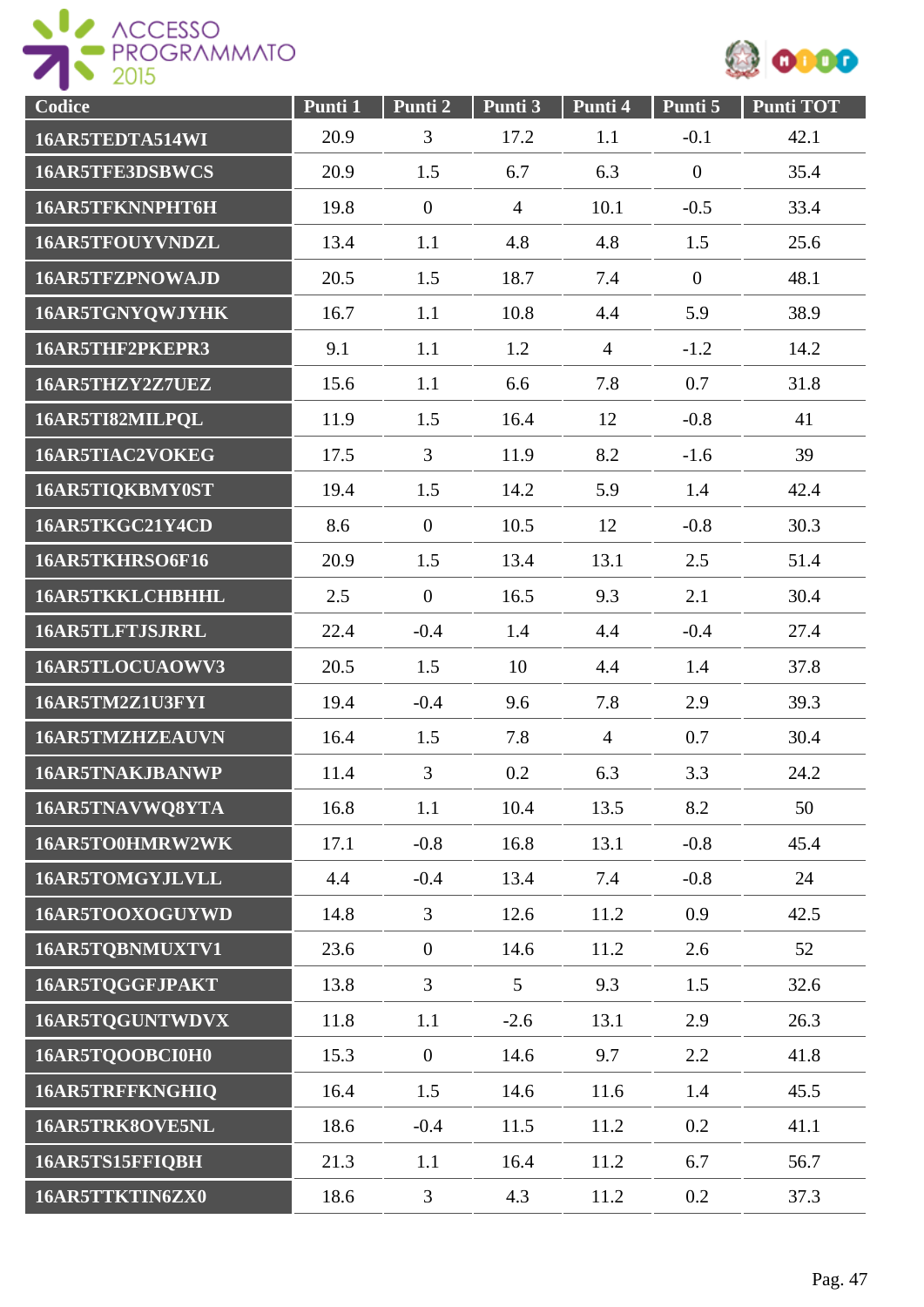



| Codice                 | Punti 1 | Punti 2          | Punti 3 | Punti 4 | Punti 5          | <b>Punti TOT</b> |
|------------------------|---------|------------------|---------|---------|------------------|------------------|
| 16AR5TV7PTMLYTX        | 20.5    | 1.5              | 10.7    | 11.2    | $\mathbf{1}$     | 44.9             |
| 16AR5TVGXGATTST        | 19      | 1.1              | 13.8    | 13.1    | 4.8              | 51.8             |
| 16AR5TVMSKHV5UG        | 13.7    | 1.5              | 18.7    | 9       | 4.1              | 47               |
| 16AR5TVY4AMOXFG        | 19.4    | 1.5              | 15      | 1.1     | 9.7              | 46.7             |
| 16AR5TWBGS8CBNG        | 20.5    | $-0.8$           | 5       | 7.4     | $-1$             | 31.1             |
| 16AR5TWKDQ8TXR5        | 13.8    | 1.5              | 15.7    | 13.5    | 5.6              | 50.1             |
| 16AR5TX4T2BNASV        | 20.6    | $\boldsymbol{0}$ | 7.5     | 15      | 4.5              | 47.6             |
| 16AR5TXXAGWLN7K        | 23.2    | 1.5              | 9.3     | 11.6    | 4.5              | 50.1             |
| 16AR5TYGCZ5AW0Z        | 22.8    | 1.1              | 8.5     | 7.4     | 4.4              | 44.2             |
| 16AR5TYONSSWWLW        | 22.8    | 1.1              | 13.8    | 13.1    | 8.6              | 59.4             |
| 16AR5U2KHUYAYU3        | 26.2    | 1.5              | 2.6     | 15      | 11.6             | 56.9             |
| 16AR5U3ASWTIQJF        | 2.6     | $\boldsymbol{0}$ | 7.1     | 12      | 10.5             | 32.2             |
| 16AR5U3E8PPKUYP        | 13      | $-0.4$           | 18.7    | 13.5    | $\mathbf{0}$     | 44.8             |
| 16AR5U3LFIFBGDJ        | 6.7     | $\overline{3}$   | 13.4    | 9.7     | 6                | 38.8             |
| 16AR5U5LQMI1QNO        | 1.8     | $\boldsymbol{0}$ | 9.7     | 13.5    | $\boldsymbol{0}$ | 25               |
| 16AR5U5RW6YJLSK        | 21.3    | $\boldsymbol{0}$ | 12.3    | 3.6     | $-1.2$           | 36               |
| 16AR5U7T1WVDLWJ        | 26.2    | 3                | 12.3    | 9.3     | 2.2              | 53               |
| 16AR5U8ZAQAXDWL        | 26.2    | 1.1              | 20.2    | 15      | 10.1             | 72.6             |
| 16AR5UALEF370ZU        | 22.8    | 1.5              | 6.6     | 11.2    | 2.9              | 45               |
| 16AR5UAZJMOLGLK        | 23.2    | 1.5              | 16.5    | 8.6     | 3.3              | 53.1             |
| 16AR5UBA5LO6PQH        | 9.2     | $\overline{3}$   | 9.7     | 7.1     | 0.6              | 29.6             |
| 16AR5UC1QOIJMHP        | 18.6    | 3                | 14.9    | 5.9     | 4.8              | 47.2             |
| 16AR5UCU50OZIVW        | 12.9    | $\overline{3}$   | 11.5    | 9.3     | 4.8              | 41.5             |
| 16AR5UD8CZYAGSM        | 9.5     | 1.1              | 8.9     | 9.7     | $-0.5$           | 28.7             |
| 16AR5UDKNQ0N63L        | 20.5    | 1.1              | 9.3     | 6.3     | 1.4              | 38.6             |
| 16AR5UDQIJI0KAT        | 6.5     | $\mathfrak{Z}$   | 2.5     | 5.5     | 3.3              | 20.8             |
| 16AR5UE7GR6IWUE        | 16.7    | 1.1              | 19.5    | 11.6    | $-0.4$           | 48.5             |
| <b>16AR5UEAUVDXSIL</b> | 24.7    | 1.1              | 20.6    | 13.5    | 9.7              | 69.6             |
| 16AR5UEDOF52MMY        | $-0.4$  | $\boldsymbol{0}$ | 5.9     | 2.5     | 1.5              | 9.5              |
| 16AR5UFKC5GVNBL        | 19.1    | $\overline{3}$   | 11.9    | 12      | 4.1              | 50.1             |
| 16AR5UGAG6LKIPB        | 16      | 1.1              | 7.7     | 9.3     | $\boldsymbol{0}$ | 34.1             |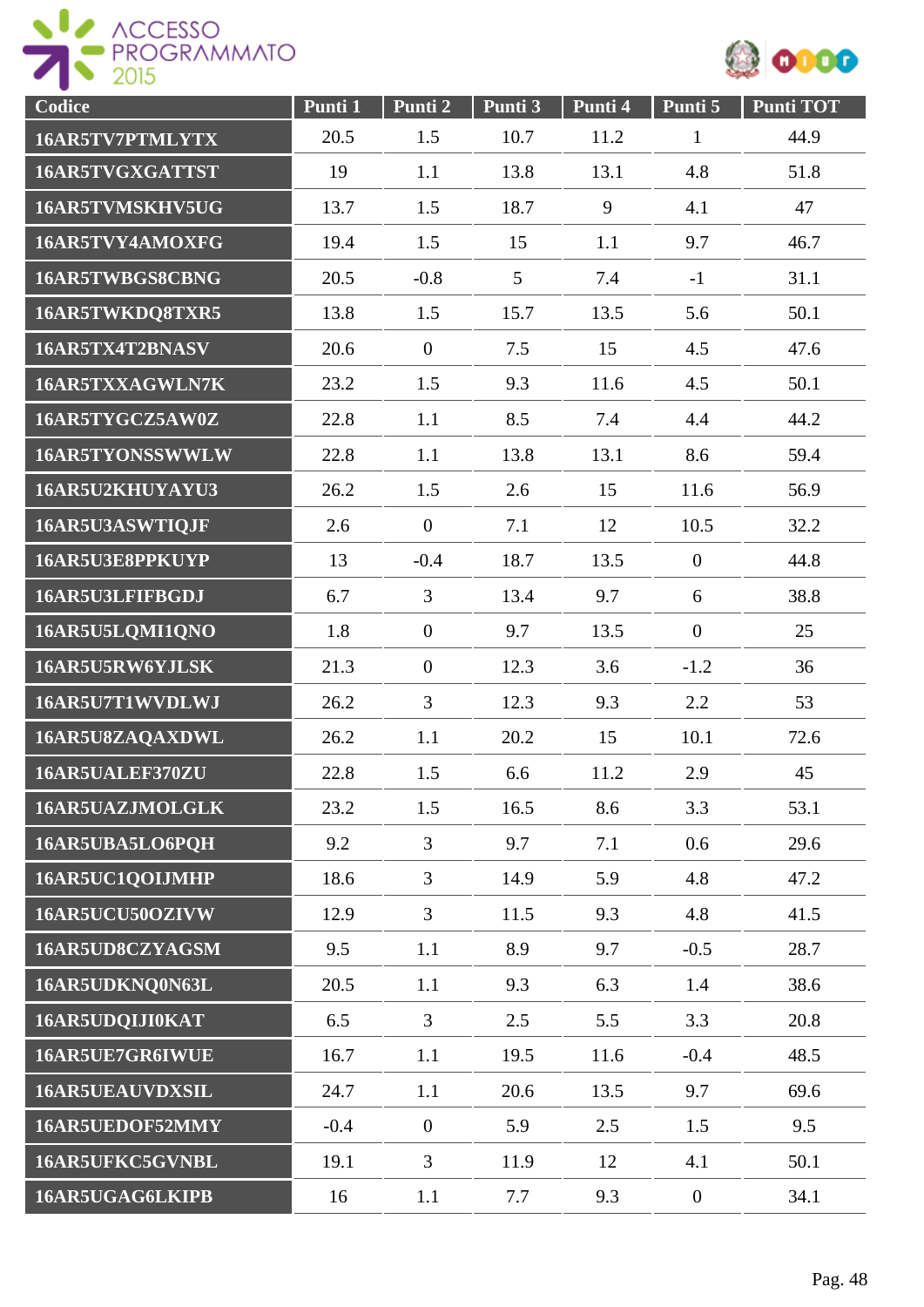



| Codice                 | Punti 1 | Punti 2        | Punti 3        | Punti 4 | Punti 5          | <b>Punti TOT</b> |
|------------------------|---------|----------------|----------------|---------|------------------|------------------|
| 16AR5UHELPG8HKO        | 11.5    | 1.5            | 8.5            | 8.2     | $-0.1$           | 29.6             |
| 16AR5UHYMX4CLSY        | 21.7    | 1.5            | 6.7            | 6.7     | $-0.8$           | 35.8             |
| 16AR5UICDGS7V64        | 22.4    | 1.5            | 9.6            | 7.4     | $-0.9$           | 40               |
| <b>16AR5UIEI1TNRBF</b> | 18.6    | 1.1            | 6.2            | 9.3     | 0.2              | 35.4             |
| 16AR5UITH0Z4UFJ        | 24.7    | $\mathfrak{Z}$ | 17.2           | 8.2     | 3.3              | 56.4             |
| 16AR5UJKAJ37IWD        | 5.8     | 1.1            | 16.8           | 2.1     | $-0.5$           | 25.3             |
| 16AR5UJTBD4POCL        | 19.4    | 1.5            | 12.3           | 7.8     | 0.7              | 41.7             |
| <b>16AR5UJZFUNYLEL</b> | 2.6     | $\overline{0}$ | 0.7            | 5.9     | 1.4              | 10.6             |
| 16AR5UL5GGARSF4        | 22.8    | 1.1            | 17.6           | 11.6    | 6.7              | 59.8             |
| 16AR5UM3OIZQLHB        | 16      | $\overline{3}$ | 16.8           | 6.7     | $-0.8$           | 41.7             |
| 16AR5UN8H7KIGWP        | 9.2     | $-0.4$         | 4.7            | 7.4     | $-2$             | 18.9             |
| <b>16AR5UNUCRLNAIS</b> | 17.5    | 1.1            | 5.2            | 13.1    | $-0.4$           | 36.5             |
| 16AR5UPBJHDDZJP        | 23.2    | 1.1            | 12.7           | 11.6    | 6.7              | 55.3             |
| 16AR5UQD8NQO1Q5        | 11.8    | 1.1            | 8.2            | 10.1    | $-0.4$           | 30.8             |
| 16AR5UQJSH8UKSZ        | 20.9    | 1.1            | 10.4           | 9.7     | 0.7              | 42.8             |
| 16AR5UR3OUQPSCF        | 8.9     | $-0.4$         | 5.1            | 7.5     | $\boldsymbol{0}$ | 21.1             |
| <b>16AR5URHLONRLFJ</b> | 20.9    | 1.1            | 16.4           | 13.1    | 1.1              | 52.6             |
| 16AR5URPJQR8REI        | 19.4    | 1.5            | 16.1           | 10.1    | $-0.4$           | 46.7             |
| 16AR5URUCMS1BHJ        | 16      | 1.5            | 12.3           | 7.1     | 0.7              | 37.6             |
| 16AR5USJYLDNLG3        | 16      | $\overline{3}$ | 14.2           | 12      | 1.5              | 46.7             |
| 16AR5UTX1P0YRPJ        | 13.7    | $-0.4$         | 12.6           | 9.3     | 3.6              | 38.8             |
| 16AR5UUC7AZYNWM        | 28.1    | $\overline{3}$ | 18.7           | 15      | 13.1             | 77.9             |
| 16AR5UUQZF6IXMQ        | 24.7    | $-0.8$         | 13.4           | 11.6    | 2.9              | 51.8             |
| <b>16AR5UVKV27OWJ5</b> | 23.2    | 1.5            | 17.2           | 11.2    | $\overline{0}$   | 53.1             |
| 16AR5UW8PYSHQLO        | 17.1    | $\overline{3}$ | $\overline{7}$ | 13.1    | $\overline{0}$   | 40.2             |
| <b>16AR5UXVIICPNNK</b> | 19.8    | 1.5            | 9.7            | 11.2    | $\overline{0}$   | 42.2             |
| 16AR5UY0DE8VLLD        | 3.7     | $\overline{0}$ | $\mathbf{1}$   | 11.6    | 7.8              | 24.1             |
| 16AR5UYGWFKXQOJ        | 22.4    | $-0.4$         | 5.2            | 9.7     | $-1.6$           | 35.3             |
| 16AR5UYRO7U3OZN        | 7.2     | $-0.8$         | 13             | 5.9     | $-1.7$           | 23.6             |
| 16AR5UYUJMHBUMD        | 22.8    | 1.5            | 15.7           | 12      | 6.3              | 58.3             |
| 16AR5UZPXVOZQ7A        | 18.6    | $\mathfrak{Z}$ | 9.6            | 9.7     | 6.3              | 47.2             |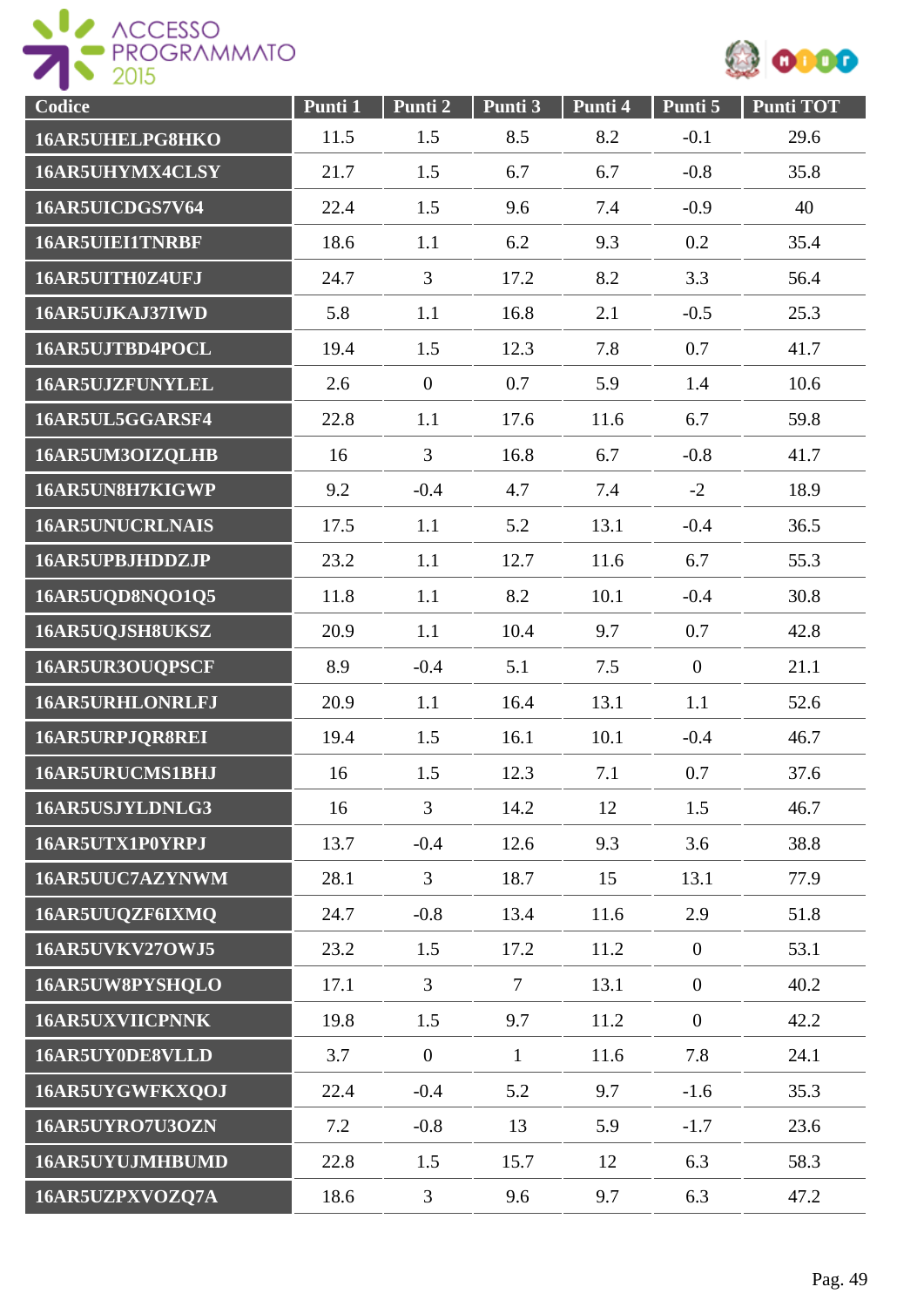



| Codice                 | Punti 1 | Punti 2          | Punti 3 | Punti 4 | Punti 5        | <b>Punti TOT</b> |
|------------------------|---------|------------------|---------|---------|----------------|------------------|
| 16AR5UZSABRGIQV        | 11      | 1.1              | 18.3    | 5.9     | $-1.3$         | 35               |
| 16AR5UZXW0HOWXY        | 16.7    | $\overline{0}$   | 13.8    | 7.4     | $-0.1$         | 37.8             |
| 16AR5V0TBBDLALD        | 24.3    | 1.1              | 10.8    | 9.3     | 5.5            | 51               |
| 16AR5V1N8RAQZW2        | 11.1    | 3                | 7.3     | 9.3     | $\overline{4}$ | 34.7             |
| 16AR5V1WB7BSZJT        | 16.7    | 1.5              | 2.8     | 11.6    | 2.5            | 35.1             |
| 16AR5V2WAD5IGHI        | 9.1     | 1.1              | 5.4     | 5.5     | $-0.6$         | 20.5             |
| 16AR5V3HQQ7CIIH        | 16.8    | 1.5              | 17.6    | 11.6    | 3              | 50.5             |
| 16AR5V3SMBSV7DL        | 24.7    | 1.5              | 15.3    | 10.5    | $\overline{3}$ | 55               |
| 16AR5V4X7XYOZNU        | 19.8    | 1.5              | 4.4     | 6.7     | 0.3            | 32.7             |
| 16AR5V6J0FMECD3        | 22.8    | 1.5              | 12      | 11.6    | 4.1            | 52               |
| 16AR5V8SWCDG1VB        | 22.8    | 1.5              | 5.9     | 13.1    | 0.7            | 44               |
| <b>16AR5VAFGWTHBTB</b> | 19.4    | 3                | 20.2    | 13.5    | $-2.8$         | 53.3             |
| 16AR5VAOLSTHKVK        | 2.6     | $\overline{0}$   | 10.4    | 11.2    | 7.1            | 31.3             |
| <b>16AR5VBDOSAPLLP</b> | 17.5    | 1.5              | 16.1    | 12      | 8.6            | 55.7             |
| 16AR5VBK4JFB8CG        | 14.5    | 1.5              | 9.3     | 12      | $-0.5$         | 36.8             |
| <b>16AR5VBLLHSUWVS</b> | 18      | 1.1              | 15.7    | 8.6     | 13.1           | 56.5             |
| 16AR5VBNKHCK45N        | 22.4    | $-0.8$           | 12.6    | 13.5    | 7.4            | 55.1             |
| 16AR5VBNMKXSWKY        | 16.1    | 1.5              | 6.7     | 8.6     | 4.5            | 37.4             |
| 16AR5VBVJL7BBUO        | 22.4    | $\boldsymbol{0}$ | 17.2    | 11.6    | 1.5            | 52.7             |
| 16AR5VBW3U5P1PI        | 19      | $-0.4$           | 10.4    | 8.2     | 7.4            | 44.6             |
| <b>16AR5VC33DN31ZJ</b> | 24.7    | 1.5              | 12.3    | 13.1    | 3.6            | 55.2             |
| 16AR5VCOWMMQ5I1        | 24.3    | 1.5              | 7.5     | 9.7     | $-1.6$         | 41.4             |
| 16AR5VDCSOVODC5        | 17.5    | $\boldsymbol{0}$ | 2.1     | 9.3     | 3.3            | 32.2             |
| 16AR5VDTBEMR6XN        | 21.7    | 1.5              | 13.8    | 8.2     | $\overline{0}$ | 45.2             |
| 16AR5VDZDWZM7LW        | 2.9     | $\boldsymbol{0}$ | $-1.6$  | 9.3     | 6.3            | 16.9             |
| <b>16AR5VEETDSJCFA</b> | 0.4     | $\overline{3}$   | 5.8     | $-0.2$  | 1.8            | 10.8             |
| <b>16AR5VF88MO57QX</b> | 19      | 1.1              | 10.7    | 13.1    | $-0.1$         | 43.8             |
| 16AR5VFABIRP107        | 20.9    | 1.5              | 11.2    | 12      | 4.8            | 50.4             |
| 16AR5VGRI4ZLYS1        | 11.2    | 1.5              | 9.3     | 5.6     | 4.8            | 32.4             |
| 16AR5VJEI3V5YHZ        | 16      | 1.1              | 19.1    | 7.1     | $\overline{0}$ | 43.3             |
| 16AR5VJTVFJFWOS        | 17.5    | $-0.4$           | 8.5     | 10.1    | 1.1            | 36.8             |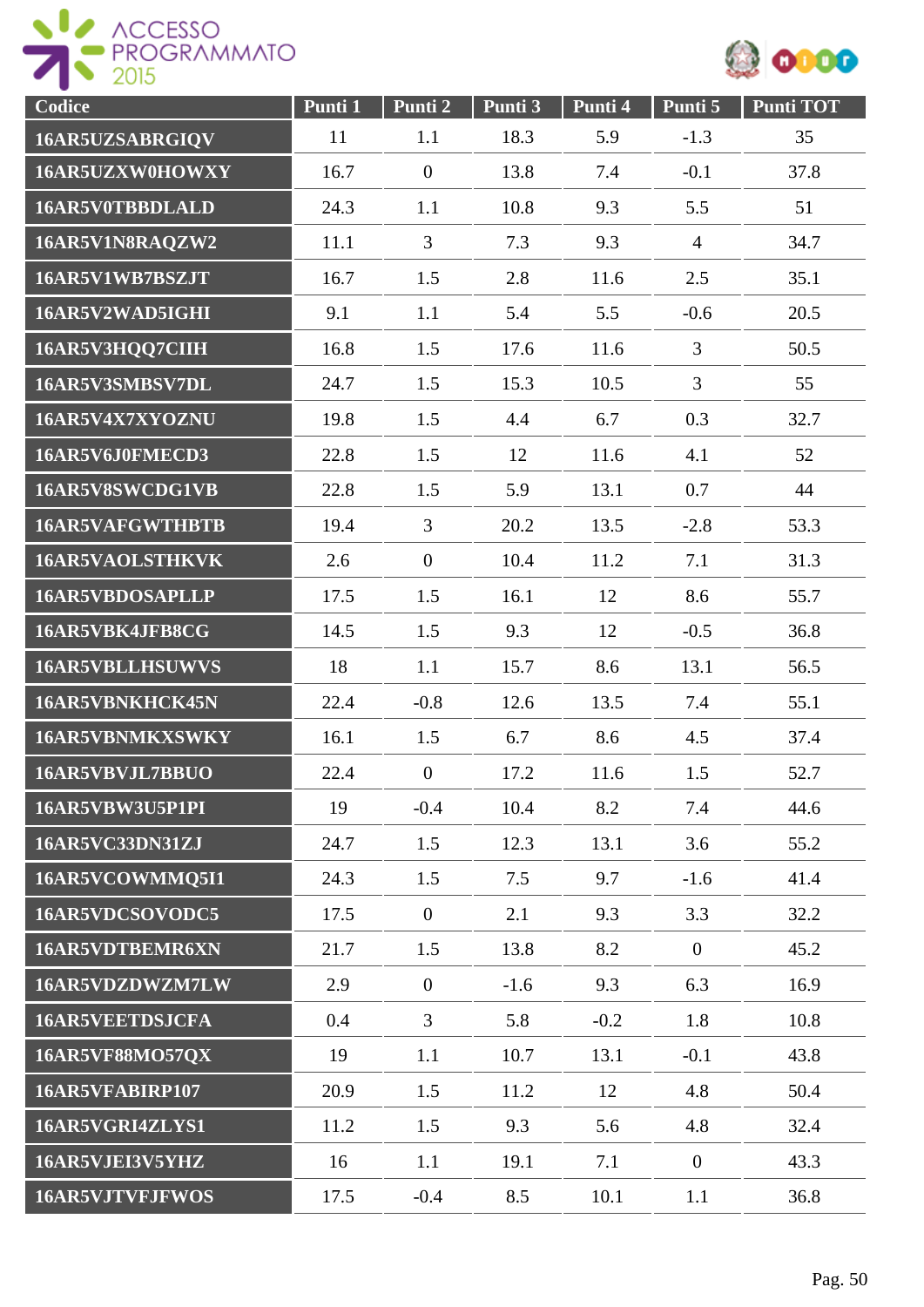



| Codice                 | Punti 1 | Punti 2          | Punti 3      | Punti 4 | Punti 5          | <b>Punti TOT</b> |
|------------------------|---------|------------------|--------------|---------|------------------|------------------|
| 16AR5VJU3NWGH0C        | 14.9    | 1.5              | 11.6         | 6.3     | $-1.2$           | 33.1             |
| 16AR5VKOGV38MUO        | 10      | 1.5              | 11.1         | 10.1    | $-0.8$           | 31.9             |
| 16AR5VKOWHO5AA4        | 17.9    | $-0.4$           | 9.7          | 11.2    | $\mathbf{1}$     | 39.4             |
| 16AR5VKRYRHA1NJ        | 16.4    | $\boldsymbol{0}$ | 9.7          | 7.5     | 4.1              | 37.7             |
| 16AR5VL3HZNMYRJ        | 18.3    | 1.5              | 17.2         | 12      | $\boldsymbol{0}$ | 49               |
| 16AR5VLDFEJ3FO7        | 17.5    | 1.1              | 16.1         | 6.3     | $-1.2$           | 39.8             |
| 16AR5VMUWZTOQL7        | 17.1    | 1.1              | 16.8         | 9.7     | 4.4              | 49.1             |
| 16AR5VMY8HMWM1R        | 15.2    | 3                | 16.8         | 11.2    | 4.8              | 51               |
| 16AR5VNCUE8RDVE        | 11.9    | $\overline{0}$   | 2.6          | 5.2     | 3.3              | 23               |
| <b>16AR5VNHNWOMEJN</b> | 13.5    | 1.5              | 19.1         | 7.5     | 7.5              | 49.1             |
| 16AR5VNRM5OYQW1        | 17.9    | 1.1              | 14.6         | 6.3     | $-0.4$           | 39.5             |
| 16AR5VOD3MKVIGB        | 17.1    | 1.1              | 10           | 13.1    | 4.8              | 46.1             |
| <b>16AR5VPNCRBOFWD</b> | 9.5     | 1.1              | 8.1          | $-1.3$  | $\mathbf{1}$     | 18.4             |
| 16AR5VPZKL3TE57        | 11      | 3                | 6.9          | 3.6     | 6.6              | 31.1             |
| 16AR5VQL2SA58J7        | 19      | 1.1              | 22.1         | 7.4     | $-0.1$           | 49.5             |
| 16AR5VQO7CUVZ3U        | 6.2     | $-0.8$           | 6.6          | 7.8     | $-0.5$           | 19.3             |
| <b>16AR5VRJZVNOSDN</b> | 25.1    | 1.5              | 11.6         | 9       | 2.6              | 49.8             |
| 16AR5VUA6XJC7XP        | 7.8     | 1.5              | 13.4         | 4.4     | 1.1              | 28.2             |
| 16AR5VURQI4OV3H        | 19.8    | 1.1              | 18.7         | 13.1    | 9.7              | 62.4             |
| 16AR5VUTJQLWR0S        | 22.8    | $\overline{0}$   | $\mathbf{0}$ | 13.5    | 6.3              | 42.6             |
| 16AR5VV8HWARFBY        | 1.5     | $-0.8$           | 3.9          | 3.6     | $-2.8$           | 5.4              |
| 16AR5VWZAGEFVOJ        | 19.1    | 1.5              | 9.7          | 7.5     | $-0.8$           | 37               |
| 16AR5VXHTFCEGEP        | 22.8    | 1.1              | 14.9         | 5.2     | $-0.8$           | 43.2             |
| 16AR5VXUNUEJYZ4        | 23.2    | $\overline{0}$   | 10.4         | 13.1    | 6.3              | 53               |
| 16AR5VXXEHY4DGV        | 26.2    | $\overline{3}$   | 14.5         | 13.1    | 1.4              | 58.2             |
| 16AR5VYKFCXZ55D        | 18.7    | 1.5              | 12.7         | 11.6    | 4.1              | 48.6             |
| 16AR5VYTQFOQFBW        | 19      | 1.1              | 8.9          | 4.4     | 2.2              | 35.6             |
| 16AR5VYU1YQOH73        | 15.3    | 1.5              | 15.7         | 10.1    | 1.5              | 44.1             |
| <b>16AR5VYU5QR7CO3</b> | 14.5    | $-0.8$           | 17.2         | 3.7     | 2.2              | 36.8             |
| 16AR5VYVLOKD4VD        | 18.3    | 1.1              | 9.7          | 6.7     | $\boldsymbol{0}$ | 35.8             |
| 16AR5VZ3UGRMHUU        | 9.9     | 1.5              | 10           | 4.4     | $-3.6$           | 22.2             |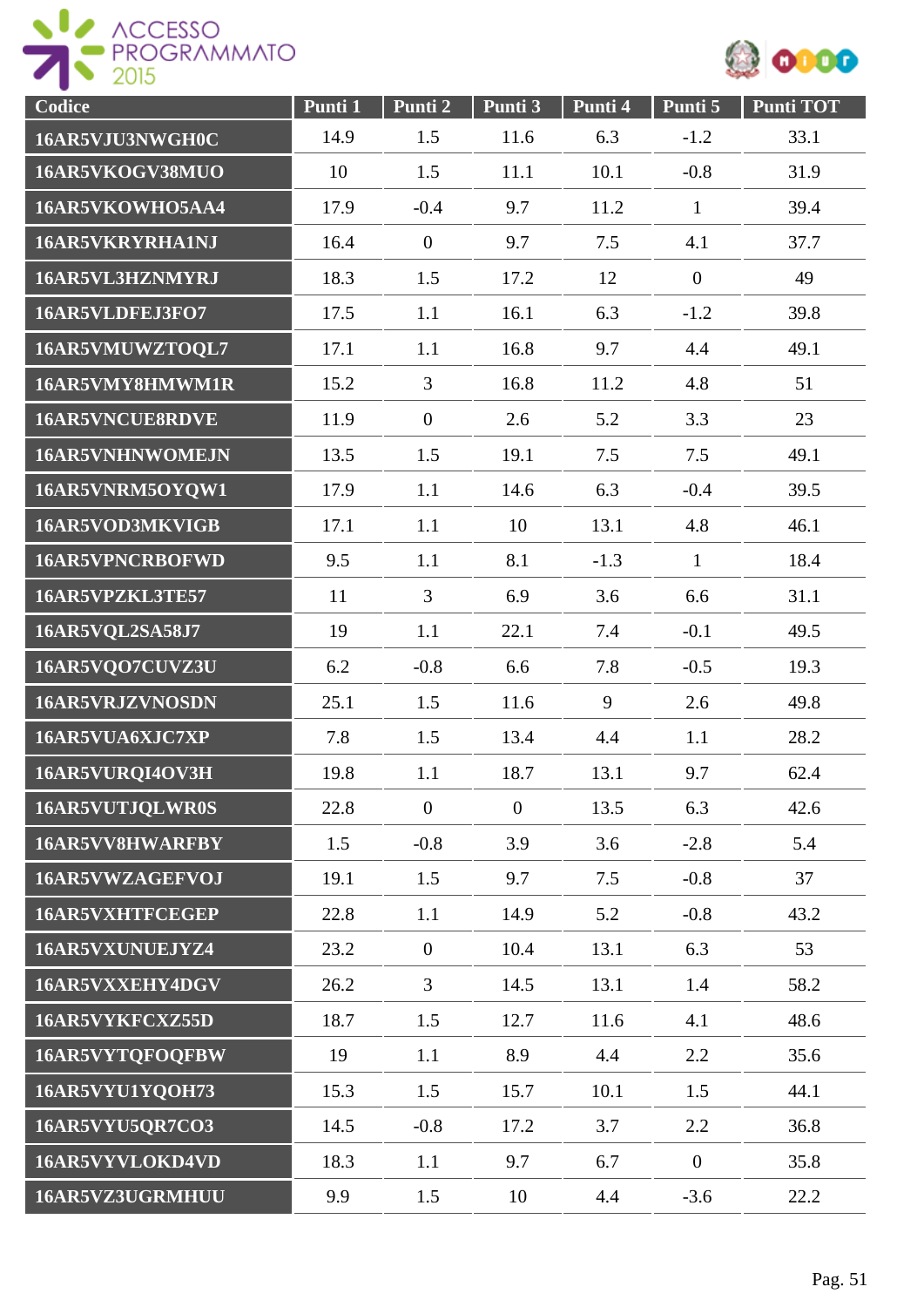



| Codice                 | Punti 1 | Punti 2          | Punti 3        | Punti 4        | Punti 5          | <b>Punti TOT</b> |
|------------------------|---------|------------------|----------------|----------------|------------------|------------------|
| 16AR5VZACPCIADT        | 12.6    | 1.1              | 4.4            | 13.1           | 0.7              | 31.9             |
| 16AR5VZEK3VMLSH        | 14.1    | 3                | 7.4            | 8.6            | 2.6              | 35.7             |
| 16AR5W1J5FBW6TI        | 19      | 1.5              | 16.5           | 8.2            | 0.7              | 45.9             |
| 16AR5W22EWX155I        | $-4.1$  | $\overline{0}$   | $-1.3$         | $-2$           | $\boldsymbol{0}$ | $-7.4$           |
| 16AR5W2EZGJUVZO        | 28.5    | 1.5              | 16.1           | 10.1           | 3.3              | 59.5             |
| 16AR5W2FCK4TNFW        | 14.1    | 1.1              | 0.5            | 5.5            | $-0.5$           | 20.7             |
| 16AR5W2UFYJBXLS        | 16.7    | $-0.8$           | 8.8            | 9.3            | 0.7              | 34.7             |
| 16AR5W3TZQYPNM4        | 25.1    | 1.5              | 22.5           | 11.6           | 8.2              | 68.9             |
| 16AR5W6YOM40WWK        | 17.5    | 1.1              | 10             | 9.3            | 8.6              | 46.5             |
| 16AR5W7OF4B3LGE        | 16      | 1.5              | 19.5           | 12             | $-0.4$           | 48.6             |
| 16AR5W8OW0FSX4D        | 24.7    | 1.1              | 11.9           | 11.2           | 3.6              | 52.5             |
| 16AR5WAB185HZTN        | 22.4    | $-0.8$           | 11.5           | 9.3            | 3.3              | 45.7             |
| 16AR5WAZIOT6WXY        | 12.3    | $\overline{3}$   | $-0.4$         | 7.5            | $-0.4$           | 22               |
| 16AR5WBJLGFXZFP        | 26.6    | 1.5              | 21             | 8.2            | 4.5              | 61.8             |
| 16AR5WC4JYFZV7R        | 18.6    | 1.5              | 22.1           | 13.1           | $\overline{4}$   | 59.3             |
| 16AR5WCIIXYQ3IM        | 4.3     | 1.1              | $\overline{4}$ | 8.2            | $\overline{0}$   | 17.6             |
| 16AR5WDAC51XSZB        | 18.7    | 1.5              | 14.9           | 10.1           | 4.1              | 49.3             |
| 16AR5WDOO4JA1GE        | 8.2     | $\overline{0}$   | 18             | 7.5            | 7.1              | 40.8             |
| 16AR5WECAW7HZVI        | 13      | $\boldsymbol{0}$ | 6              | 7.5            | 1.8              | 28.3             |
| 16AR5WEM5P61Q4F        | 13.7    | $-0.8$           | 9.6            | 10.5           | 0.3              | 33.3             |
| 16AR5WFGPODSVDS        | 14.1    | 1.1              | 2.2            | 7.1            | 1.5              | 26               |
| 16AR5WGMVVN2TBI        | 6.5     | 3                | 8.1            | 8.2            | $-1.2$           | 24.6             |
| <b>16AR5WIDC5XUDJS</b> | 20.6    | 1.5              | 13.5           | 5.2            | 2.6              | 43.4             |
| 16AR5WIG5LTIYZ8        | 14.8    | 1.5              | 15.3           | 5.5            | 2.5              | 39.6             |
| 16AR5WIO6MOJMVC        | 22.8    | $\overline{3}$   | 11.6           | 11.2           | $\overline{4}$   | 52.6             |
| 16AR5WJ8Y18CM0Y        | 21.3    | 1.5              | 4.5            | 8.2            | 6                | 41.5             |
| 16AR5WJDNUEDRH7        | 16.7    | 1.1              | 4.3            | $\overline{4}$ | $\mathbf{1}$     | 27.1             |
| 16AR5WKE2O5ILPH        | 20.6    | $-0.4$           | 16.1           | 10.1           | 6.7              | 53.1             |
| 16AR5WLWFFXV0V5        | 20.6    | 1.5              | 12.7           | 11.2           | $-0.4$           | 45.6             |
| 16AR5WLWSGHR0UL        | 22.4    | $\mathfrak{Z}$   | 16.8           | 10.5           | 5.9              | 58.6             |
| 16AR5WMIHPPIVEY        | 8.8     | $-0.4$           | 6.6            | 6.7            | 2.2              | 23.9             |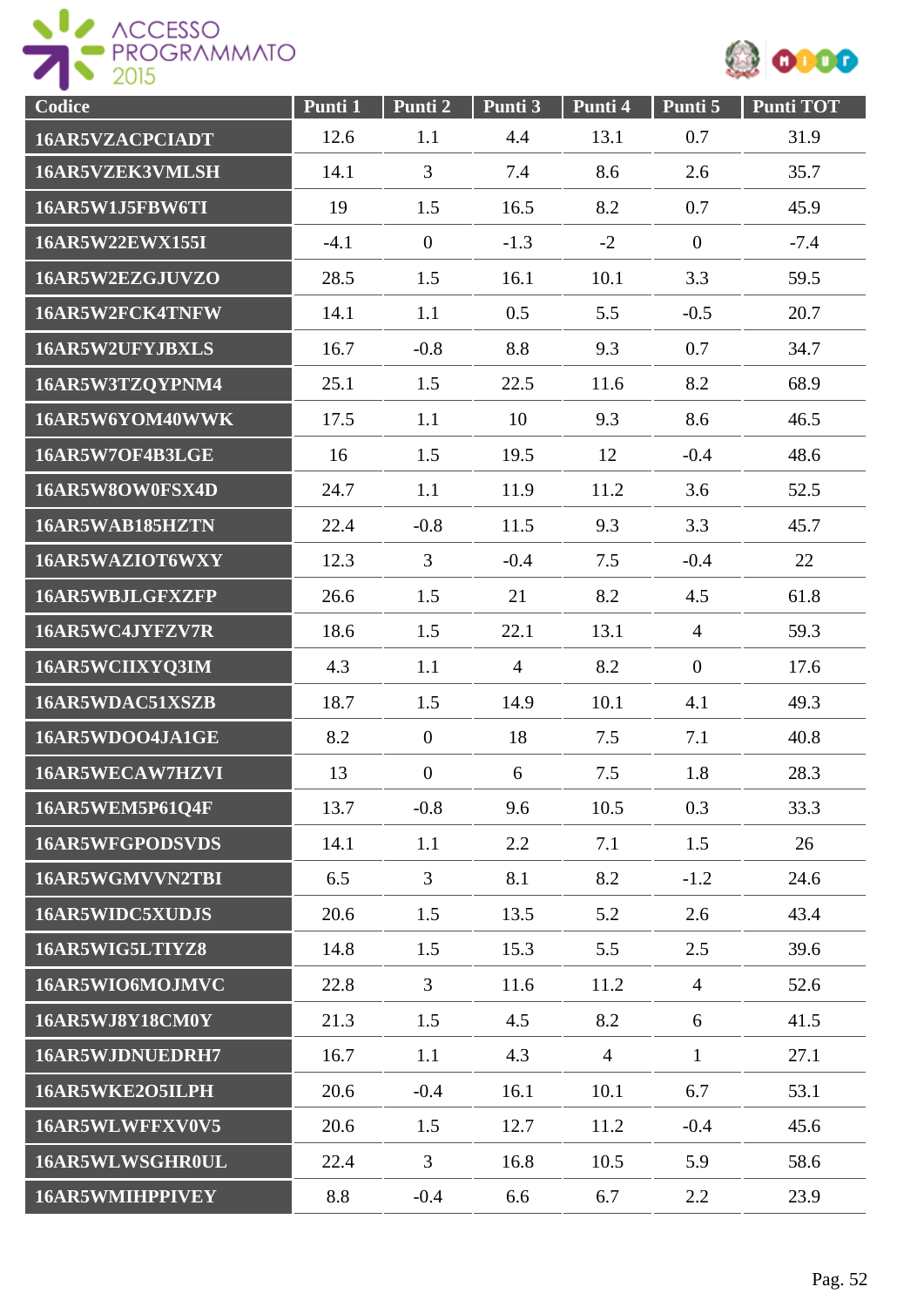

| Codice                 | Punti 1        | Punti 2          | Punti 3 | Punti 4 | Punti 5          | <b>Punti TOT</b> |
|------------------------|----------------|------------------|---------|---------|------------------|------------------|
| 16AR5WNF1H1MSAW        | 22.8           | 1.5              | 6.6     | 11.6    | $\mathbf{1}$     | 43.5             |
| 16AR5WNQJ5QJWZP        | 22.4           | 1.5              | 6.3     | 7.4     | 0.7              | 38.3             |
| 16AR5WNSJTATQQ3        | 22.8           | 1.5              | 17.6    | 12      | 4.5              | 58.4             |
| <b>16AR5WOCUHKYHSR</b> | 19.4           | 3                | 19.1    | 8.6     | 0.7              | 50.8             |
| 16AR5WPLQBQL2MO        | 19             | $-0.8$           | 18.7    | 6.3     | 6.3              | 49.5             |
| 16AR5WPTJHP4LLQ        | 12.9           | 3                | 18.7    | 10.1    | 4.8              | 49.5             |
| 16AR5WQ1GJYMQVE        | 23.2           | 1.5              | 3.7     | 4.8     | 2.6              | 35.8             |
| 16AR5WQEQJNECUX        | 14.2           | $\overline{0}$   | 0.6     | 8.2     | 1.5              | 24.5             |
| 16AR5WQK1E2TOAP        | 17.5           | 1.5              | 8.1     | 9.7     | $-2$             | 34.8             |
| 16AR5WQMYNJTISN        | 6.6            | 1.5              | 11.2    | 4.8     | $-0.4$           | 23.7             |
| 16AR5WRWKWMQKOU        | 21.7           | 1.1              | 18.7    | 4.1     | 1.1              | 46.7             |
| 16AR5WSLHHGM5JP        | 26.6           | 1.5              | 19.5    | 10.1    | $\overline{3}$   | 60.7             |
| 16AR5WT0GQVIXEH        | 14.1           | 1.5              | 2.9     | 7.4     | $\boldsymbol{0}$ | 25.9             |
| 16AR5WTE4ELCLIP        | 17.9           | 1.1              | 3.7     | 8.2     | $-1.2$           | 29.7             |
| 16AR5WTJLOQJVCT        | 19             | 1.1              | 4.3     | 6.3     | $\boldsymbol{0}$ | 30.7             |
| <b>16AR5WTREAUGXIP</b> | 10.4           | $\boldsymbol{0}$ | 16.1    | 15      | 10.1             | 51.6             |
| 16AR5WUVYOOSU81        | 11.1           | 1.1              | 1.7     | 4.4     | 0.7              | 19               |
| 16AR5WVAWDZAWJL        | 20.6           | 1.5              | 14.2    | 7.1     | 1.1              | 44.5             |
| 16AR5WVCVGAWFVT        | 0.9            | $\overline{0}$   | 7.7     | 7.8     | 0.6              | 17               |
| 16AR5WVER65EGXG        | 7.2            | $\overline{3}$   | 14.9    | 1.7     | $\overline{0}$   | 26.8             |
| <b>16AR5WVWRTEKXXY</b> | 18.6           | 1.5              | 6.2     | 11.2    | $\mathbf{1}$     | 38.5             |
| 16AR5WW3FYZVLB5        | 22.8           | 1.1              | 13.4    | 9.7     | 1.1              | 48.1             |
| 16AR5WWMRKDCZBM        | 24.3           | 1.1              | 11.9    | 12      | 0.7              | 50               |
| 16AR5WWSIEMCVG2        | 17.5           | $-0.8$           | 11.1    | 9.7     | 2.5              | 40               |
| 16AR5WWXLOVJITQ        | 19.4           | $-0.4$           | 7.8     | 15      | 5.6              | 47.4             |
| 16AR5WWZFZEYA7K        | 19             | $\overline{3}$   | 4.4     | 12      | 3.7              | 42.1             |
| 16AR5WXQZDGLZ4T        | 22.1           | 1.5              | 6.7     | 13.5    | 8.6              | 52.4             |
| 16AR5WYEDBC5ZRT        | $-0.1$         | 1.5              | 13.4    | 1.1     | 1.5              | 17.4             |
| 16AR5WZH4L4B0W7        | 27             | $\overline{3}$   | 8.6     | 11.6    | 9                | 59.2             |
| 16AR5WZSGNBBBNC        | 5 <sup>5</sup> | $-0.4$           | 6.2     | 11.2    | $\overline{3}$   | 25               |
| 16AR5X0VQSEFHI7        | 25.1           | 1.5              | 13.8    | 13.5    | 1.1              | 55               |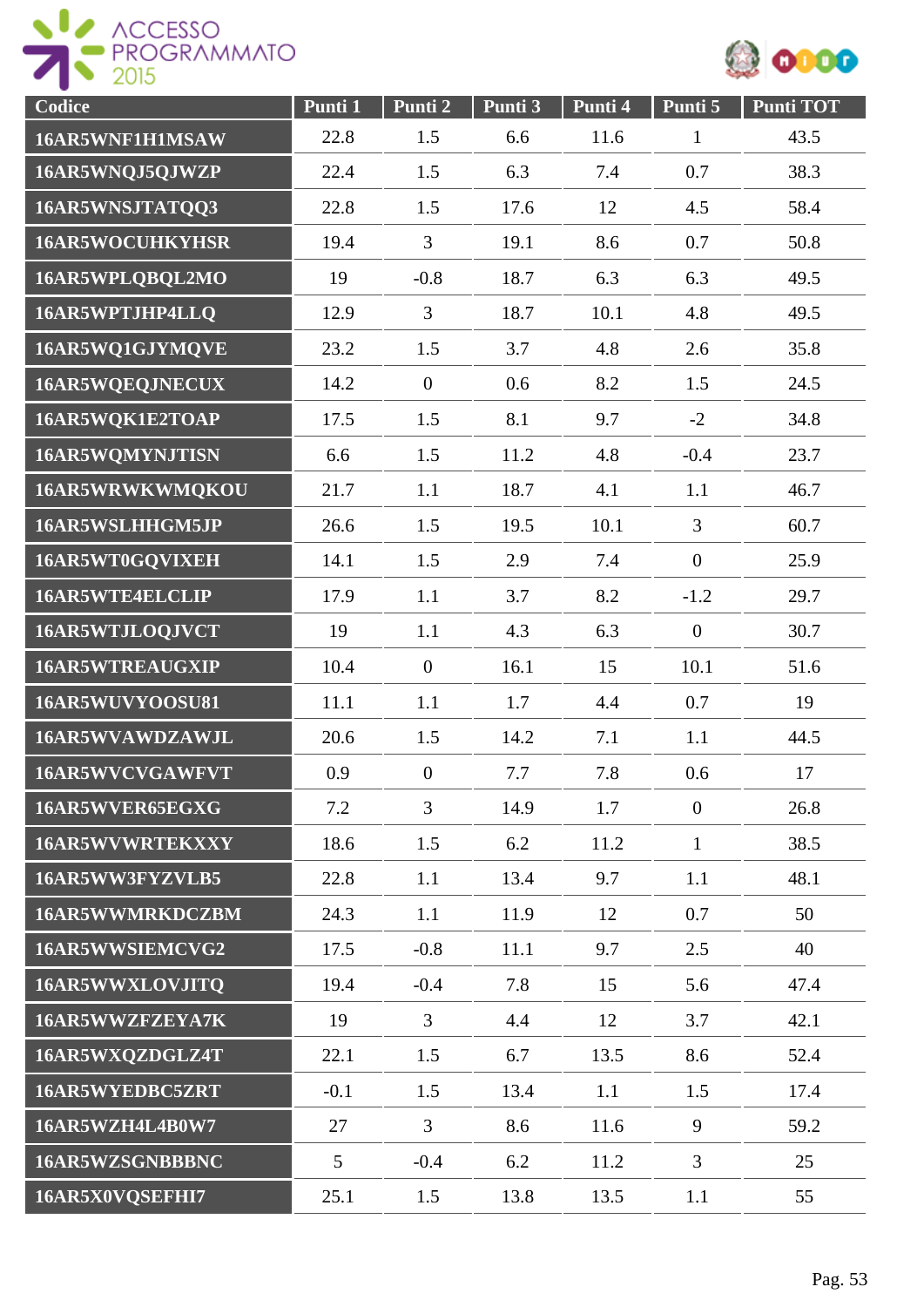



| Codice                 | Punti 1 | Punti 2          | Punti 3 | Punti 4 | Punti 5        | <b>Punti TOT</b> |
|------------------------|---------|------------------|---------|---------|----------------|------------------|
| 16AR5X2A3WSGLVM        | 2.5     | $\boldsymbol{0}$ | 4.5     | 6.7     | 10.1           | 23.8             |
| 16AR5X4D4O2XYOH        | 18.6    | 1.1              | 13.8    | 9.3     | 5.6            | 48.4             |
| 16AR5X4ECVA2WDR        | 13.7    | 1.5              | $-0.9$  | 9.7     | $-0.4$         | 23.6             |
| 16AR5X4VFLQLHTE        | 17.9    | 1.5              | 11.2    | 7.8     | 0.3            | 38.7             |
| 16AR5X6MAOAOQWC        | 1.8     | $\overline{0}$   | 14.2    | 11.2    | 2.2            | 29.4             |
| <b>16AR5X6N2ZG7LU3</b> | 15.6    | 1.5              | 15.7    | 9.7     | 0.6            | 43.1             |
| 16AR5X8MSTLTFVB        | 19.4    | 1.5              | 12.3    | 6.3     | 1.8            | 41.3             |
| 16AR5XALJAWWK8A        | 22.8    | 1.5              | 12.3    | 15      | 4.4            | 56               |
| 16AR5XAMZ1F7CVB        | 15.2    | 1.1              | 7.3     | 8.2     | 3.6            | 35.4             |
| 16AR5XBC7RHGQFF        | 6.1     | 1.5              | $-0.6$  | 7.8     | $-0.1$         | 14.7             |
| 16AR5XC6GMCKJUL        | 22.4    | 1.5              | 5.4     | 15      | $-2.1$         | 42.2             |
| 16AR5XCJRFSQNZB        | 19.4    | 1.5              | 7.4     | 9.3     | $-0.8$         | 36.8             |
| 16AR5XEJOUINE5L        | 17.9    | 1.5              | 13.4    | 9.3     | $-2$           | 40.1             |
| 16AR5XF7F63MCAW        | 18.7    | 1.5              | 10.1    | 10.5    | $\overline{0}$ | 40.8             |
| 16AR5XFYI3JPK6R        | 22.4    | 1.5              | 14.2    | 15      | 2.9            | 56               |
| 16AR5XGCZHC4EOZ        | 19      | 1.1              | 4.7     | 7.8     | $-0.4$         | 32.2             |
| 16AR5XGSUK5HEBL        | 14.2    | $-0.8$           | 16.5    | 6.7     | 1.5            | 38.1             |
| 16AR5XGV3QHMLXP        | 16.4    | 1.5              | 15.3    | 6.7     | $\overline{0}$ | 39.9             |
| 16AR5XILPUS7IF2        | 19.8    | 1.1              | 3.3     | 9.7     | 7.8            | 41.7             |
| 16AR5XIQOIEVPMD        | 19      | $\overline{3}$   | 9.6     | 10.1    | 1.4            | 43.1             |
| 16AR5XJEZST4OGO        | 16.8    | 1.1              | 8.2     | 6.7     | 2.2            | 35               |
| 16AR5XJIRNJFMB6        | 22.4    | 1.1              | 11.5    | 9.7     | $-1.6$         | 43.1             |
| 16AR5XKHKZ0XV8Q        | 13.4    | 1.5              | 9.3     | 12      | $\overline{0}$ | 36.2             |
| 16AR5XKQH0YINIM        | 26.6    | 1.5              | 10.4    | 13.5    | 8.6            | 60.6             |
| 16AR5XLIOO6ESJG        | 19.4    | $\overline{0}$   | 10.8    | 6.7     | $-0.4$         | 36.5             |
| 16AR5XLXDRW0LRK        | 19.8    | 1.5              | 22.5    | 10.1    | 3.3            | 57.2             |
| 16AR5XLYSUCIHFQ        | 16.7    | 3                | 15.3    | 9.3     | $-0.4$         | 43.9             |
| 16AR5XMQCD62LY2        | 15.2    | 1.1              | 1.4     | 12      | $-0.1$         | 29.6             |
| 16AR5XN8Q5FSUMM        | 12.6    | 3                | 15.7    | 10.1    | 5.2            | 46.6             |
| 16AR5XNGRHTU82E        | 19      | $\overline{3}$   | 16.1    | 7.4     | 2.9            | 48.4             |
| 16AR5XOIUEVXSNG        | 20.9    | 1.5              | 20.2    | 6.7     | 2.9            | 52.2             |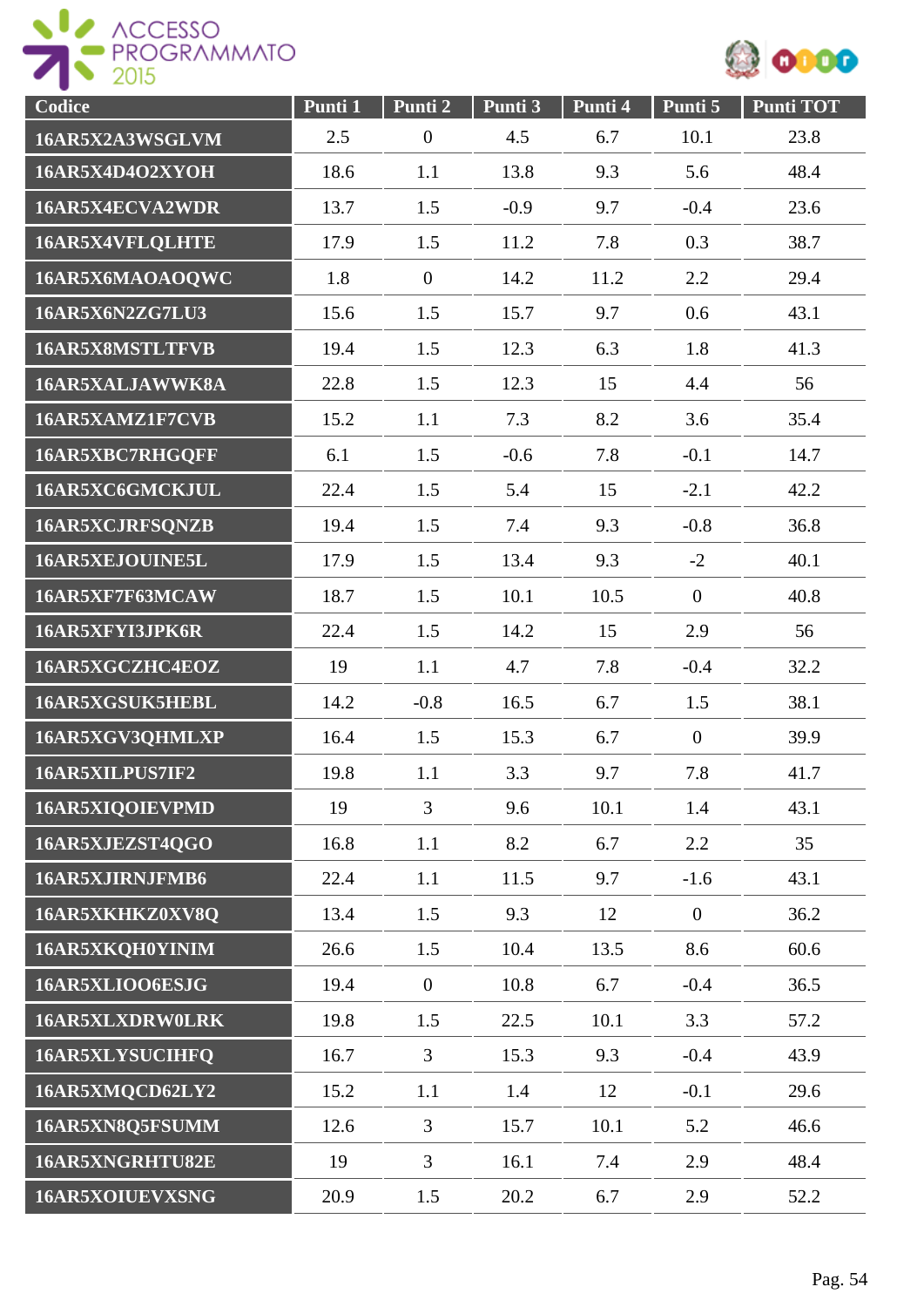



| Codice                 | Punti <sub>1</sub> | Punti 2          | Punti 3        | Punti 4 | Punti 5        | Punti TOT |
|------------------------|--------------------|------------------|----------------|---------|----------------|-----------|
| 16AR5XOOBOLJCVZ        | 26.6               | $\boldsymbol{0}$ | 10.8           | 13.1    | 7.5            | 58        |
| 16AR5XOWR1ZOFMT        | 21.7               | $-0.4$           | 4.5            | 10.1    | $\overline{0}$ | 35.9      |
| 16AR5XOXGKCJIQX        | 12.9               | $-0.8$           | 3.6            | 11.2    | $-1.6$         | 25.3      |
| <b>16AR5XPEOHLUGNN</b> | 8.2                | $\boldsymbol{0}$ | 7.8            | 5.9     | 8.6            | 30.5      |
| 16AR5XPYI4NZNL2        | 21.3               | 1.5              | 11.5           | 9.7     | 0.3            | 44.3      |
| 16AR5XQHVKMPG0Q        | 20.9               | 1.1              | 1.8            | 9.7     | 4.1            | 37.6      |
| 16AR5XQMCV0WPUU        | 15.6               | $-0.8$           | 11.1           | 8.2     | 3.6            | 37.7      |
| 16AR5XQP2UNNSOD        | 12.3               | 1.5              | 19.1           | 12      | 0.7            | 45.6      |
| <b>16AR5XS4UZ61EL6</b> | 16                 | $-0.4$           | 2.8            | 8.2     | 5.6            | 32.2      |
| 16AR5XT6GE0XEXH        | 19                 | 1.5              | 10             | 9.3     | 5.2            | 45        |
| 16AR5XUEGHXONRW        | 14.5               | $-0.4$           | 6.2            | 9.3     | 2.2            | 31.8      |
| 16AR5XUG0PVMEPH        | 8.5                | 1.5              | 3.6            | 6.3     | 0.7            | 20.6      |
| 16AR5XUIHTQJOAK        | 25.1               | $\overline{3}$   | 16.8           | 12      | $-0.8$         | 56.1      |
| 16AR5XVHOPGSV1X        | 19                 | 1.5              | 9.2            | 7.1     | 9              | 45.8      |
| 16AR5XW80NSTEOX        | 23.2               | 1.1              | 17.2           | 7.8     | 8.2            | 57.5      |
| 16AR5XWIZROKKMM        | 14.8               | 3                | $-0.7$         | 3.6     | 0.9            | 21.6      |
| 16AR5XWO0B0ELBV        | 11                 | 1.5              | $-2.9$         | 7.4     | 0.3            | 17.3      |
| 16AR5XX3LYDOIVI        | 20.9               | 1.5              | 16.4           | 5.9     | 0.6            | 45.3      |
| 16AR5XYX55UFR3U        | 20.6               | 1.1              | 21             | 13.5    | 4.5            | 60.7      |
| 16AR5Y0LODA6A2M        | 19.8               | 1.5              | 11.2           | 8.2     | 0.3            | 41        |
| 16AR5Y0YCOWEIFM        | 17.1               | 1.5              | 8.9            | 7.8     | 4.5            | 39.8      |
| 16AR5Y1WLO5G0TP        | 25.1               | 1.5              | 12             | 12      | 6.7            | 57.3      |
| 16AR5Y28VO52QH0        | 19                 | $\overline{3}$   | 20.6           | 8.2     | 2.9            | 53.7      |
| 16AR5Y2HCX6ADUN        | 22.8               | 1.1              | 22.5           | 13.1    | 11.2           | 70.7      |
| <b>16AR5Y4JN03C8UV</b> | 19.4               | $\overline{3}$   | 15.7           | 11.2    | 8.2            | 57.5      |
| 16AR5Y4W22QFORI        | 23.6               | 1.5              | 14.6           | 9.7     | 8.9            | 58.3      |
| 16AR5Y4WC7NWVO6        | 16                 | 1.5              | 5.1            | 12      | 1.4            | 36        |
| 16AR5Y5SBUMIWAX        | 18.6               | $\overline{3}$   | 16.8           | 7.8     | 1.4            | 47.6      |
| 16AR5Y8JTAC0SLR        | 11.9               | $\boldsymbol{0}$ | $\overline{4}$ | 12      | 1.5            | 29.4      |
| 16AR5Y8M77ZLNFY        | 12.9               | 1.1              | 18.3           | 5.5     | $-0.9$         | 36.9      |
| 16AR5YANKDTHV1Z        | 17.2               | $-0.4$           | 13.8           | 8.2     | 0.3            | 39.1      |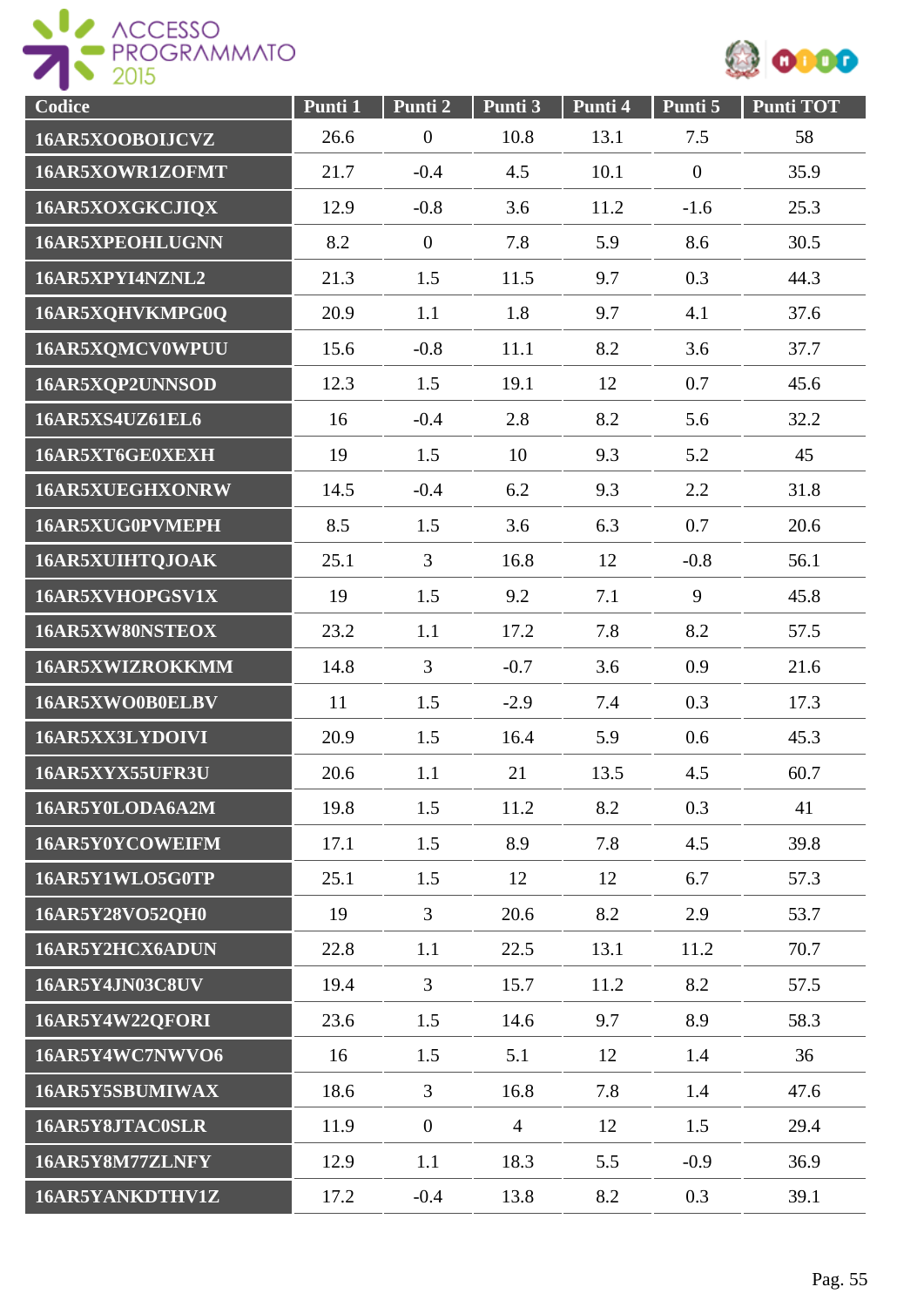

| Codice                 | Punti 1 | Punti 2          | Punti 3        | Punti 4 | Punti 5 | <b>Punti TOT</b> |
|------------------------|---------|------------------|----------------|---------|---------|------------------|
| 16AR5YAPP2PQZES        | 19.8    | 1.5              | 9.6            | 8.6     | 1.5     | 41               |
| 16AR5YBEUGEQD07        | 1.1     | $\overline{0}$   | 13.1           | 11.2    | 10.5    | 35.9             |
| <b>16AR5YBRSZRUKYU</b> | 22.8    | $\boldsymbol{0}$ | 14.2           | 8.6     | 7.5     | 53.1             |
| 16AR5YCKNHPZMU5        | 24.7    | 1.5              | 10.4           | 11.2    | 1.1     | 48.9             |
| 16AR5YD0C8DGHSZ        | 19.8    | $\boldsymbol{0}$ | 5.9            | 9.3     | 1.5     | 36.5             |
| 16AR5YDDLHNVNFV        | 24.3    | 1.1              | 16.4           | 13.1    | $-4$    | 50.9             |
| 16AR5YEE0W1BD5I        | 17.5    | $-0.8$           | 14.2           | 13.1    | 3.7     | 47.7             |
| 16AR5YF6WYQIT1G        | 19      | 1.5              | 15.3           | 9.7     | 3.2     | 48.7             |
| 16AR5YFSROT3KSQ        | 11.8    | $\overline{0}$   | 1.3            | 7.8     | 0.3     | 21.2             |
| 16AR5YGEM7AW0MX        | 28.1    | 1.5              | 14.6           | 9.7     | 1.5     | 55.4             |
| <b>16AR5YGFRZKSDFR</b> | 17.5    | 1.5              | 5.4            | 9.3     | $-0.4$  | 33.3             |
| 16AR5YGLIUUS7T7        | 17.1    | 1.1              | 9.6            | 4.4     | 1.1     | 33.3             |
| 16AR5YGQ1GXGWH4        | 13.7    | 1.5              | 10.4           | 9.7     | 1.5     | 36.8             |
| 16AR5YGVCKC14DA        | 15.6    | 1.1              | 15.7           | 15      | $-0.8$  | 46.6             |
| 16AR5YIIYJNCDIZ        | 14.1    | 1.5              | 11.9           | 9.7     | $-0.8$  | 36.4             |
| 16AR5YJDYIMOO8H        | 13.3    | 1.1              | $-2.9$         | 1.7     | $-1.3$  | 11.9             |
| 16AR5YJOHGO3UVB        | 12.7    | $\boldsymbol{0}$ | 11.2           | 10.1    | 3.7     | 37.7             |
| 16AR5YKHR6XCSNO        | 19.8    | 1.1              | 10.8           | 12      | 0.7     | 44.4             |
| 16AR5YKMAWFFN76        | 19.8    | $-0.8$           | 0.7            | 8.2     | 0.7     | 28.6             |
| 16AR5YKV7B5KHIH        | 7.7     | $\overline{0}$   | 0.2            | 9.7     | 2.6     | 20.2             |
| 16AR5YMSRMYWRWX        | $-0.4$  | $\boldsymbol{0}$ | 10             | 11.2    | 0.7     | 21.5             |
| 16AR5YNCNRFAAQH        | 15.3    | $\overline{0}$   | 6.7            | 5.9     | $-0.4$  | 27.5             |
| 16AR5YNJGGH0BO3        | 17.5    | $-0.4$           | 10.4           | 5.9     | 0.3     | 33.7             |
| 16AR5YNKWYNJYO0        | 23.6    | 1.5              | 15             | 7.5     | 1.5     | 49.1             |
| 16AR5YOMFGRRAXY        | 9.5     | $\overline{3}$   | 7.3            | 9.3     | 1.4     | 30.5             |
| 16AR5YOWBQCKZS2        | 10.3    | 1.5              | 4.7            | 9.7     | $-3.6$  | 22.6             |
| 16AR5YOWZUVSZ1D        | 30      | 1.1              | 5.1            | 15      | 5.2     | 56.4             |
| 16AR5YOXUDNB4T5        | 2.9     | $\mathbf{0}$     | $\overline{0}$ | 13.1    | 11.6    | 27.6             |
| 16AR5YOYFPVVTAM        | 2.5     | 1.1              | 16.4           | 10.5    | 2.2     | 32.7             |
| 16AR5YP1WHRYXQW        | 19.8    | 1.5              | 4.8            | 8.2     | 0.7     | 35               |
| 16AR5YQN3YNDWCV        | 17.9    | 1.1              | 11.2           | 2.1     | $-0.5$  | 31.8             |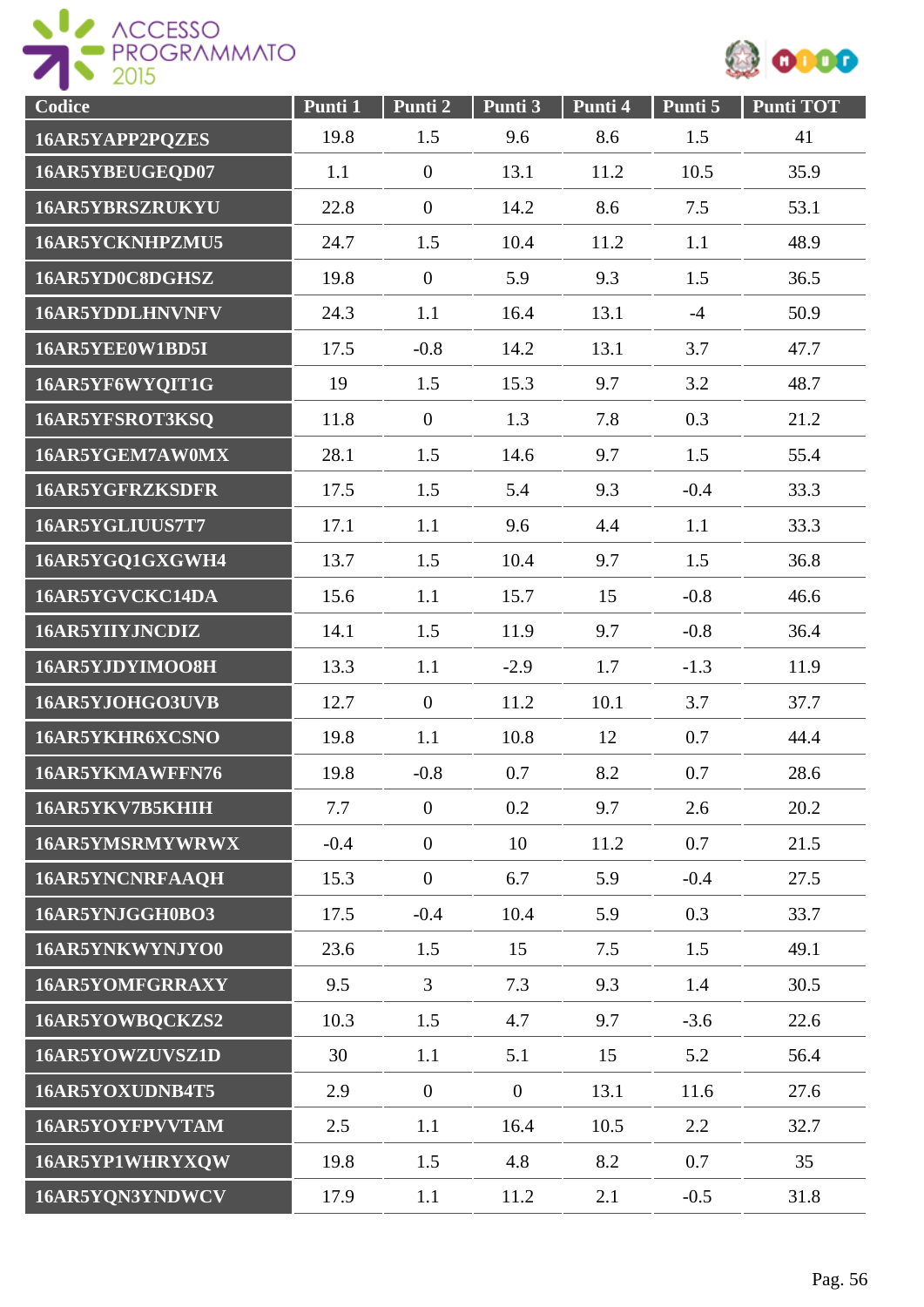



| Codice                 | Punti 1 | Punti 2        | Punti 3        | Punti 4 | Punti 5          | Punti TOT |
|------------------------|---------|----------------|----------------|---------|------------------|-----------|
| 16AR5YRJLOO00ZJ        | 11.5    | $-0.4$         | 7.7            | 4.8     | $\mathbf{1}$     | 24.6      |
| 16AR5YRN4HVJXF2        | 17.5    | 1.1            | 14.5           | 9.7     | $-1.7$           | 41.1      |
| 16AR5YRSORBP786        | 17.9    | 1.5            | 9.3            | 12      | 2.2              | 42.9      |
| 16AR5YSE4E6FQ5F        | 22.8    | 3              | 12.6           | 11.6    | 2.2              | 52.2      |
| 16AR5YT7SS6KTG0        | 26.6    | 1.5            | 17.6           | 7.8     | 5.2              | 58.7      |
| 16AR5YTVLOGX0OP        | 22.8    | 1.1            | 16.8           | 10.1    | 2.6              | 53.4      |
| 16AR5YTWGHCGBYX        | 12.6    | 1.5            | 5.2            | 7.8     | $-0.4$           | 26.7      |
| <b>16AR5YUNRNOIEZR</b> | 10.4    | 1.5            | 7.8            | 6.3     | 0.3              | 26.3      |
| 16AR5YV2XU7SCWH        | 5.2     | $\mathbf{0}$   | 7.1            | 10.1    | $\boldsymbol{0}$ | 22.4      |
| 16AR5YVEHNVJVTP        | 22.4    | 1.1            | 13.4           | 15      | 5.2              | 57.1      |
| 16AR5YVQPAFCDMO        | 18.6    | 1.5            | 8.1            | 8.2     | $\mathbf{1}$     | 37.4      |
| <b>16AR5YWCMJLSFUD</b> | 12.9    | $-0.8$         | $\overline{4}$ | 9.3     | 2.9              | 28.3      |
| 16AR5YWKQVKBKPF        | 20.9    | $\overline{3}$ | 5.5            | 8.2     | 0.7              | 38.3      |
| 16AR5YX7QGYE6P4        | 17.1    | 1.1            | 18.3           | 13.1    | $-2$             | 47.6      |
| 16AR5YXKI8IK23A        | 20.9    | 1.5            | 17.6           | 9.3     | 7.8              | 57.1      |
| 16AR5YXNN68MEXG        | 22.5    | 1.5            | 16.5           | 12      | 8.6              | 61.1      |
| 16AR5YYFZD7GQ3I        | 13.4    | 1.5            | 9.7            | 5.2     | 2.6              | 32.4      |
| 16AR5YZFGFRVCFW        | 24.7    | 1.5            | 19.1           | 5.2     | 4.5              | 55        |
| <b>16AR5YZOVRSFFHR</b> | 1.4     | $\overline{0}$ | 3.6            | 11.2    | $-0.4$           | 15.8      |
| 16AR5Z0PVCMSSJI        | 11      | 1.1            | 5              | 9.3     | $-2.9$           | 23.5      |
| 16AR5Z2NEWKTI7K        | 17.1    | 1.1            | 3.9            | 2.5     | 5.2              | 29.8      |
| 16AR5Z65ET7D0BC        | 22.4    | 3              | 0.1            | 4.1     | $-0.9$           | 28.7      |
| 16AR5Z6J5AULMAO        | 24.3    | $\overline{3}$ | 22.1           | 15      | 9.7              | 74.1      |
| 16AR5Z7HTILSH1P        | 17.1    | $\overline{0}$ | 3.7            | 2.5     | 2.6              | 25.9      |
| 16AR5Z7MWAPCPTY        | 19      | 1.5            | 15.3           | 9.7     | 0.3              | 45.8      |
| 16AR5ZACIWL5KCB        | 16.4    | $\overline{3}$ | 18             | 13.5    | 8.6              | 59.5      |
| 16AR5ZAECB7DTZA        | 20.5    | 1.1            | 16.4           | 11.6    | $\overline{4}$   | 53.6      |
| <b>16AR5ZAHGONPMRP</b> | 24.3    | 3              | 11.5           | 15      | 11.2             | 65        |
| 16AR5ZARETCW0ZJ        | 19.8    | 1.5            | 17.6           | 5.2     | 2.6              | 46.7      |
| 16AR5ZASOXJTLIY        | 21.3    | 1.5            | 18.7           | 13.1    | 7.1              | 61.7      |
| 16AR5ZBERIPFW3C        | 23.2    | 1.5            | 9.7            | 5.2     | 0.3              | 39.9      |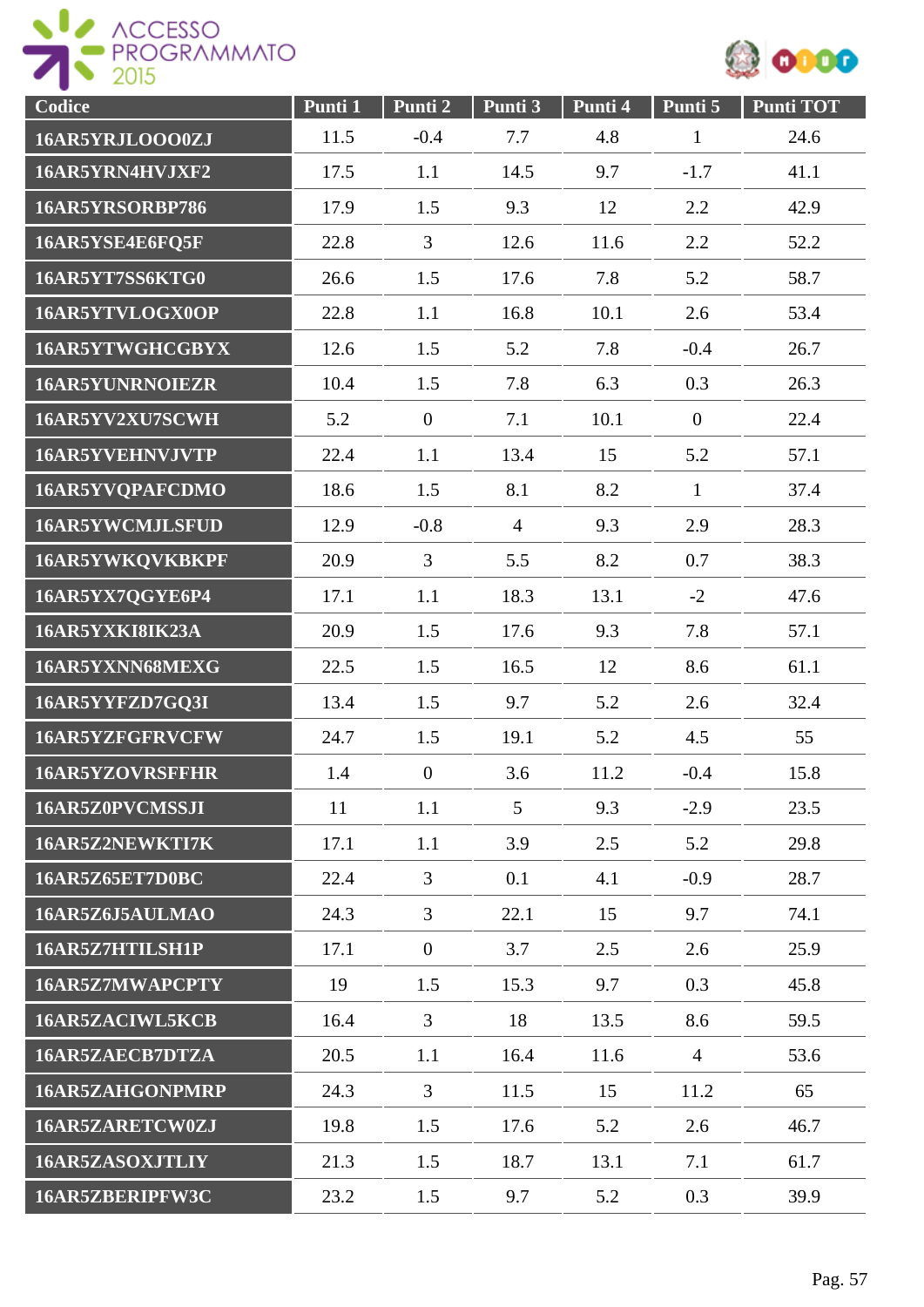

| Codice                 | Punti 1 | Punti 2          | Punti 3      | Punti 4 | Punti 5        | <b>Punti TOT</b> |
|------------------------|---------|------------------|--------------|---------|----------------|------------------|
| 16AR5ZBIU5YNP3T        | 22.4    | 3                | 13.4         | 3.3     | 1.5            | 43.6             |
| 16AR5ZBYLUPQSYB        | 19.4    | 3                | 11.6         | 5.2     | 2.2            | 41.4             |
| <b>16AR5ZCLBEXHNIO</b> | 14.8    | $-0.8$           | 14.5         | 9.3     | $-3.2$         | 34.6             |
| 16AR5ZCS4USQIHY        | 24.7    | 1.5              | 14.2         | 7.4     | 5.6            | 53.4             |
| <b>16AR5ZDXDPEWWAB</b> | 22.8    | 1.5              | 15.3         | 13.5    | 10.8           | 63.9             |
| 16AR5ZDZV3DEPSG        | 11.9    | $-0.4$           | $\mathbf{1}$ | 10.1    | 1.8            | 24.4             |
| 16AR5ZEM2Z1CHIT        | 11.4    | $-0.8$           | 4.4          | 13.1    | 1.1            | 29.2             |
| 16AR5ZEQGAWQRR3        | 20.9    | 1.1              | 10.8         | 5.9     | 1.1            | 39.8             |
| 16AR5ZETP1BGRGB        | 19      | $\overline{3}$   | 14.6         | 8.2     | $-0.1$         | 44.7             |
| 16AR5ZF3UNXESOC        | 15.3    | 1.1              | 5.5          | 11.2    | 3.3            | 36.4             |
| 16AR5ZF5LTWMKGG        | 20.5    | 1.5              | 0.9          | 5.9     | $\overline{4}$ | 32.8             |
| 16AR5ZFCCN5NOUV        | 15.6    | 1.5              | 9.6          | 6.3     | $\overline{4}$ | 37               |
| 16AR5ZGD0RP3O36        | 20.9    | $\overline{3}$   | 17.2         | 11.2    | $-0.8$         | 51.5             |
| 16AR5ZGNZVECUDR        | 19.4    | 1.1              | 5.9          | 7.8     | 1.4            | 35.6             |
| 16AR5ZGUABO2OJG        | 24.7    | $\overline{3}$   | 17.6         | 8.6     | 0.7            | 54.6             |
| 16AR5ZGWCIFQIKP        | 16      | $\boldsymbol{0}$ | 4.1          | 8.6     | 1.8            | 30.5             |
| 16AR5ZGX32TPT4S        | 16.4    | $-0.4$           | 12.3         | 11.2    | $-0.4$         | 39.1             |
| 16AR5ZIJU6KOP4S        | 0.3     | $\overline{0}$   | 0.7          | 11.6    | 1.1            | 13.7             |
| 16AR5ZIRGUEWTQL        | 20.5    | 1.5              | 9.6          | 15      | $-0.9$         | 45.7             |
| <b>16AR5ZIZPWFVKUB</b> | 26.6    | $\overline{0}$   | 12.3         | 15      | 5.2            | 59.1             |
| 16AR5ZJSNNLNQRJ        | 7.8     | $-0.4$           | 0.6          | 6.3     | 1.4            | 15.7             |
| 16AR5ZJSOJGXK1T        | 21.3    | 1.1              | 13.8         | 12      | 7.1            | 55.3             |
| 16AR5ZJTBDDNPWN        | 17.2    | $\mathfrak{Z}$   | 9.3          | 9.7     | 2.6            | 41.8             |
| 16AR5ZK5ER2ULHZ        | 24.7    | $-0.4$           | 1.3          | 7.4     | 0.6            | 33.6             |
| 16AR5ZKJC7TQAIO        | 6.5     | 1.1              | 3.2          | 7.4     | 1.4            | 19.6             |
| 16AR5ZKSDL1OTVU        | 19.4    | 1.5              | 8.5          | 9.7     | $-0.8$         | 38.3             |
| <b>16AR5ZKXLQBFWRB</b> | 19.4    | 1.1              | 16.4         | 11.2    | 2.6            | 50.7             |
| 16AR5ZLZQ6BMRAD        | 21.3    | 1.5              | 20.6         | 13.1    | 9              | 65.5             |
| 16AR5ZNDYDU2Q8X        | 16.7    | 1.5              | 5.5          | 10.5    | 1.5            | 35.7             |
| 16AR5ZNQSRTKOFA        | 24.3    | $\overline{3}$   | $\tau$       | 13.5    | 3.3            | 51.1             |
| <b>16AR5ZO13CZWO8S</b> | 21.3    | 1.5              | 20.6         | 6.3     | 5.2            | 54.9             |